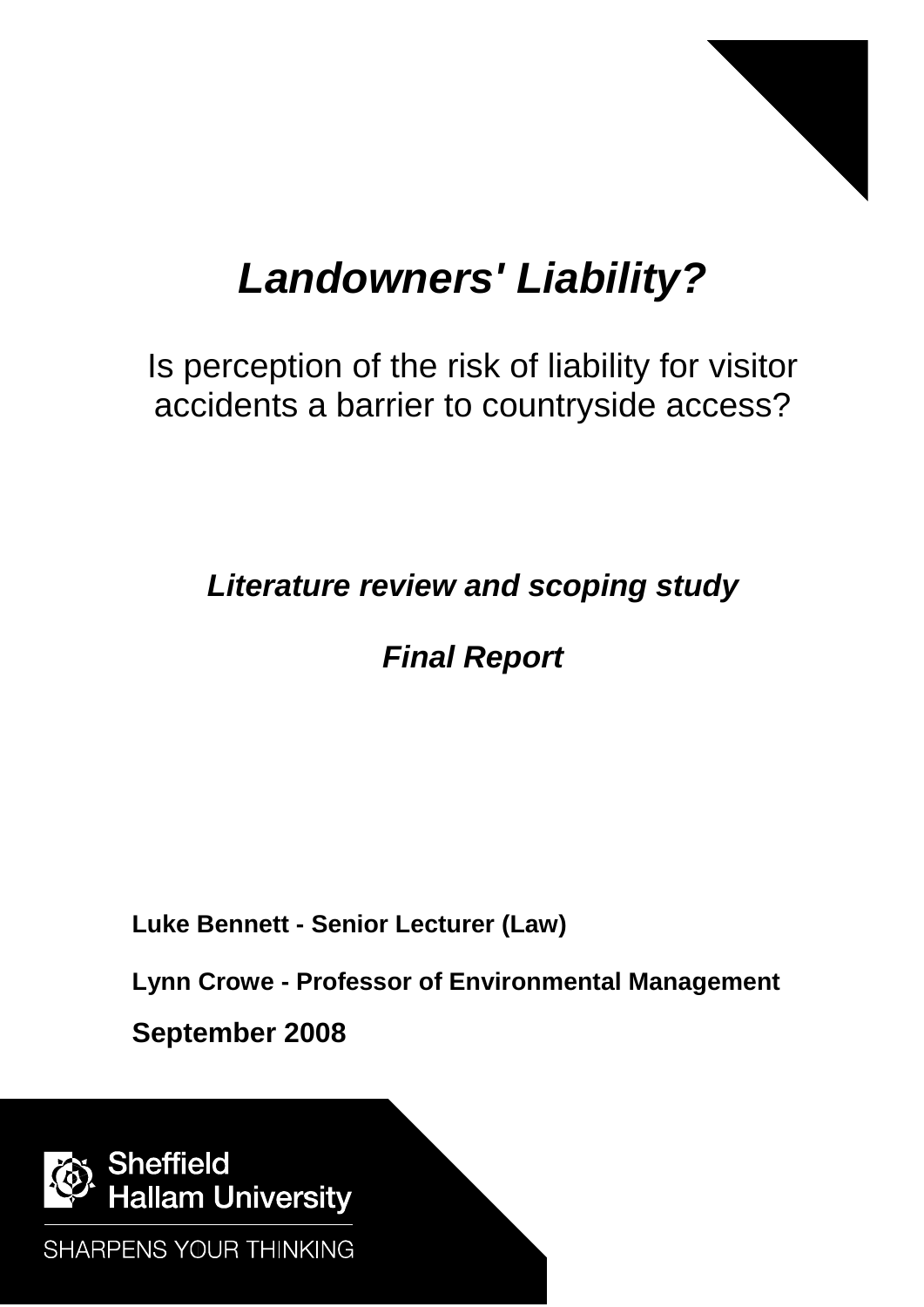## **EXECUTIVE SUMMARY**

## **Introduction**

A number of studies have been commissioned by various public agencies and interest groups across the UK in recent years to interpret (and then publicise) what the level of liability risk actually is in their jurisdiction in relation to landowner liability for visitor safety in the countryside (for example SNH (2005); VSCG (2005); DOENI (2007)).

Such analyses have provided legal opinions on what the law actually requires, based upon evaluation of existing legislation and case law. These studies have characterised landowner liability risk as low.

However studies such as SNH (2005) and DOENI (2007) have also noted that landowner perception of the level of liability risk appears, for some reason, to be over-stated.

## **Our research question**

This study focuses upon available evidence about how liability risk is perceived by landowners (as potential access providers) and the public (as potential claimants). The primary focus is therefore not to re-examine what the law and liability position is - but rather to consider how each group may perceive it to be: and what effect (if any) that perception has on access.

## **Scope of this project**

Our work presented in this report comprises a literature review of available research, case law, policy and commentary on this theme, together with a scoping study involving telephone interview of a sample of landowners and representative bodies (21 in total). The respondents were selected to give a spread across each of England, Wales, Scotland and Northern Ireland.

## **Existing research**

There has been little research in the UK upon the role of fear of liability in shaping landowners' attitudes to access. The limited UK evidence that we have found suggests that fear of liability may be a much lesser influence than perceptions of privacy and control. Our report reviews US studies and an anecdotal example from New Zealand which suggest that expressed anxieties about landowner liability risk may amplify at times where the landowner community is experiencing the threat of change to access regimes (and/or other uncertainties).

## **Key findings**

## *i) The conformity of landowner liability risk and perception across the UK*

This study has found that the actual level of landowner liability risk is low, and of an equivalent level in England & Wales, Scotland and Northern Ireland. There are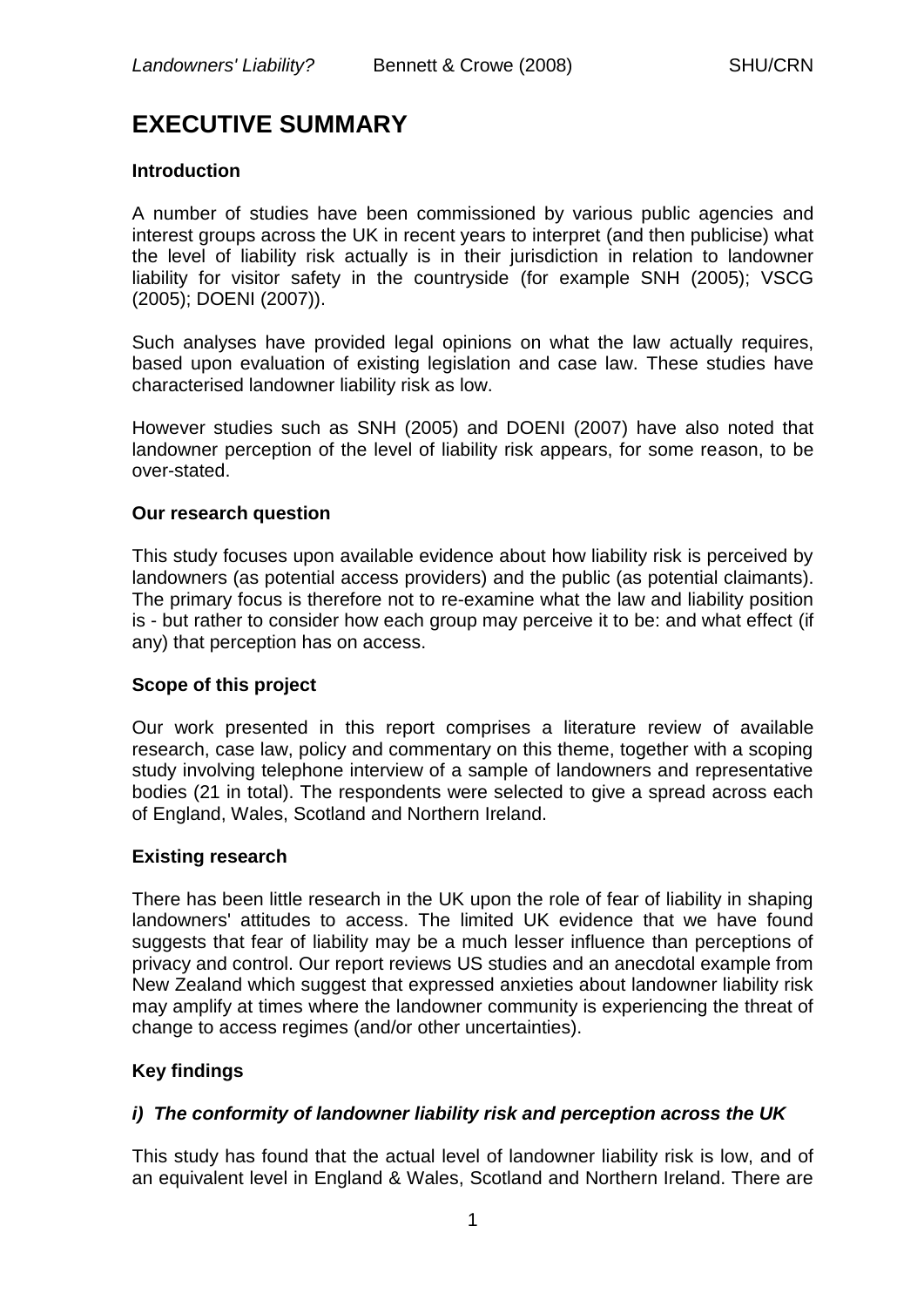subtle differences in the format and focus of the occupiers' liability and/or access legislation in each jurisdiction, but these do not appear to result in a difference in the level of risk faced by landowners in terms of the way that the courts of each jurisdiction apply the relevant liability principles.

Landowners' perceptions of liability risk appear broadly comparable across the three jurisdictions - anxiety appears presently slightly higher in Northern Ireland, and may be rising somewhat in England. In Scotland the focus appears more sober and pragmatic - reflecting the fact that the access regime is now largely in place, and current dialogue concerns matters of practical implementation, rather than the fundamental debating of principles which evidently ran long and deep in the run up to the implementation of the Scottish "right of responsible access ".

In each case we take the degree of evident concern about landowner liability to be a reflection of current debates regarding access themes: namely, concerns about a National Park designation in Northern Ireland and the current policy consultation regarding the proposed coastal path access requirement in England. Current focus within Scotland is around the ongoing process by which access authorities (councils and National Park Authorities) draw up a "core path plan" for their area.

Across the jurisdictions the issues of tree inspection standards and livestock straying related accidents appear to be key issues of current focus for landowner liability anxiety.

Divergence of perspective on landowner liability was found to be more (nonstatistically) significant between the relative size of landowner / scale of access than in relation to any evident difference of liability or access regime between the four UK jurisdictions.

## *ii) The role of culture in forming anxiety about landowner liability*

The perception of landowner liability is also influenced by more general social and cultural trends. Our report describes the emergence over the last ten years of a general anxiety that a "compensation culture" and a "risk adverse society" are forming within the UK. Our report also identifies the emergence of a strong consensus amongst senior policy figures that steps must be taken to counter this anxiety. This resistance has found formative expression in the influential and forceful House of Lord's judgement in the Tomlinson -v- Congleton Borough Council case in 2003.

Most commentators on "compensation culture" conclude that there is no objective evidence to substantiate the view that claims are increasing. Indeed annual rates of successful accident claims registered by the UK Government's Compensation Recovery Unit (CRU) show that between 2000 and 2005 the overall number of registered accident claims *fell* by 5.3%.

None of our scoping study's respondents reported a significant rise in visitor accident claim rates - indeed many respondents were able to recall only a few (<5) claims across their organisation during the last 5 years.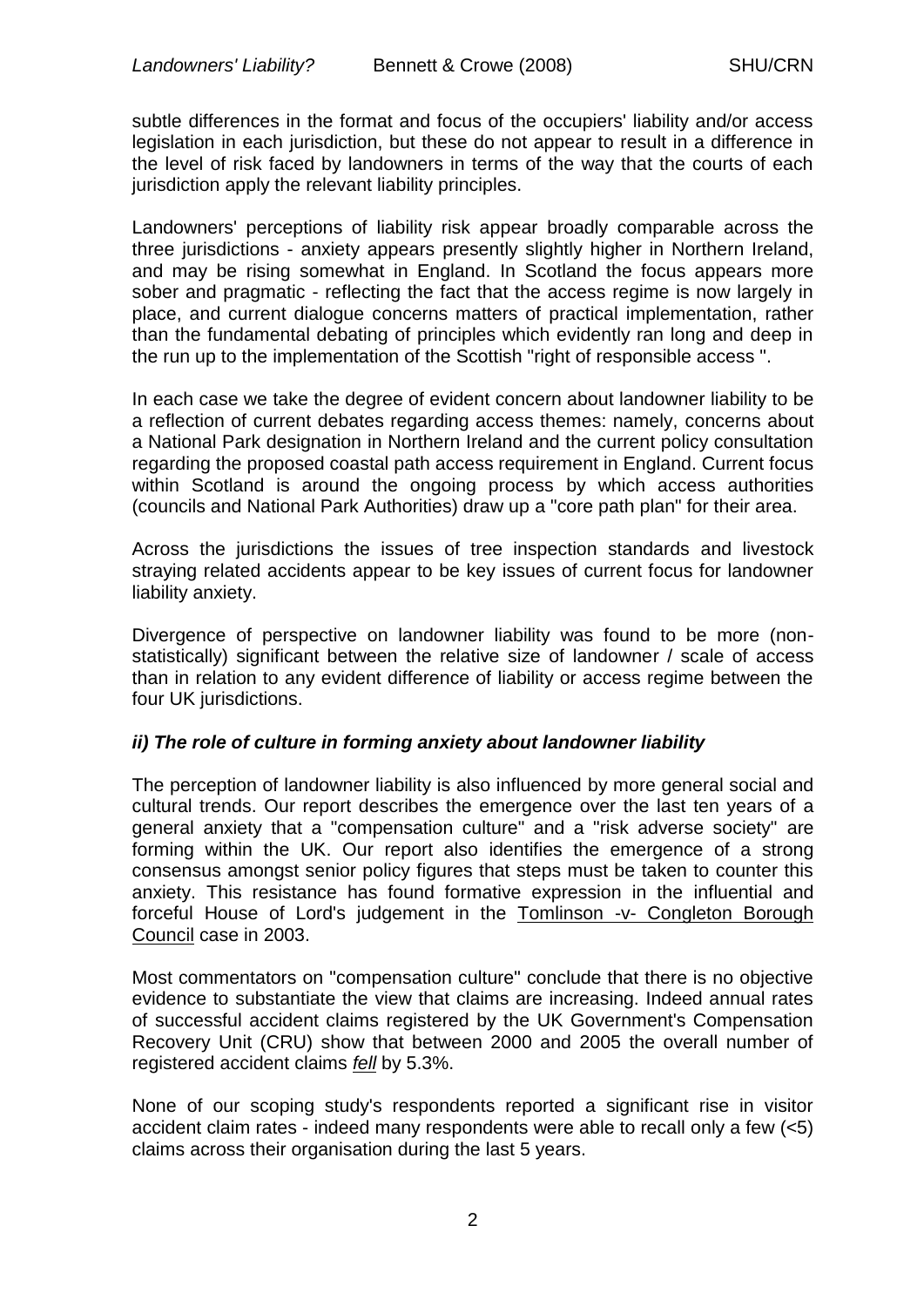However, a fear of liability is said to persist despite these clear policy and judicial signals.

We identify a number of factors that appear to contribute towards this lingering anxiety:

- widespread ignorance amongst lay communities about how the law operates;
- a realisation of the inherent uncertainties and unpredictability of the law by those who have some acquaintance with it; and
- tensions regarding the impact of access legislation amongst private landowners.

The 21 telephone interviews conducted as part of this scoping study reveal anecdotally that landowner liability fears are not significantly impacting upon recreational access provision within the community of large, access-remit, multisite public agencies who formed the core of our scoping survey group. In these organisations a systemic and professionalised approach to health and safety and access management renders visitor safety a mainstream operational management issue. In this community, peer networks help to form common understandings of what should be taken as a "reasonable" level of safety. A number of formalised peer networks such as the Visitor Safety in the Countryside Group, the Water Safety Forum and the Tree Safety Group were identified. Such groupings appear to have had a particularly formative influence upon the "benchmarking" of safety standards - and to have contributed to a palpable sense of reassurance amongst the respondents.

Our scoping study focussed primarily upon the perceptions and practices of large public sector bodies. The perceptions and practices of private sector landowners were dealt with indirectly, via enquiry of representative farming and rural business associations. With one exception, we did not directly investigate individual private landowners' perceptions. However our study found some indirect evidence to suggest that, in contrast to our survey group, private landowners (who do not have an access-remit or a professional safety management culture and who have less direct experience of legal and public policy processes) may be considerably more vulnerable to an over-stated risk perception of landowner liability risk. We offer views in this report on why a difference in risk perception might be present - but on current evidence we can neither prove, nor disprove, the existence of such a distinction in the UK. Given the absence of any pre-existing studies on this, we recommend that whether such a heightened risk-anxiety exists amongst private landowners (or distinct communities within that wide class) requires specific investigation. Such future analysis would also need to examine whether any heightened anxiety (if any) in such communities actually results in greater denial or withdrawal of recreational access to their land.

There is also some evidence that industrial owners of open land (e.g. quarrying companies) may have specific anxiety that recreational incursion to their land will expose them to a greater risk of regulatory enforcement or liability (and/or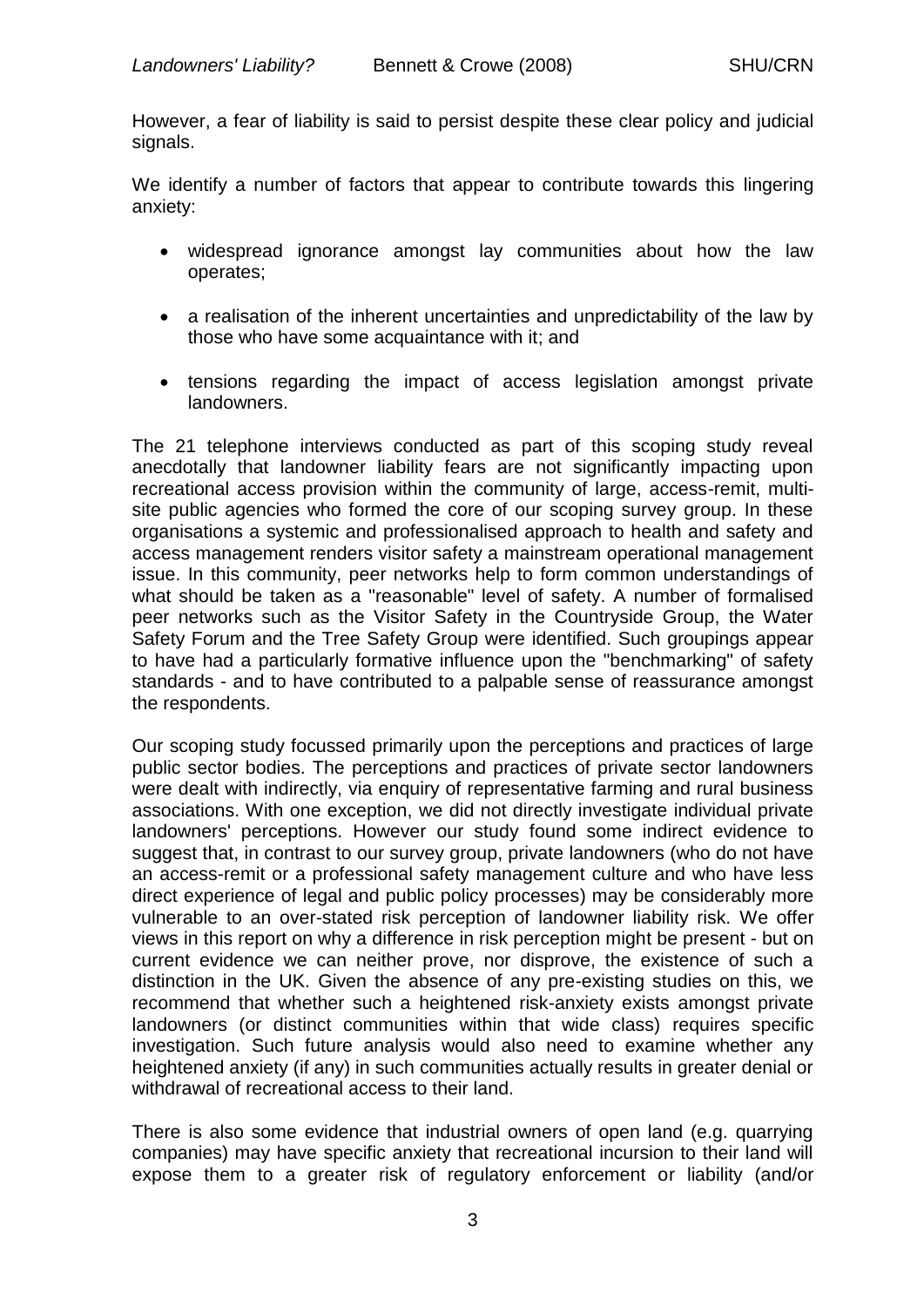otherwise hamper productive exploitation of their land). For similar reasons this also requires specific investigation.

We find local authorities to occupy a "middle position" between the extremes of calm control (public sector agencies with access-remit) and certain sectors of the farming community who exhibit nervous uncertainty. Whilst local authorities may be likely to exhibit a considerable degree of sophistication in their managerial arrangements for safety management, there is a perception that some councils may be vulnerable to cultures of fear and a "knee jerk" reaction to perceived liability risks. We consider that investigations to build upon the type of work undertaken by Gibbeson (2008) would improve understanding of the factors that may prompt individual local authorities to adopt extreme readings of risk in relation to places or activities regarding by their peers as "reasonably safe".

#### *iii) Is there an actual effect upon access?*

It appears to be a common assertion that fear of liability is adversely affecting countryside access provision. However we have found little concrete evidence to prove that landowners are actually behaving in a risk-adverse manner in response to their liability anxieties.

In particular we have found no direct evidence of a withdrawal of access to countryside land due to a fear of visitor safety liability. We have identified a number of press reported instances of extreme risk-adverse land management behaviour. However, on closer investigation these examples often cease to be clear-cut instances of an excessive defensive approach to access and liability management. There is usually a more prosaic explanation underlying the scenario. Because of this there is a need for development of a stronger evidence base from which to evaluate the impact (if any) of landowner liability anxieties.

#### **What needs to be better understood?**

Our literature review has found little existing UK based research on the landowner liability theme. Our small scoping study has identified certain cross-UK parities, and appears to indicate divergence in the level of anxiety between different types of landowner.

Further field research to develop an evidence base against which the tentative conclusions offered in this report may be further tested is recommended.

In particular, understanding how the various landowner communities form and articulate their perception of liability risk is, we believe, crucial to determining how best to engage with and address those anxieties. Impressive work has been done by a number of public agencies to produce lay guides aimed at reassuring private landowners that the access and liability regimes do not intend or threaten an increase in actual liability risk. Access advisory posts within key stakeholder bodies have also received public funding from bodies such as Scottish Natural Heritage with the aim of working within communities of private landowners to raise awareness of the real (low) level of landowner liability risk. However, to our knowledge, no studies have been carried out to establish the degree of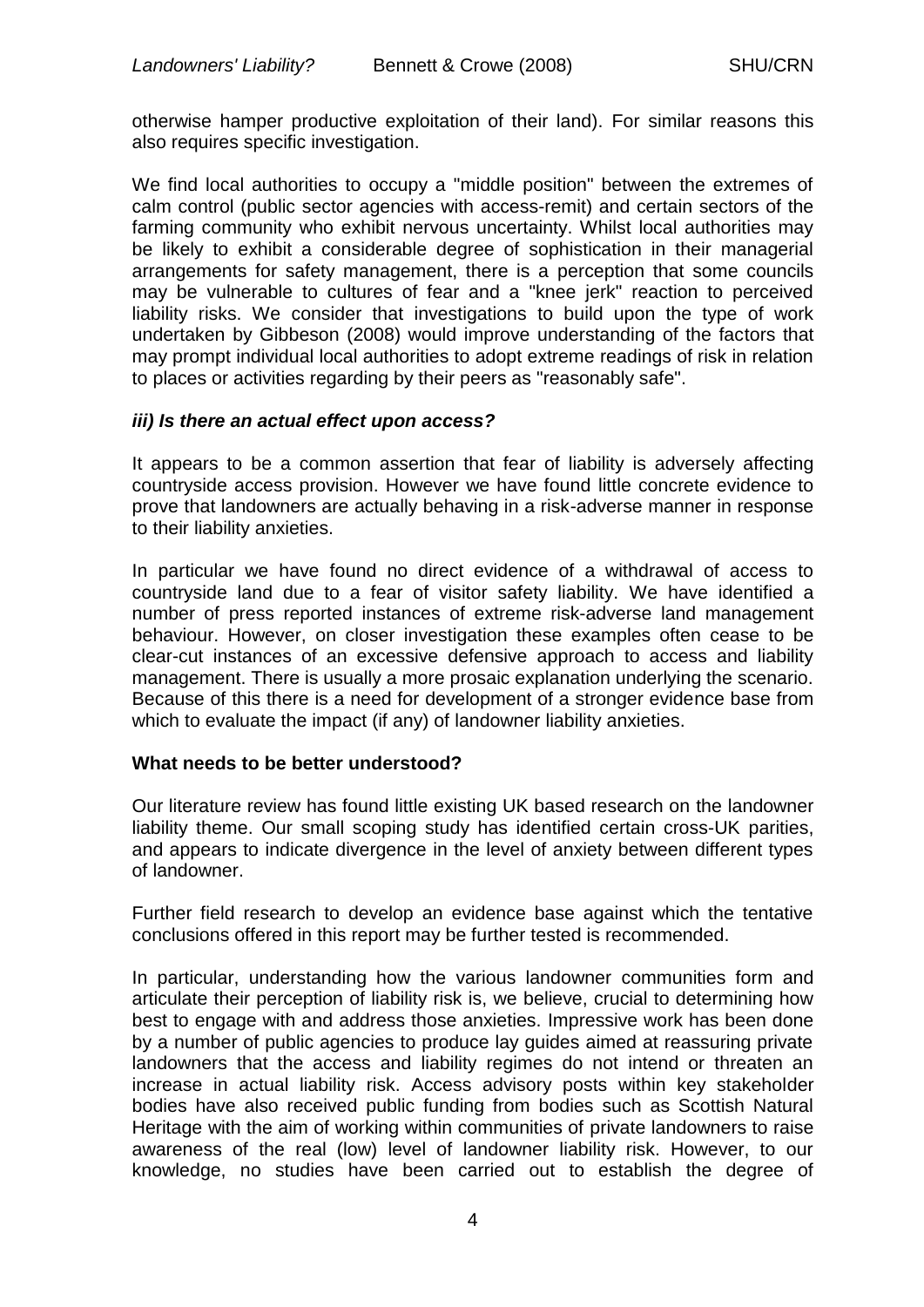penetration of such messages, how the communities themselves interpret those messages, and whether their view on landowner liability is accordingly altered by presentation of such guidance and assistance. Audience research may help inform future targeted campaigns, particularly if (as suggested by some of our respondents) expressed concerns about safety liabilities may actually be indicative of deeper anxieties, and framed in informal and local ways that are not readily accessible by written guidance or reassuring pronouncements of senior judges, academics, politicians and other public policy figures.

We set out in Chapter 7 recommendations for further research to directly investigate these issues, focussing upon three core elements:

- **Private landowners** Investigate how private landowners perceive landowner liability risk - and how best the reality of the actual (low) level of risk might best be communicated to that community;
- **Visitors** Investigate what recreational visitors believe to be a landowner's level of responsibility for their safety - and to identify what factors influence a potential claimant's decision about whether or not to bring a compensation claim against a landowner in the event of a recreational access related accident in the countryside; and
- **Public sector** Investigate why some local authority, NGO and public agency recreation and land managers may perceive a heightened risk of liability compared with their peers in other similar organisations. This would entail focussed investigation of organisational culture within a sample of such bodies, with the aim of identifying how liability perception and anxiety are transmitted within organisations down to grass roots / front line staff. It would also examine how those organisations (and the individuals within them) find and form the "balancing points" between the competing objectives of ensuring safety and facilitating recreation.

## **Acknowledgements**

We would like to thank the Countryside Recreation Network members for commissioning this study and the respondents who gave us their time and support. During the interviews the respondents consented to us naming them in this report. The respondents provided their views as private individuals, rather than as representatives of their respective employers. Responsibility for the content of this report lies solely with the authors. The opinions and interpretations set out within this report are those of the researchers and do not necessarily represent those of the project sponsors, the Countryside Recreation Network, or of any member organisation of the CRN.

The authors can be contacted via: I.e.bennett@shu.ac.uk and I.crowe@shu.ac.uk.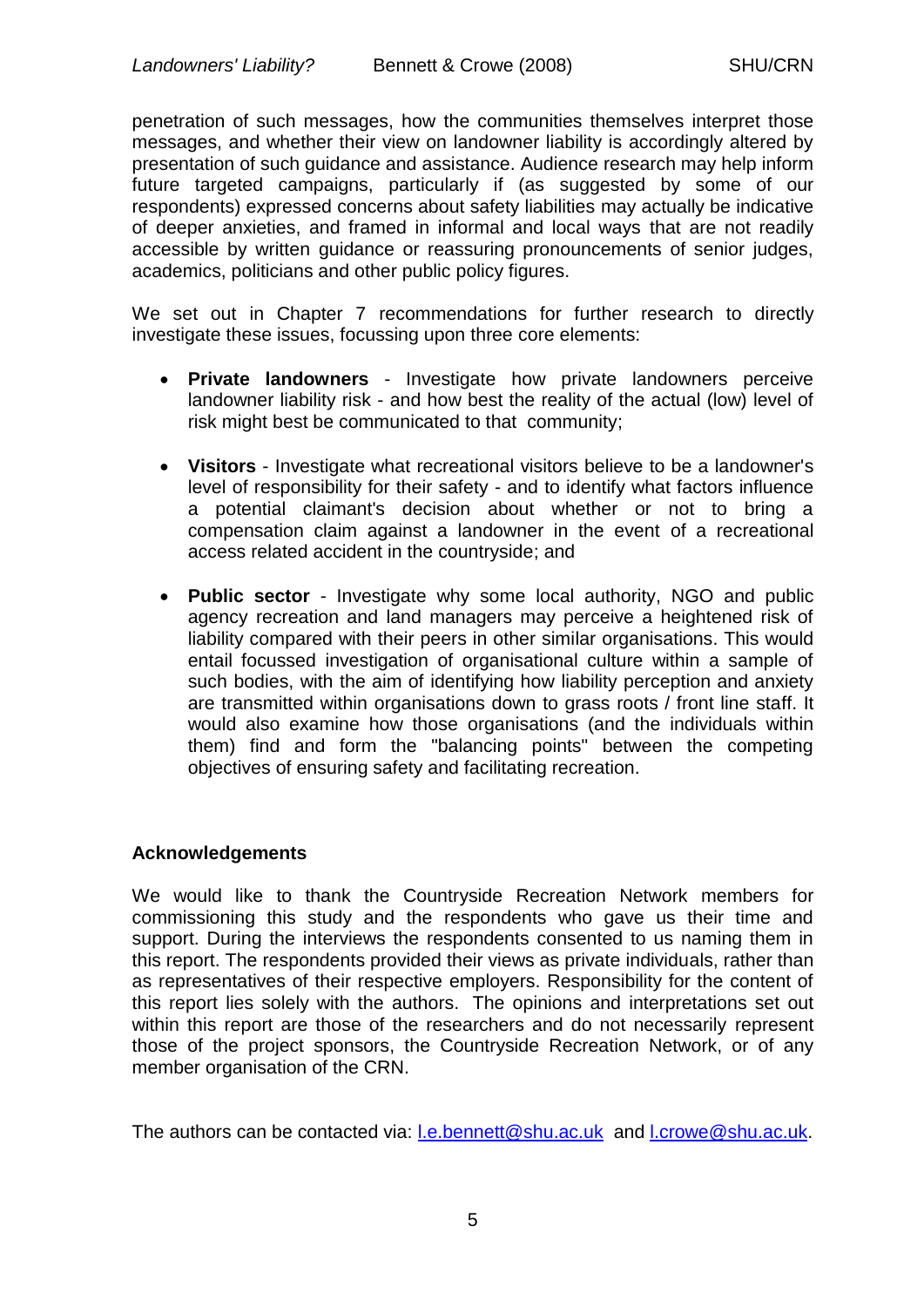## **A caveat**

As will be evident from our report - the law is dynamic with a rapid pace of change. Any study can only consider its subject at a particular moment in time. Accordingly readers should note that the case law and legislation referred to in this report reflect how the law (and its practice) stood in July 2008.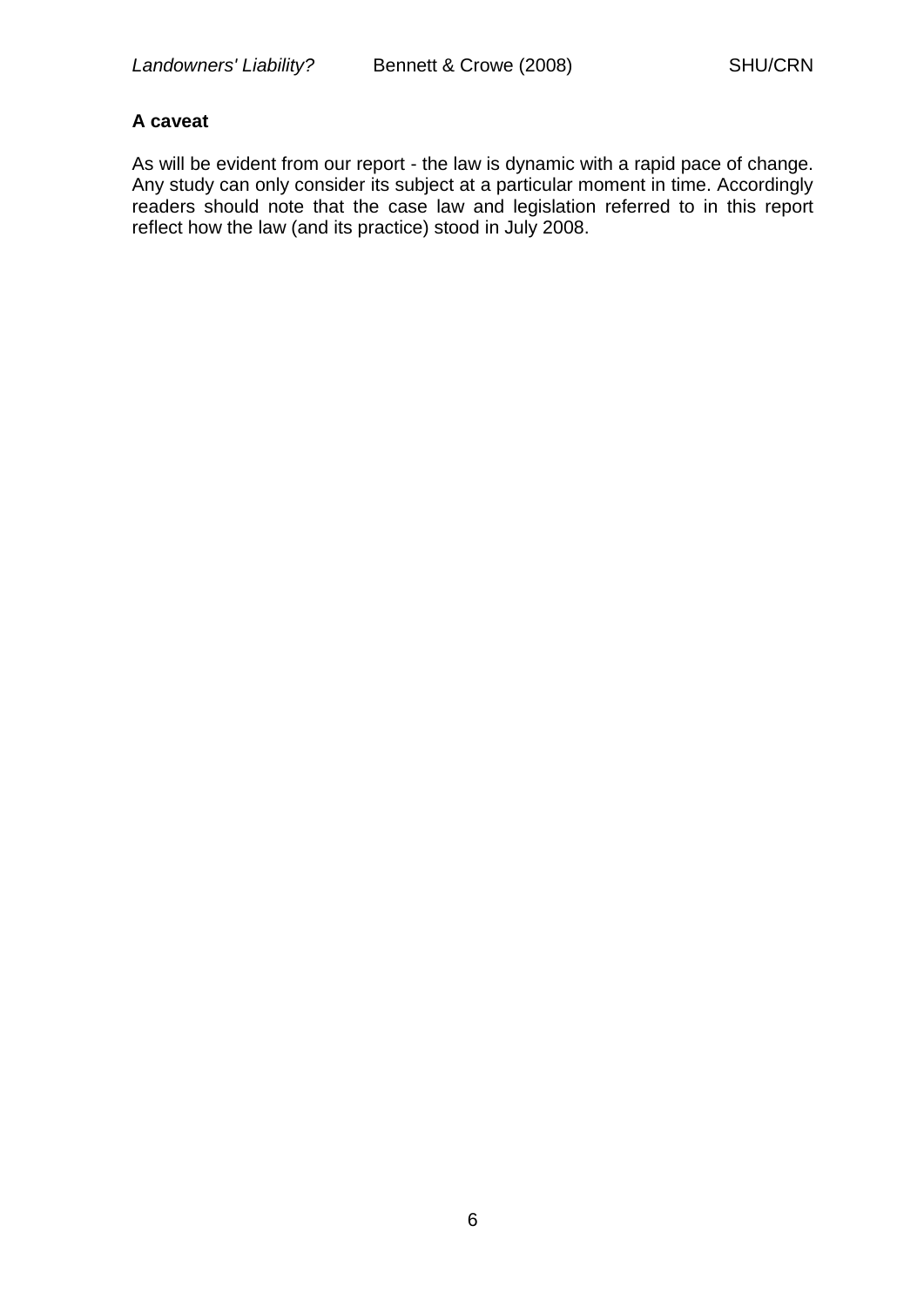|                |                                                                 | <b>CONTENTS</b>                                                                                                                                                                                                                                                                                                          | Page                                                            |
|----------------|-----------------------------------------------------------------|--------------------------------------------------------------------------------------------------------------------------------------------------------------------------------------------------------------------------------------------------------------------------------------------------------------------------|-----------------------------------------------------------------|
|                |                                                                 | <b>EXECUTIVE SUMMARY</b>                                                                                                                                                                                                                                                                                                 | 1                                                               |
|                |                                                                 | <b>MAIN REPORT</b>                                                                                                                                                                                                                                                                                                       | $\overline{7}$                                                  |
|                | <b>INDEX</b>                                                    |                                                                                                                                                                                                                                                                                                                          | $\overline{7}$                                                  |
| 1              |                                                                 | <b>INTRODUCTION</b>                                                                                                                                                                                                                                                                                                      | 9                                                               |
|                | 1.1<br>1.2<br>1.3<br>1.4<br>1.5<br>1.6<br>1.7                   | The commission<br>Project aims<br>Personnel<br>Methodology<br>What is "the countryside"?<br>What is "liability risk"?<br>Structure of this report                                                                                                                                                                        | 9<br>$\boldsymbol{9}$<br>$\overline{9}$<br>10<br>11<br>11<br>12 |
| $\overline{2}$ |                                                                 | "COMPENSATION CULTURE" - THE PERCEPTION AND THE REALITY                                                                                                                                                                                                                                                                  | 13                                                              |
|                | 2.1<br>2.2<br>2.3<br>2.4                                        | Introducing "Compensation Culture"<br>The reality: are things actually getting worse?<br>The fundamentals of occupier liability law<br>Law's inherent uncertainty                                                                                                                                                        | 13<br>14<br>17<br>24                                            |
| 3              | <b>EMERGING PUBLIC POLICY TO COUNTER "COMPENSATION CULTURE"</b> |                                                                                                                                                                                                                                                                                                                          | 32                                                              |
|                | 3.1<br>3.2<br>3.3<br>3.4<br>3.5<br>3.6                          | The growing consensus for public risk tolerance<br>Steps taken to implement the new view on public risk<br>How the courts are engaging with this new view on public risk<br>But is the new view on public risk impacting at ground level?<br>Where do people get their ideas from?<br>Rebuttal and perception adjustment | 32<br>38<br>41<br>44<br>53<br>55                                |
| 4              | THE POWER OF LIABILITY PERCEPTION                               |                                                                                                                                                                                                                                                                                                                          |                                                                 |
|                | 4.1<br>4.2<br>4.3<br>4.4                                        | The power of liability perception upon the public<br>The power of liability perception upon policy makers<br>The power of liability perception upon land owners and managers<br>What mature (public) risk management looks like                                                                                          | 58<br>67<br>68<br>73                                            |
| 5              | WHAT EVIDENCE IS THERE OF AN EFFECT UPON ACCESS?                |                                                                                                                                                                                                                                                                                                                          |                                                                 |
|                | 5.1<br>5.2<br>5.4                                               | The role of anecdotal evidence<br>Existing studies on landowners' attitudes to access<br>5.3 International perspectives and developments<br>Fear of liability or fear of change?                                                                                                                                         | 78<br>79<br>80<br>84                                            |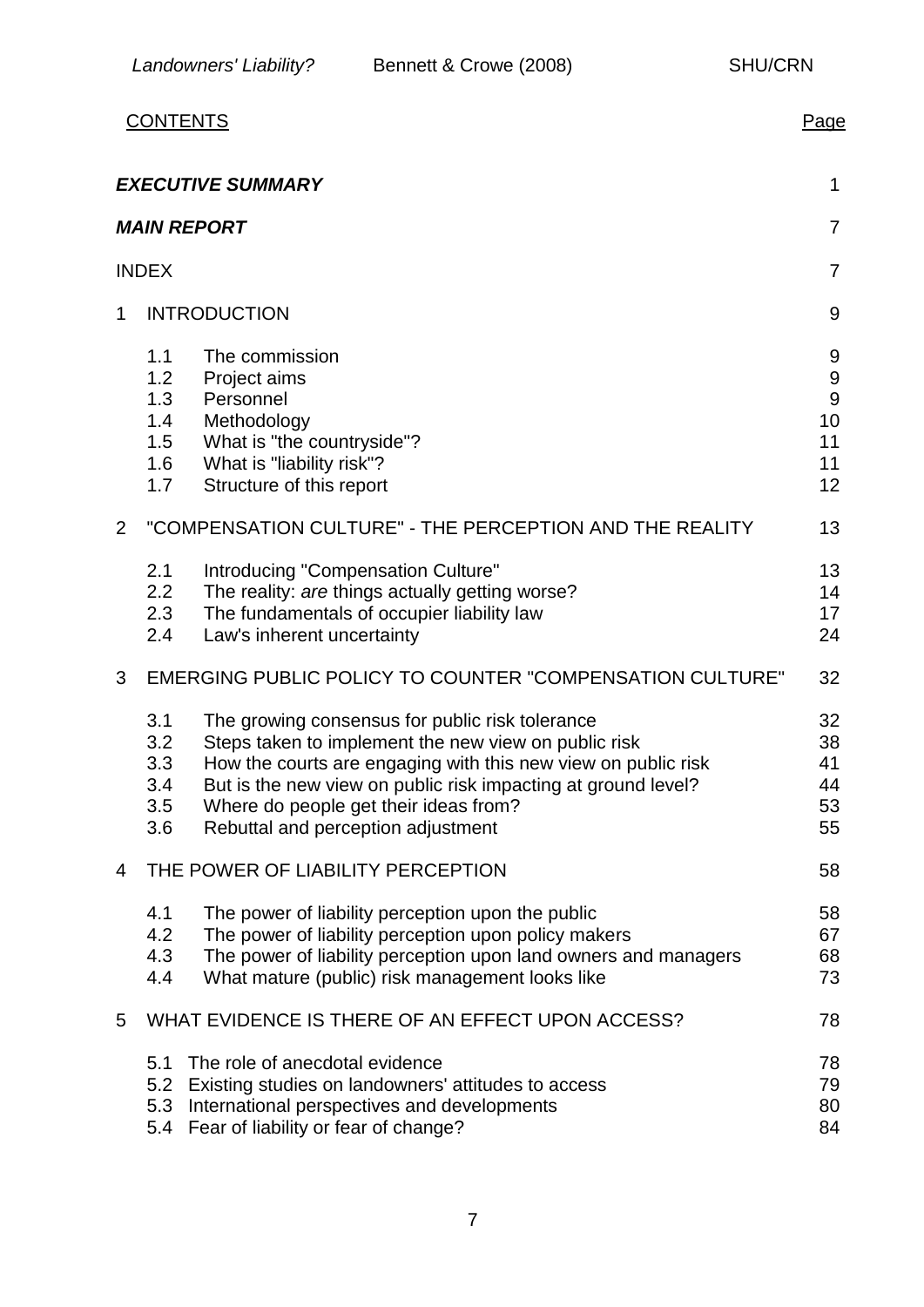| 6 | THE STAKEHOLDER SCOPING STUDY - EVIDENCE OF BARRIERS?                                                                                                                                                                              |                                |  |
|---|------------------------------------------------------------------------------------------------------------------------------------------------------------------------------------------------------------------------------------|--------------------------------|--|
|   | The stakeholder scoping study<br>6.1<br>Key findings from the scoping study<br>6.2<br>Did the study show any differences between England & Wales,<br>6.3<br>Scotland and Northern Ireland?                                         | 87<br>88<br>97                 |  |
| 7 | CONCLUSION AND RECOMMENDATIONS FOR FURTHER RESEARCH                                                                                                                                                                                |                                |  |
|   | Conclusions<br>7.1<br>Design for further research - private landowners<br>7.2<br>Design for further research - why people do or don't claim<br>7.3<br>Design for further research - public sector<br>7.4<br>7.5 Follow up research | 98<br>100<br>101<br>102<br>104 |  |
|   | <b>BIBLIOGRAPHY</b>                                                                                                                                                                                                                | 105                            |  |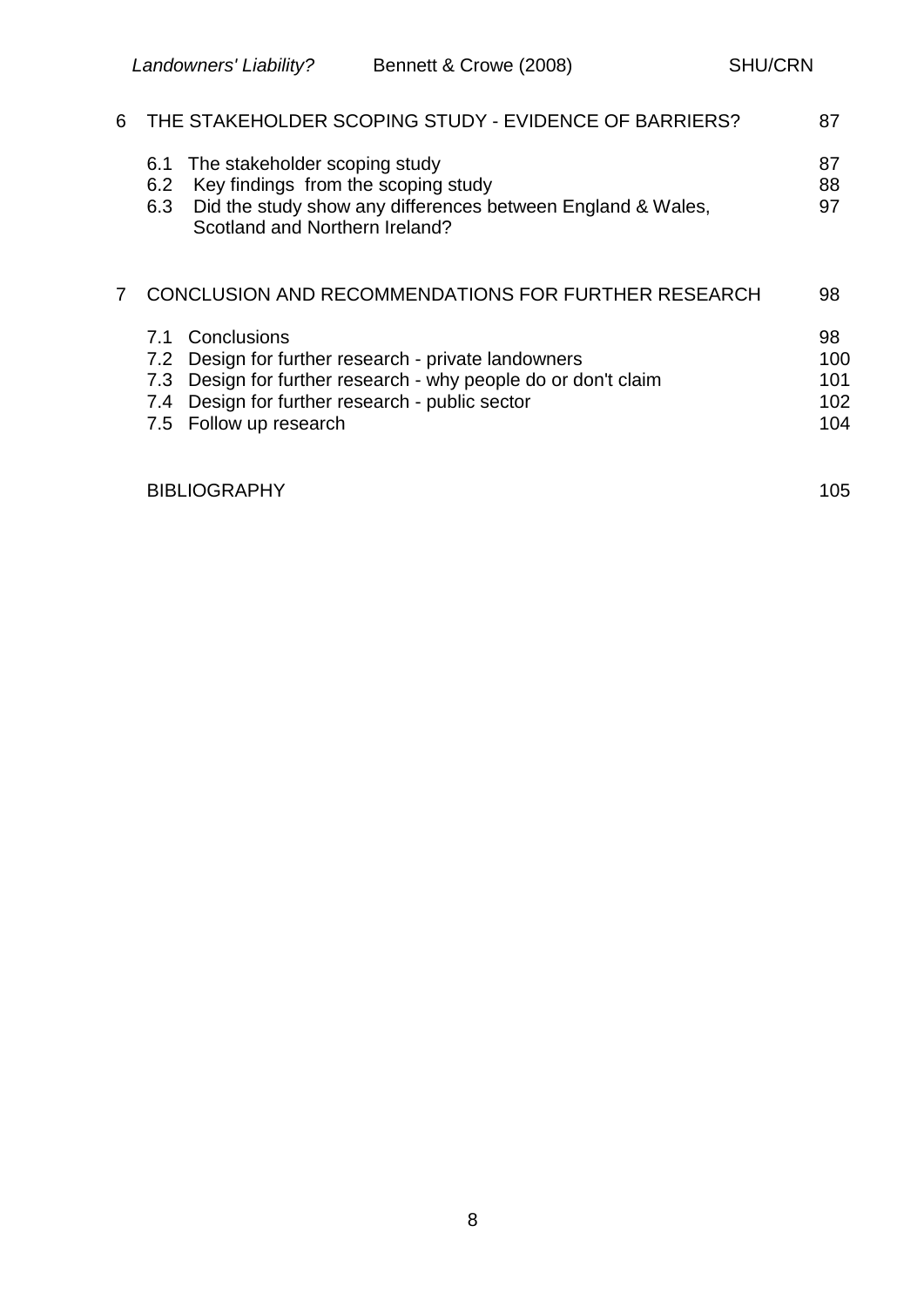## **1. INTRODUCTION**

## **1.1. The commission**

Sheffield Hallam University was commissioned in March 2008 under the aegis of the Countryside Recreation Network, to undertake an initial desk study concerning the perceived influence of fear of liability upon landowners in relation to making available or promoting access to their countryside land for recreation (in this study termed *"landowner liability"*). Specific funding for the project has been provided by the Forestry Commission, Northern Ireland Environment Agency, the Scottish Government and Sport Northern Ireland.

Please note that the expression "landowner liability" is used in a broad sense throughout this report as a reference to liability (or fear of liability) by owners and occupiers / managers of land for access related accidents.

## **1.2 Project aims**

The project aims were to:

- identify existing research or commentaries that are relevant to this issue;
- gather views of landowners, stakeholders and insurers via limited telephone interviews;
- interpret and describe relevant policy, legal and sociological insights and initiatives upon why perception of the risk of landowner liability and its reality do not appear to correspond;
- consider available commentary upon visitors' own perceptions of responsibility for safety in the countryside, and the factors that influence whether or not a compensation claim is likely to be brought against the landowner;
- present examples of perspectives, perceptions and risk-averse land management in response to the perceived risk of landowner liability; and
- make recommendations for further research.

## **1.3 Personnel**

This study (literature review and telephone interviews) was undertaken and written up by Luke Bennett, a Senior Lecturer in Law within the University's Built Environment Division. Prior to joining the University in 2007 Luke practised for over 15 years as a specialist in safety and environmental law, advising a number of major landowners on landowner liability. At appropriate places the direction and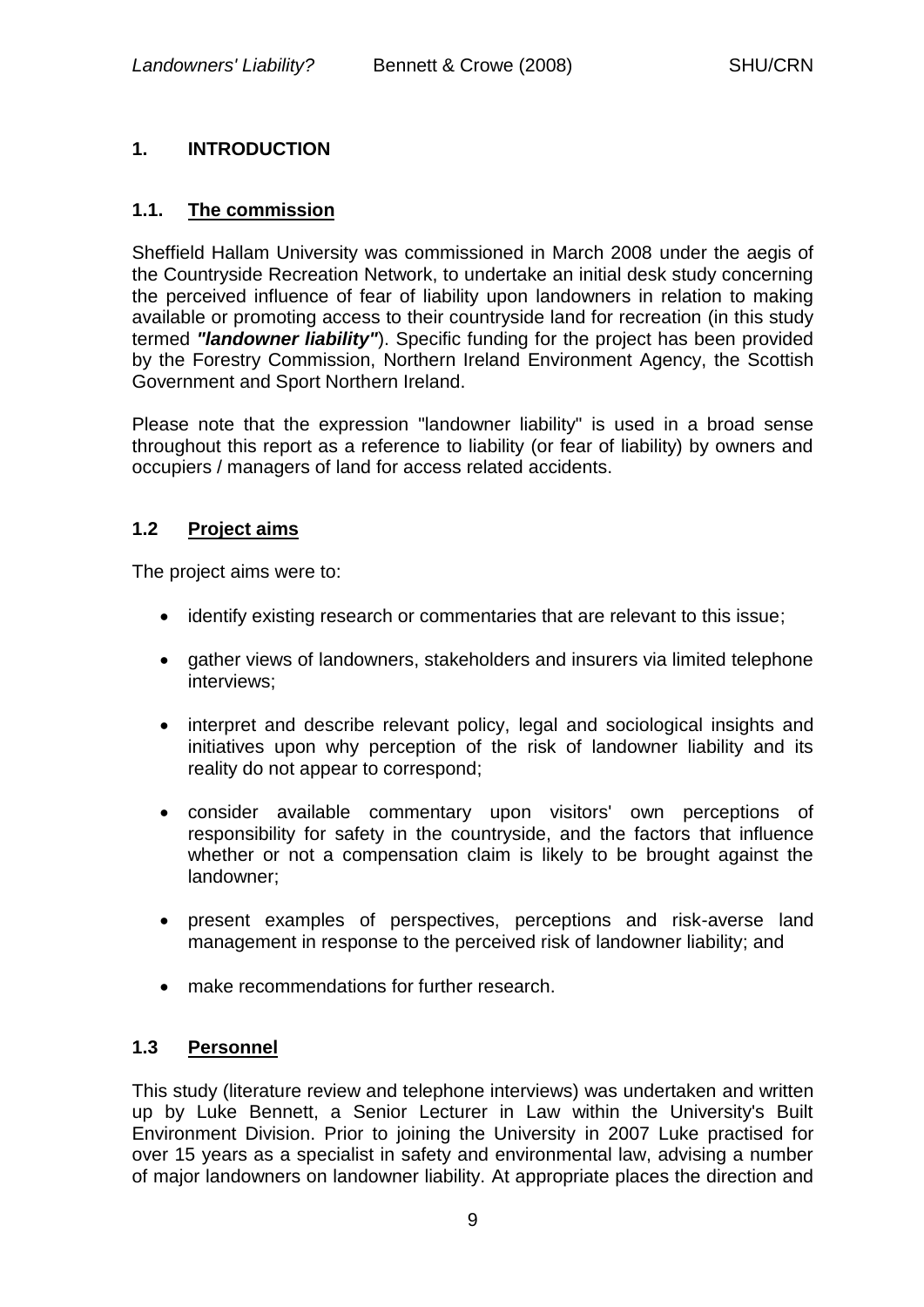findings of the study are informed by Luke's own direct experience of industrial landowner anxiety about landowner liability.

The project was managed by Professor Lynn Crowe, a countryside access specialist, and responsible for the management of the Countryside Recreation Network (CRN) secretariat at Sheffield Hallam University.

## **1.4 Methodology**

The project comprised the following (broadly sequential) elements:

- internet and academic database searches to identify materials for review;
- review of CRN and other stakeholder publications;
- review of academic and policy literature concerning "compensation culture " and "risk society";
- review of recent case law concerning UK courts' approach towards recreational accidents, the law of negligence and landowner liability;
- review of Government policy on the landowner liability aspects of access;
- research on the impact of the Health & Safety at Work Act 1974, in particular with reference to the Health & Safety Executive's standpoint;
- review of a selection of non-UK policy and academic publications concerning landowner liability in other English speaking common law based jurisdictions (principally United States and New Zealand); and
- telephone interviews (21 in total plus one response via email) with the following:

| No.                      | <b>Respondent category</b>                                                                                    |
|--------------------------|---------------------------------------------------------------------------------------------------------------|
|                          | access officers within public sector agencies with access<br>responsibilities                                 |
| 5                        | health & safety managers within public sector agencies with<br>access responsibilities and the water industry |
| 3<br>1<br>$(+$<br>email) | private country landowner representatives                                                                     |
| 2                        | countryside visitor attractions                                                                               |
| 2                        | local government land / risk managers                                                                         |
|                          | insurer                                                                                                       |
|                          | health & safety litigator (solicitor)                                                                         |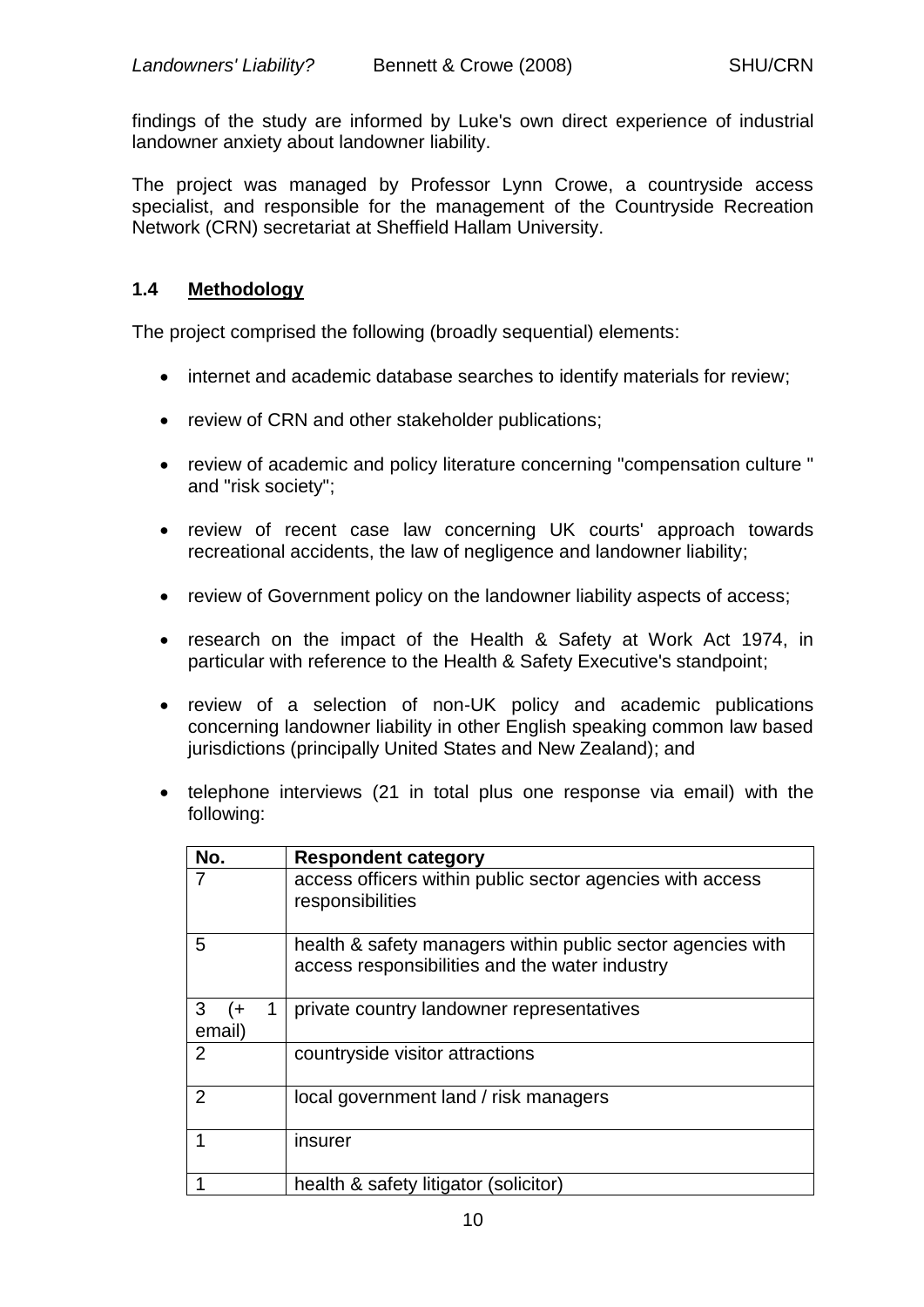these interviews were arranged initially with managers nominated by the project funders - however following these initial contacts a second wave of respondents were then contacted via "snow ball" (i.e. onward recommendation). The interviewees were approached in advance by email, and sent details of the areas that we wished to discuss with them. Telephone interviews then took place at agreed times in a semi-structured manner, to enable fully exploratory enquiry. The interviews lasted between 30 minutes and 80 minutes, depending on how much time the respondent wished to spend working through the questions.

## **1.5 What is "the countryside"?**

It should be noted at the outset that this Report does not exclude all mention of urban access and liability issues. Whilst the project's subject of study is countryside access it has been considered helpful to draw upon contemporary debate (and research) upon urban access, safety and risk. Indeed, the relative paucity of existing "rural" research into these themes requires this wider perspective.

Also, we would argue that drawing a rigid urban / rural distinction distorts reality, and our perspective is encapsulated in Haworth's (2004, p4) observation:

*"If wild lands are defined as areas in which human influence is negligible and cities as areas entirely constructed and managed by humans, then these two form environmental extremes between which exist a multiplicity of open living spaces. These vary to a large extent by the degree of management and residence imposed by humankind."* 

Accordingly this study must take into account the diversity of land types that may be regarded as "countryside", ranging from urban fringe through to the truly wild and remote from urban influence.

## **1.6 What is "liability risk"?**

"Liability risk" is a type of operational risk, it is defined as:

*"uncertainty related to financial responsibility arising from bodily injury (including death) or loss of wealth that a person or an entity causes to others."* (Skipper & Kwon 2008, p22)

The concept of "risk" now has a fairly wide currency. In technical terms it means the probability of a hazard arising and causing harm. Physical features at countryside sites may pose physical safety hazards, and the "risk" that persons may be harmed is a matter of calculating how "likely" that harm is to arise, having regard to factors like proximity to visitors, physical condition and effectiveness of existing management arrangements.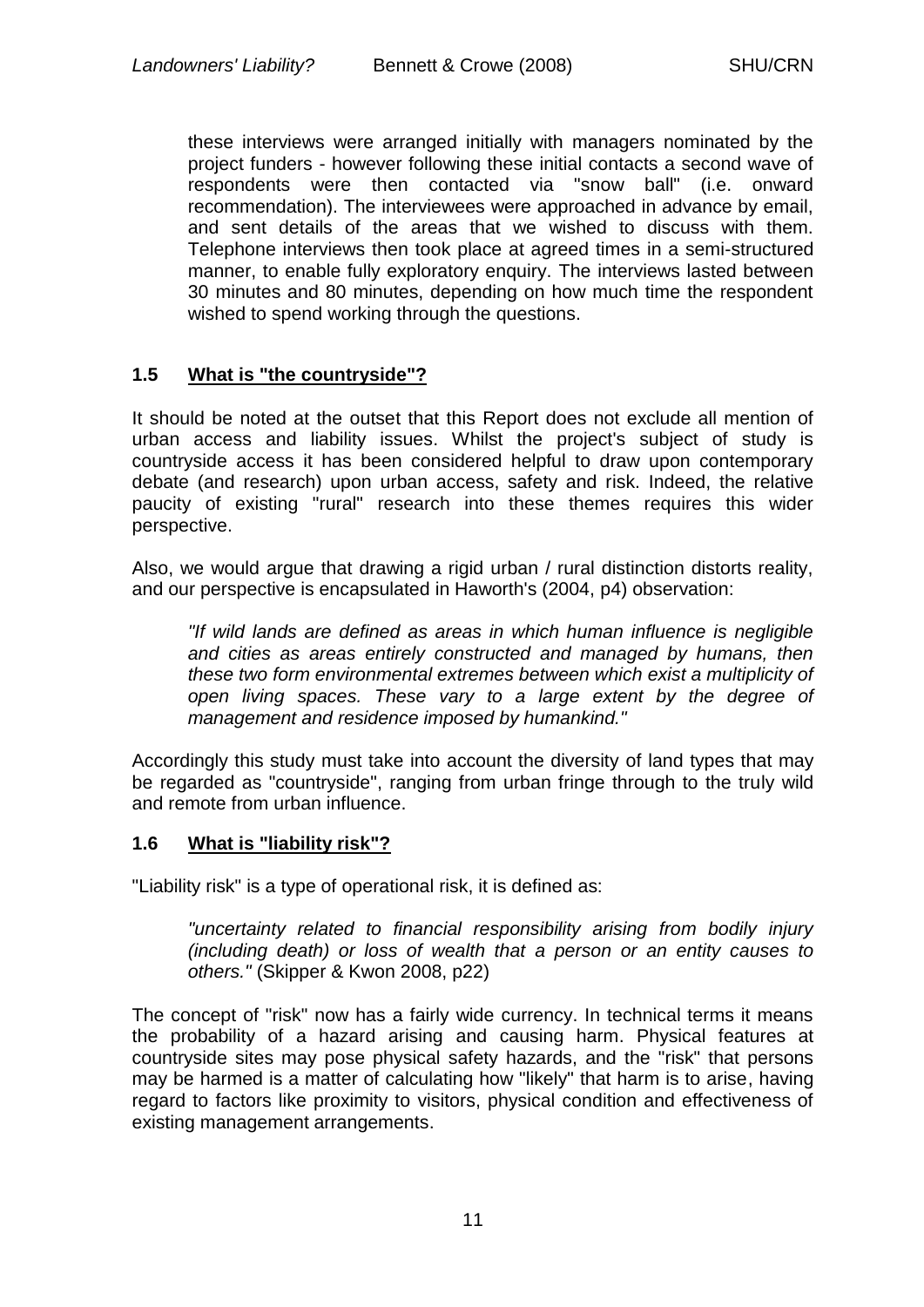"Liability risk" is something at one stage removed from physical hazards - it is about evaluating the likelihood (i.e. probability) that if an accident were to occur it would lead to a successful compensation claim (or prosecution) against the landowner. This study is about how the public and landowners appear to perceive liability risk in relation to countryside access.

A number of studies have been commissioned by various public agencies and interest groups across the UK in recent years to interpret (and then publicise) what the level of liability risk actually is in their jurisdiction in relation to landowner liability (for example SNH (2005); VSCG (2005); DOENI (2007)). Such analyses have provided legal opinions on what the law requires, based upon evaluation of existing legislation and case law. These studies have characterised landowner liability risk as low. These studies have also noted that landowner perception of the level of liability risk appears, for some reason, to be over-stated.

However, how "liability risks" are actually perceived by landowners and the public, (and how that perception shapes claiming and land management behaviour) has not itself been directly studied in the UK. This study attempts to map out a basis for an understanding (and subsequent investigation) of this dimension.

## **1.7 Structure of this report**

This report sets out the study's findings as follows:

- **Chapter 2** examines the social, legal and policy context in which contemporary fear of landowner liability is situated. It does this by exploring themes of "claims consciousness", "negligence" and "uncertainty". It explores why the perception and the reality of landowner liability do not always correspond.
- **Chapter 3** surveys the emergence in recent years of a strong policy backlash *against* risk aversion - and in doing so flags the potential for a future reduction in landowner liability anxiety.
- **Chapter 4** maps and seeks to interpret the continuing impact of landowner liability fears in the minds of the public, managers and landowners by reference to the wider policy trends and themes examined in Chapters 2 and 3.
- **Chapter 5** seeks out to identify concrete examples of landowner liability fears upon access provision within published policy and academic works.
- **Chapter 6** sets the findings from our semi-structured telephone interviews with our stakeholder sample group.
- **Chapter 7** offers a conclusion and recommendation for further research.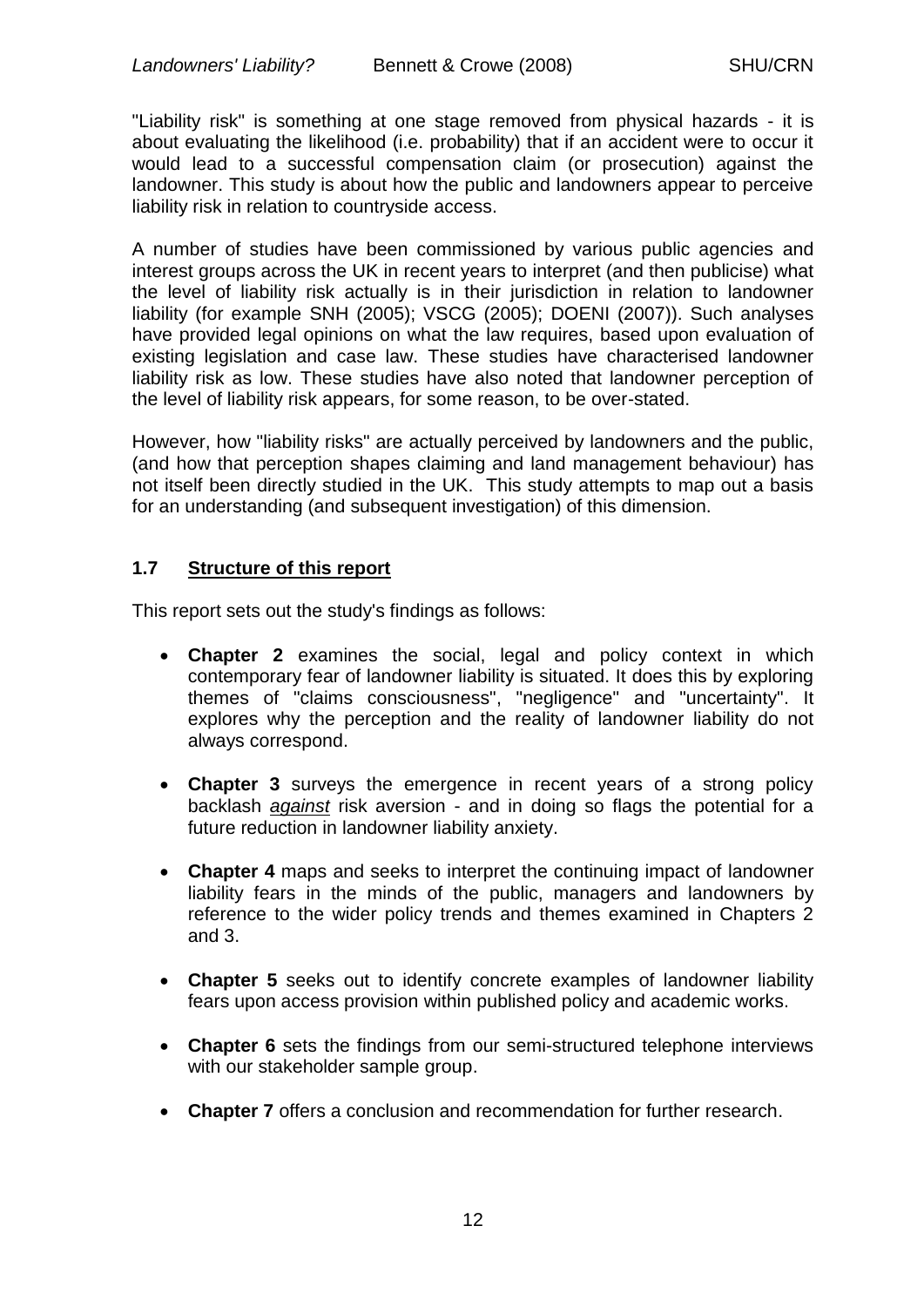## **2. "COMPENSATION CULTURE" - THE PERCEPTION AND THE REALITY**

## **2.1 Introducing "Compensation Culture"**

*"Changes in the law and its enforcement and the growth of a blame and claim culture put extreme pressure on land and property managers. In response managers have, all too often, introduced excessively rigorous safety regimes that spoil the visitor's experience, or even closed access altogether."* (VSCG 2005, p4)

Our literature review has found some evidence of a perception amongst landowners that a "compensation culture" has arisen within the UK during the last decade, and a related perception that the risk of landowner liability is getting ever greater as more and more sections of the community start to see their world from a litigation-minded perspective. However our interviews have found a lower than anticipated level of concern about these factors. In part, this may reflect the public sector and sophisticated (i.e. knowledgeable) orientation of the study sample. The findings of our survey are discussed in Chapter 6.

In this chapter we outline the myth and reality of the "compensation culture" concept, and look at the ways in which the law - in theory and in reality approaches accidents involving visitors to land.

## **2.1.1 Compensation culture - the perception**

During the 1990s steps were taken streamline the civil justice system, and to improve "access to justice". The 1990s also saw the rise of Claims Management Companies (CMCs). It is these developments that are seen as the cause of a "compensation culture" in the UK.

During the 1990s In order to improve access (and to reduce the burden of the cost of finding litigation via the (means tested) Legal Aid system) the UK Government allowed lawyers to introduce Conditional Fee Arrangements (CFAs). A CFA allows lawyers to offer claimants a "no win, no fee" cost structure. In the event of a claim being unsuccessful the cost of instigating the claim is covered by insurance, but if the claim is successful then the lawyer is permitted to claim an inflated "success fee" as part of his remuneration (and the defendant will be liable to pay all or most of this, in addition to the compensation sought).

Then in 1999 the civil justice system was comprehensively overhauled by the "Woolf Reforms". These reforms introduced a streamlined body of procedures for civil claims, by which the express intention was to accelerate cases and to produce an equivalence of power between the claimant and the defendant.

CMCs are companies who tout for potential claimants (in particular in daytime television adverts and run down shopping centres) and then introduce their customers to solicitors for a fee. Some see this activity as a form of "ambulance chasing", and embodying a litigious mindset historically more characteristic of the US than the UK.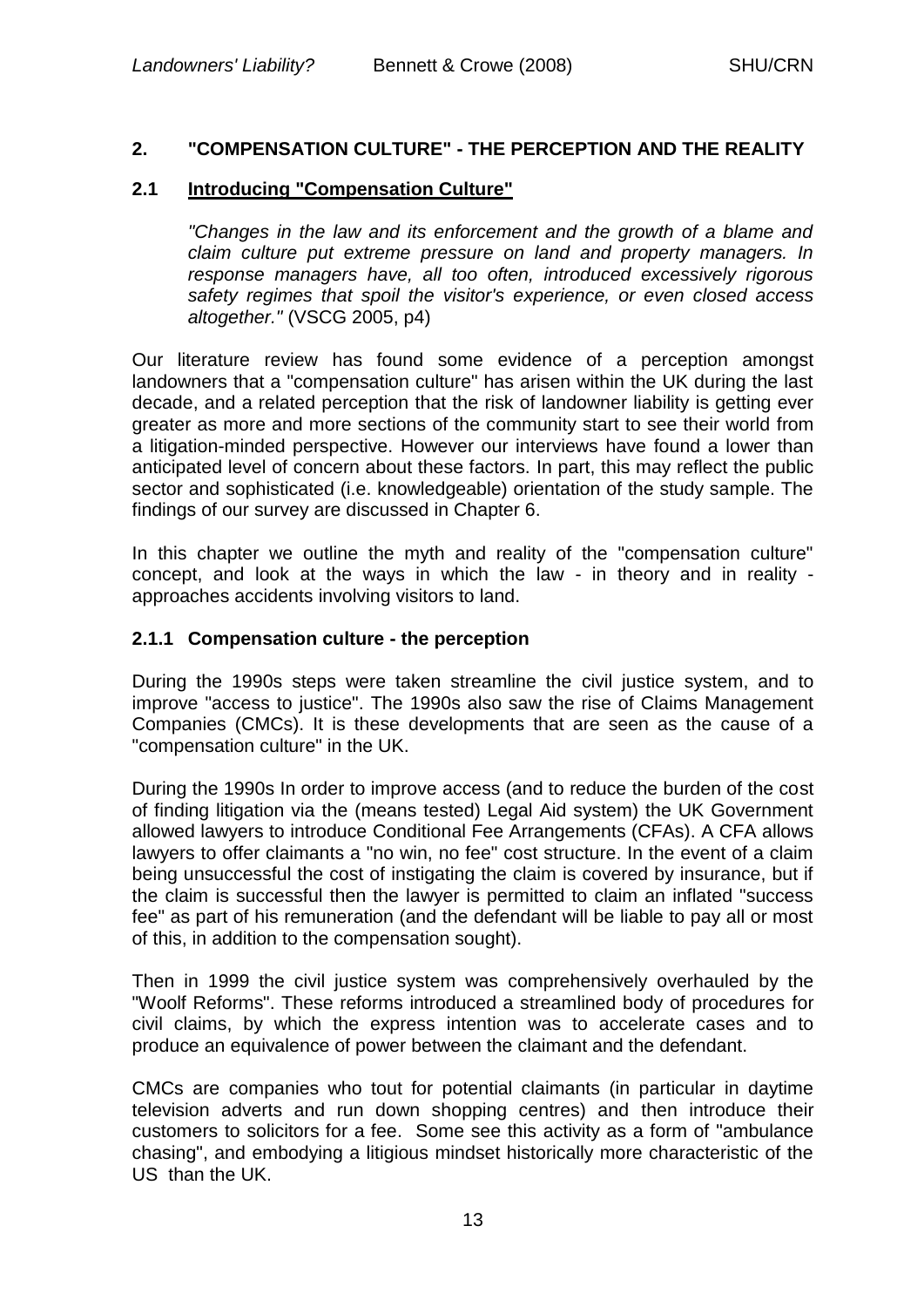Furedi (1999) illustrates the dramatic growth in the power of CMCs by quoting an assertion by Claims Direct, that between its founding in 1996 and early 1999 it had settled 2,600 claims, representing a total payout value of £8Million.

The rise of CMCs in the 1990s was a follow on from the commercialisation and commoditisation of solicitors' personal injury litigation services following the relaxation (in 1984) of the rules that had previously prevented Solicitors from advertising.

Furedi also notes the contribution of an emerging "rights" based discourse during the 1990s, such as the "Citizen's Charter" and consumer rights advocacy, to the rise of a *"politics of claims making"* (Furedi 1999, p23).

For Furedi the rise of a "compensation culture" is fundamentally anti-social and corrosive:

*"A most damaging consequence of the culture of compensation is its impact on human relations. It promotes suspicion and conflict and directly undermines relations of trust and the sense of personal responsibility."* (Furedi 1999, pii)

## **2.1.2 An increasingly risk adverse society?**

Closely related to the concept of a rising "compensation culture" is a belief that society (perhaps as a consequence of this perceived increased exposure to a risk of litigation) is becoming increasingly "risk averse". As one commentator describes:

*"We live in a world where safety is a moral absolute, and where pro-safety arguments have accumulated into vast dunes that roll across the landscape burying all in their path in suffocating hummocks of regulations: farmers and recreators become embroiled together in common suffering, until the only people left free to live normal, slightly risky lives are rugby-players and celebrity adventurers."* (McDonald 2004, p21) - a New Zealand countryside access campaigner

We consider the impact of the perception of the rise of a "risk adverse" society in the next chapter.

## **2.2 The reality:** *are* **things actually getting worse?**

## **2.2.1 What the figures show**

A Parliamentary inquiry in 2006 by the House of Lords Select Committee on Economic Affairs (Parliament 2006, p4) found:

*"no clear evidence to support the view that a compensation culture has developed."*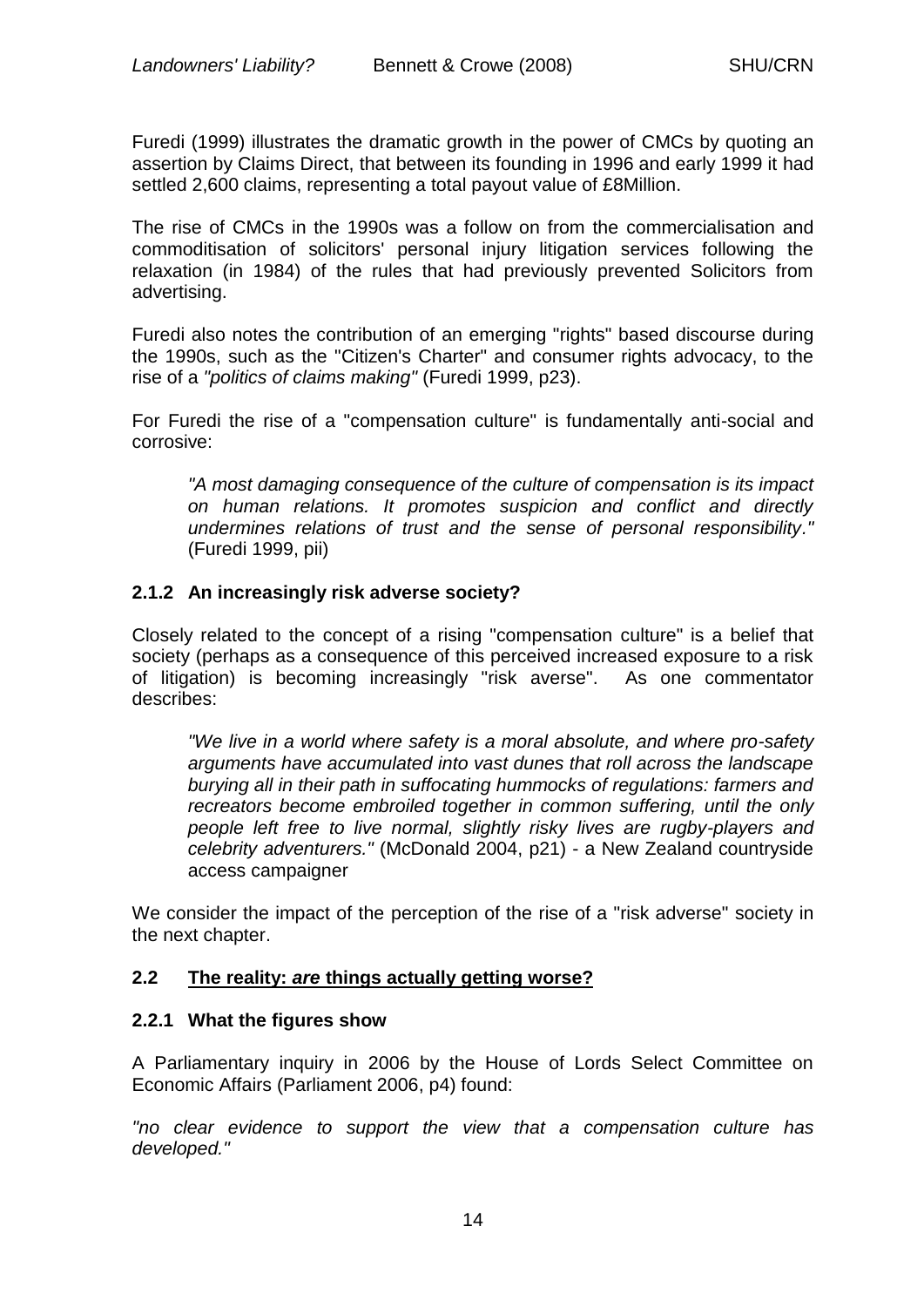Most commentators on "compensation culture" conclude that there is no objective evidence to substantiate the view that claims are increasing. Indeed annual rates of successful accident claims registered by the UK Government's Compensation Recovery Unit (CRU) (which recoups social security payments from claimants who have successfully won their accident claims) show that between 2000 and 2005 the overall number of registered accident claims *fell* by 5.3% (and in the same period claims against local authorities, schools, volunteering organisations and other public sector bodies reportedly fell by 7.5%) (Blair 2005).

However this statistic can give no insight into the level of unsuccessful claims or those claims which are settled outside the court system - and there does appear to be some evidence to support a view that there has been some degree of rise overall in claim making (LGA & Zurich 2004).

Indeed a study by the Environmental Law Foundation of the impact of the "compensation culture" upon the British Trust for Conservation Volunteers, the Woodland Trust and the Forestry Commission (ELF 2005) found some evidence of an apparent upward trend claim levels in the BCTV and the Forestry Commission (but no particular trend in relation to the Woodland Trust).

However more remarkable than the relative upward trend was data showing the very low number of claims brought. For example ELF report that for the three year period 2002 to 2004 only 23 visitor safety claims were made against the Forestry Commission (during that period the Commission's estate enjoyed 150million visitors). The majority of those claims were broadly of a "slips and trips" nature, with sprains and broken bones as the most common injuries - for which the level of compensation award would be relatively small (circa £5,000 to £10,000) due to the absence of long term impairment and loss or earning potential. In addition ELF report that BTCV considered that the majority of claims made against it were spurious - with only 10% proceeding to the issue of court proceedings.

In an unrelated publication (Probert 2006) it is reported that the Forestry Commission logged 106 visitor accidents in the year 2002-03 (with 110 and 131 in the two previous years). This suggests that the accident / claim ratio is equivalent (at around 10%) for the Commission. Probert also suggests that the number of visits to the Commission's estate may be considerably greater than that stated by ELF, as he reports an estimate of 120million visits per year.

The figures related to the number of court proceedings issued and/or successful claims show only the tip of an iceberg. Many claims are settled by insurers without emerging as formal claims registered in the court system.

Caplan (2007) points to evidence that the Woolf Reforms have increased the pressure upon parties to settle their disputes before reaching a formal trial - this is achieved via the structuring of the civil litigation system, with its strict timescales and stage based case reviews. Mediation and other forms of informal dispute resolution have increased.

Caplan notes that the biggest impact caused by contemporary trends in civil litigation may actually be the rapidly increasing legal (and other procedural) costs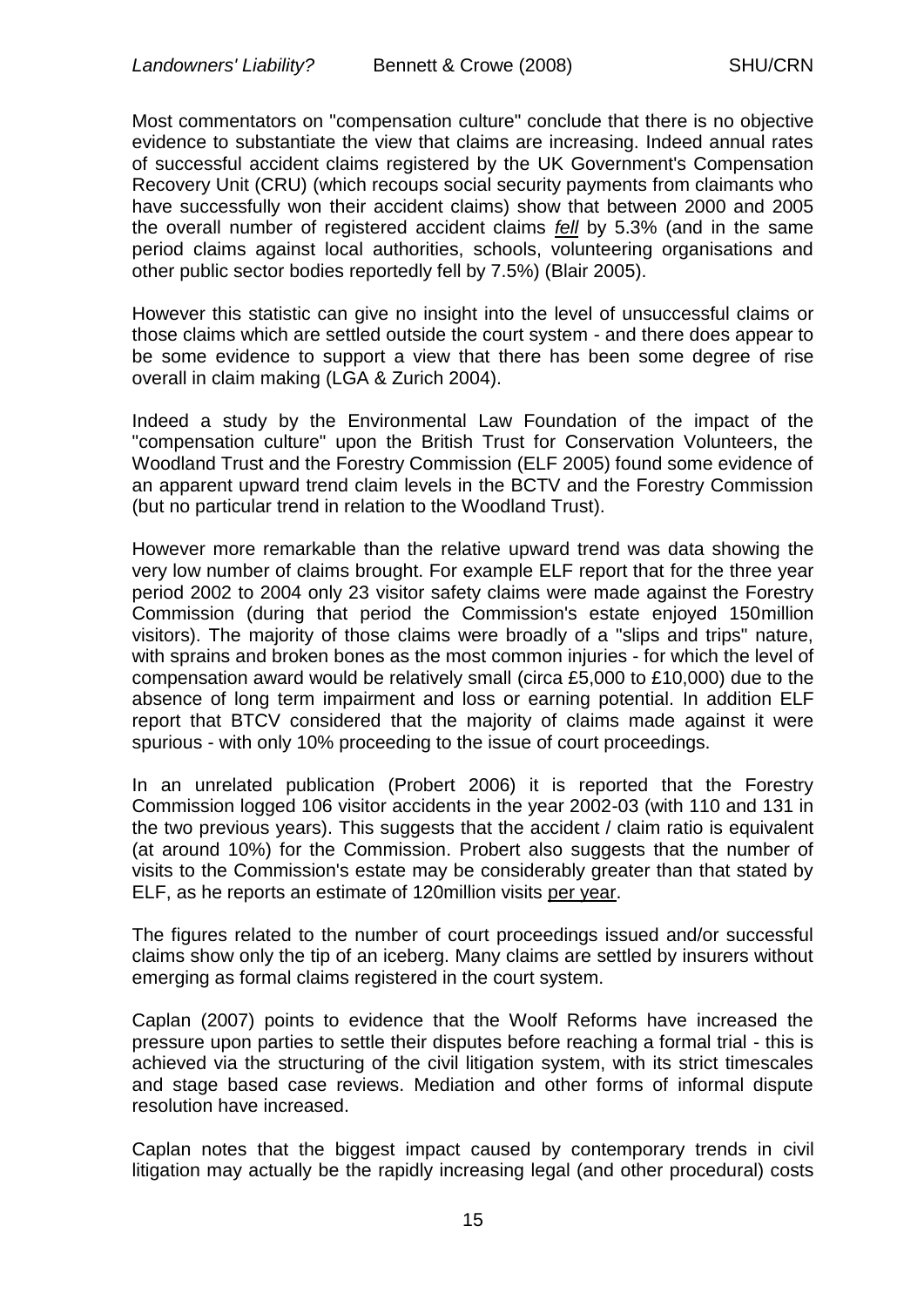incurred in personal injury litigation. Quoting Association of British Insurer figures for costs payments by UK motor insurers for bodily injury claims, Caplan notes that these costs have risen by 840% over the last 20 years (increasing 9.5% per annum between 1996 and 2006).

A recent study by the Health & Safety Laboratory (a branch of the Health & Safety Executive) set out to understand why rates of reported "slips and trip" accidents have shown no decrease in recent years despite a greater awareness of those risks and how to manage them (HSE 2007). In its study the HSE conjectured that the lack of decrease may be a product of rising claims, spurred on by the "compensation culture". The investigation focussed upon the retail and manufacturing sectors only. Through a combination of qualitative and quantitative investigation of the perceptions of lawyers, premises managers, insurers and the public the HSE offered up the following findings:

- employers are recording and reporting (to the HSE) more accidents as selfdefence against the threat of possible litigation - rather than there being a rise in actual accident occurrences;
- the subject industries are seeing costs increasing because average payouts have increased - not because the number of accidents has increased; and
- $\bullet$  the (perceived) peak of claims was 3 to 5 years ago.

The HSE study included telephone interview enquiry of insurers (sample number not stated). The following insight into insurer's experience and perception of claims emerges from that study:

- there has been a 10% reduction in public liability claims during the last 10 years;
- the claims statistics show the "compensation culture" to be a myth;
- people may be reporting accidents more but they are not increasing dramatically - claims numbers have increased by 2-5% annually;
- there is now less stigma in claiming it has become more acceptable, backed by an "I'm owed" mentality;
- frivolous claims are in the range 5-10% annually;
- few cases go to court if the claim is clear cut then it will not go to court. If the event has occurred and been reported the claimant's likelihood of success is 80-90%. But without evidence the success rate is low;
- 98% of slips and trips cases are settled outside of the courts;
- claim patterns show regional variance with the North West and Northern Ireland having notably elevated levels; and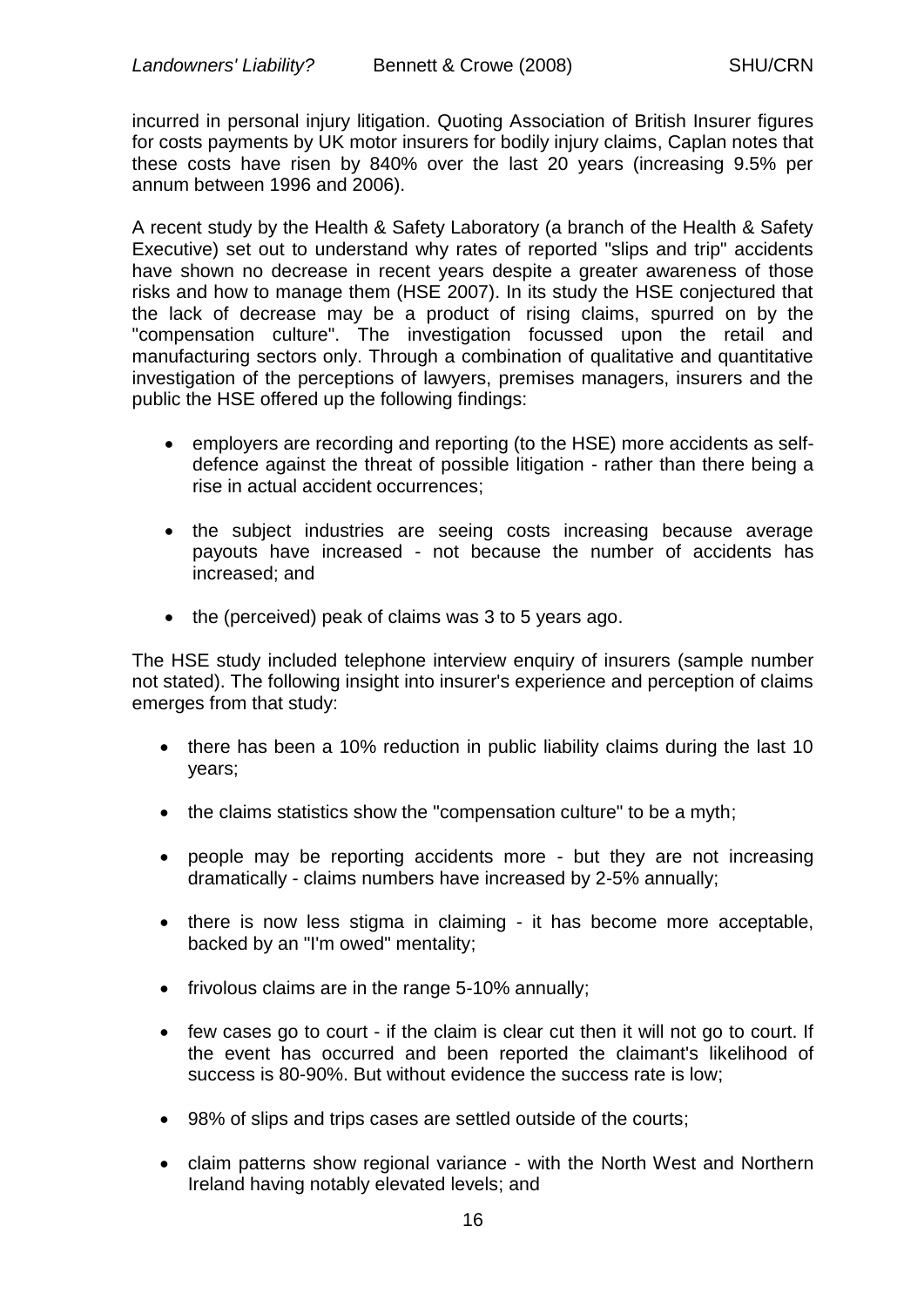40% of slips and trips falls come from employees, 60% from the public.

It is important to appreciate that the vast majority of accident claims are road traffic accidents or accidents at work. Only a small percentage concern "public liability" (i.e. non RTA accidents involving members of the public) - and only small fraction of those accident claims would appear to relate to visitors to the countryside.

We will look into the available information on the cost impact of accident litigation upon landowners in later chapters.

## **2.2.2 Why accident and claims statistics are only part of the picture**

However figures can also be used to show a reality to public perception of the existence and rise of a compensation culture.

In a study commissioned by the Department of Constitutional Affairs to investigate the effects of advertising by compensation claims agents, the survey team found that 66% of those sampled believed that:

*"a lot more people are receiving compensation payments for personal injuries now [in 2005] than they were five years ago [i.e. in 2000]."* (Millward Brown 2006, p40)

We will argue in this report that the perception of a "compensation culture" is a powerful shaping force, that can affect the way in which access to land is managed, regardless of whether that perception is accurate or not.

As Burgess' investigation for the Countryside Commission of amplified risk perception of the risk of attack in urban fringe woodland (Burgess 1995), and its corresponding effect in suppressing woodland usage showed:

*"what is perceived to be real is real in its effects."*

In other words:

*"The compensation culture is a myth; but the cost of this belief is very high."* (BRTF 2004).

## **2.3 The fundamentals of occupier liability law**

Another area in which perception and reality appear to diverge is in relation the principles of liability under civil and criminal law for accidents suffered by visitors to land. We outline the principles of the applicable law in this section - and also look at how the theory and practice of liability correspond.

Here we must start by distinguishing criminal and civil law liabilities. As Genn notes in relation to claimants (but a point we suspect is equally applicable to many landowners):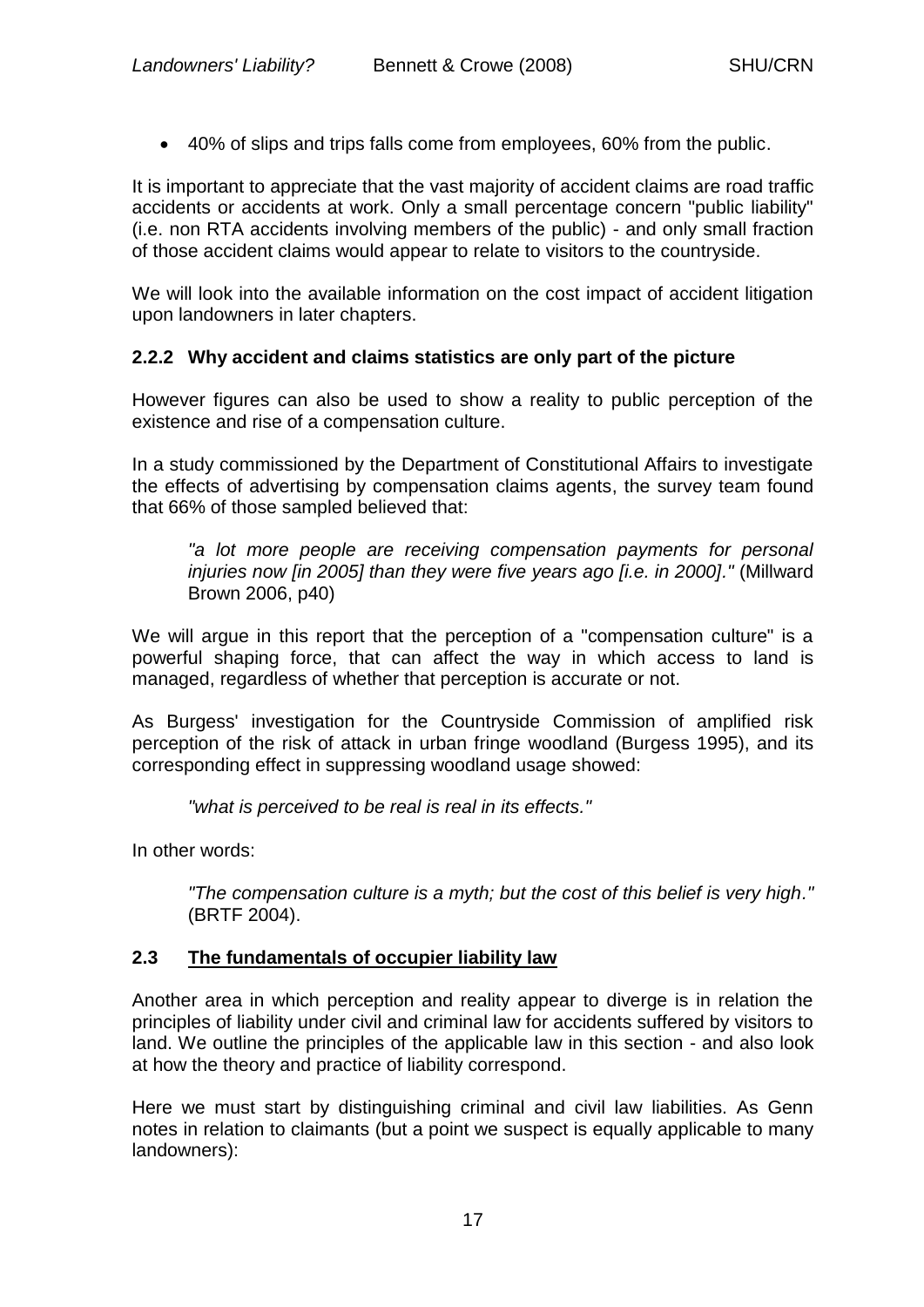*"A clear message that emerges from the study is...the pervasive lack of the most rudimentary knowledge about legal rights and procedures for enforcing or defending rights"* (Genn 1999, p255)

Studies frequently show considerable ignorance about principles of law and liability in the lay community (which, for our purposes, means considerable potential for misperception of what the risk of liability actually is for accidents sustained during recreational access). That ignorance is a feature of both the visitor (i.e. potential claimant) and land owner and manager.

In particular, these lay communities have a muddled perception of the realms and relative importance of criminal and civil law. Characteristically this results in members of the public (i.e. visitors) tending to have an image of law based around criminal processes, whilst land owners and managers (if they have a background in asset management) will tend to view law (and the risk of liability) as a matter of civil liability (i.e. contractual relationships and duties of care owned (or not owned) in the law of negligence). However landowners in industrial and other closely regulated industries (e.g. mining and quarrying, water and the mechanised aspects of farming) may tend towards focussing upon the risk of criminal liability because of existing experience of regulatory engagement or enforcement in relation to operational and occupational health & safety affairs.

This fractured understanding of the nature (and types) of liability at stake in a landowner liability context are reinforced by the fact that the legal profession tends to specialise lawyers into either criminal or civil work - therefore the way in which legal advice on landowner liability would be framed and focussed is often influenced by the particular specialism of the lawyer who is retained to advise.

It is not the aim of this report to set out a detailed summation of occupier liability law across the UK - however, in following the theme of the importance of perception (and mis-perception) in the formation of (potential) claimant and landowner understandings of the level of safety liability imposed upon land owners and managers, it is necessary to summarise what each strand of the law (civil and criminal) expects. We then move on to consider the uncertainty factors that go some way to undermining the clarity of what we have summarised as the core features of the applicable law.

## **2.3.1 What the law expects - criminal law**

The criminal law sets absolute duties concerning harm to humans - it is unlawful to intentionally kill or injure (without informed consent) and it is unlawful to cause harm by extreme carelessness. Also, with the enacting of the Corporate Manslaughter and Corporate Homicide Act 2007 it becomes possible for a public or private sector organisation to be prosecuted for manslaughter where a death results from a gross failure in its management system. Previous attempts to prosecute organisations (rather than individuals) for the common law offence of manslaughter had rarely succeeded because of the need at common law to be able to identify particular individuals as having culpability, and thereby by their acts having caused liability for their employer. The Act applies (with minor variations to reflect differences in general law) across the UK, and came into effect on 6 April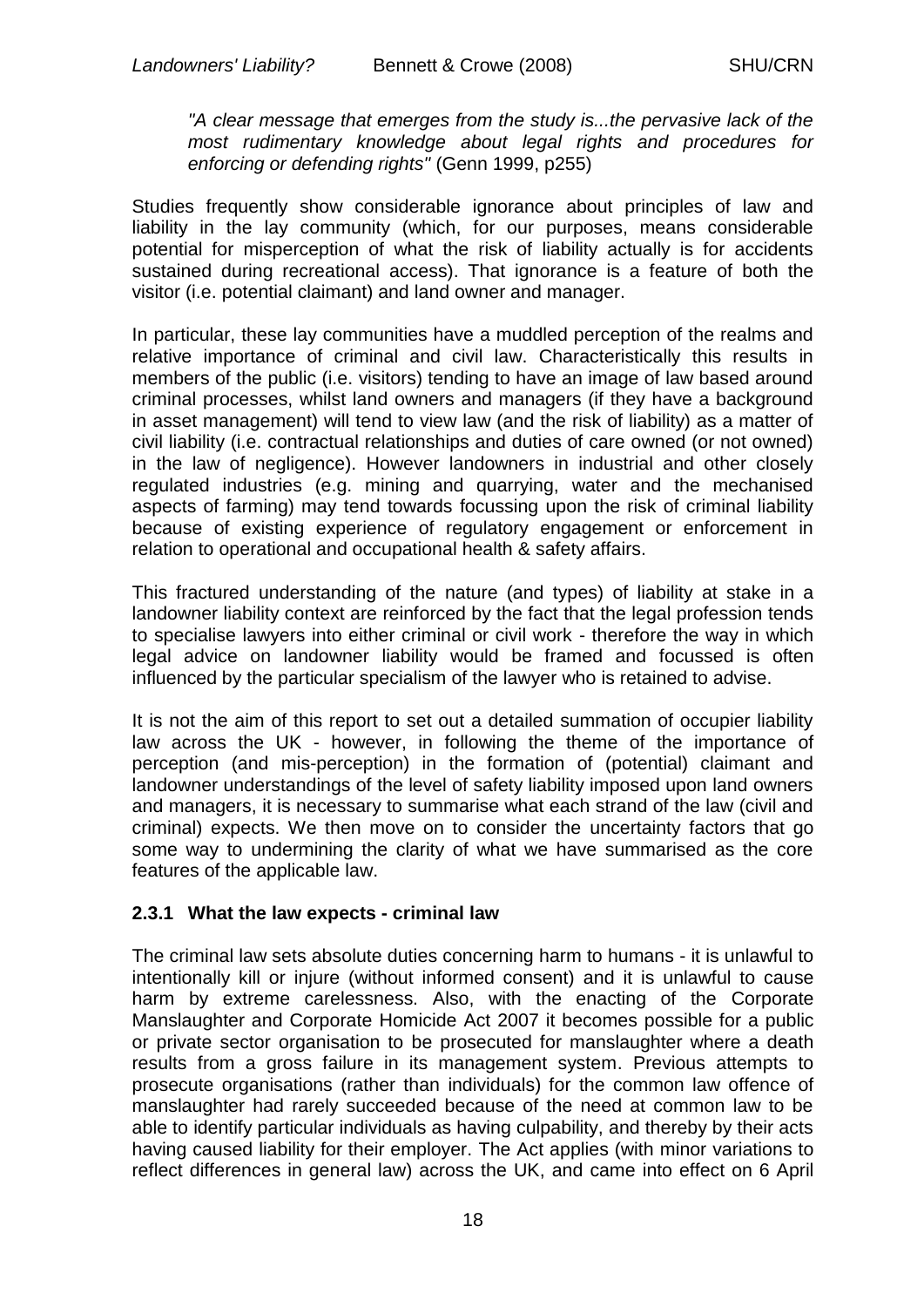2008. Despite the local variations in each jurisdiction the effect of the law in each jurisdiction is to set an equivalent liability threshold.

There is also the Health & Safety at Work Act 1974. This sets a framework of safety duties for which criminal liability arises if they are breached. The Act's requirements apply not just between employers and their employees - but also apply to employers and persons in control of premises and places used for their business of other activities. The 1974 Act applies in England, Wales and Scotland. Equivalent provisions are in force in Northern Ireland via the Health & Safety at Work (Northern Ireland) Order 1978.

The basic duty imposed, is a requirement that places (and activities carried out there) must be safe and without risk (and if that is not reasonably possible then those places must be rendered reasonably safe, having regard to the circumstances). Accordingly a form of cost / benefit balancing is in principle acknowledged within this law.

The 1974 Act represented a sea-change in the structure of UK Health & Safety law. Prior to 1974 a succession of Factories Acts had sought to impose a prescriptive safety regime upon defined industrial activities and machinery. The philosophy of the 1974 Act was to move away from mandated standards - and to empower employers (and premises owners) to make their own informed judgements about how to achieve safety within their own premises. Accordingly an implicit "risk assessment" (and risk management) philosophy was introduced.

Another influence behind this change of approach was the realisation that the British economy was changing - and that a focus upon regulation of factory type activities would fail to address safety in modern forms of business activity that do not occur within such "traditional" settings (e.g. the leisure sector).

The shift towards a "risk management" framework was further underscored in 1992 with the implementation of the European Community Framework Directive on Health & Safety. This resulted in a number of new UK regulations which explicitly used the language of risk assessment and risk management, and required business and place owners to pro-actively appraise and "manage-out" risk within their projects and places, and to document the steps taken to ensure this. Key regulations of this type were the Management of Health & Safety at Work Regulations 1992 and the Construction (Design & Management) Regulations 1994.

These developments prompted an evolution in the health and safety management - the focus moved away from shop-floor foremen as compliance checkers to more senior managerial roles for safety managers and system planners, and their language and processes of risk management over time came to permeate UK management culture. In short, health and safety became professionalised within large organisations.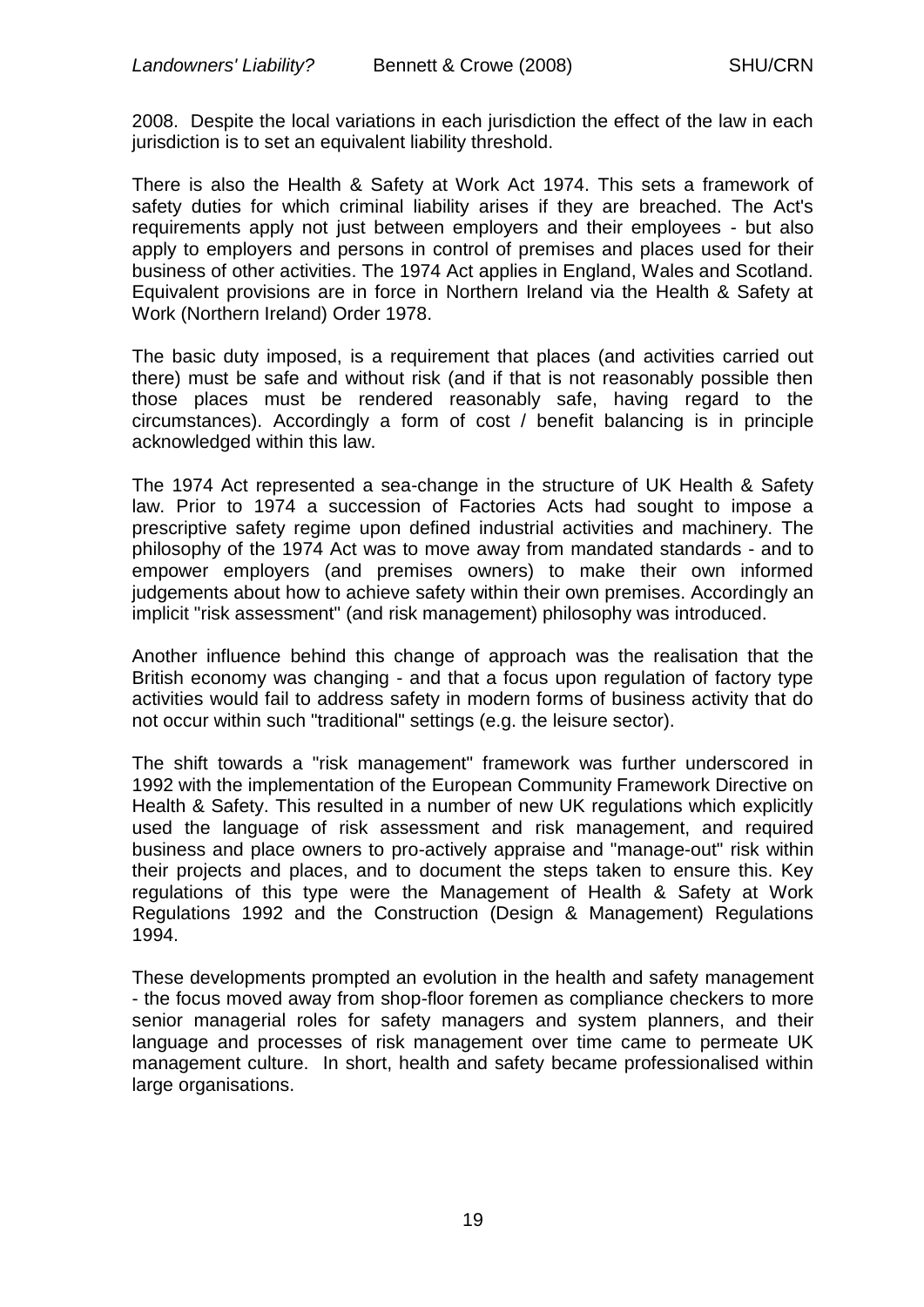## **2.3.2 What the law expects - civil law**

In parallel to the mandated requirements of criminal law regarding safety, the civil law imposes responsibilities (a "duty of care") upon land owners and managers. Via this doctrine of negligence (and its close relation, nuisance) where the duty applies land owners and managers must take reasonable care avoid the person to whom the duty is owned coming to harm by the landowner's or manager's actions (or omissions) in relation to their land.

Failure to exercise an adequate standard of care towards a person to whom a duty is owed will lead to liability (to pay compensation) to the injured person, provided it can be shown, on balance, that the landowner's failure to take adequate care was the cause of the accident.

The related doctrine of "nuisance" imposes duties upon landowners for the adverse effects of natural or man-made features that are present upon their land, and which cause harm or annoyance to their neighbours or visitors.

The part of the law of negligence that addresses the duty and standard of care owed by landowners is known as "occupiers' liability". Since the Second World War legislation has been enacted in the various UK jurisdictions to modify the principles of negligence in this area. This means that, in contrast to the criminal law requirements, occupier liability law has different expectations in each jurisdiction. In summary, the position is as follows:

- *England & Wales -* A distinction is drawn between the level of standard of care that is imposed upon visitors who have permission (whether express of implied) to be present (Occupiers' Liability Act 1957) and trespassers (i.e. those without such permission) (Occupiers' Liability Act 1984). Whilst reasonable care must be taken to provide for the reasonable safety of visitors, a lesser standard of care is imposed to protect trespassers - the duty only requires trespassers to be protected against known dangers (and then only if the likely presence of trespassers at such features is likely and it is reasonable in the circumstances to offer them protection from that hazard). In addition, unlike the duty owed to visitors, the duty owned to trespassers only relates to avoidance of bodily injury, there is no responsibility to avoid damage to their possessions.
- *Northern Ireland -* An equivalent regime applies to that described for England & Wales, however the source legislation is different: the Occupiers' Liability Act (Northern Ireland) 1957 for visitors and the Occupiers' Liability (Northern Ireland) Order 1987 for trespassers.
- *Scotland -* Scots Law draws no distinction between visitors and trespassers. The Occupiers' Liability (Scotland) Act 1960 requires that an occupier has a duty to take reasonable care to make sure that people entering the land which is under their control will not suffer bodily injury or damage to their possessions.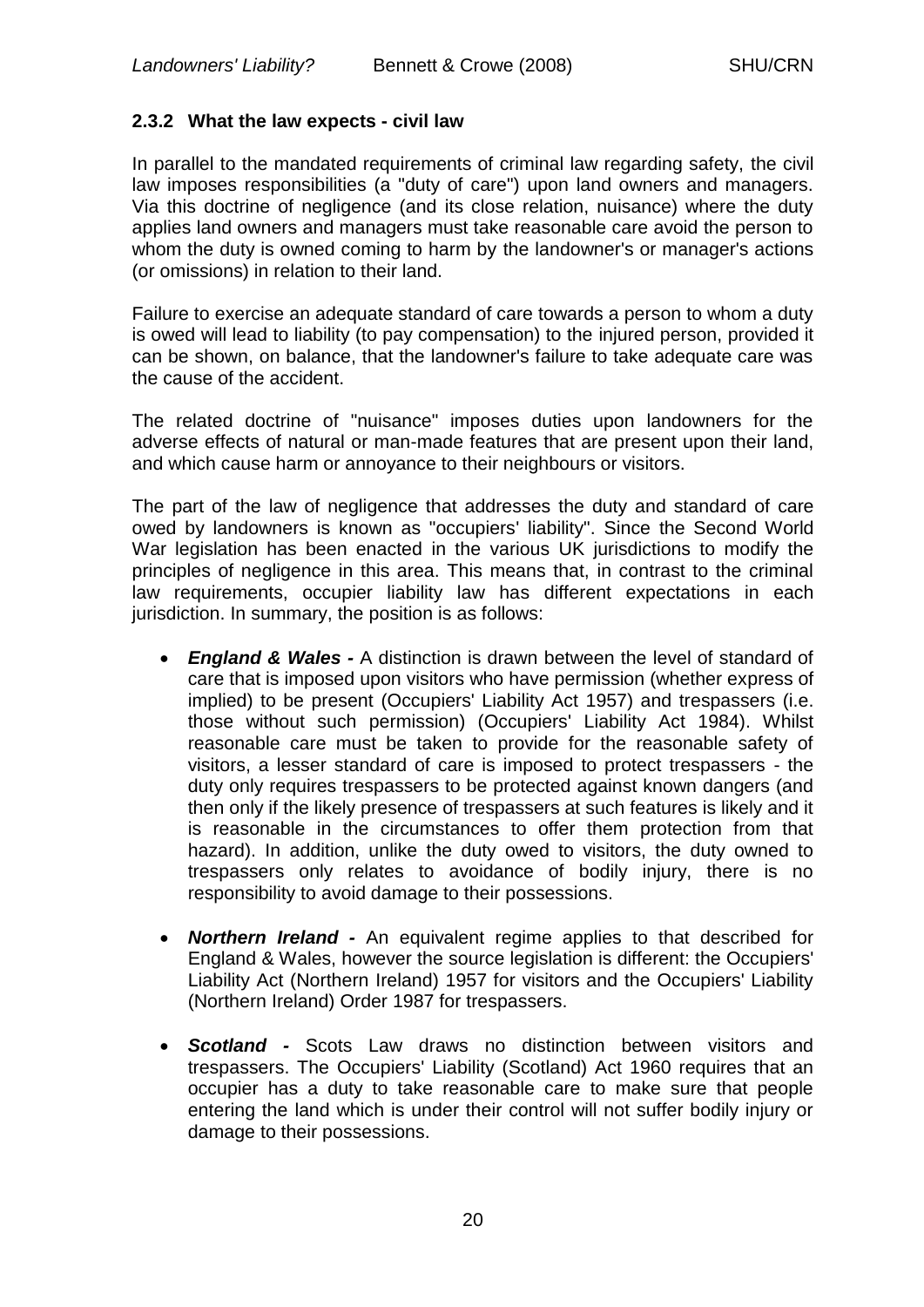In all cases the occupiers' liability regime provides for a concept of "consent to risk" - namely that liability may not arise where a visitor has given informed consent to a risk of injury of damage to his possessions. The doctrine is most applicable to adults - the regimes expect occupiers to have greater regard and intervention in relation to the risk of children being attracted to and/or harmed by hazards upon their land.

## **2.3.3 Access legislation and occupiers' liability legislation**

The introduction of different recreational access regimes within Scotland and England & Wales in recent years has further differentiated the occupiers' liability principles applying in these two jurisdictions:

- *England & Wales -* The Countryside & Rights of Way Act 2000 introduced a "right to roam" over certain countryside land (namely open country, dedicated Access Land and registered common land)**.** The 2000 Act amended the 1957 Act to state that a person exercising the right to roam will not be deemed to be a "visitor" (for the purposes of qualifying for the full protection duty imposed by the 1957 Act). Instead the duty to such access-takers would be the lesser standard of care set (for trespassers) by the 1984 Act. Furthermore, the 1984 Act's duty was itself curbed in relation to such persons - as the 2000 Act amended the 1984 Act to provide that occupiers of accessed land would owe no duty of care to access-takers in relation to natural features (which is defined broadly to include potentially man-made features such as ditches, ponds and vegetation) or access to the land via any route other than a gate or stile.
- *Scotland -* The passing of the Land Reform (Scotland) Act 2003 introduced a "right of responsible access" to all countryside land in Scotland, as part of a fundamental modernisation of land ownership law in that jurisdiction. This more extensive access right was framed upon the basis that (Section 2(1)):

#### *"A person has access rights only if they are exercised responsibly"*

This expressly introduces a concept of reciprocity (i.e. that both the owner and the access-taker have responsibilities in relation to access) and introduces a notion of personal responsibility upon the access-taker for their own actions. These principles are fleshed out within the 136 pages of the Scottish Outdoor Access Code (SNH 2005b).

 *Northern Ireland* - In contrast to England & Wales and Scotland, Northern Ireland has not experienced a modernisation (or expansion) of its access regime. Access to private land in Northern Ireland remains oriented around rights of linear passage along a limited number of public rights of way, permissive paths and some de facto toleration of recreational access to open land. Accordingly the status of the rambler in Northern Ireland will sometimes (for the purposes of determining which standard of care applies) be that of a trespasser and therefore the duty of care owed will be equivalent to that set by the 1984 Act in England & Wales - but without the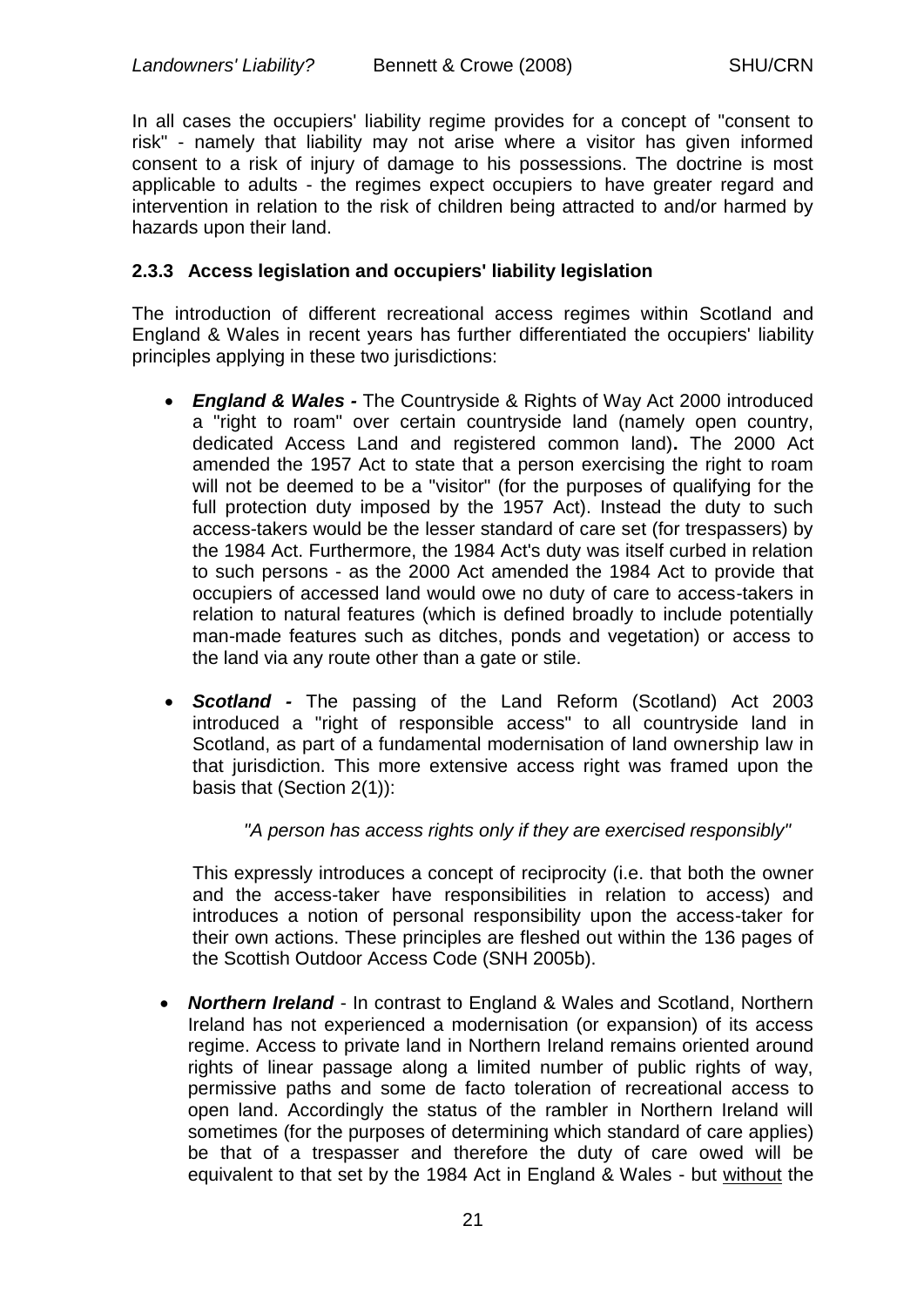further restriction of liability for natural features and improvised means of access added to the 1984 Act by the 2000 Act for the reassurance of landowners in England & Wales. That means that in Northern Ireland a landowner could potentially be held liable for an injury suffered by a person on his land which was due to a natural feature or an improvised means of access. However this liability situation existed in England & Wales for 20 years prior to implementation of the 2000 Act - and there is little evidence that the level or success rate of visitor accident claims was altered in England & Wales by that legislative change.

## **2.3.4 Livestock and liability**

Mention should also be made here of civil liability for the escape of animals. Whilst the source legislation differs between the jurisdictions (i.e. the Animals Act 1971, Animals (Scotland) Act 1987 and Animals (Northern Ireland) Order 1976 respectively) the liability that is imposed upon livestock owners is equivalent. Livestock owners have "strict liability" for injury or damage caused by their livestock, no negligence needs to be shown. Accordingly the integrity of physical structures aimed at keeping livestock under control (e.g. gates) and the potential interference with such structures by access takers is a particular point of concern for farmers. We explore the specific risk and perception of liability in relation to livestock later in this report.

## **2.3.5 Does recent access legislation increase occupiers' liability?**

It will be appreciated from the above descriptions that each jurisdiction has sought to avoid increasing the risk of landowner liability. This has been expressed either by declaring that the access legislation has not altered the status quo (the approach in Scotland) (see Fox 2005), or (in the case of England & Wales) by further *restricting* the situations in which a duty will arise under the 1984 Act. As noted above, the equivalent of the 1984 Act applies in Northern Ireland in unamended form - but there is no evidence of this effecting the actual level or success rate of claims in comparison to England & Wales. Indeed it appears that these subtle legislative differences may in practice be largely ignored by the courts - with the anti-liability principles expressed by the House of Lords in the English case Tomlinson v Congleton Borough Council (2003) UKHL 47 holding much sway across the UK, at least in relation to adult recreational injuries suffered upon open land. The Tomlinson case is examined in Chapter 3.

The frameworks of occupiers' liability therefore expressly seek to address the risk that access legislation might increase the standard of care (or the community to which duties of care are owed) beyond that which already prevails - and an attempt is also made in that legislation to acknowledge the inherent hazards present in the countryside.

The liability rules attempt to offer a role for consent (i.e. voluntary risk taking by visitors) and to make it clear that signage (or other form of warning) may be sufficient to discharge the duty of care owned. The law also requires focus upon differential risk awareness within the population (e.g. special care for children).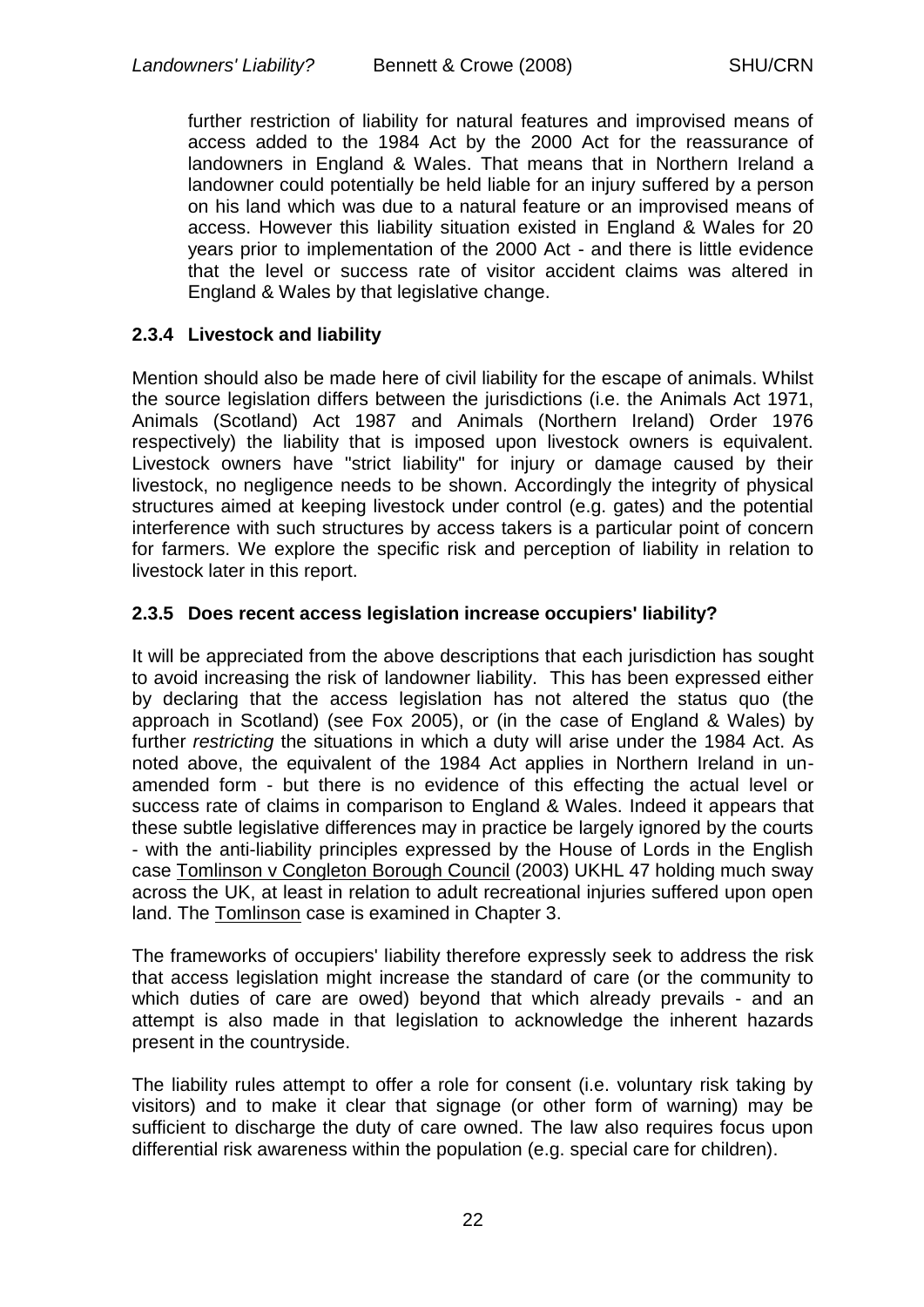## **2.3.6 Conflicts between policy priorities: "***public risk"*

There is however an inevitable tension between safety and preservation of aesthetic and cultural purity of the "natural" countryside. In part, this is because an element of risk (or at least uncertainty) is an essential component of countryside recreation.

Marsh (2006 p4) captures well the dilemma facing access managers, as a requirement to:

"...pull off the "con trick" of balancing the need of visitors to feel the *unrestrained freedom that is essential to the countryside experience...while in reality we secretly try to manage their activities within tight legal and corporate parameters"*.

This challenge can be illustrated by the example of Hawkstone Park in Shropshire, a Grade I Listed landscape comprising rugged cliff paths and Eighteenth Century follies, a landscape described by Dr Samuel Johnston in 1774 as:

*"By the extent of its prospects, the awfulness of its shades, the horrors of its precipices, the verdure of its hollows, and the loftiness of its rocks, the ideas which it forces upon the mind are the sublime, the dreadful and the vast. Above is inescapable altitude, below, is horrible profundity."* (Johnston 2000)

The owner's website describes the attractions on offer thus:

*"Highlights include Grotto Hill, where you can explore a pitch-dark labyrinth of ancient mines cut into the cliff; the Swiss Bridge, a rustic wooden structure perched over an unnervingly deep chasm; the Cleft, a path winding between two cliffs which narrows into a dark, creepy tunnel; and the Monument, a 100ft high column which can be climbed to enjoy panoramic views of up to 13 counties!"* (Hawkstone 2008)

Thus, risk is not just an unavoidable feature of this landscape - the identity and experience of this landscape is forged by its element of risk. As Roger Whitehouse, the Park's Head Warden, says:

*"The park brings back a wonderful sense of mystery and adventure from your childhood. You never quite know what's around the next corner. You can take your time and let the kids run about. Children love the Park and Follies. It's not a place where they are entertained in a controlled way, like a museum, but somewhere they can explore and use their own imaginations. Each child gets something unique from the experience."* (Hawkstone 2008)

Yet, Hawkstone Park has to find a point of balance between preserving this quintessential terrain whilst providing an adequate level of safety compliance - and accordingly the park is not without its fair share of safety signage, visitor induction and pathway inspections. Inevitably such signs warn of hazards ahead, removing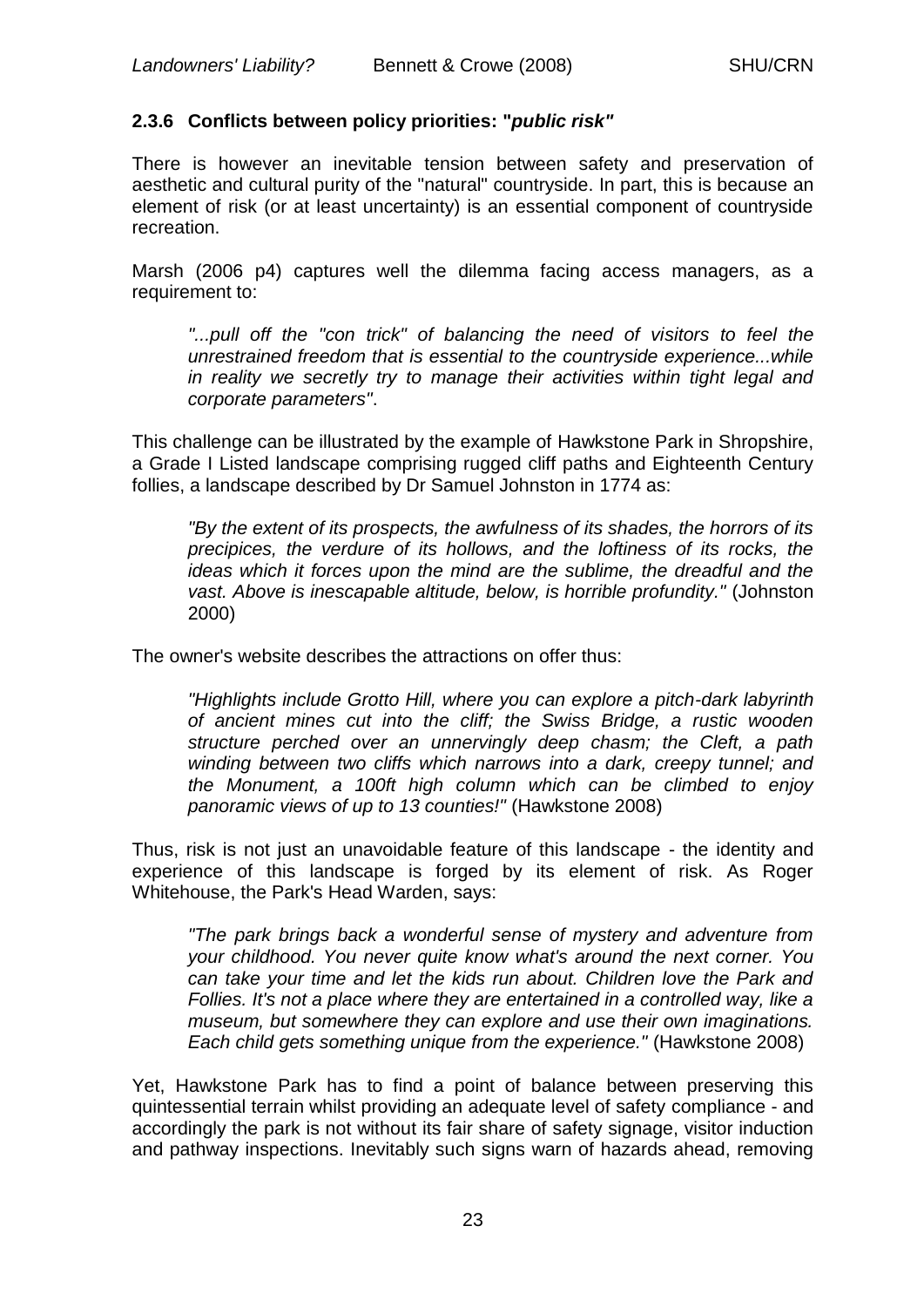(or at least reducing) the stated pleasure of *"never quite know[ing] what's around the next corner"***.**

The park, like all other visitor attractions must strive for an acceptable level of balance between preserving "authentic" experience, adequate safety and sustainable expenditure.

Visitor safety in the countryside is a "public risk" theme. public risk is concerned with activities (or states of affairs) that present both (actual or potential) costs and benefits, matters for which seeking a "nil-risk" outcome may be unfeasible, or even harmful given the costs that would need to be incurred and/or the benefits that would have to be forgone. Public risk is about how stakeholder debates can be instigated to build consensus around rational balances between costs and benefits. We will see in the next Chapter how debates around public risk have recently significantly influenced political and judicial perspectives upon where the point of balance should be set in relation to countryside access, safety and personal responsibility.

## **2.4 Law's inherent uncertainty**

But can the law give a clear steer about where this balance point should be set?

Law (whether criminal or civil) is an abstraction. It is a system of generic rules that tries to set down a generic framework of conduct to govern an infinitely variable range of physical circumstances and human encounters. The law is always distant (in both place and time of application) from that which it seeks to control. In short, the law (whether legislation of the pronouncements of the courts) is an approximation to reality - and "law in practice" (how people, via their own understanding of the law) will often mutate away from what may originally have been intended. There will always be uncertainty, grey areas and examples of inconsistency and eccentric application of the founding principles of any particular subject area of the law.

Yet in our rational age, where cause and effect must be understood, people expect order to be either present in (or imposed subsequently upon) an incident. As Rowe notes:

*"Chance does not exist in a Just World."* (Rowe 2005, p18)

In this section we will look at the various factors that affect how and why this recreation of the law occurs - and its relevance to perceptions of landowner liability risk.

## **2.4.1 The diversity of visitors and places**

In the countryside, in particular, the infinitely variable range of physical circumstances and human encounters is pronounced. Access is taken by all sorts of people, for all sorts of reasons and in all sorts of ways. Widely different levels of experience, risk awareness and risk tolerance are present. Places and their level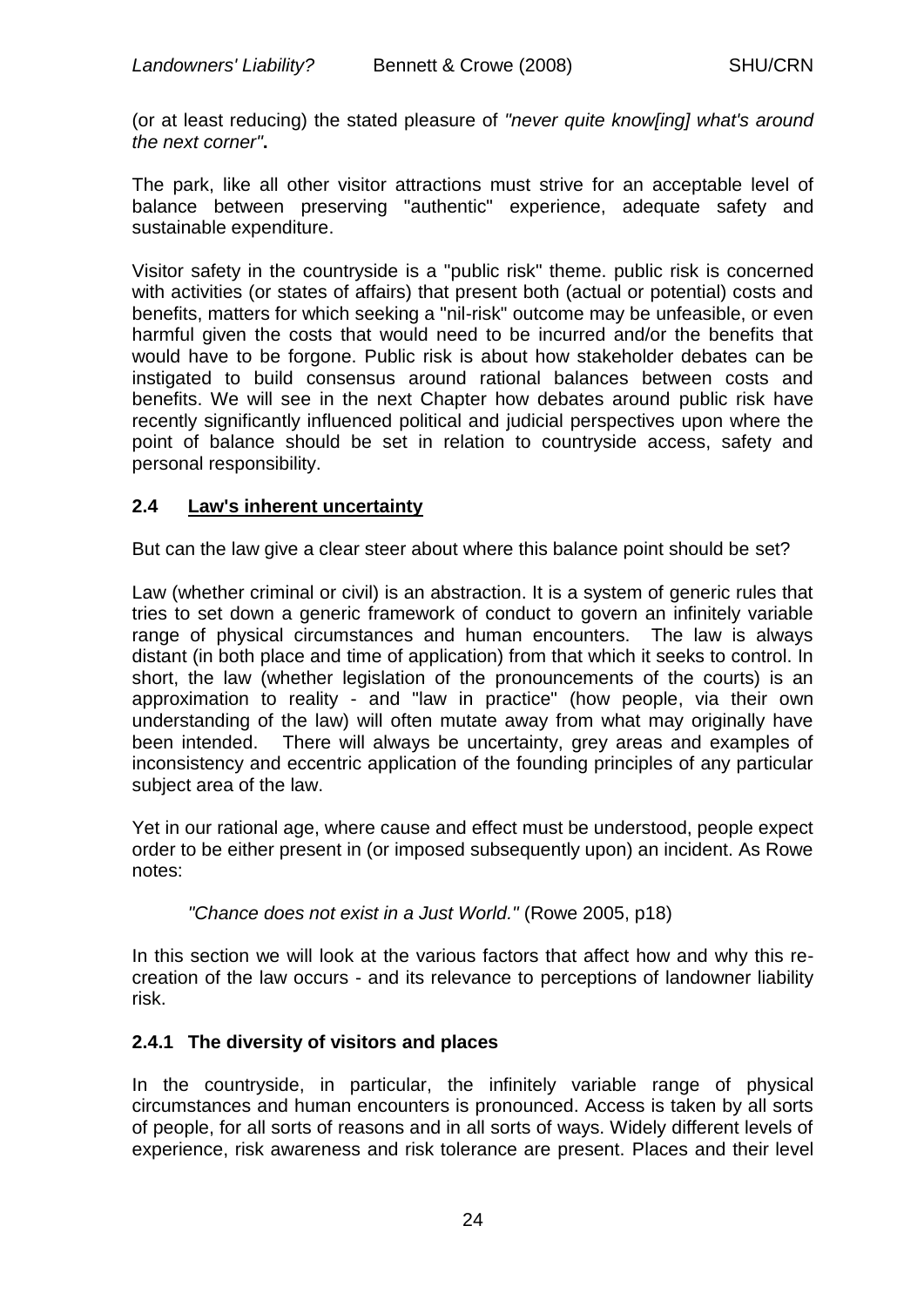of risk are infinitely variable (and vulnerable to unpredictable external influence, such as the weather or the playing out of national processes like rock falls).

The legal principles, when applied to the countryside, struggle often to find a comfortable point of balance between the "safety", access and concepts of interpersonal responsibility (as expressed in criminal sanction / compensation rights).

## **2.4.2 Why is liability uncertain?**

The lawyer's job is to predict (and if engaged in litigation, then to influence) the way in which a court will interpret a set of circumstances - and apply the law to it and thereby reach a view on whether or not A is liable to B (and if so how much).

The aim is to "think like a judge" - and in doing so to either:

- advise a client in a way that renders the client's actions compliant and/or adequately careful (and therefore avoid liability); or
- steer a claim (or a defence of one) successfully so that it is settled to his client's satisfaction without ever reaching a trial.

But, like the lawyers who seek to prejudge them, judges often find themselves facing issues that have not been addressed before (or only infrequently) - an observation that is particularly applicable to countryside access given both the recent introduction of new access legislation and the low level of reported case law on occupiers' liability (in contrast to the sizeable body of case law dealing with occupational accidents and road traffic accidents).

Eventually judges have to make subtle decisions about how to weigh the competing priorities of the law and the evidence before them. That process is influenced by a variety of external impressions and influences upon the judge - not all of which would be readily apparent (and predictable) in advance either by the judge himself, or those who may seek to second guess his interpretation.

Judges and lawyers are shaped by their own perceptions of law and liability - and these will not necessarily reflect what the legislators (or previous judges actually intended). This creates an inherent uncertainty as to how the law will be applied on any particular occasion.

Such processes also bring "hindsight" to bare - judgments are made about conduct (and its adequacy / legality) in a sober and considered way that is likely to differ greatly from the circumstances of the accident to which the case relates (e.g. sudden event, chaotic circumstances, imperfect information, focus on practical incident management rather than abstract analysis of legal duties and defined standards of conduct).

There is also the fact that litigation (whether criminal prosecution, civil claim of Coroner's inquiry) is individually focussed - the subject matter is (say) the death of someone, at some place for some reason. The lower courts are rarely invited to consider wider issues. Each case is decided upon its own facts. Few cases are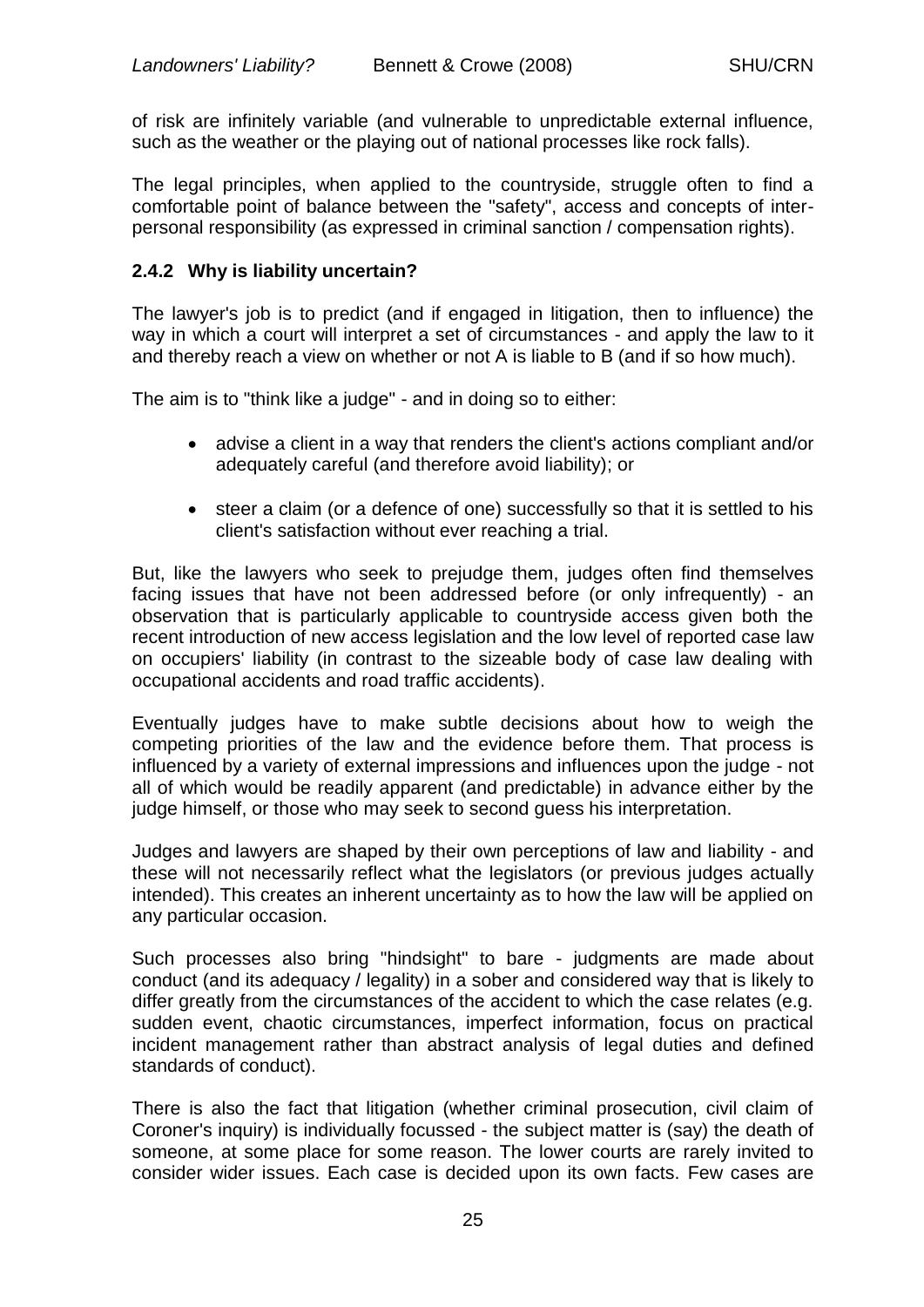reported (only the higher court cases are systematically reported and published). In short, when comparing cases similar facts can be determined differently.

In negligence cases judges have fair amount of discretion in their "discovery" of the law and their application of it to the facts of the case before them. As Furedi (1999) notes negligence law has "creep" tendencies - new areas of claim (and success) emerge over time as witnessed by the rise of psychiatric shock cases, sports injury litigation and "abuse in care" cases in recent years.

## **2.4.3 How is "reasonableness" actually interpreted?**

Both occupier liability law and the health & safety law require employer / place occupier to do that which is reasonable in relation to the provision of safety. Whilst the Health & Safety Executive, trade associations and other groupings provide interpretations of what they regard as "reasonable" provision in defined circumstance the ultimate choice is left to the duty holder (with the risk that they will be judged with the benefit of hindsight if something goes wrong).

In judging "reasonableness" the courts will look to evidence presented to them perhaps some expert witnesses to testify to the mechanics (i.e. causation) of the accident and (possibly) some witnesses to attest to what "best practice" passes for in the activity in question. But ultimately it is a judge who has to decide whether what was done was indeed reasonable (i.e. sufficient).

Arguments of "public risk" and "public benefit" do not sit well with the individualised focus of the courts - to argue that 100,000 people have enjoyed an unfenced beauty spot without injury would rarely overtly influence a junior court into deciding that the harm suffered to the  $100,001<sup>th</sup>$  visitor was therefore "reasonable" (and therefore acceptable) given that context. Ball (2002) notes that, in theory at least, existing HSE guidance on risk assessment acknowledges that the *benefits* of the activity (and the risk inherent in it) should be taken into account for the purposes of determining whether a risk is of a type or extent which the law requires to be managed - yet in reality are often disregarded by quantitatively minded safety engineers because the benefits are qualitative, value driven judgements which are not amenable to proof.

The junior courts do not like having to rule on what is acceptable as a residual level of (tolerable) risk / lack of safety, and have tended to equate the existence of an accident with evidence that the management of safety was therefore insufficient.

The criminal courts have, in particular, set themselves against the use of "cost benefit assessment" rationalisations where they perceive them to be evidence of an employer "putting profit above safety" (for example, R. v F Howe & Son (Engineers) Ltd [1999] 2 All E.R. 249 Court of Appeal).

At a grass roots level, the lower courts will often take quite a conservative approach in forming their view upon what is "adequate" - the forum will not be well suited to "public risk" type arguments. This can mean that claimants have a higher chance of success with their claim in the junior courts (where all claims must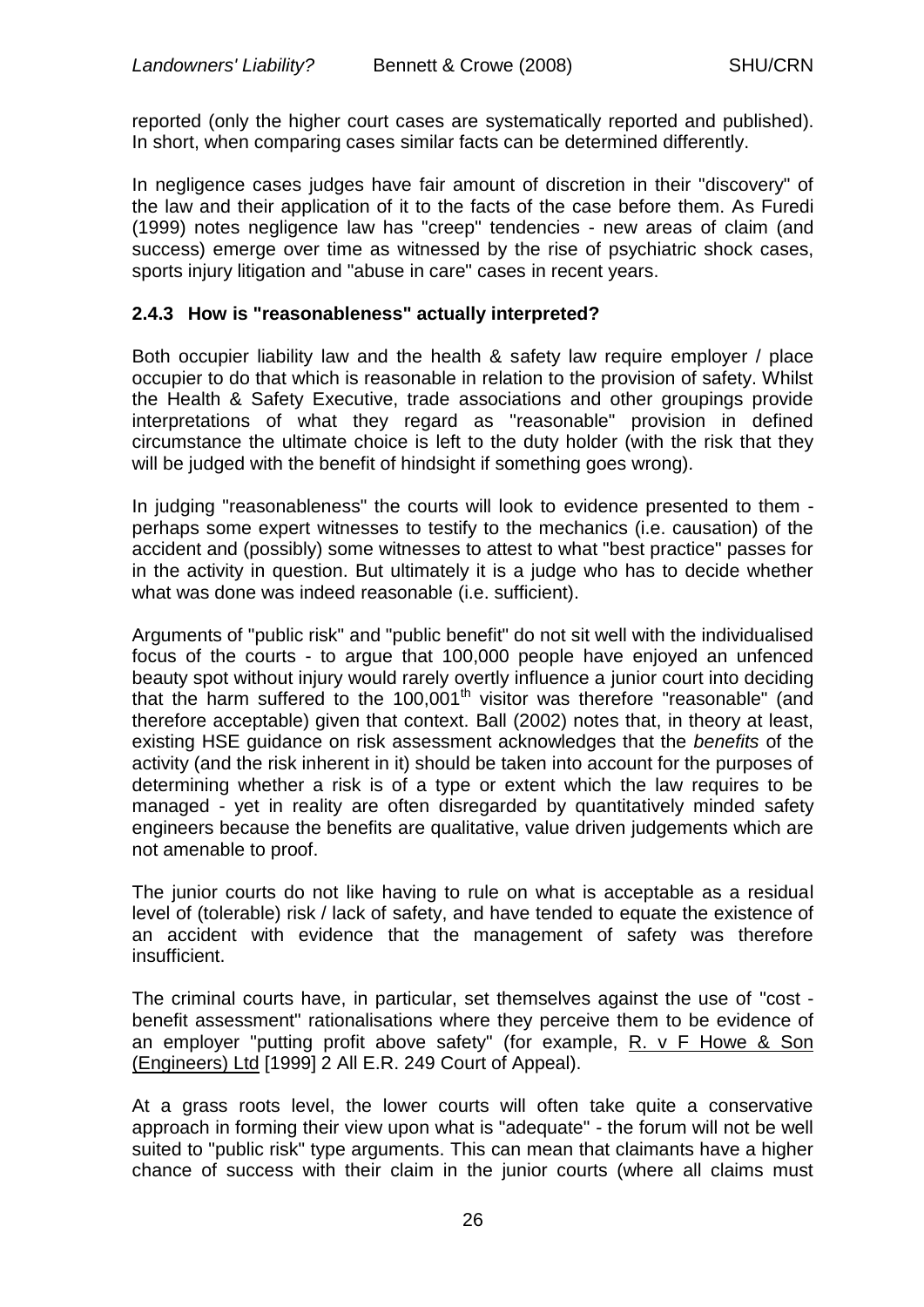commence). This will be because those courts will not concern themselves with the wider "public policy" implications of their judgement. However where defendants appeal against a junior court's decision to the higher courts (e.g. Court of Appeal and potentially thereafter to the House of Lords) - something that costs a significant amount of money and which requires permission for appeal to be granted - the prospects of a claim being overturned becomes higher, because these higher courts will be more prepared to take into consideration the wider implications of their decision.

However this complex, long winded and inherently uncertain process may leave landowners with the wrong impression of landowner liability. A landowner may hear a local report of the junior court's judgement and therefore learn that a claim had succeeded, without being alerted subsequently to the fact that on appeal that ruling was eventually overturned and the claimant actually walked away with nothing (and may also have been landed with responsibility for paying the landowner's legal fees for defending the case).

## **2.4.4 Interrelationship with guidance and "good practice"**

"Good practice", "best practice" and "reasonable care" are all concepts that are inherently uncertain - in any case each side will pick and choose from the available documentary and expert witness evidence in order to construct a version of practice which best suits their position. Each rival view may be perfectly rational judged on its own terms - but each will be based on different input assumptions (for example, how generically or specifically the activity in question should be framed - is the site in question a swimming pool, a lido or "the UK's only outdoor aqua adventure centre"?).

Ball (2002) also notes the way in which liability structures tend to focus upon the person who makes the land or other facilities available - rather than the user, and of the way in which courts reify whatever advisory document that they can find (even if "advisory" rather than mandatory) and judge the provider's conduct against that yard stick regardless of (i) the behaviour of the user or (ii) the uniqueness of circumstance:

*"One problem appears to be that safety is perceived in some quarters as the sole responsibility of the provider and that if something happens it is necessarily attributable to inadequate provision. The problem is compounded by court experts who can all too easily find an advisory document which in some way or another has been breached."* (Ball 2002 Section 8.3)

Ball also notes that "good practice" varies from stakeholder to stakeholder - it does not exist as objective fact (unless codified within mandatory legal standards). "Best practice" is a value laden concept, a construct, yet it tends to be treated by the courts as something more stable and beyond debate.

Ball (1995 p4) draws a link between the need for reaction (and lesson learning from an incident) and a structural predisposition towards ever greater tightening of safety levels: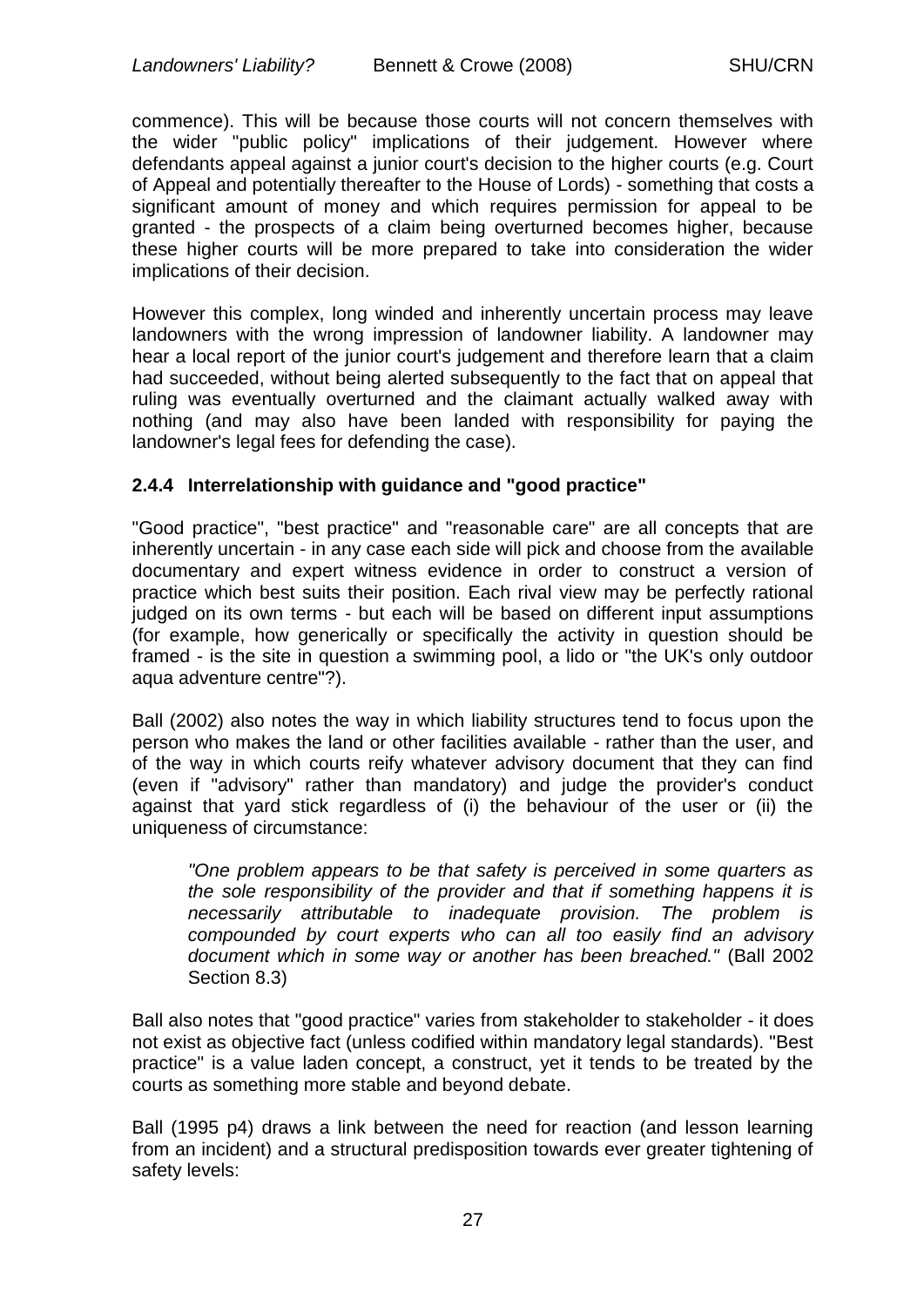*"Sooner or later a [claimant] will inevitably succeed in winning a case on however dubious grounds, and this, because of the pressure to conform or to be as good as the "best", would then become a trend-setter. This phenomenon, known as "ratcheting" by industry, leads inexorably to ever more stringent safety measures, irrespective of cost or logic."* 

## **2.4.5 The private realm of claim settlement**

Whilst the process of legal interpretation involves "thinking like a judge" few cases will ever actually reach a court, and therefore ever actually be determined by a judge.

The vast majority of claims are settled out of court - by some estimates (Pearson 1978) as few as 1% of claims reach the UK courts, and of those only a small fraction will find their way into the higher courts (e.g. in England & Wales the Court of Appeal and/or House of Lords) and get reported in law reports. Therefore only a fraction of a fraction of cases every get fully debated by senior Judges and form part of the Judges' lofty role as interpreters (and guardians of) this part of the "common law". Indeed it is likely that nowadays at least 85% of claims are disposed of without commencement of formal legal proceedings (Crane 2006 p208).

Therefore most claims are settled "in private" - and accordingly we don't know how the law is being applied in "routine" (i.e. non-contested) claims. Insurers may choose to settle some debatable claims because it is cheaper to do so than to incur the expense of fighting them. The role and influence of insurers in setting the response to a perception of "compensation culture" is of critical influence.

Much of the "sense making" around issues of "what is the applicable law?", "how much care should have been taken?", "what precautions should have been taken?" and (most importantly) "is there liability?" are exercised by lay and junior lawyer personnel in what Furedi (1999, p47) styles the *"shadow legal world"*.

How law and liability principles function at that "day to day" level has been little investigated. But practical experience suggests that administrative factors (sheer burden of case work), financial targets and resources and public relations policies must influence the decision upon whether or not to fight a claim at least as much as erudite considerations of the finer points of law and the ragged boundaries of negligence law.

One must assume that in their "day to day" claims management and settling work, insurers and their advisers develop and apply their own "rules of thumb" as to what constitutes reasonable (and therefore "good") practice, so as to determine whether a claim would be likely to succeed (or will be more costly to defend or to pay out) if it went to court. And if it is judged likely to succeed then it is likely to be settled (i.e. paid) rather than proceed to court to be formally investigated there.

Whilst there have over recent decades been some studies that have attempted to investigate claims behaviour by the public (e.g. Harris et al (1984), NCC (1995),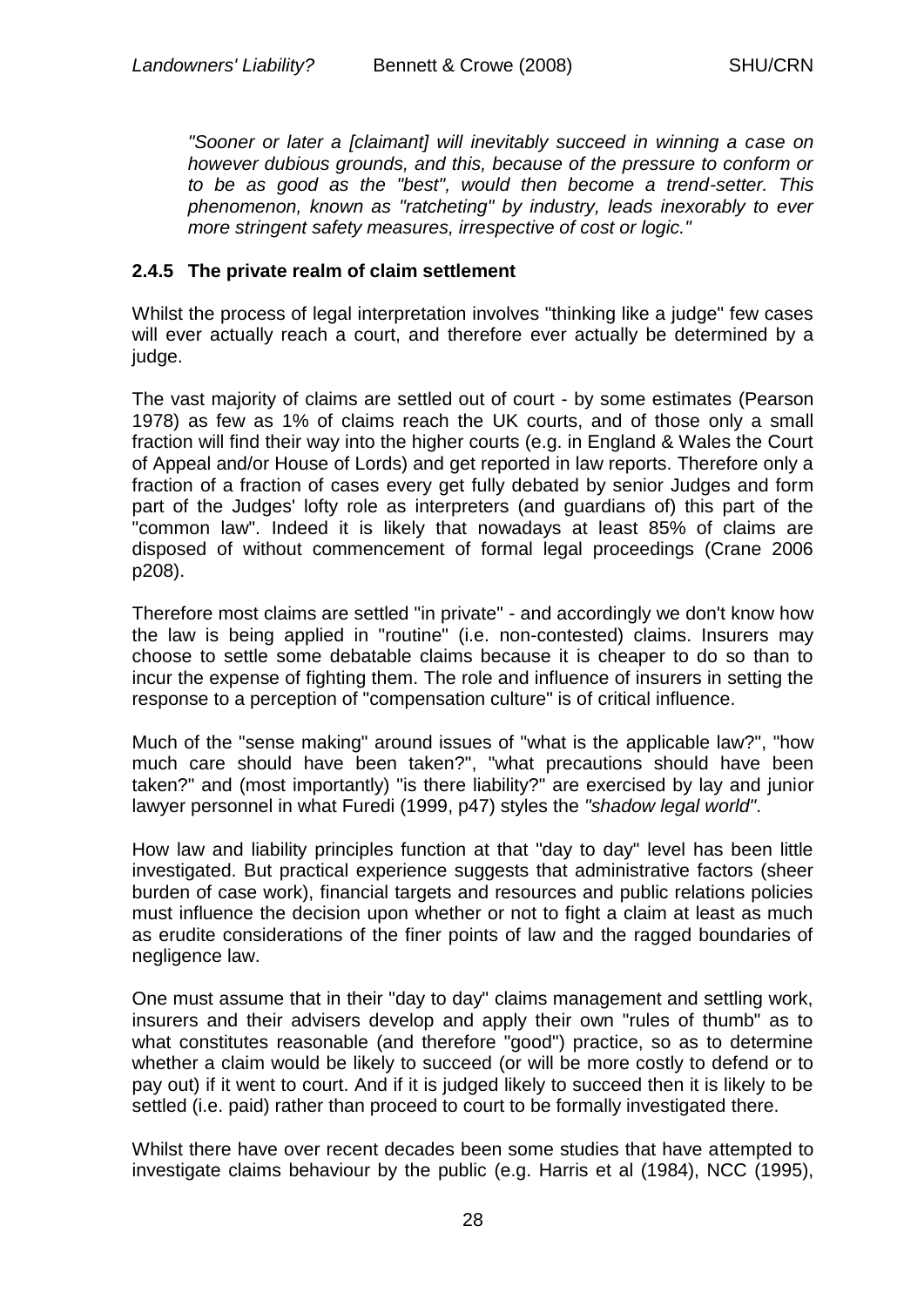Genn (1999) and HSE (2007)) there have been no corresponding surveys of how defendants or their insurers deal with claims (or the fear of claims). However, as Harris et al (1984, p99) suggest:

"...it is intuitively likely that the strategy adopted by insurance officers will *depend largely on their assessment of the same factors which a claimant must weigh."*

This is because each party in the litigation "game" must appraise the strength of the other side's position - and then plan its settlement or defence strategy accordingly. Therefore an assessment of the strength of the claimant's case and his ability to sustain a fight (a question of resources and stamina) are key considerations. But the insurer will also have other drivers - these are cultural and institutional and may bare no relationship to the particular claim or claimant in question. Accordingly, factors such as the following will also have their role to play:

- questions of precedent is there a danger that settling a claim will encourage a flood of similar claims?;
- public relations (both with the public at large and with customers);
- budgets and workload; and
- relative cost of fighting vs settling (aka "nuisance value").

Also, as Harris et al (1984, p100) note, there is an asymmetry between insurers and claimants. To claim is an exceptional and unusual step by a claimant. It is an individual action - whereas the receipt, management and resolution of claims is the insurer's core activity and knowledge. The emotional (and significance) investment by the parties to the dispute (potentially with the landowner trapped somewhere in limbo in the middle) is of significantly different order. Insurers can be very dispassionate and abstract in their approach to a claim. For them each claim is a very small piece of a much larger picture - the totality of their claims. That global picture is interpreted by actuaries, the individual circumstances of each claim having little significance overall to the insurers understanding of the *"risk landscape"* (a concept developed by the Better Regulation Commission (BRC (2008) p10) for which his insurance is written.

## **2.4.6 The function of negligence**

In concept the law assumes that its role is to regulate behaviour, and to uphold individual rights by expressing blame and censure. However, as Crane (2006) and Furedi (1999) both note, in reality the functional primacy of negligence as a method of allocating responsibility (i.e. blame) has long since given way to the operation of negligence as a system of compensation, in which allocation of personal responsibility and "blame" is very much a secondary, and subordinated, factor.

As Harris et al (1984, p18) note: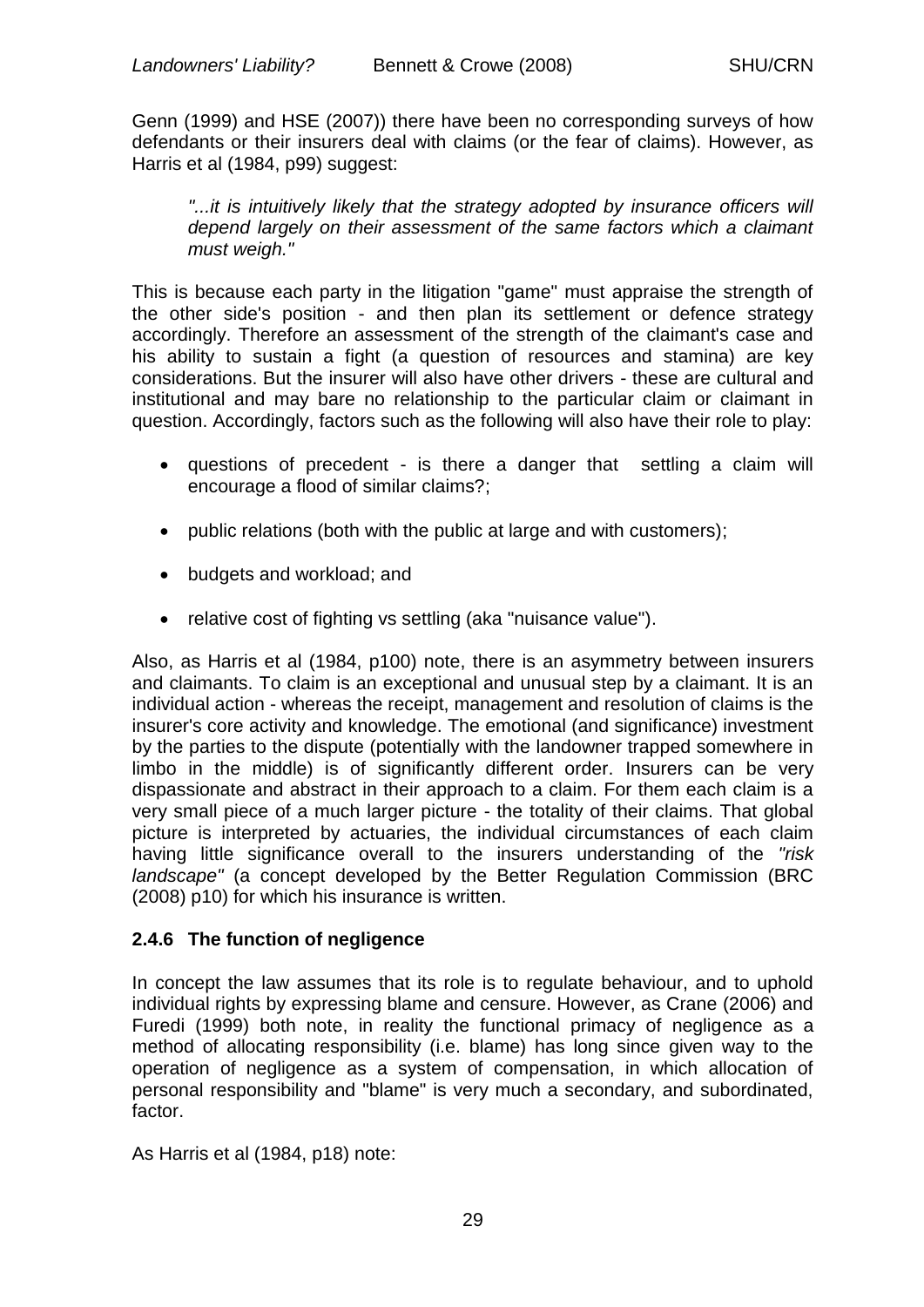*"...the basic philosophy of the judge-made law on the tort of negligence is individualistic: the law seeks a justification for compelling one individual (the casual agent) to pay compensation to another individual (the victim) and finds it in the concept of negligence."*

Viewed in this way, the focus of claiming and case handling by the junior courts can be seen as a "means to an ends" (a contrivance) - the finer points of what the law says are actually secondary to a more instrumental question: namely, viewed in the round "is this claimant deserving of compensation?" (rather than "is this defendant at fault?"). In this way accident litigation has become depersonalised - it is a means to an end; and in the end it will be the insurer who pays (most) of a successful claim, not the party found to have been "at fault" in the law of negligence.

It should be noted however that the strength of influence of insurers will not be the same in every landowner organisation. Many public bodies (and some local authorities) are "self insured" (which means that they do not hold insurance cover, they meet claims directly from their own reserves) whilst many large organisations that do have insurance cover have large "deductible" levels which may mean (for example) that they are required to meet the first £10,000 of every claim from their own resources, with the insurance only paying out any liability in excess of that amount. This means that for most "slips and trips" claims an insurer would not be meeting any part of the claim.

However where public liability insurance is held the risk management profile (and in particular the previous years claims) of that organisation will be a matter of scrutiny by the broker when negotiating insurance cover (and the level of premium) for the forthcoming year. A high level of claims would push the cost of insurance up in future years.

## **2.4.7 Outrage factors cannot be eliminated**

But whilst it is important to appreciate the instrumental nature of how many negligence cases may actually proceed within the legal system - it must also be acknowledged that "outrage" factors also play an important part in how law and liability develops over time. This is particularly true of accidents involving children. In this regard the introduction of a licensing regime for adventure centres via the Adventure Centres (Young Persons Safety) Act 1995 was a direct response to the public outcry following the deaths of four teenagers during a supervised sea canoeing activity in Lyme Bay in 1993. Following that incident OLL, the company providing that activity and its Managing Director, Peter Kite, were both convicted of manslaughter for failing to provide adequate safety for that trip.

## **2.4.8 Fear of litigation is debilitating**

Fulbrook, in his 2005 study of the impact of negligence claims against school trip and outdoor activity organisers, surveys the cases involving civil and criminal litigation around this theme. He is able by his detailed review of each case report to show that whilst the cases in question may have been reported in the media as symptomatic of the worst excesses of a risk adverse society and/or a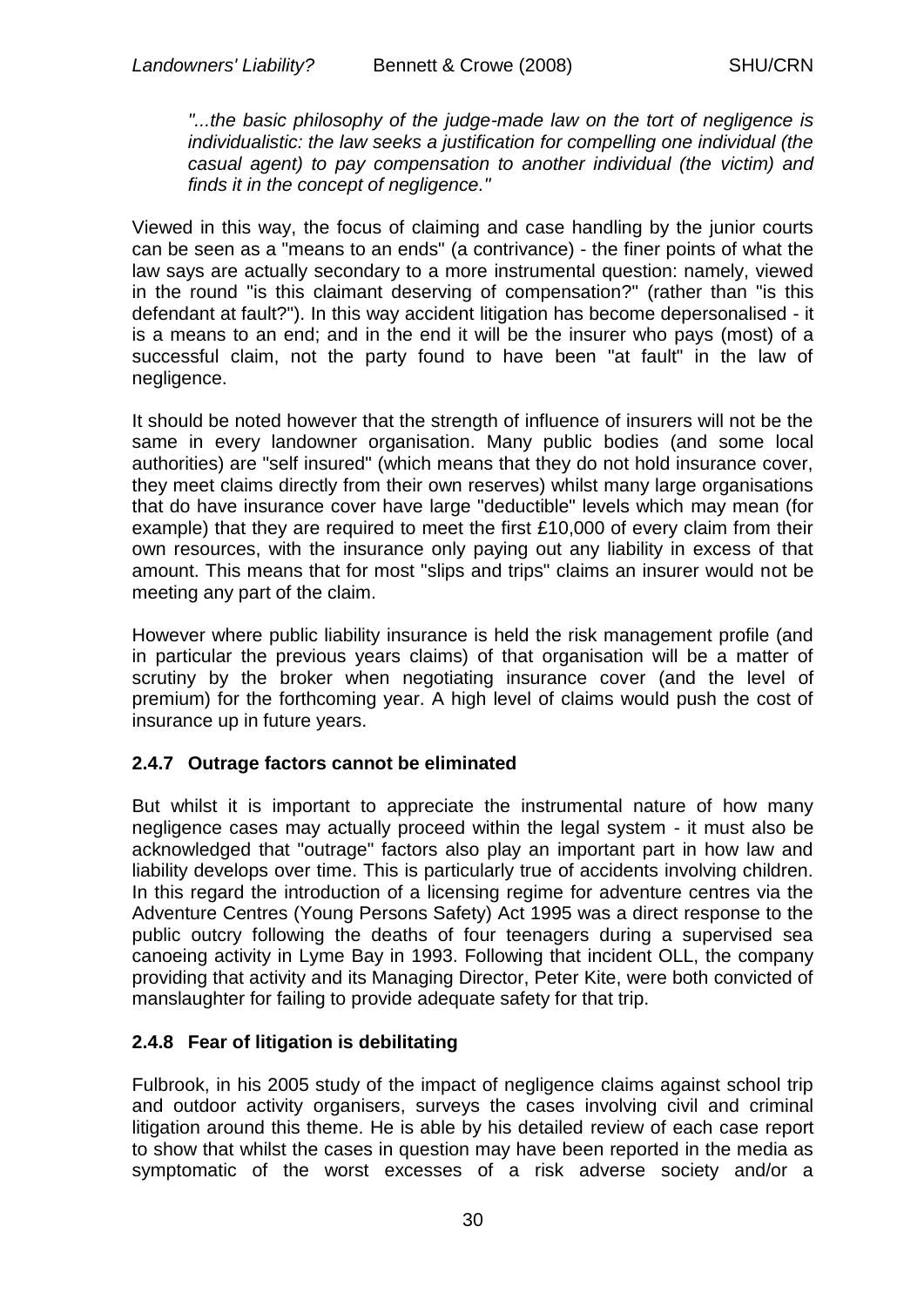compensation culture, the evidence actually presented in each case tended to show clear circumstances of poor planning or execution of such activities. In short, he concluded that these cases merited legal action. They were not instances of a "runaway" litigation frenzy. However Fulbrook's analysis also shows that a general perception arose that any error by a teacher or other trip arranger would lead directly to prosecution and/or a compensation claim became deep rooted seriously deterring schools and teachers from arranging such activities.

Indeed, a single case can create a sense of anxiety in a professional community where one had not existed before. For example, the conviction of a local authority facilities manager following a fatal legionnaires disease outbreak in a leisure centre in Cumbria in 2002 sent a shock wave through the facilities management industry, as the then president of the Chartered Institute of Building Services Engineers noted in 2004, contextualising his new experience by reference to another perceived risk group:

*"It is one of the many liabilities that almost all of us has that we"re barely aware of when we take up a post…this is similar to the sudden realisation by teachers of their liability for taking children on school trips."*

It is ease with which such anxieties can "move sideways" and replicate across traditional boundaries that is a hallmark of our "liquid" modernity (Bauman 2006).

Little research has been done within organisations about how this perception of risk (and its general sense of anxiety) trickles down within an organisation as part of corporate culture, and why collective anxiety about such matters will be greater in some organisations than others of equivalent size and sphere of activity. We return to this theme later in this report.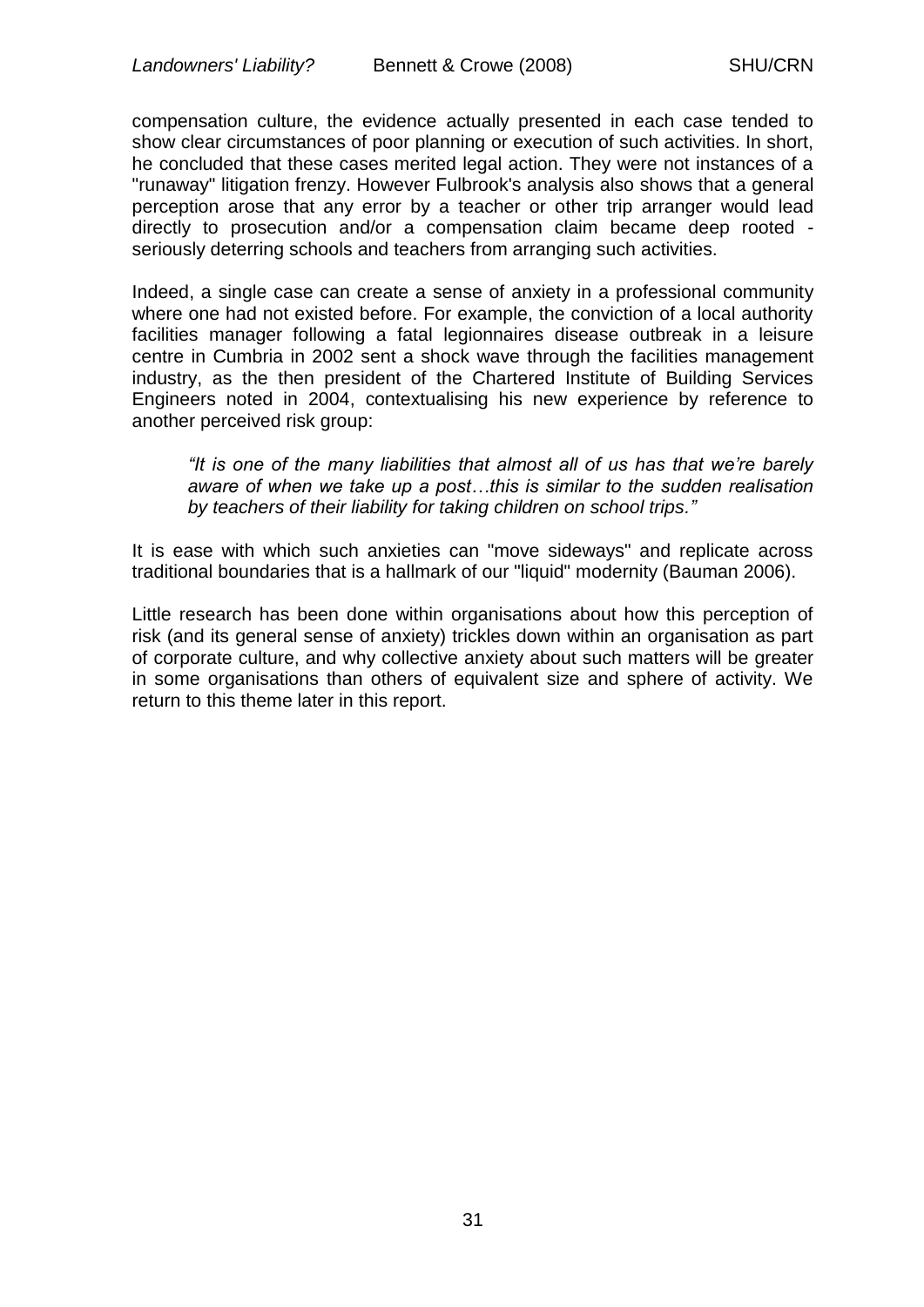## **3. EMERGING PUBLIC POLICY TO COUNTER "COMPENSATION CULTURE"**

Any accident, whilst an event in the sense that something will have happened, is subjected to an interpretation - as to what actually happened, who caused it, who should have prevented it happening?, is it blameworthy?, what is an acceptable level of risk?, did the victim consent to his own risk of injury? There is no single "correct" interpretation of such an event in any objective sense - and interpretation will be "socially constructed". But the significance of an interpretation either reached by a court (or reached by parties in anticipation of how a court would interpret the scenario) is a powerful subjective interpretation - because that interpretation determines whether any compensation is payable (and if so, by whom).

The way in which the law is written, interpreted and applied (and the policy and cultural winds behind it) are crucial factors in how an accident (and/or an expectation of a level of safety) will be interpreted at any particular moment in time. Accordingly we now turn to consider where the "policy and cultural winds" are currently blowing (but also examine the extent to which the "grass roots" experience may be adrift from the emergent policy and cultural position).

## **3.1 The growing consensus for public risk tolerance**

As mentioned above, the concept of "a compensation culture" has a closely related notion - namely, a belief that society is becoming increasingly risk averse. In this chapter we look at the growth of a policy backlash against this position on risk (which, by implication, is also a backlash against the compensation culture). This mobilisation is also a signal of a desire by a wide consensus of senior public policy figures (in politics, law and culture) to change attitudes towards risk, to see its beneficial side and to move away from an expectation of (or legal entitlement to) absolute (i.e. risk free) safety. However, this chapter closes by noting that lofty pronouncements by senior policy figures do not instantly, or inevitably, result in a change of perception or (less defensive) action at "grass roots" level.

## **3.1.1 Risk aversion is debilitating**

Jill Thrift, Director of CABE Space in a foreword to the Government's urban design advisory body's 2005 examination of the rise of risk adverse urban design, "What are we scared of? The value of risk in designing public space" views:

*"the debate over litigation and compensation is a superficial symptom of a deeper set of cultural issues reflecting our relationship with our surroundings."* (Thrift 2005)

As Landry (2005) notes, drawing upon the social theorists who observed and interpreted the rise of "Risk Society" during the 1990s (e.g. Beck 1992; Furedi 1997):

*"The evaluation of everything from a perspective of risk is a defining characteristic of contemporary society. Risk is the managerial paradigm and*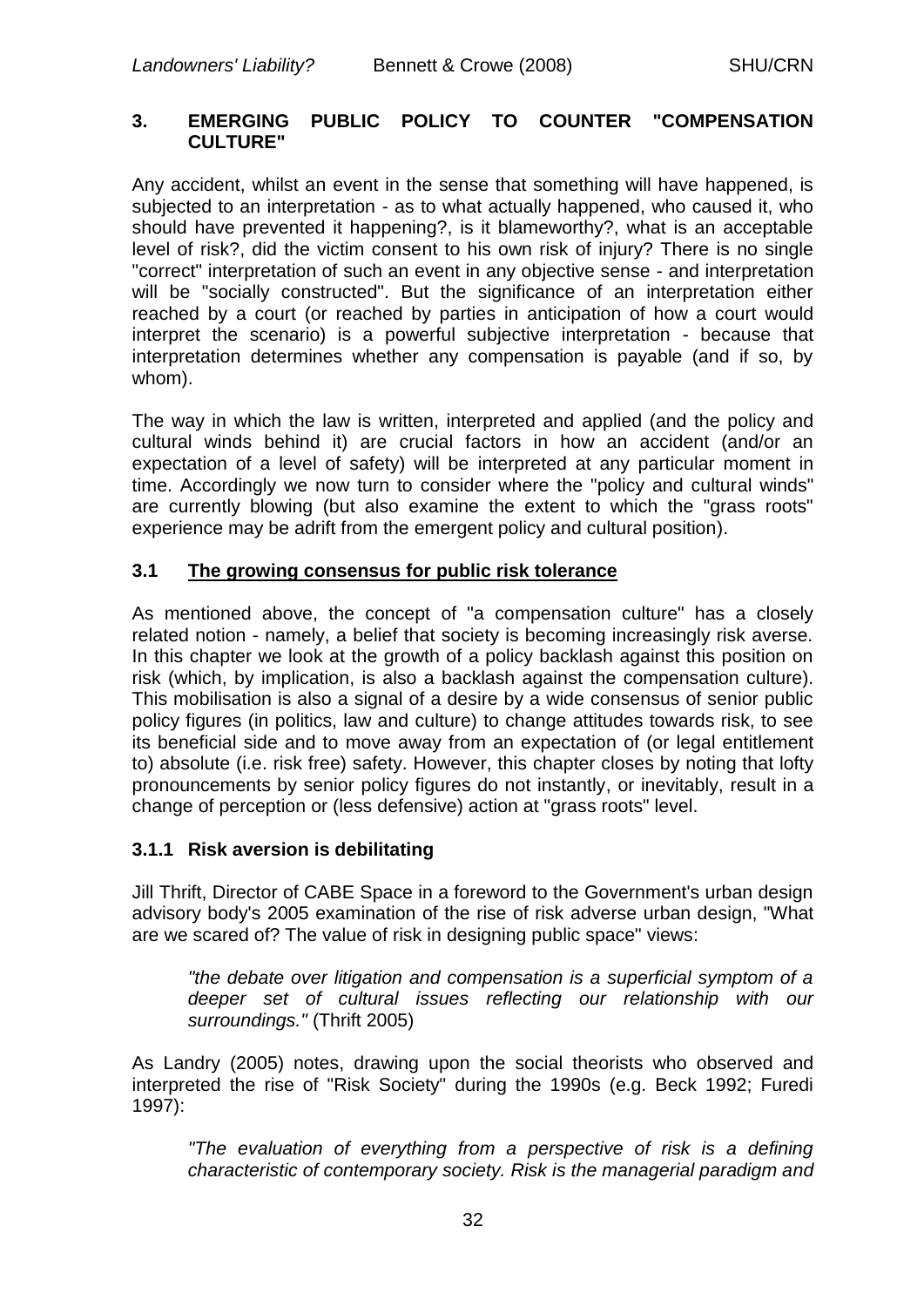*default mechanism that has embedded itself into how companies, community organisations and the public sector operate. Risk is a prism through which any activity is judged...It narrows our world into a defensive shell."* (Landry 2005 p3)

## **3.1.2 The wind of change**

In May 2004 the Better Regulation Task Force delivered its report to the UK Government on "compensation culture" and what to do about it. The Task Force was an independent advisory group established by the UK Government in 1997 with the remit of advising Government on:

*"action to ensure that regulation and its enforcement are proportionate, accountable, consistent, transparent and targeted."* (BRTF 2004, Annex C).

In examining the perceived growth of a compensation culture in the UK - and what to do about it - the Task Force characterised the problem as follows:

*"The prospect of litigation for negligence may have positive effects in making organisations manage their risks better, but an exaggerated fear of litigation, regardless of fault can be debilitating. The fear of litigation can make organisations over cautious in their behaviour. Local communities and local authorities unnecessarily cancel events and ban activities which until recently would have been considered routine. Businesses may be in danger of becoming less innovative - and without innovation there will be no progress." (BRTF 2004 p3)*

The Task Force's final sentence chimed well with the then Prime Minister's (Tony Blair) own view that for the UK Economy to prosper it was necessary to encourage a greater degree of risk taking - and not to penalise failure:

*"A risk adverse business culture is no business community at all." (Blair 2005)*

This policy objective had been given legislative expression in the Enterprise Act 2002, which aimed to reduce the stigma of business failure through reducing the time period during which Bankrupt persons are barred from full civic and economic participation.

Whilst this report is concerned with recreational, safety and land ownership matters it is important to appreciate that much of the current policy consensus has this link with the belief that sustainability (both socially and economically) requires that desirable side of risk be embraced more in contemporary Britain.

The claimed link between outdoor endeavour, "character building" and the development of valuable skills is not a new phenomenon, in recent decades it has its basis in "outward bound" and Duke of Edinburgh Award type programmes. The current public risk policy consensus draws much of its claimed authority from by inheriting and restating this view that adventure and risk create more capable people. Various campaign groups claim this message as their essence, for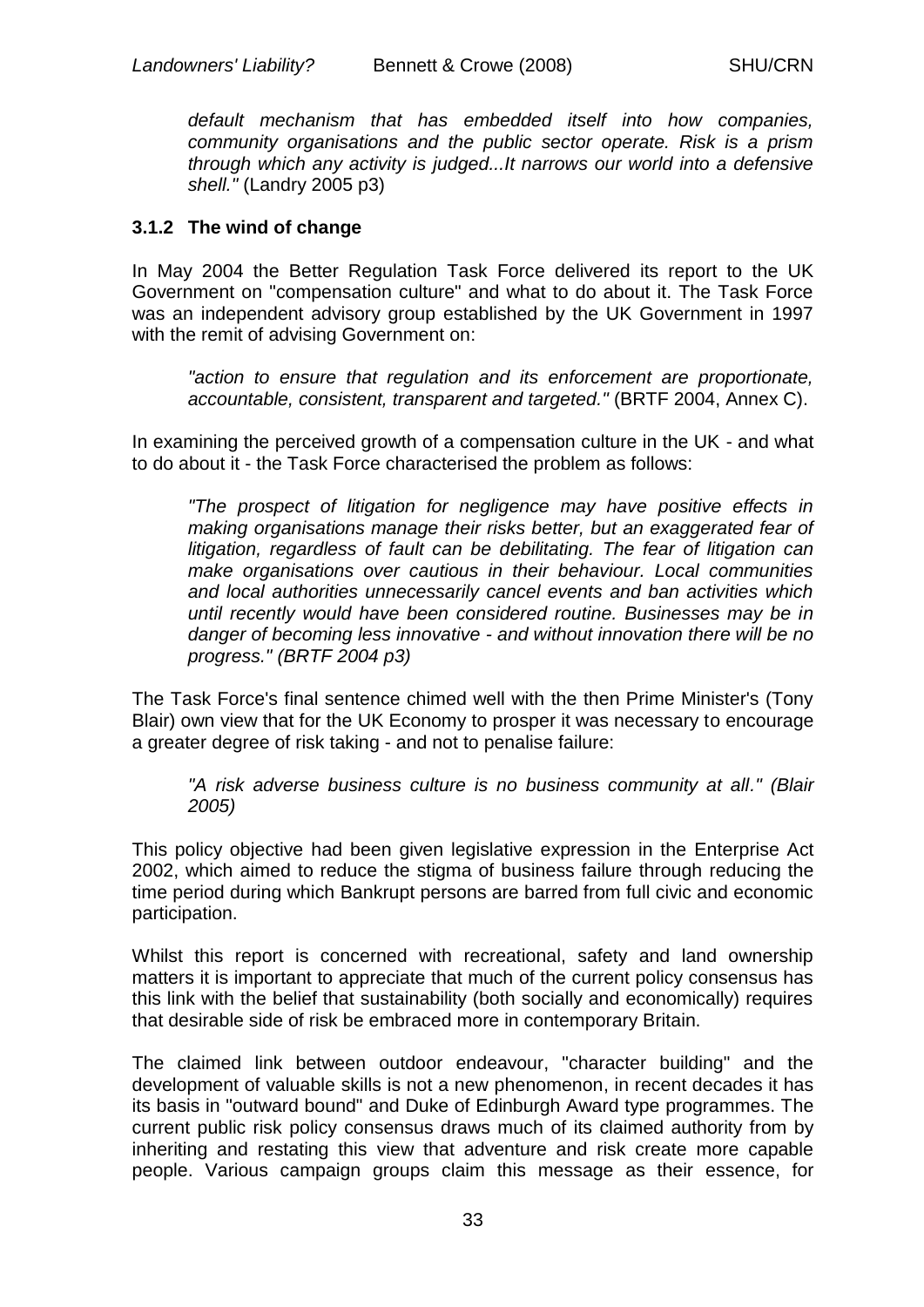example the "Campaign for Adventure" lobby group (whose slogan is "Balancing Risk and Enterprise in Society"):

*"The Campaign seeks to show that life is best approached in a spirit of exploration, adventure and enterprise; to influence and better inform attitudes towards risk; to build wider recognition that chance, unforeseen circumstances and uncertainty are inescapable features of life and that absolute safety is unachievable; and to demonstrate that sensible education and preparation enable an appropriate balance to be achieved between risk & safety and achievement & opportunity."* (Campaign for Adventure 2006)

The campaign was founded in 2000, with the endorsement of a diverse range of supporters, including HRH The Duke of Edinburgh. Tony Blair, John Harvey-Jones, Ken Livingstone and Jonathan Dimbleby are listed amongst the Campaign's 2007 campaign sponsors.

In a similar vein David Willetts, as chairman of the Conservative Party's Childhood Review has declared:

*"Children need to play games and take risks. If we do not allow risk in adventure activities which are supervised, children will end up getting involved in much more dangerous activities that aren't supervised at all. Children need to learn to deal with risk if we are to keep them out of real danger...Children should be able to enjoy a world of conkers, yo-yos and snowballs."* (Willets 2007)

The reference to these traditional childhood play activities was an allusion to recent instances of local authorities and other bodies reportedly prohibiting such activities on the grounds of safety and liability risk.

Even the Royal Society for the Protection of Accidents (RoSPA) has (according to BRC 2006) said that it is right for children to get bumps and bruises so that they learn about risk, and that:

*"The ability to judge risks as adults is not something that we simply acquire at the age of majority. It is a skill that is learnt through exposure to hazards...providing an appropriate mix between risk and safety is a balancing act, but it is one that we, as adults need to get right so that our children are not denied their right to play as enshrined within Article 31 of the United Nations Convention on the Rights of the Child."* (David Yearly, RoSPA Play Safety Manager, quoted in Jones 2007, p15).

RoSPA has been instrumental in setting up LASER (Learning About Safety by Experiencing Risk) - which hosts experiential learning (i.e. learning through doing) sessions for children and adults around the UK - including sessions themed around safety in leisure pursuits.

At a speech in 2005 the then Director General of the Confederation of British Industry, Sir Digby Jones (now a Labour peer), called for young people to be taught more about risk taking than about their rights. Subsequently Sir Digby has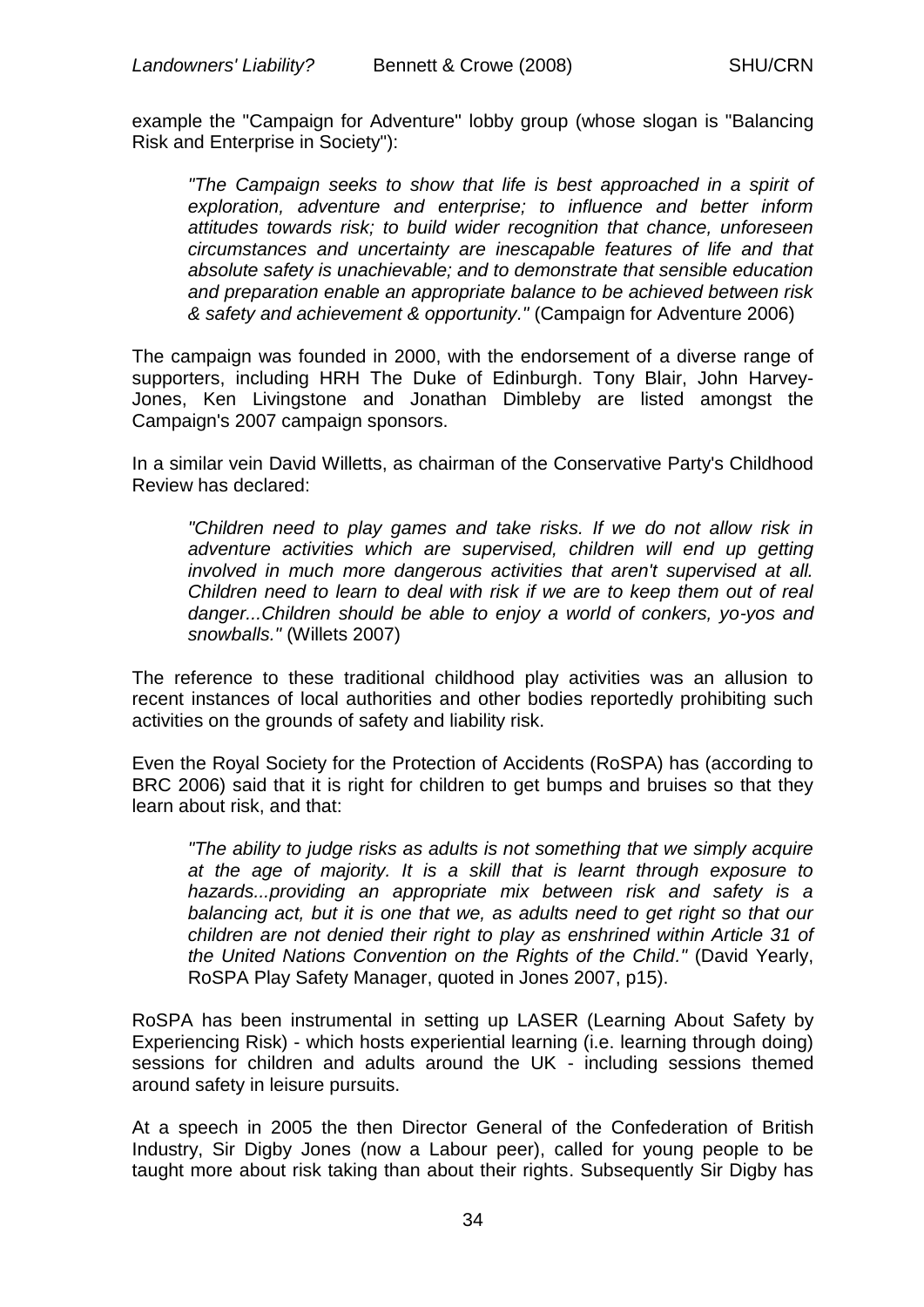continued to lobby this theme, now in his role as president of school leadership and employability of young people social enterprise HTI (Heads, Teachers and Industry), restating his view in HTI's report "Cotton Wool Kids":

*"We need to set aside our often irrational fears and give children controlled opportunities to confront risk and challenges in different settings, so that they can experience winning and failure, learn to be creative and innovative, grow in self-esteem, motivation and confidence in their relationships with others and strengthen their capacity to deal with uncertainty."* (Jones 2007, p13)

Jones also talks of the components of our culture's risk adverse mindset:

*"blurred and confused boundaries around risk, health and safety, regulation and responsibility that are pushing us ever closer to becoming a nanny state."* (Jones 2007, p23)

In October 2007 the Royal Society for the encouragement of Arts, Commerce and Manufacturing (RSA) joined the emerging consensus by publishing a report of its "Risk Commission" entitled "Risk and Childhood". The RSA's Risk Commission following its Chairman's speech in 2005 on the theme "Risk and Enterprise". Once again the linkage between entrepreneurship and inculcating a more positive relationship with risk was drawn.

## **3.1.3 An argument won**

In 2006 the Better Regulation Task Force was given a statutory footing as the Better Regulation Commission - and in that guise published a further report: "Risk, Responsibility and Regulation - whose risk is it anyway?" in October 2006. That report (BRC 2006) proved influential, and moved the policy debate on from examination of "compensation culture" into the (related) area of questions around who should have responsibility for managing risk - and to what degree should risk be managed.

Following endorsement (and adoption) by the Government of most of the BRC's recommendations (BRC 2007) the BRC's Chair, Rick Haythornwaite proudly announced:

*"Our report ignited a much needed and long overdue debate amongst very disparate groups all over the country..."Whose risk is it anyway?" struck a cord with a great many people who believe that increasing risk aversion is an undesirable trend which can be halted. Today's positive response from government is a very important step in that process."* (UK Government 2007)

The report focussed upon the negative effects of risk averse approaches to regulation - and in particular argued strongly in favour of action being taken to more carefully appraise the pros and cons of any intended regulatory intervention aimed at addressing a safety issue, and to take steps to emphasise the freedom of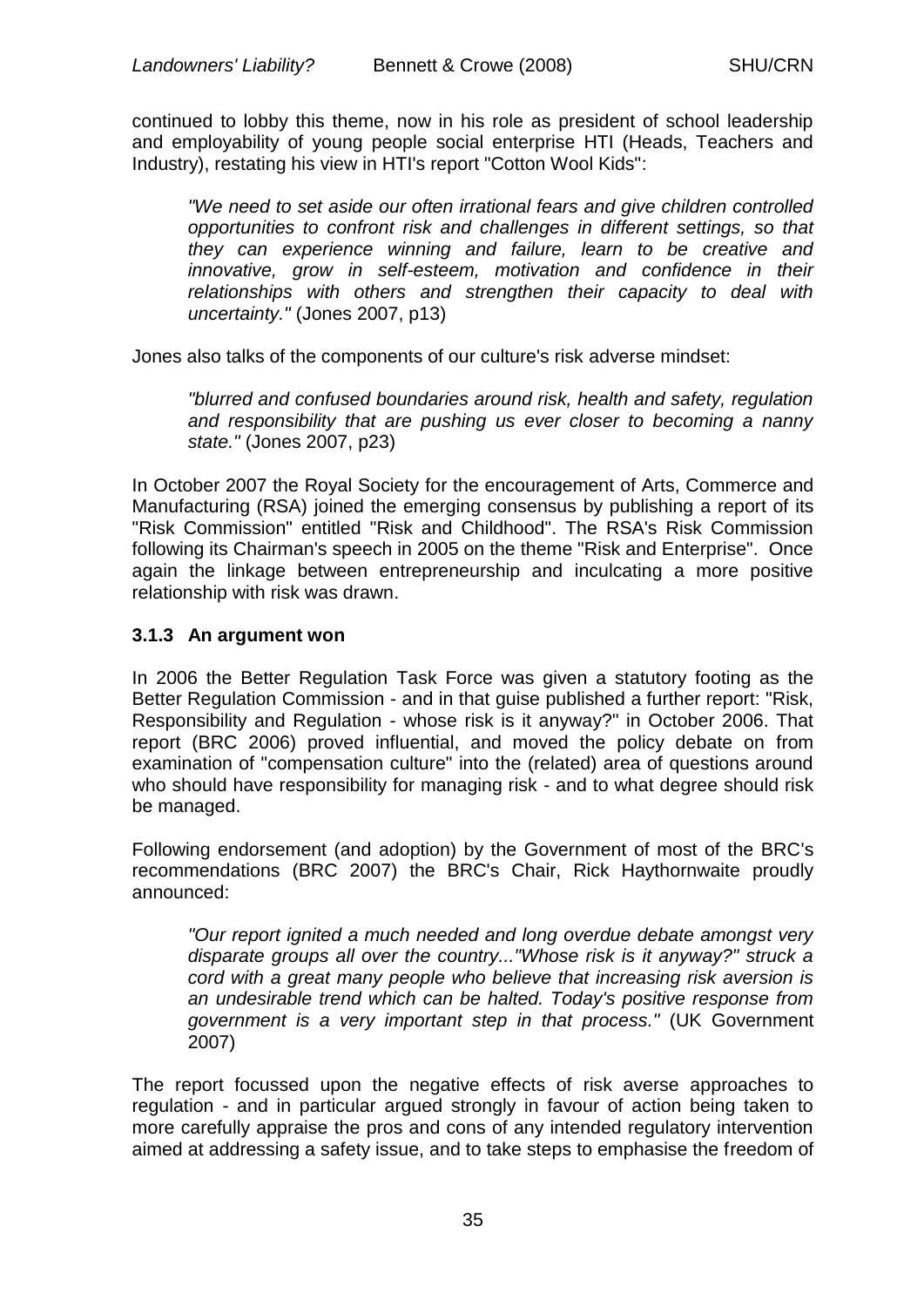choice and personal responsibility aspects of allocating the burden (and confining the extent of) risk regulation.

Indeed other agencies share BRC's view that the public risk message has got through, for example CABE Space (2007) concluded that its focus group interviews of public space designers, managers and user groups:

*"reveal that the climate is moving towards a more proportionate and "sensible" approach to risk assessment and management. Resisting forces have strengthened. Professional bodies and other organisations interested in public space design are also working together to improve understanding."*  (CABE Space 2007, p38)

## **3.1.4 The Government responds**

Even the UK Government appears to have joined the emerging public risk consensus in recent years, indeed Tony Blair was an early advocate of the new perspective, having said in November 2000:

*"Everything we do in our everyday activity, in our work and leisure, involves some element of risk. Risk is an inescapable part of our lives. The challenge for all of us[...] is to manage risk in a way which gives us the necessary protection we need without constraining what we do beyond a level that is justified."* (Blair 2000)

In a speech to the Institute for Public Policy Research in May 2005 Mr Blair called for a *"sensible debate about risk"*, expressing the view that:

*"We are in danger of having a wholly disproportionate attitude to the risks we should expect to run as a normal part of life... spending hundreds of millions of pounds to reduce [a] risk to zero may be a foolish way of prioritising expenditure...we cannot respond to every accident by trying to guarantee ever more tiny margins of safety. We cannot eliminate risk, we have to live with it, manage it."* (Blair 2005)

This echoes wider UK Government pronouncements that reflect the current policy consensus around the need to tackle the twin evils of the perceived rise of a "compensation culture" and increasingly risk adverse behaviour (in part) in response to it:

*"The Government is determined to scotch any suggestion of a developing compensation culture where people believe that they can seek compensation for any misfortune that befalls them, even if no-one else is to blame. This misperception undermines personal responsibility and respect for the law and creates unnecessary burdens through an exaggerated fear of litigation."* (UK Government 2004)

*"We want to tackle perceptions that can lead to a disproportionate fear of litigation and risk averse behaviour."* - Lord Falconer (November 2005) (Falconer 2005)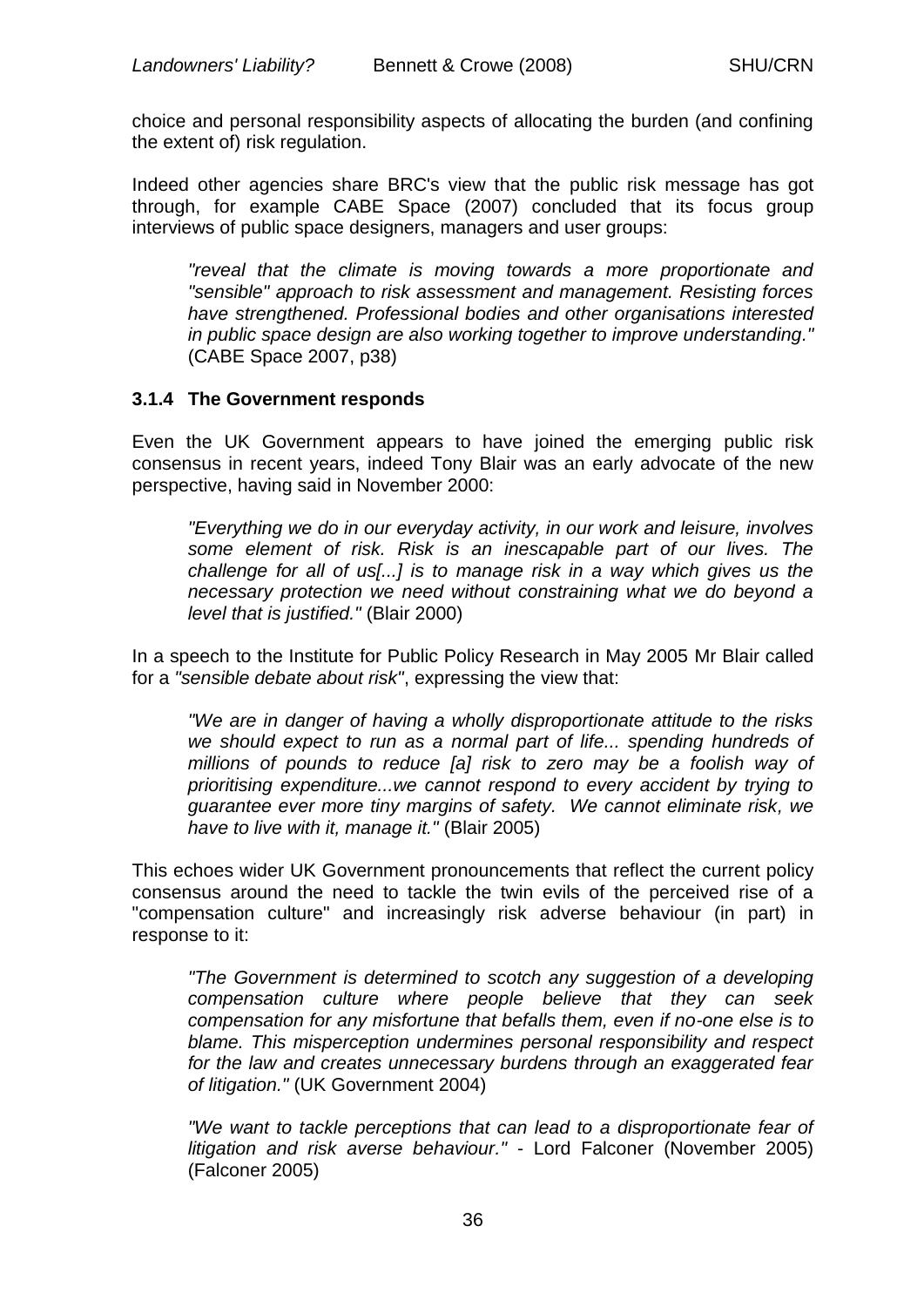On the issue of children and encouraging risk-taking in education the Children's Minster, Ed Balls, launched the UK Government's own consultation, "Staying Safe" in July 2007 (HM Government 2007) to seek out a sensible balance between ensuring children's health and encouraging them to take healthy risks: in the form of *"safe learning and exploring"*. The Government's own position mirrors that of the main lobbyists, in terms of the need to acknowledge and engage with the positive side of risk, as Balls states, delivering safety for children:

*"...does not mean that we should wrap children and young people up in cotton wool. Childhood is a time for learning and exploring. Through playing and doing positive activities, children and young people can learn to understand better the opportunities and challenges in the world around them, and how to stay safe..."* (UK Government 2007, Ministerial foreword)

The Government's subsequent action plan acknowledges that of the 1039 respondents to the consultation (of whom 649 were children):

*"The majority of respondents agreed that it is important for us, as a society, to strike a balance between protecting children and allowing them to explore and learn about risks for themselves. There was also widespread concern that this balance is currently not being achieved."* (UK Government 2008 - emphasis in the original).

Initiatives arising from the action plan include:

- spending £225 million on outdoor play initiatives;
- an additional £100 Million to be invested in physical activity opportunities for children and young people; and
- launching new guidance on taking pupils outside the classroom as part of the 'Out and About' package, which will also include revised *Health and Safety of Pupils on Education Visits* guidance.

Although it must be noted that there are signs of tension within the minister's attempts to find a balance point between the educational value of risk and the institutional desire to prescribe safety. According to Utley (2007) Mr Balls at the launch of "Staying Safe" said that children should be allowed:

"...to have snowball fights in winter and to play conkers in the autumn. [But] *he wasn't quite so clear about tree climbing. In one breath, he said: "It would probably not be a good idea to let children climb trees." In the next, he announced: "If children can't climb trees, it is very hard for them to learn about risk."*

In support of the latter proposition, The Play Safety Forum has a position statement, which whilst it doesn't specifically address tree climbing, states that risk-taking is an essential part of play provision and that addressing safety in design must necessarily involve compromises: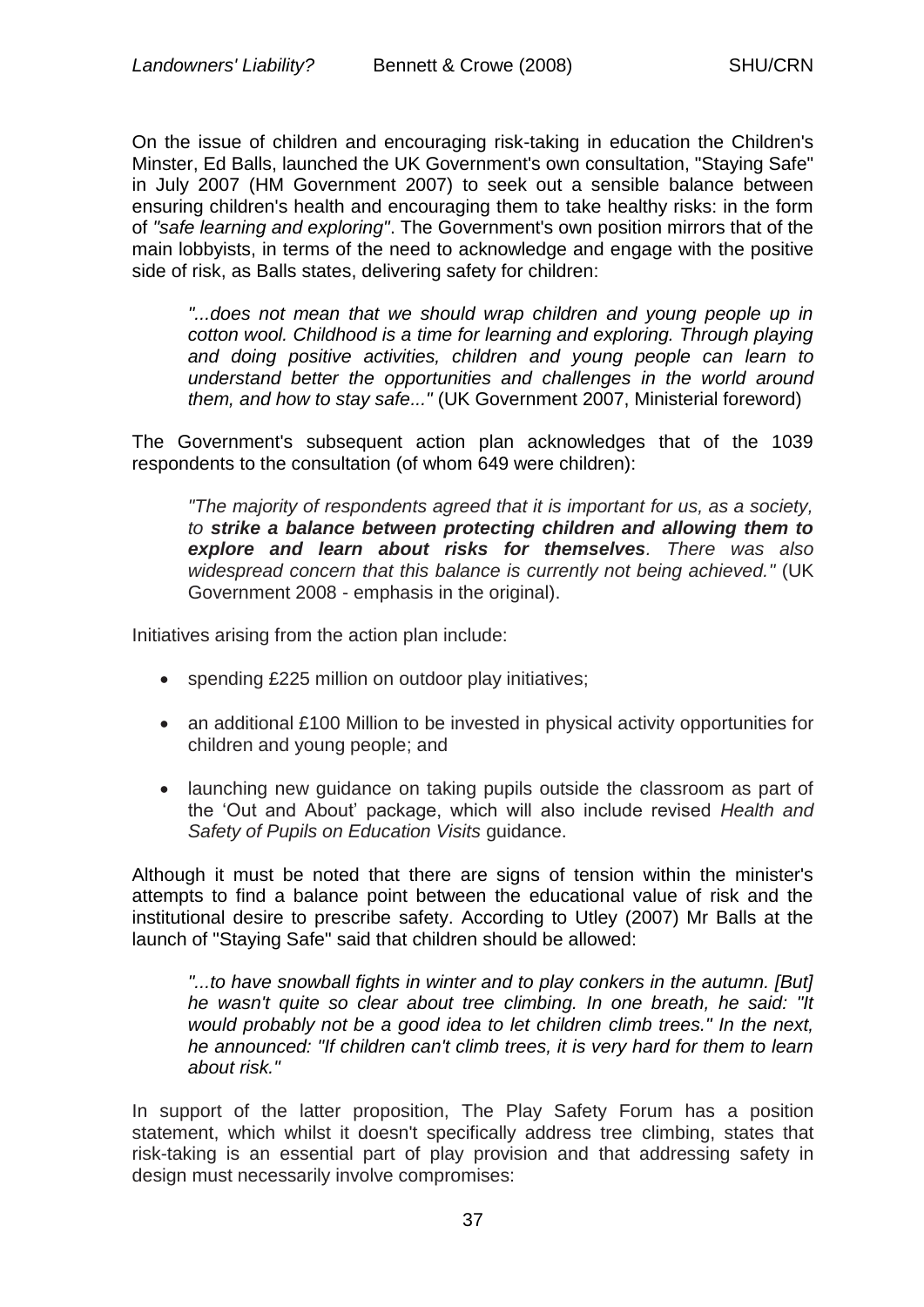*"Children"s competencies in almost every area of their lives develop because they take risks. Children learn how to judge the world around them through risk taking. Especially in their play. Unfortunately though, fears of litigation by parents combine with low maintenance budgets for playgrounds and equipment to restrict children"s opportunities for challenging play. Playgrounds are frequently closed or have challenging equipment removed"* (PSF 2004)

#### **3.2 Steps taken to implement the new view on public risk**

#### **3.2.1 The Compensation Act 2006**

In reflection of the building consensus around the positive aspects of managed and responsible exposure to risk - and the potential counter-productive effects that would arise were UK civil law to take a risk averse turn - the UK Government enacted (for England & Wales only) the following provision in its Compensation Act (an Act which was largely concerned with introducing a regulatory regime to tackle CMCs and fears of a compensation culture):

Section 1 reads:

#### *"Section 1: Deterrent effect of potential liability*

*A court considering a claim in negligence or breach of statutory duty may, in determining whether the defendant should have taken particular steps to meet a standard of care (whether by taking precautions against a risk or otherwise), have regard to whether a requirement to take those steps might–*

- *(a) prevent a desirable activity from being undertaken at all, to a particular extent or in a particular way, or*
- *(b) discourage persons from undertaking functions in connection with a desirable activity."*

Which in the Government's view is intended to mean that:

*"as long as individuals and organisations adopt reasonable standards and procedures for their activities, they will not be found liable."* (Falconer 2005)

Whilst this provision sends a policy signal to the judiciary, expressly requiring them to consider the wider social implications (i.e. for recreation and public health) when deciding how to interpret the current boundaries of negligence and reasonable safety provision, the Section as it stands remains rather abstract (and token and rather detached from the education / risk and adventure origins of this policy intervention). During the Parliamentary scrutiny (Hansard 2006) of this legislation there had been calls to address concerns in more specific detail, and many of these further points (rejected by the current Government) appear remain alive within Opposition circles. The Conservative Party's Childhood Review (Willets 2007) proposed revision to the Act to further counter the perceived slide towards a risk-adverse compensation culture, key changes would include: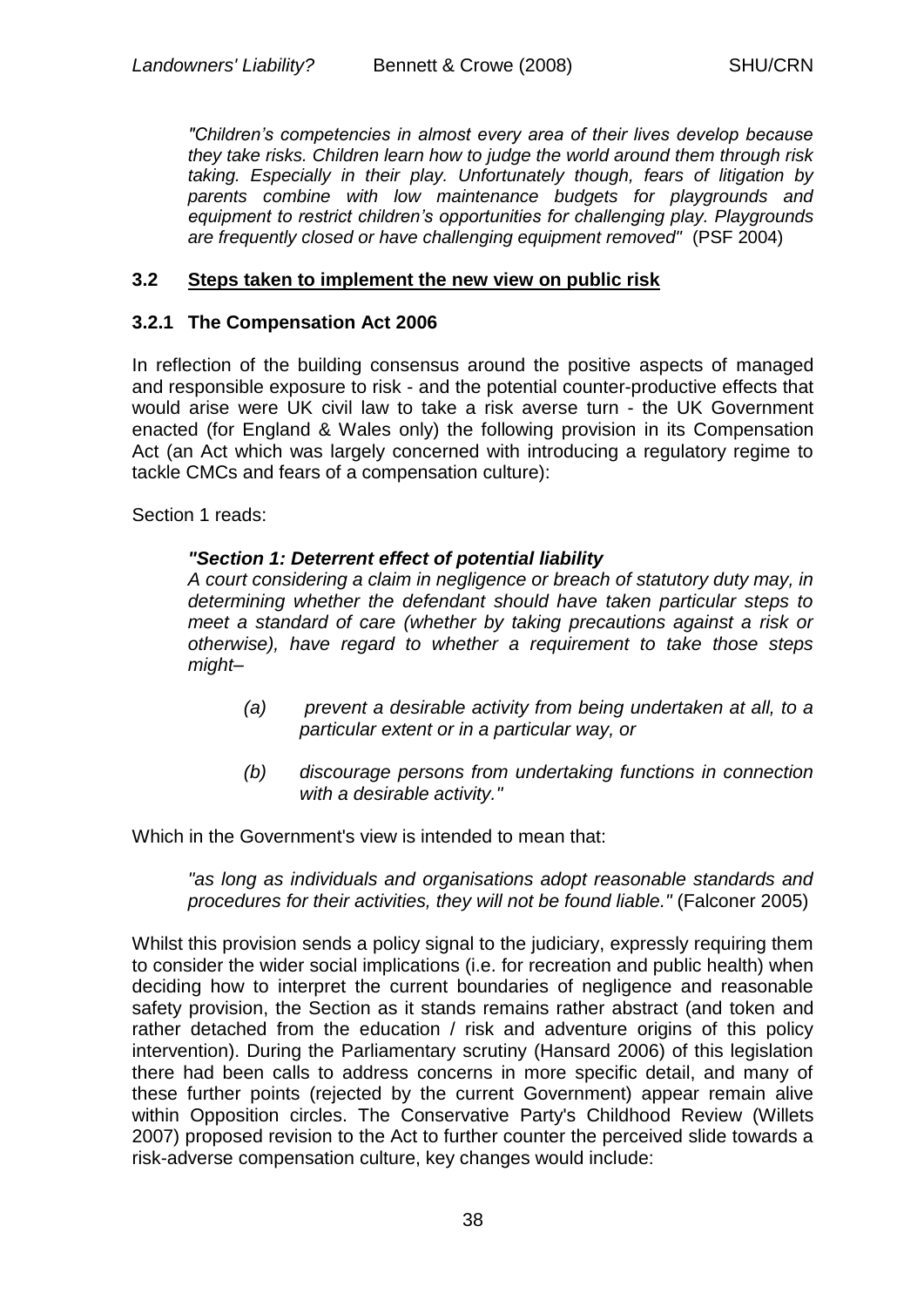- liability only to arise for organisers of adventurous activities where "reckless disregard" for the participants' safety can be proved;
- courts to be required to take into account the social value (and benefits) of sports and adventure when making decisions;
- risk management training to be introduced for teachers to encourage them to confidently engage in adventurous trips and activities;
- removing any actual or implied duty upon activity organisers to warn of "obvious risks"; and
- establishing a presumption of contributory negligence if any individual participating in sport or an adventure activity ignores risk warnings or is intoxicated

clearly such pronouncements may become more qualified if ever implemented by a future Conservative Government - and as currently formulated there is plenty of scope for uncertainty around the broad concepts of proving "reckless disregard", calculating the social value of adventure risk or defining "obvious risks". However it appears to give a clear signal that a change of Government would see an (even) greater focus on attempts to tackle the perceived detrimental effects of compensation culture - and that this, in part, would be expressed via future legislative engineering.

## **3.2.2 Cabinet Office's Risk and Regulation Advisory Council**

In January 2008 Prime Minister Gordon Brown announced the creation of a cross-Government Risk and Regulation Advisory Council (RRAC) and declared that:

*"The issue of public risk is one of the most challenging areas of policymaking for any government. I have asked the Risk and Regulation Advisory Council to provide a catalyst for the change we need in the way policy is developed across all departments."* (BERR 2008)

BRC is now subsumed into the RRAC - and the change of name (and widening of role) shows how deeply the issue of risk and compensation culture concerns are embedded within framework thinking about regulation and approaches to law and policy in general is now embedded in the (more long running) Government's anti "red tape" agenda (and its traditionally more narrow, competitiveness and enterprise focus).

The RRAC is tasked with adjudicating major, complex, issues of risk policy whether this wider role will see focus move away from the themes of tackling the compensation culture, risk adverse land management and/or the education benefits of risk remains to be seen - however it is notable perhaps that it will not produce another galvanising report to follow on from BRTF 2004, BRC 2005 or BRC 2007 on such matters in the foreseeable future. Its current work priorities appear to be animal disease, food safety, obesity and pensions (BERR 2008).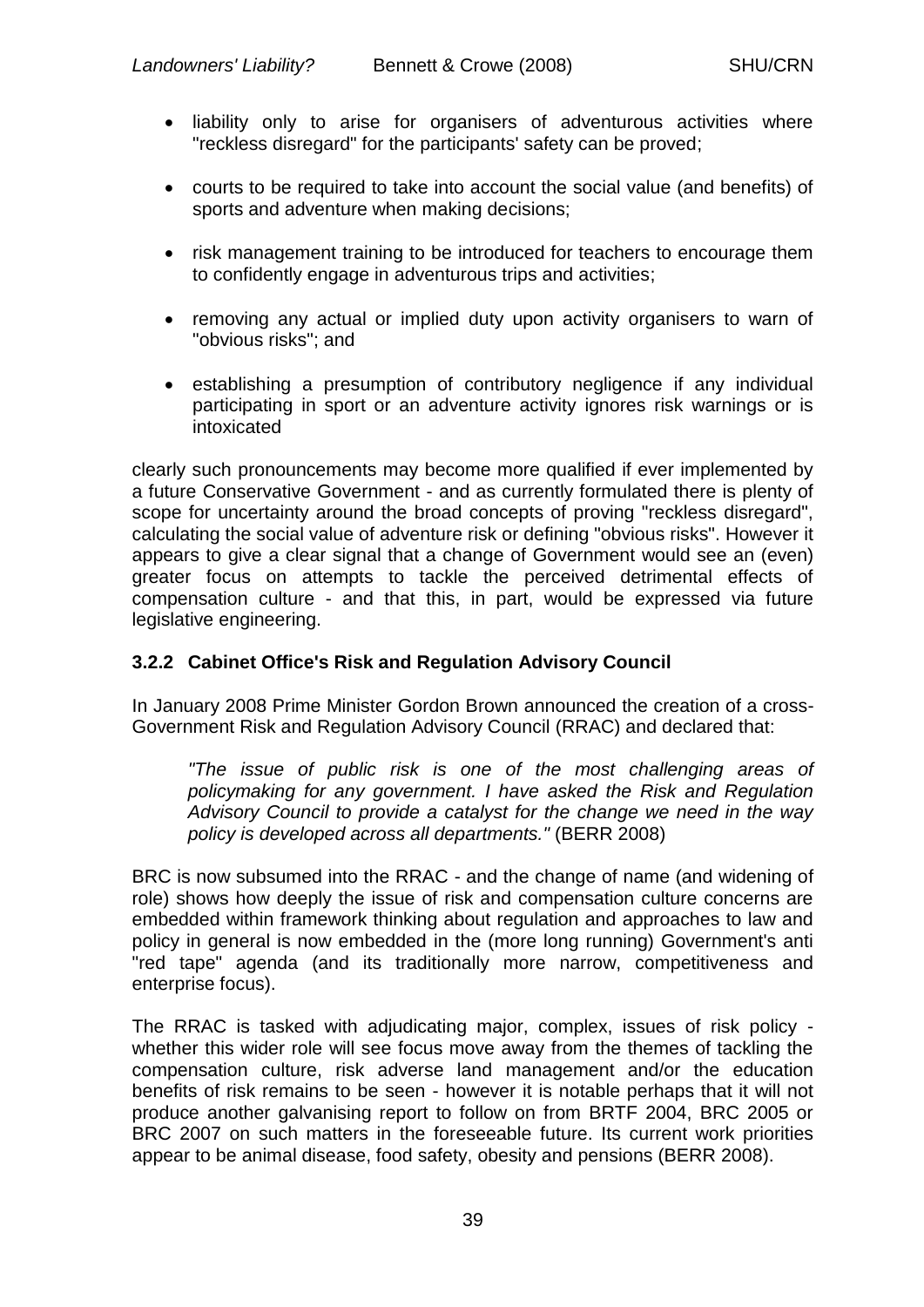Finding the balance point between visitor safety in recreation and the benefits of risk and adventure in recreation *is* an issue of public risk, but perhaps one that will not have the same profile or sense of urgency going forward as pressing debates on nuclear risk, food safety and climate change.

### **3.2.3** *"Get a life"*

Even the UK's health and safety policy regulator (the Health & Safety Commission and its executive arm, the Health & Safety Executive) has joined the consensus calling for resistance to the slide towards a risk adverse society.

In August 2006 the Health & Safety Commission's Chair, Bill Callaghan announced:

*"I'm sick and tired about petty health & safety stopping people doing worthwhile and enjoyable things...My clear message is that if you are using health and safety to stop everyday activities - get a life and let others get on with theirs...Sensible risk management is emphatically about saving lives, not stopping them."* (HSE 2006)

In support, the Health & Safety Executive's Deputy Chief Executive, Jonathan Rees, declared:

*"...health and safety is not about long forms, back covering, or stifling initiative. It's about recognising real risks, tackling them in a balanced way and watching out for each other. It's about keeping people safe - not stopping their lives."* (HSE 2006)

These statements heralded the start of an HSC / HSE campaign to tackle head-on the health and safety "myths" which, in their view, were distorting public understanding of what this body of law actually requires. Their concern was that such stories of over-regulation and risk-aversion undermine the credibility of the HSE as regulator and devalue the important aims of what health and safety law is actually seeking to achieve.

In support of this mission the HSE set up a website [\(www.hse.gov.uk/myth/index.htm\)](http://www.hse.gov.uk/myth/index.htm) on which a "myth of the month" could be reported, ridiculed by cartoon and thereby rebutted - all in tabloid style. Calendars featuring the most entertaining (and eccentric) myths have been published by the HSE. In more sober style the HSE also has committed to an attentive media campaign, writing to editors of national newspapers with the aim of challenging the wildest misrepresentations of health and safety legislation.

The HSE's campaign aims to tackle the power of misperception - setting out to challenge the mis-messages using the same language and style that they circulate in. The April 2007 "myth of the month" relates to a perception that hanging baskets are now outlawed. Alongside a humorous cartoon image (which can be printed out as a poster should you wish) the HSE website addresses this myth thus: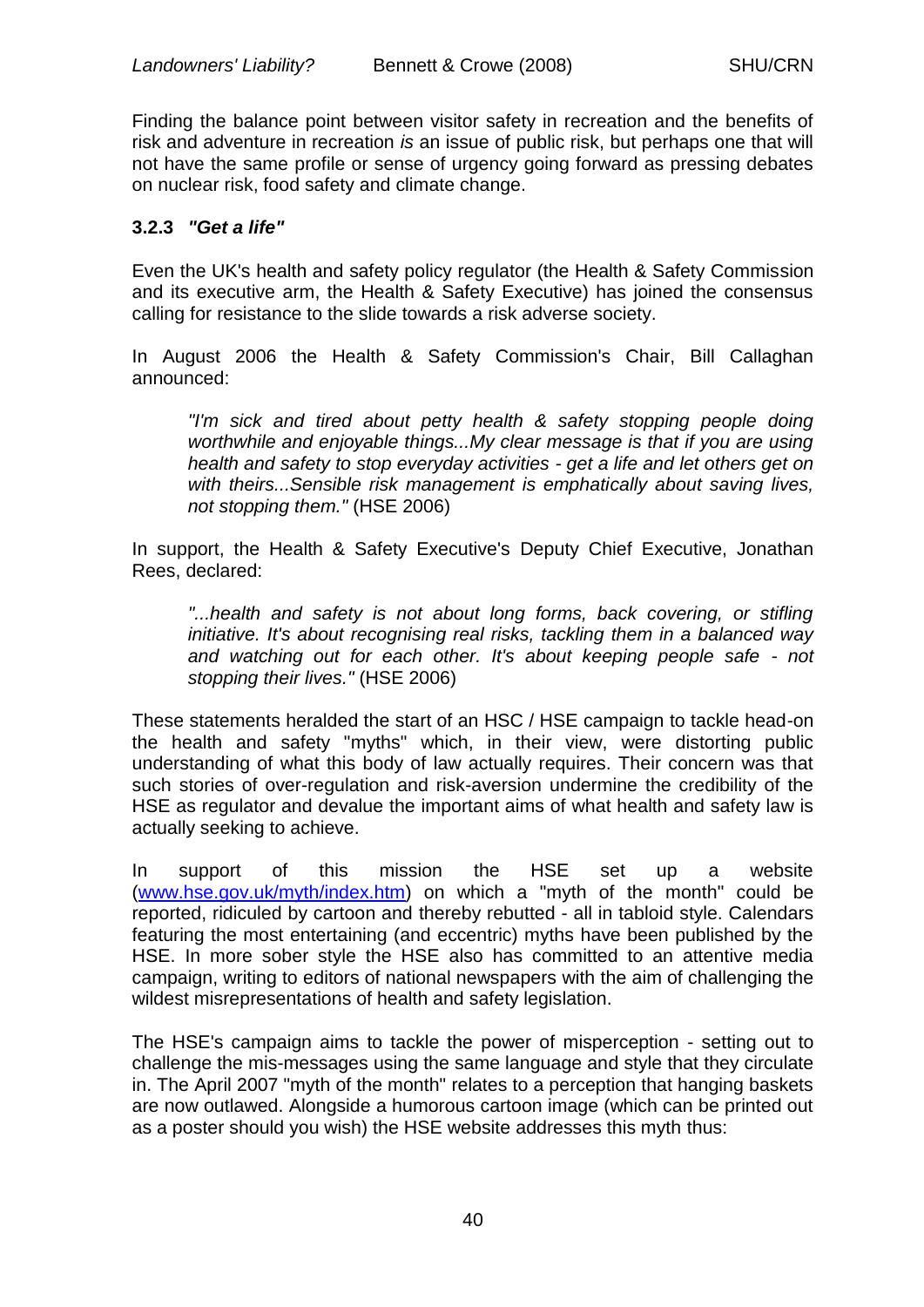*"Back in 2004 a town did briefly take down its hanging baskets over fears that old lamp posts would collapse. This was an overly-cautious reaction to a low risk. However, after quick checks the hanging baskets were replaced and have been on lamp posts in the town every year since. Despite this, the story continues to be repeated and the danger is someone will believe it is a genuine requirement and follow suit."* (HSE 2007)

The HSE's campaign is valiant and innovative - but eradication of myths is never easy. In our scoping study few of the health and safety managers that we spoke to appeared aware of the HSE's "myths" website. If professional managers are not aware of this initiative then the likelihood that the section of the general public that believes these myths will be aware of it and its debunking message would appear low.

### **3.3 How the courts are engaging with this new view on public risk**

The emergence of a consensus amongst the "great and the good" around the need to counter "compensation culture" and "risk averse" society is of no consequence (in terms of landowner liability) if that consensus fails to have any "grass roots" (culture change) impact. Landowner liability is underpinned by a fear that a land owner will find himself liable in the event that a visitor is harmed upon his land. In short, unless the law actually changes (or is clarified in supportive way) and/or people come to perceive more accurately how significant the liability risk actually is, then claims will still be brought and (overly) cautious behaviour by land managers will still ensue.

It is therefore vital to explore:

- 1) How the senior courts and judges are reflecting this policy consensus; and
- 2) What difference (if any) this is actually making to the apprehension and/or implementation of negligence law at "grass roots" (day to day) level.

We now look at each issue in turn.

### **3.3.1 Landowner liability for natural hazards**

The related doctrines of negligence and nuisance each offer the potential for landowner liability for conditions arising naturally upon their land. In the 1960s it had appeared that the scope of such liability was ever widening, and a view had emerged that land ownership brings both rights and responsibilities and that therefore landowners might often be held liable for failing to address a naturally arising hazard on their land (see for example Goldman -v- Hargrave (1967) 1 AC 645; Privy Council).

However this position has been increasingly diluted in recent years. Instead, it now appears, landowner liability for natural hazards (and to undertake remedial action to prevent them causing damage to neighbouring property) is qualified by notions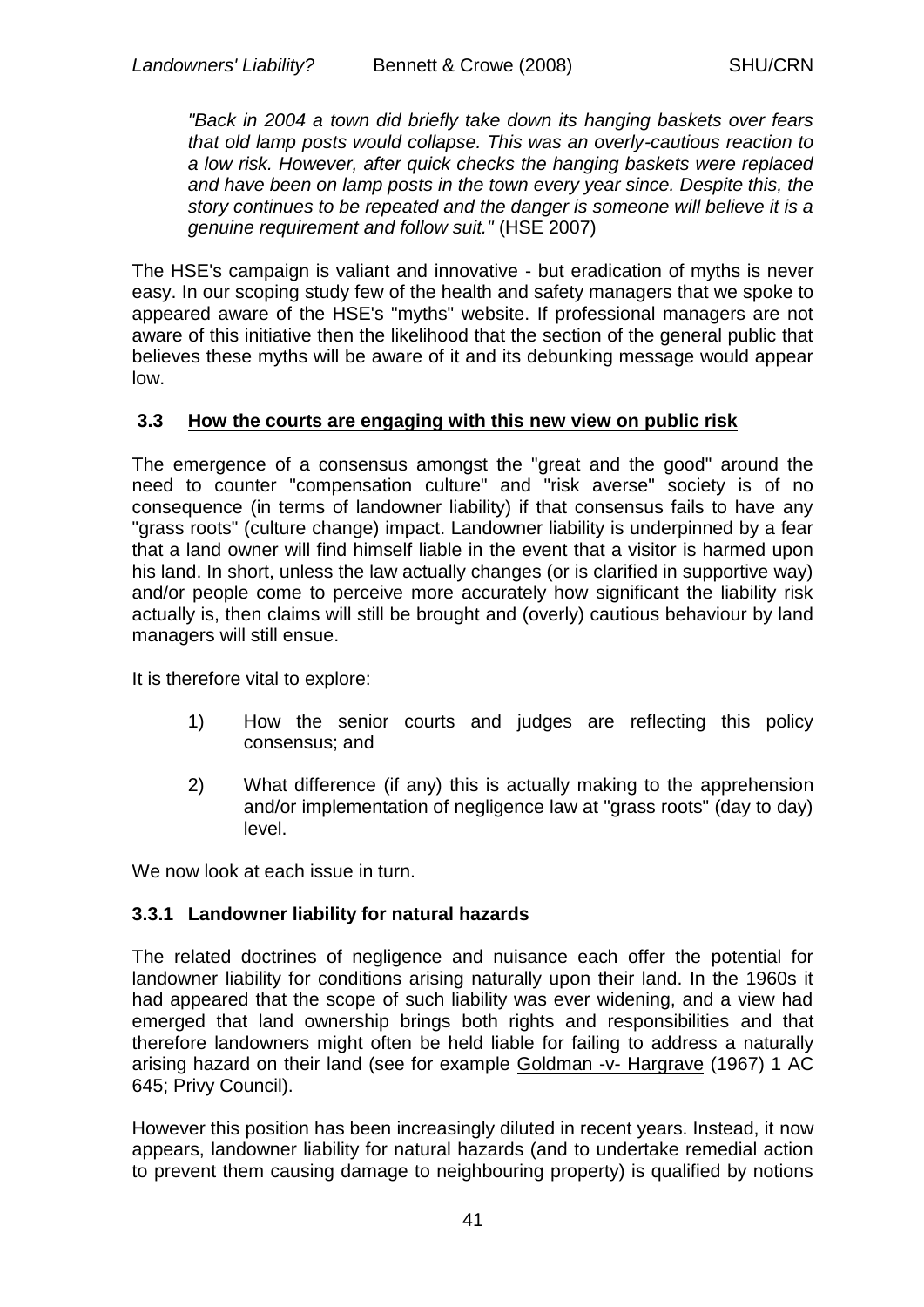of reasonableness and foreseeability (of type and extent of likely damage). In Holbeck Hall Hotel Ltd v Scarborough Borough Council (2000) QB 836 the Court of Appeal held that a cliff owner had only a "qualified duty of care" in relation to coastal erosion. The court held that landowner's duty would not in all cases require works to be undertaken to prevent the natural hazard from occurring. The Court indicated that, given the rival calls on landowners' resources, in some circumstances a warning to the neighbouring property might be sufficient to discharge the duty of care.

## **3.3.2 Tomlinson -v- Congleton Borough Council (2003) UKHL 47**

Prior to the keystone House of Lords judgement in Tomlinson a line of cases had emerged that appeared to impose liability upon landowners for persons harmed whilst carrying out dangerous and unauthorised activities there, in particular swimming and diving. Tomlinson concerned a claim for compensation by a man seriously injured whilst undertaking a "running jump" into a shallow lake at a country park. Whilst the High Court judge had dismissed the claim, on appeal the Court of Appeal had found in favour of the claimant - expressing the view that the landowner should have *ensured* that persons could not undertake risky activities at the park. However, on further appeal to the House of Lords, their Lordships delivered very forceful judicial expressions of the public risk consensus and rejected Mr Tomlinson's claim completely.

The House of Lord's judgement is a robust defence of risk and liberty, with the following intentional sound bites expressed for the benefit of the lower courts (and society in general):

*"An important issue of freedom [was] at stake."* - Lord Hoffman

*"it is not, and should never be, the policy of law to require the protection of the foolhardy or reckless few to deprive, or interfere with, the enjoyment by the remainder of society of the liberties and amenities to which they are rightly entitled."* - Lord Hobhouse

*"simply sporting about in the water with his friends, giving free rein to his exuberance. And why not? And why should the council be discouraged by the law of tort from providing facilities for young men and young women to enjoy themselves in this way? Of course there is some risk of accidents arising out of the joie-de-vivre of the young. But that is no reason for imposing a grey and dull safety regime on everyone."* - Lord Scott

### **3.3.3 Post Tomlinson cases**

The House of Lords judgement was intended as a clear signal - and there is evidence that it has (as intended) steered subsequent cases across the UK. For example: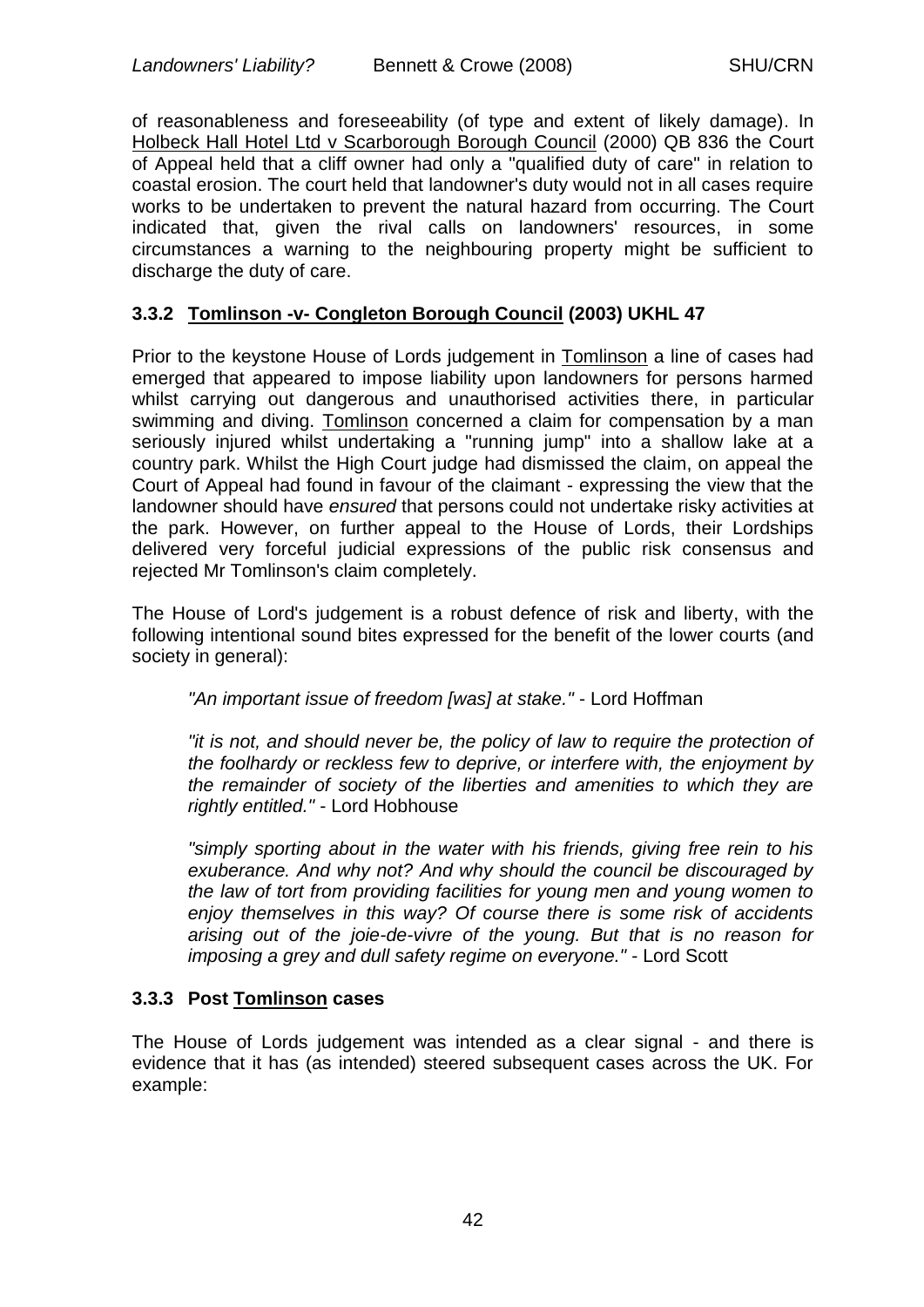*Keown v Coventry Healthcare NHS Trust* (2006) EWCA Civ 39 - Court of Appeal

An 11 year old boy trespasser fell whilst climbing the underside of a fire-escape. Noting that the law requires occupiers to have a special regard for the safety of children the Court of Appeal concluded that the claimant had realised that what he was doing was risky and had therefore consented to the risk of his own injury - and that therefore the occupier was not liable for failing to prevent this accident

### *Siddorn -v- Patel* (2007) EWHC 1248 - Court of Appeal

A landowner was not liable when a tenant decided to dance whilst drunk on a Perspex garage roof and subsequently suffered injury when that roof collapsed. There was no duty to warn of the obvious dangers inherent in trespassing in this way.

#### *Poppleton -v- Trustees of the Portsmouth Youth Activities Committee* (2008) EWCA 646 - Court of Appeal

An indoor climbing centre was not liable for the injuries sustained by a climber who fell. Drawing authority from the Tomlinson judgement Lord Justice May declared:

*"Adults who choose to engage in physical activities which obviously give rise to a degree of unavoidable risk may find that they have no recompense if the risk materialises so that they are injured."*

### *R. (on the application of Hampstead Heath Winter Swimming Club) -v-Corporation of London* (2005) 1 WLR 2930 - High Court

In a notable example of crossover between civil and criminal law, the High Court in this case chose to draw upon the forceful pronouncements of the House of Lords in Tomlinson (a civil case) to justify a public risk perspective regarding a criminal matter. The case concerned an anxiety by the owners of Hampstead Heath that they would face criminal liability (i.e. under the Health & Safety at Work Act 1974) if they allowed the Swimming Club to continue to practise lake swimming. The club applied for a High Court interpretation of the position, in the face of fear that the park owners would close the lake. Justice Stanley Bunton, in giving judgement declared that the Corporation of London would not be liable for a breach of the 1974 in allowing unsupervised swimming in the lake on the basis that:

*"The swimmers will be under no compulsion or pressure to incur the risks involved in self-regulated swimming. They will so of their own free will. The criminal law respects the individual freedom upheld by the House of Lords in the Tomlinson case."* (p2949)

Incidentally, there is little evidence of the HSE taking much enforcement action (prosecution of otherwise) in relation to recreational land. Research conducted by the Environmental Law Foundation (ELF 2005) surveyed the HSE's database of the 3,526 prosecutions brought during the period 1999 to March 2005. It found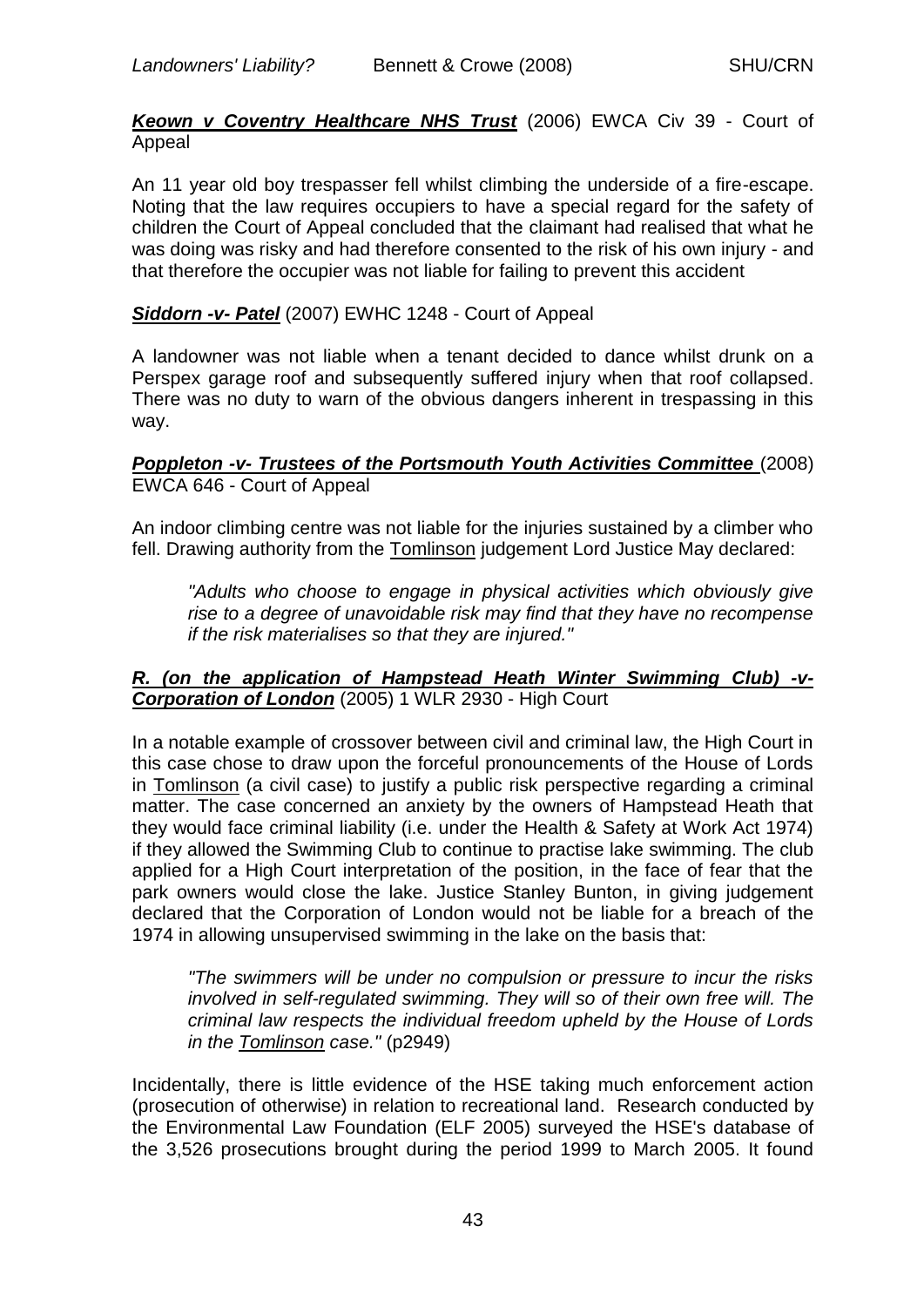only five cases related specifically to outdoor activities and open spaces, a very small fraction of the total, which comprised:

- a prosecution for failure to comply with an Improvement Notice requiring risk assessment of a playground in Bristol;
- a diseased tree falling on cars;
- a member of the public injured following the collapse of a solid panel hoarding; and
- an employee injured whilst pollarding a tree.

The above cases show a clear and consistent current opinion from the UK's senior judiciary that favours personal responsibility. However, these cases are all concerned with persons harmed (directly or partly) as a consequence of their own risky activities. In the following section we will consider the more equivocal picture that emerges where injuries occur to walkers or passers by and in doing so seek some insight into the extent to which policy and judicial pronouncements in the vein of the public risk consensus is building a robust, stable and restricted rule structure for landowner liability.

### **3.4 But is the new view on public risk impacting at ground level?**

For there to be grand pronouncements by the great and good in political and judicial circles is one thing - but it is that consensus impacting how the lower courts, claimants, insurers and land managers actually behave?

### **3.4.1 In the courts**

We have examined above the inherent uncertainty that law and liability processes present. Accordingly it is to be expected that tweaks of legislation, declarations of policy and priority and judicial pronouncements will not immediately and directly reshape grass roots behaviour.

There are two trends to consider here:

- 1. Consistency of courts in dealing with countryside and recreational access accidents; and
- 2. Instances where "remedy led" judgements in areas other than countryside and recreational access can reinforce a general impression amongst land managers that "the law is out to get them".

We will take these issues in turn.

### *Are the courts consistent in how they deal with countryside and recreational access accident cases?*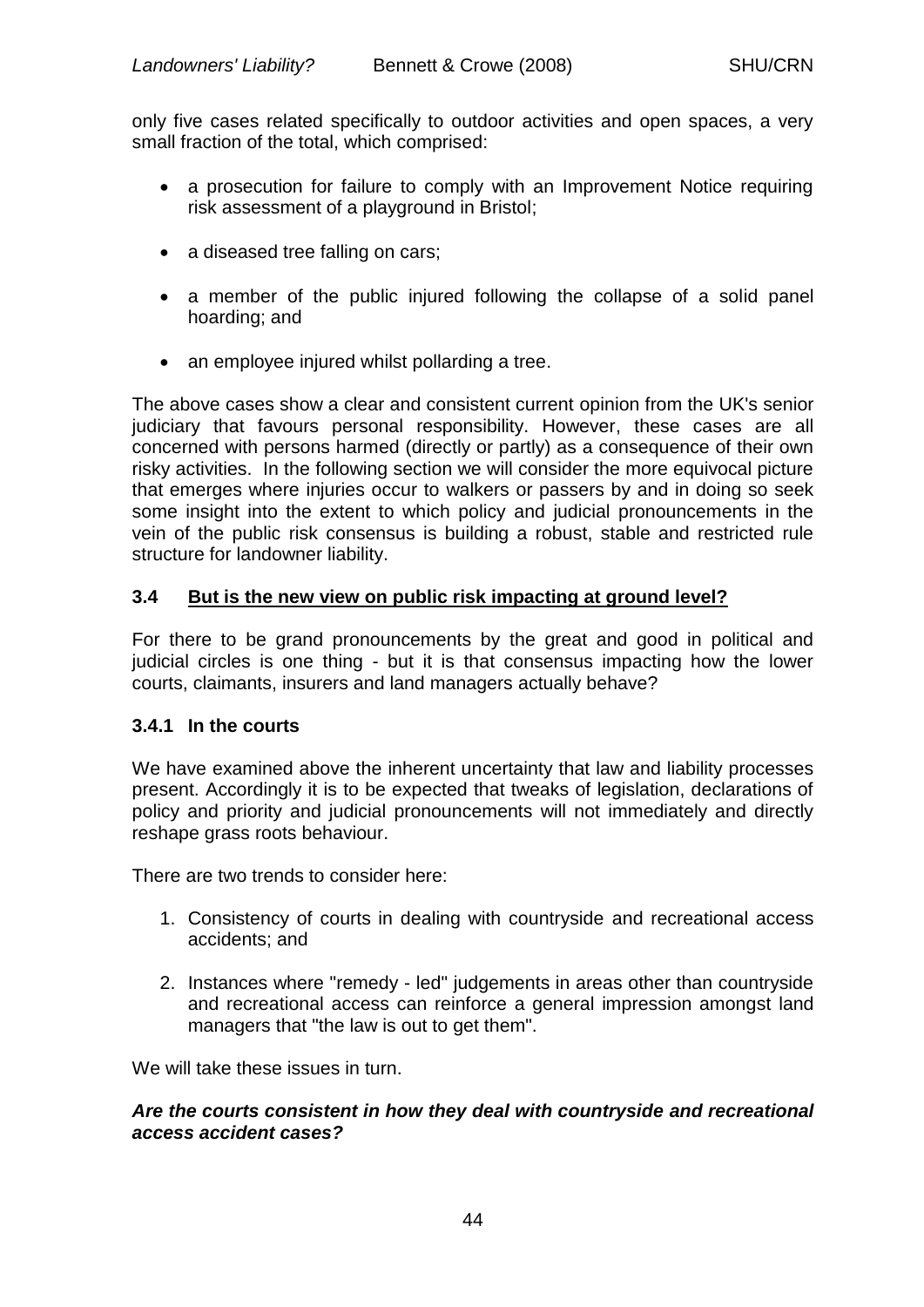There are few reported cases - but largely the cases have been unsuccessful and the courts (even before Tomlinson) have been sympathetic towards the impossibility of eliminating risk entirely in the countryside. Some illustrative examples (many at "junior court" level - which in the post 2003 cases shows good downward filtration of the Tomlinson message) include:

### **Stevenson -v- Corporation of Glasgow (1908) SC 1034 - Court of Session**

The claimant's infant son had fallen into a river adjacent to parkland and drowned. The court rejected the claim for compensation. Lord Kinnear declared:

*"a person going upon property, even by invitation, express or implied, is expected to use reasonable care for his own safety...[there is] no duty upon the owners of public parks to fence very stream of water or every pond which may happen to be found in a public garden."*

(this 1908 judgment was relied upon by the Court of Session in the case of **Graham -v- East of Scotland Water Authority (2002) SCLR 340** to declare that no liability arose for failure to have fenced a reservoir).

### **Staples -v- West Dorset District Council (1995) PIQR P439 - Court of Appeal**

Claimant slipped on algae on The Cobb, Lyme Regis. The owner of this walkway was held not liable. The risk was a self evident one. There was no duty to warn of it.

## **McGeown -v- Northern Ireland Housing Executive (1995) 1 A.C. 233 - House of Lords (Northern Ireland)**

Claimant tripped using a right of way path and claimed compensation. The House of Lords rejected the claim, holding that a person using a right of way is not a visitor if the landowner (but instead has the status of "trespasser") for the purposes of applying the Occupiers' Liability Acts. Accordingly the owners owed no duty to maintain the path.

## **Strachan -v- Highland Council (1999) GWD 38-1863 - Sheriff Principal**

Claimant was walking near the edge of a cliff, passed beyond a fence and consequently fell over the edge of a cliff. The Council was held not liable. Regardless of the condition of the fence it was an obvious barrier. In choosing to go beyond that point the claimant had decided to expose himself to an evident risk of injury.

### **Vincent -v- Restormel Borough Council (2000) CLY 4496 - County Court**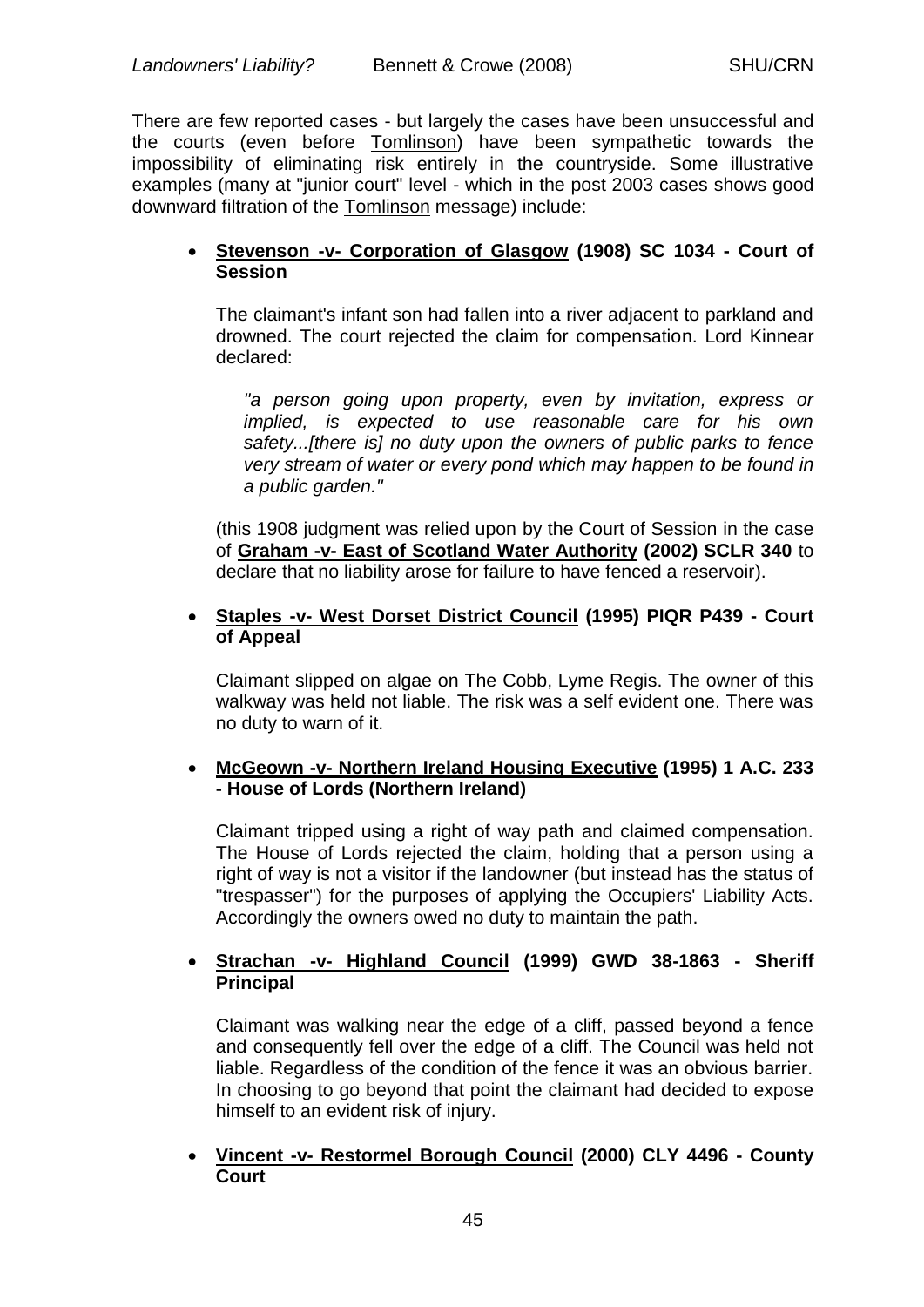Claimant tripped on steps forming part of a coastal path and claimed compensation on the basis of an allegation of failure to adequately maintain the path and/or to warn of the danger of the steps. The Council was held not liable. The risk was self evident, and the further signage and/or maintenance would have been in excess of what the Council should reasonably be expected to do.

## **Darby -v- National Trust (2001) EWCA Civ 189 - Court of Appeal**

Claimant drowned whilst swimming in a pond. The National Trust was not held to have been negligent for an absence of "no swimming" signs. Lord Justice May commented:

*"It cannot be the duty of the owner of every stretch of coastline to*  have notices warning of the dangers of swimming in the sea. If it *were so, the coastline would be littered with notices in places other than those where there are known to be special dangers which are not obvious. The same would apply to all inland lakes and reservoirs."*

### **Martin -v- Peterborough County Council (2003) EWHC 2925 - High Court**

Claimant tripped over a pothole whilst walking along a path in a park and claimed compensation. The Council was not held liable. The judge, drawing on Tomlinson concluded that that claimant, in walking along the path, should *"have looked out for herself and it appears that she failed to do so".*

# **Julio Ferrari -v- National Trust (2004) NIQB 56 - High Court**

Claimant fell whilst visiting the Giant's Causeway, alleging that one of the basalt columns that comprise the Causeway had given way as he was standing up from a sitting position. The judge drew heavily from the Tomlinson judgment in reaching his decision. He found the National Trust not liable - expressing the view that whilst the claimant was not engaged in any particularly dangerous or unusual activity at this location, no liability attached to the National Trust for it because it appeared, on the available evidence, the collapse of a basalt column had not been foreseeable, and in all other relevant respects the National Trust were adequately discharging their duty of care to visitors to this natural site.

# **Mills-Davies -v- RSPB (2005) CLY 4196 - High Court**

Claimant tripped on tree stump at a nature reserve, fell onto another tree stump and was blinded in one eye. The RSPB was held not liable. The presence of such features was an obvious hazard inherent in the nature of the countryside. To impose liability would have undesirable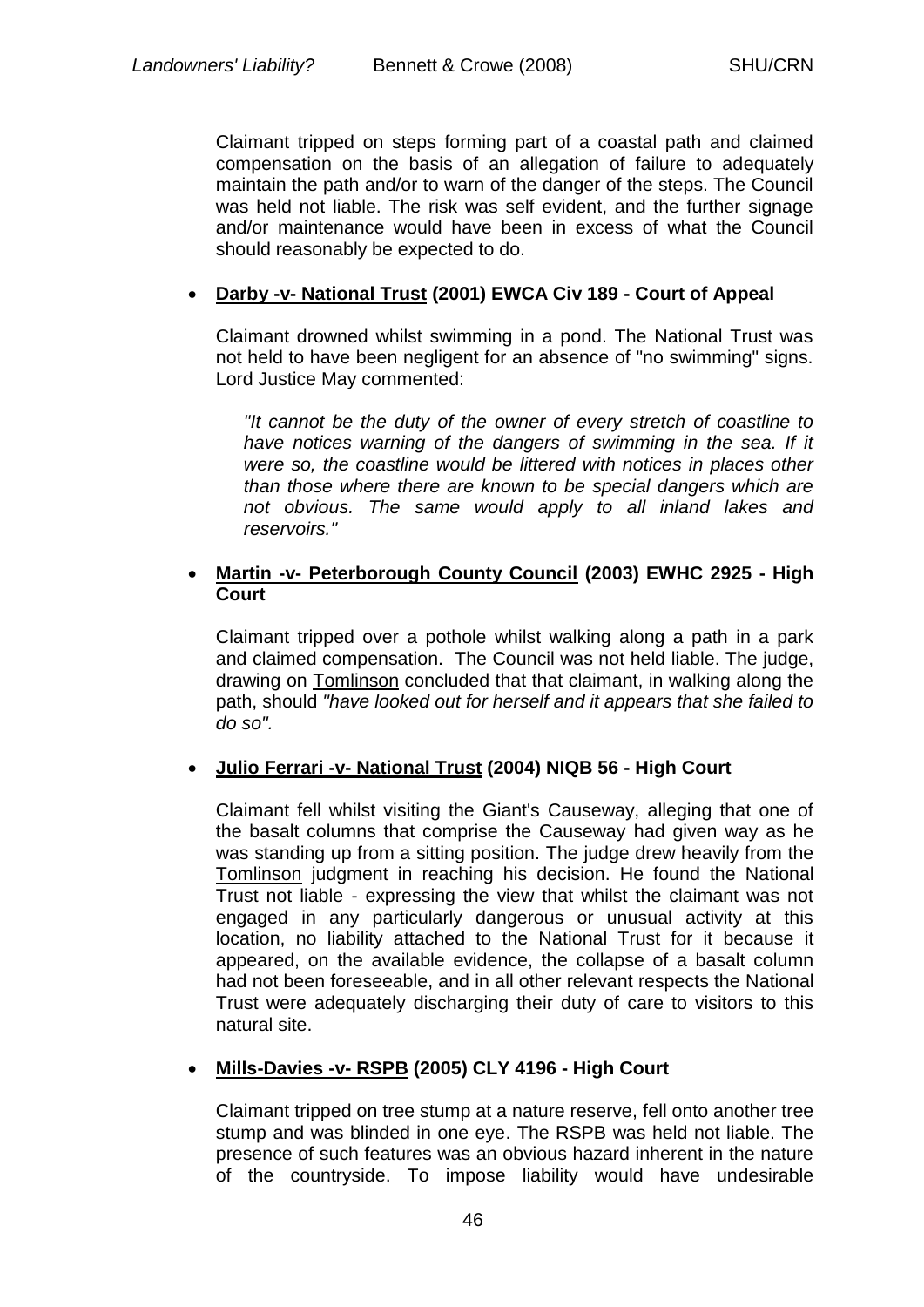consequences as such features could not realistically be removed and the only other consequence would be closure of access, which would be detrimental to a public good.

### **Struthers-Wright -v- Nevis Range Development Co PLC (2006) CSOH 68 4 - Court of Session**

Claimant was an experienced skier who fell whilst mountain skiing. He claimed that the company managing the ski area had been negligence in failing to erect danger signs. Drawing from Tomlinson, the judge rejected the claim on the basis that the dangers were self evident and that signage would have been ineffective and conflicted with the aesthetic beauty of the mountainside.

## **Fegan -v- Highland Council (2007) CSIH 44 - Court of Session**

Claimant fell over a cliff and claimed that the Council was liable in negligence because it had not erected a fence. Lord Johnston drew upon long standing authorities in declaring that:

*"an occupier of land containing natural phenomena such as rivers or cliffs, which present obvious dangers, is not required to take precautions against persons becoming injured by reason of those dangers, unless there are special risks such as unusual or unseen sources of danger."*

### **Trueman -v- Aberdeenshire Council (2007) A2138/02 - Aberdeen Sheriff Court**

Claimant stumbled over a broken fence in a local park. She claimed compensation on the grounds that the Council had failed to maintain the fence. The Council was found 20% liable - but the claimant was held 80% to blame for her own injuries on the basis that she had been drinking, and had a responsibility to look where she was going.

It appears clear from the above cases that there is a settled view in the courts across the UK that absolute safety is not required to be provided by landowners who give (or are required to give) access to their countryside land. There appears also an implicit acknowledgement that these expectations of safety provision will differ for the countryside from what may be applicable in an urban setting (although this is only a question of degree - Tomlinson is still a powerful precedent in relation to the law's pragmatic expectations of safety provision regarding recreational access to open land, where ever it is). Whilst there is no direct judicial ruling on this point, the views of the Law Reform Advisory Committee for Northern Ireland in a discussion paper published in 1993 (EHSNI 2006, p45) reflected this distinction in its comment that:

*"It should be obvious to users of rural rights of way that the paths have not been made up and that they therefore cannot reasonably expect that*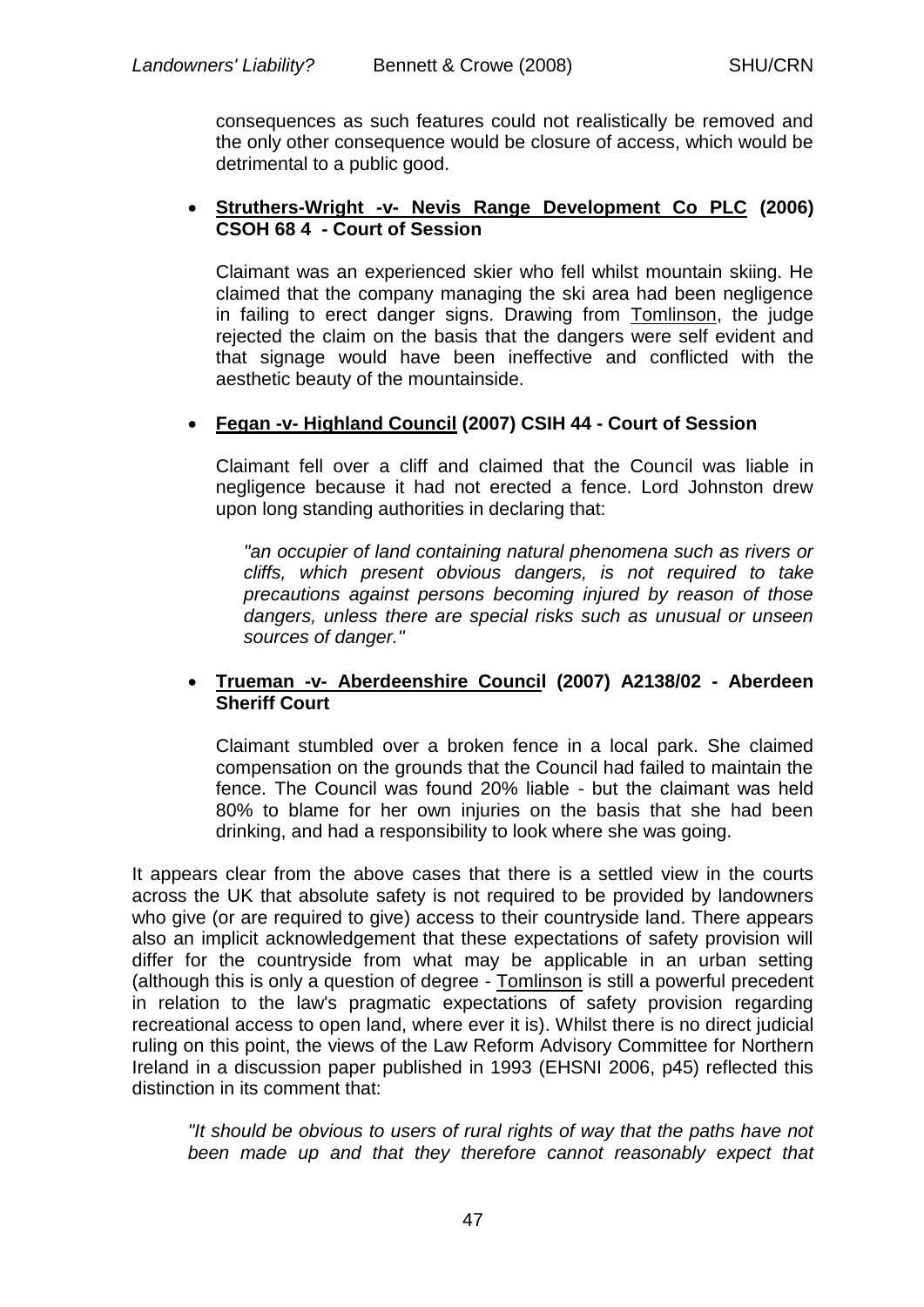### *degree of maintenance that would be appropriate for properly constructed urban road or footpath dedicated to public use."*

Whilst the spirit of Tomlinson can be heard in many of the cases summarised above, it should also be noted that section 1 of the Compensation Act 2006 (which requires judges to consider the danger that imposing liability on socially desirable activities may deter people in future from undertaking those activities) seems to have registered little in the minds of the judges as the declared basis for their findings - Tomlinson has been a powerful signal to the courts throughout the UK but section 1 of the 2006 Act appears to have had little additional influence. There is no evidence that the existence of section 1 in England & Wales (and the absence of any express equivalent "public risk" exhortation in Scotland or Northern Ireland) has caused any divergence between the law as applied by the judges in each jurisdiction. By one view section 1 is unnecessary because Tomlinson has had such a wide reception - and its anti risk adverse culture and anti compensation culture sentiments have been applied in a variety of factual scenarios quite remote from the actual subject matter at stake in the Tomlinson case itself (i.e. the inherent dangers of adult diving / lake swimming activity).

### *How do "remedy-led" cases in other areas affect countryside landowner's liability perceptions*

In Simonds -v- Isle of Wight Council (2004) ELR59 - High Court) a High Court Judge held on appeal, drawing upon Tomlinson that a County Court judge had been wrong to decide that a Council had been negligent because it had failed to immobilise or fence off swings during a school sports day and to warn parents of the dangers of unsupervised play on the swings. Mr Justice Gross, the High Court Judge said:

*"...playing fields cannot be made hazardless...the common sense of this matter is this was an accident, or at all events an incident, for which no liability attached to the school and hence to the council."*

In his closing remarks the Judge made clear that he fears the social consequences should liability have been imposed:

*"The upshot would be that swings are fenced off, it is far more likely that sports days and other simple pleasurable sporting events would not be held if word got around that a school could be liable in a case like this."*

However not every case is decided from such a wide awareness of the public risk implications - both in terms of the cost and inconvenience of remedial and control measures that would be required, or how landowners and the public will perceive the law and its balancing of safety and recreation.

Despite the forthright judicial statements in Tomlinson (and Section 1 of the Compensation Act) there are still cases being reported that maintain the impression that liability is easy to attract - and that withdrawal of facilities may be the safest option.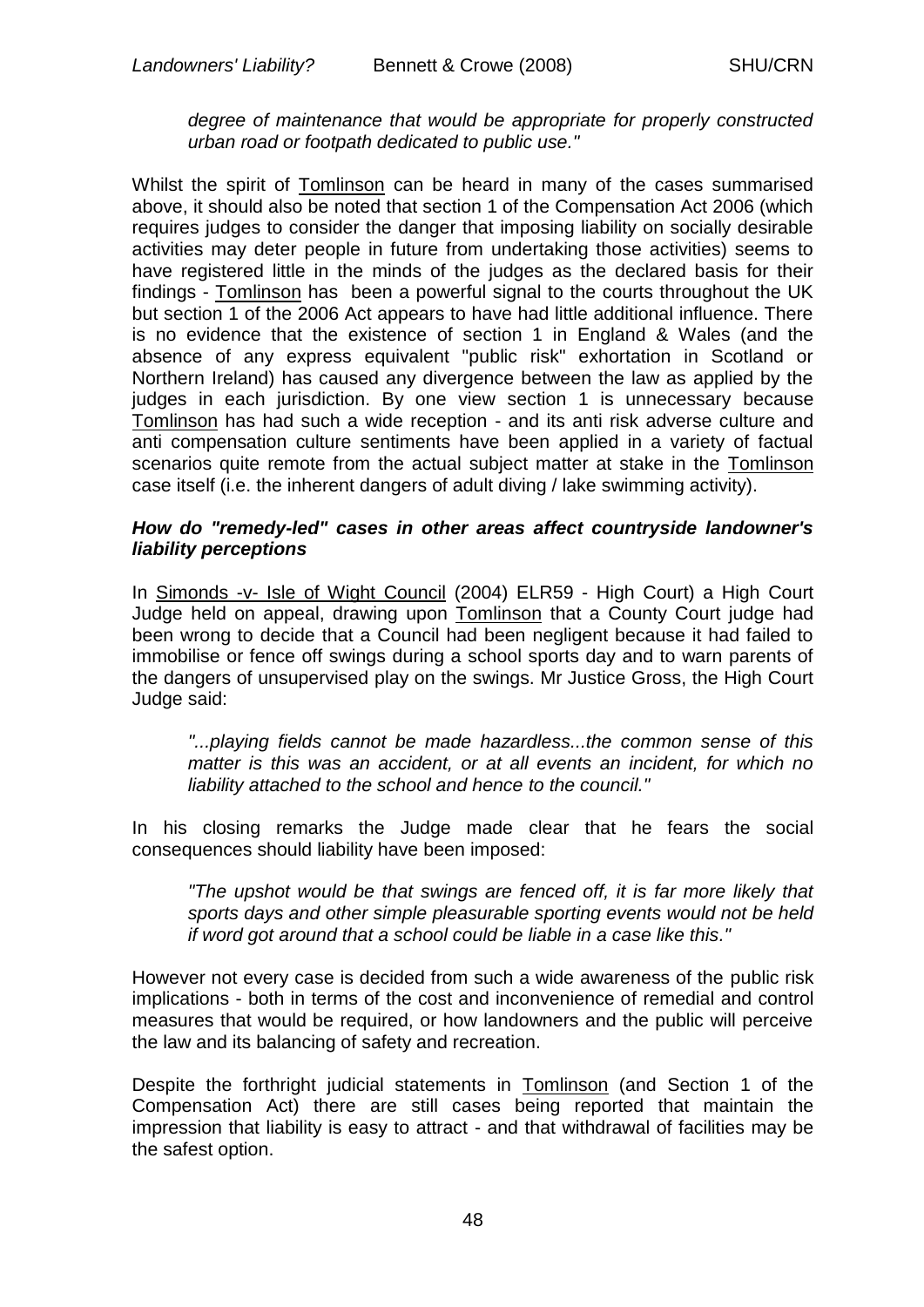These examples may not come from countryside access scenarios but via prominent media reporting they can continue to shape the landowner's perception of the liability he may be facing.

Contrast, for example, the Simonds case with the High Court's decision in the recent case of **Samuel Harris (A minor) -v- Timothy & Catherine Perry (2008) EWHC 990 - High Court.** The High Court's decision in Harris was widely reported in the national media. It involved the Perry's arranging a "bouncy castle" party for their triplets' 10th birthday. The bouncy castle was hired and erected in a playing field behind their house. During the party the claimant (who was 11 at the time) passed by with others and they asked to join the party playing on the bouncy castle.

The High Court found that the Perry's had allowed this. In the course of some boisterous play on the inflatable by Harris and others, Harris was struck by a child's heel and sustained serious injury. Harris claimed compensation on the grounds that the Perrys had failed to adequately supervise the use of the inflatable. Harris' claim was successful, with compensation likely to exceed £1Million.

However the High Court's decision did not stand for long - in July 2008 the defendants successfully appealed to the Court of Appeal in **Timothy Perry, Catherine Perry v Samuel David Harris (a minor and a patient, suing by his Mother and Litigation friend, Janet Harris)** (2008) EWCA Civ 907 and that Court declared:

### *"The accident was a freak and tragic accident. It occurred without fault."*

In reversing the High Court's finding the Court of Appeal looked in detail at the specific circumstances of the incident but also implicitly drew upon Tomlinson and Sutton based public policy arguments, for example:

*"Children play by themselves or with other children in a side variety of circumstances. There is a dearth of case precedent that deals with the duty of care owed by parents to their own or other children when playing together. It is impossible to preclude all risk that, when playing together, children may injure themselves or each other. It is quite impractical for parents to keep children under constant surveillance or even supervision and it would not be in the public interest for the law to impose a duty upon them to do so."*

Accordingly in this case, through a mixture of micro-level examination of the actual circumstances of the incident in question (and the level of reasonable precaution actually taken and level of harm that was foreseeable) and recourse to arguments of "public interest", an approach consistent with the "public risk" consensus was re-established by the Court of Appeal. Yet there must be many who will have heard the press reports of the original High Court decision who will remain unaware that that decision has actually been subsequently overturned by a higher court. The Court of Appeal's "correction" of this case received much less press attention than the "scary" story embodied in the High Court's original decision.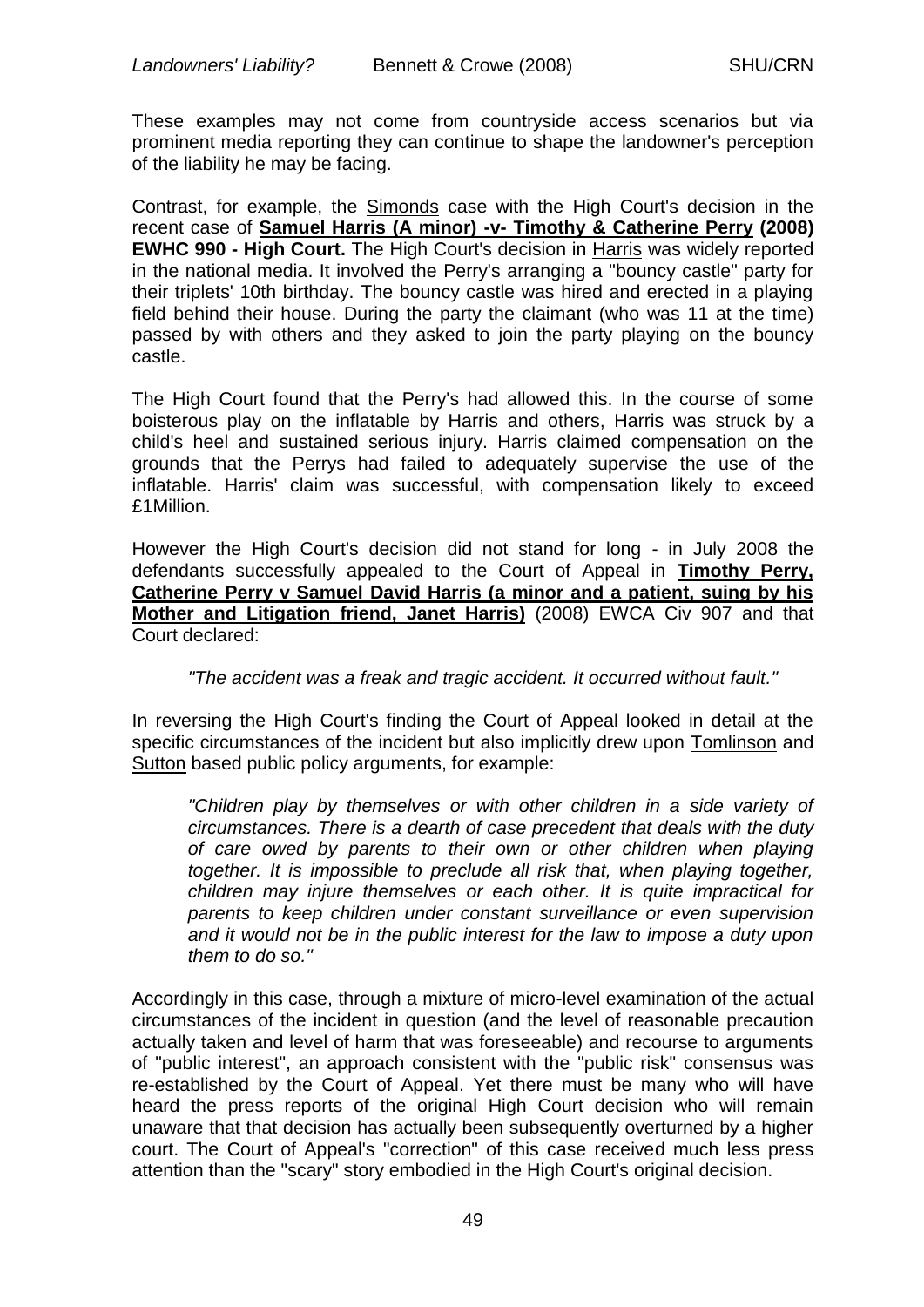In press reports about the High Court's original decision in the Harris case two commentators had remarked how the essential issue was access to compensation (and liability insurance cover provided by the Perry's house insurance) with Peter Cornall, Head of Leisure Safety at RoSPA commenting that if the accident had happened (through lack of supervision) in a road traffic context then it would have been unremarkable (Johnson 2008) whilst Peter Forshaw, Head of Leisure Law at Weighmans solicitors noted that:

*"Had this involved a commercial operation, I don't think anyone would have been up in arms. Because it involves a birthday party there has been a lot of comment."* (Meeson 2008)

In short, the original decision was not shocking to those who operate within the insurance and accident litigation field, because such an approach would be unremarkable in many (more mainstream) types of accident case. These comments remind us of the instrumental nature of modern accident litigation - and the fact that in road traffic and occupational accident spheres lack of supervision of an activity or place will routinely lead to liability.

This point is illustrated well by another case that has received a high level of (disapproving - see Ultley 2008) press comment: **Piccolo v Larkstock Ltd (trading as Chiltern Flowers) (2007) All ER (D) 251 (Jul) - High Court.** Mr Piccolo successfully claimed compensation after slipping on a single flower petal adjacent to a florists shop at Marylebone station. The claim was successful - on the basis that the presence of the petal proved that the shop did not have an adequate system in operation to ensure that no one could come to harm as a consequence of its operations. Permission to appeal against this ruling was refused by the Court of Appeal.

To a lay audience the fact that cases based upon the same legislation and prior case law can appear to apply such widely differing standards of care must be a source of confusion. That confusion must then be "solved" by each individual finding some way to rationalise why some cases went to one extreme (e.g. personal responsibility), whilst others went to the other extreme (i.e. imposing liability on the basis that the landowner failed to provide a very high level of supervision and safety). One reaction to this dilemma would be to assume that one set of cases is more correct than others - and people may naturally assume that the most recent case in time represents the law's latest thinking. Accordingly press reports of a sensational case may appear to render obsolete prior, more reassuring (and more pertinent), cases which that observer was aware of.

Such rationalisations also have to be made by lawyers - but they will be less steered by the date of a case, realising that factors such as the level of seniority of the court involved; the reputation of the judge; whether the judgement as been appealed and the possibility that it is an "eccentric" judgement that will be assumed to relate only to very unique factual circumstances when considered by future courts - will all go to balance the immediate perception that the liability climate has, via one case, taken a turn for the worse.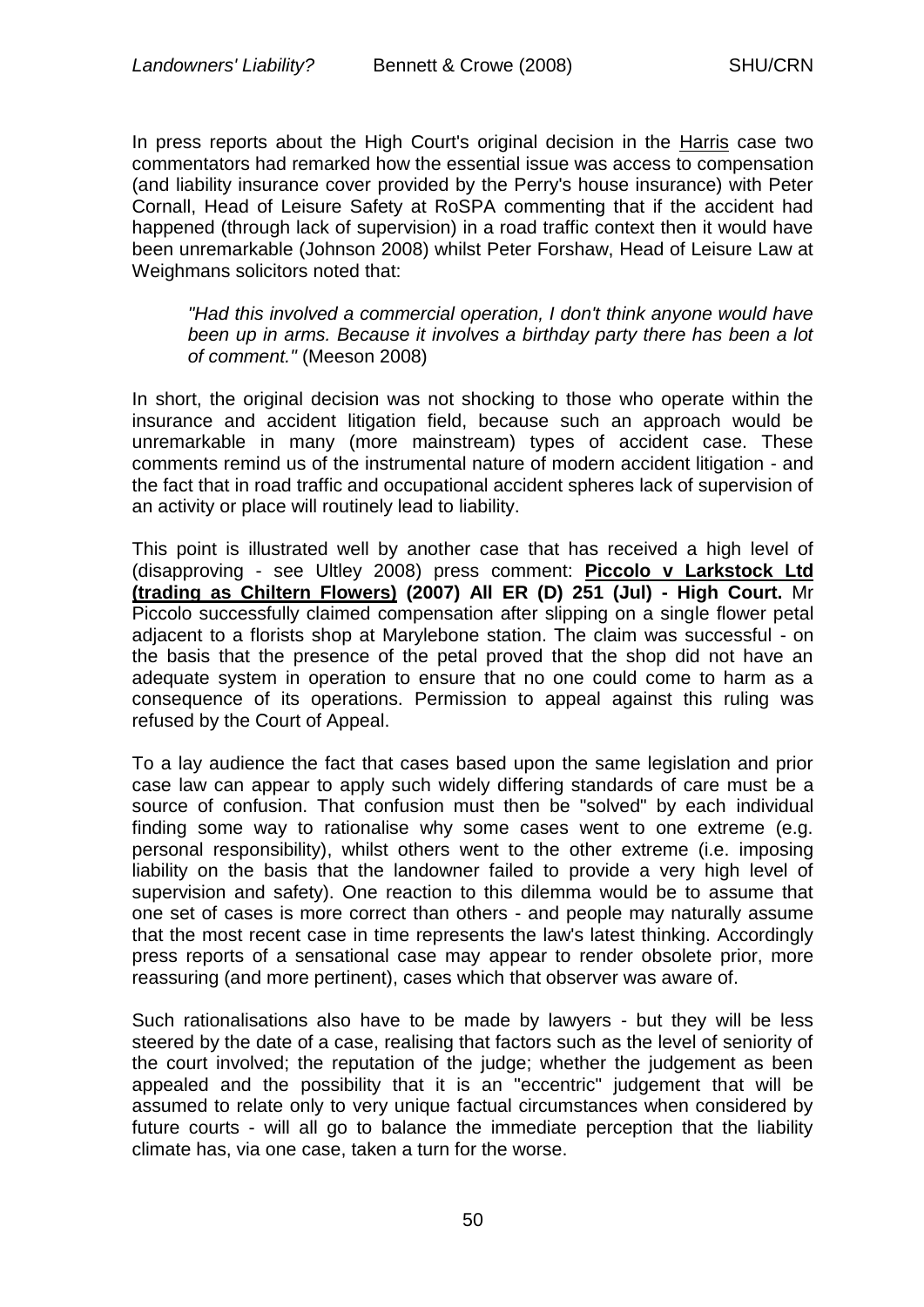Alternatively, the difference of interpretation (of the same law) in the cases summarised above may suggest a fundamental difference between the courts' expectations for workplaces (where the courts expect physical environments to be systematically controlled and kept risk free) and the countryside (where risk to visitors may be more tolerable by the law). But the countryside is, of course, also a workplace - so any attempt at generalising rigid distinction (or rationalisation of the divergence between case law) along these lines is bound to have difficulties if applied to all scenarios.

However Ball (2002) reminds us of the importance of appreciating the innate differences between the management of safety within workplaces, and a different (public risk based) approach which is required when applying the same law to recreational environments:

*"in playgrounds risks are held to serve some purpose; in conventional factories they are not...the legal concept of "(reasonably) foreseeable risk" should not be interpreted in playgrounds in the same way as factories...no one in their right mind would incorporate a fireman's pole into a normal workplace as a routine means of descent, nor a wobbly chain-linked bridge as a means of crossing from one elevated level to another."* (Ball 2002, Chapter 5)

One private landowner representative respondent in our survey mentioned a member's recent experience which appears to suggest that both an innate pragmatism, and also an innate urban / occupational health and safety mentality may be brought to bear by junior insurance claims processors when determining whether or not to defend a claim.

In the example given, a coastal tourism business included ownership of an area of beach. A visitor cut her foot on an item lying on the beach. She claimed £2,000 compensation. The owner referred her claim to her insurer and the insurer asked whether she had conducted a risk assessment for this hazard and evidence of regular inspections of the beach. In response to her answer that she had not (but had risk assessments for other, core aspects of her business) the insurance representative directed her to pay the claim, rather than to fight it.

It appears that this directive was partly motivated by a "cheaper to pay out than fight" consideration, but also an analytical process on the part of the insurer that involved applying a generic claim appraisal analysis that whilst it would have accurately reflected the likelihood of liability if the accident had occurred in a shop or other urban or readily manageable setting. The insurer's appraisal of the claim failed to appreciate the physical difference of the countryside (and the practical limits on achieving "total" control over that space) or the more tolerant attitudes of the courts towards matters of landowner liability in a countryside setting. This respondent illustrated the physical difference in the degree to which space could be expected to be controlled in countryside and urban/factory settings by contrasting a farm of 200 acres covered by 1 farmer (for whom visitor management is not a core area of his work) and a 2000 $\mathrm{m}^3$  factory which might be expected to have the eyes and ears of its sizeable workforce plus a dedicated and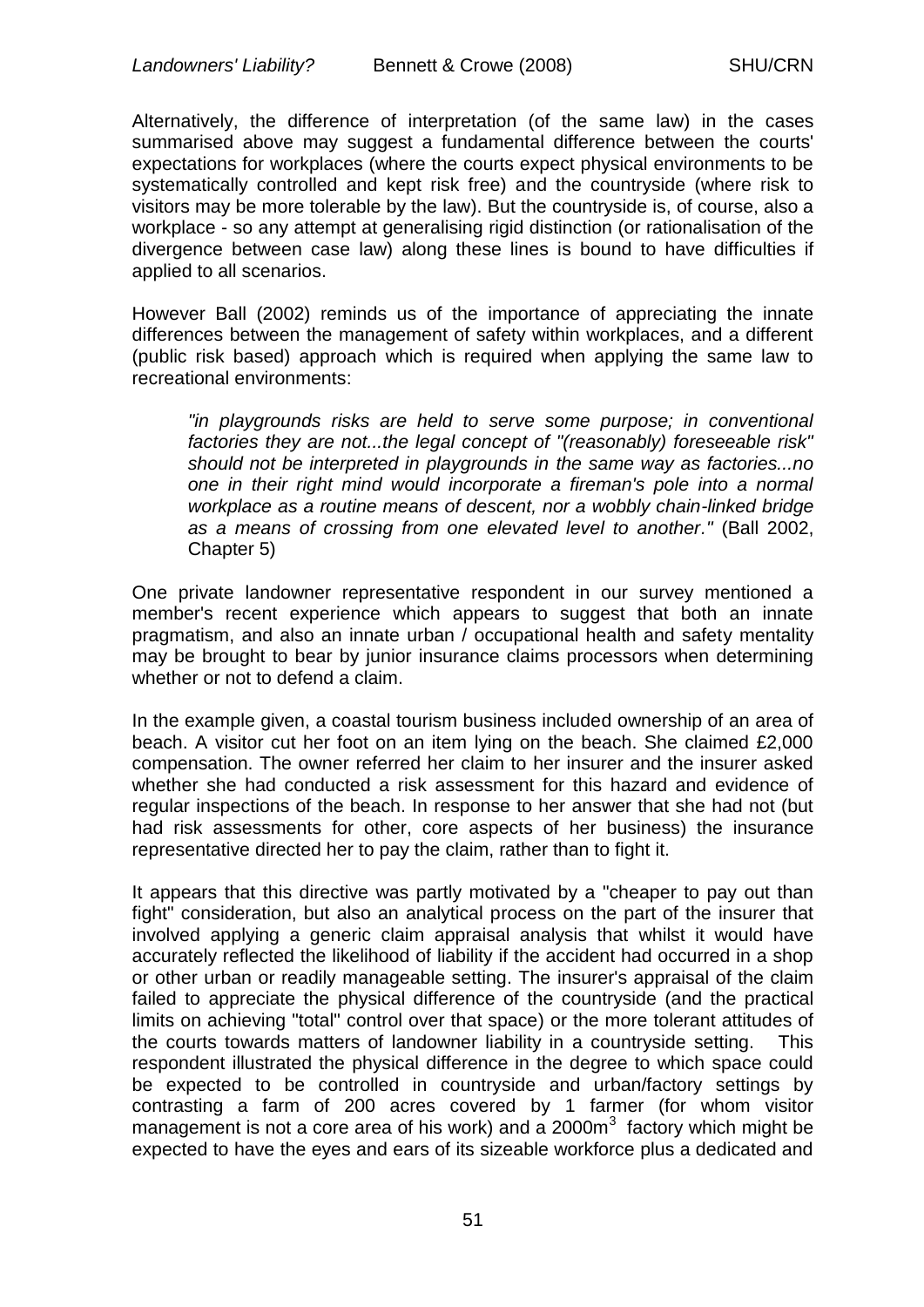trained health and safety team, delivering day to day surveillance and control of that much smaller area.

### **3.4.2 Liability for livestock: a countryside access theme with different rules?**

A number of the respondents to our survey pointed to the particular concern presently felt by rural landowners about their risk of liability for accident caused by their livestock. There is evidence of a perception that the risk of landowner liability is higher for this issue - and that the courts approach is less accommodating to the public risk argument which renders the actual risk of liability for injury sustained otherwise during recreational access to be low.

This concern can be traced to a House of Lords decision in 2003: Mirvahedy -v-Henley (2003) 2 A.C. 491. The case concerned an incident in which a horse had (though circumstances unknown) escaped from a field and strayed into a road, causing a collision with a passing car and injury to the claimant. The House of Lords considered the intention behind the Animals Act 1971 and concluded that Parliament had intended that that Act would impose liability upon a livestock owner for the consequences of his animal's escape even if that owner had no prior reason to believe that his animal would be able to escape form its field or that it would panic and stray into a road if it did somehow escape. One of judges, Lord Nicholls specifically noted that their public risk implications at stake - but decided that these were matters for Parliament, rather than the courts, to address. This is a line of argument that the senior courts sometimes take, when (unlike in Tomlinson) they do not feel minded to commit themselves to making a public risk decision.

One respondent observed that in consequence of this judgment the costs of public liability insurance for horse owners has been markedly increased by insurers (to reflect the increased risk of liability for horse escape related road traffic accidents now that the principle of "no fault" liability has been upheld).

A similar anxiety inducing process has played out to inflame liability fears in relation to injury caused to visitors by cattle. In April 2008 a woman was found dead in a Suffolk field occupied by cattle. The incident was covered in many local and national newspapers. Many, like the Daily Express (Buchanan 2008) were quick to suggest, via their headline: *"stampeding cattle kill dog walker"*, yet there were no witnesses to the incident and no formal investigation had yet been concluded to establish the cause of her death. In response to the accident the farmer apparently closed the farm to access (Guardian 2008), but it is unclear whether this was in response to anxiety about exposing others to risk, or as a mark of respect to the deceased. The reports describe an ongoing HSE investigation and feature commentary from RoSPA, the NFU and Suffolk Police.

Any livestock farmer reading the reports would be likely to feel chilled by the incident and its aftermath - investigators, reporters, spectators and the like descending upon the farm, and the uncertainty that will now lie over the farmers' business for a number of years whilst these processes play themselves out and eventually determine whether or not he has any liability for the death. Read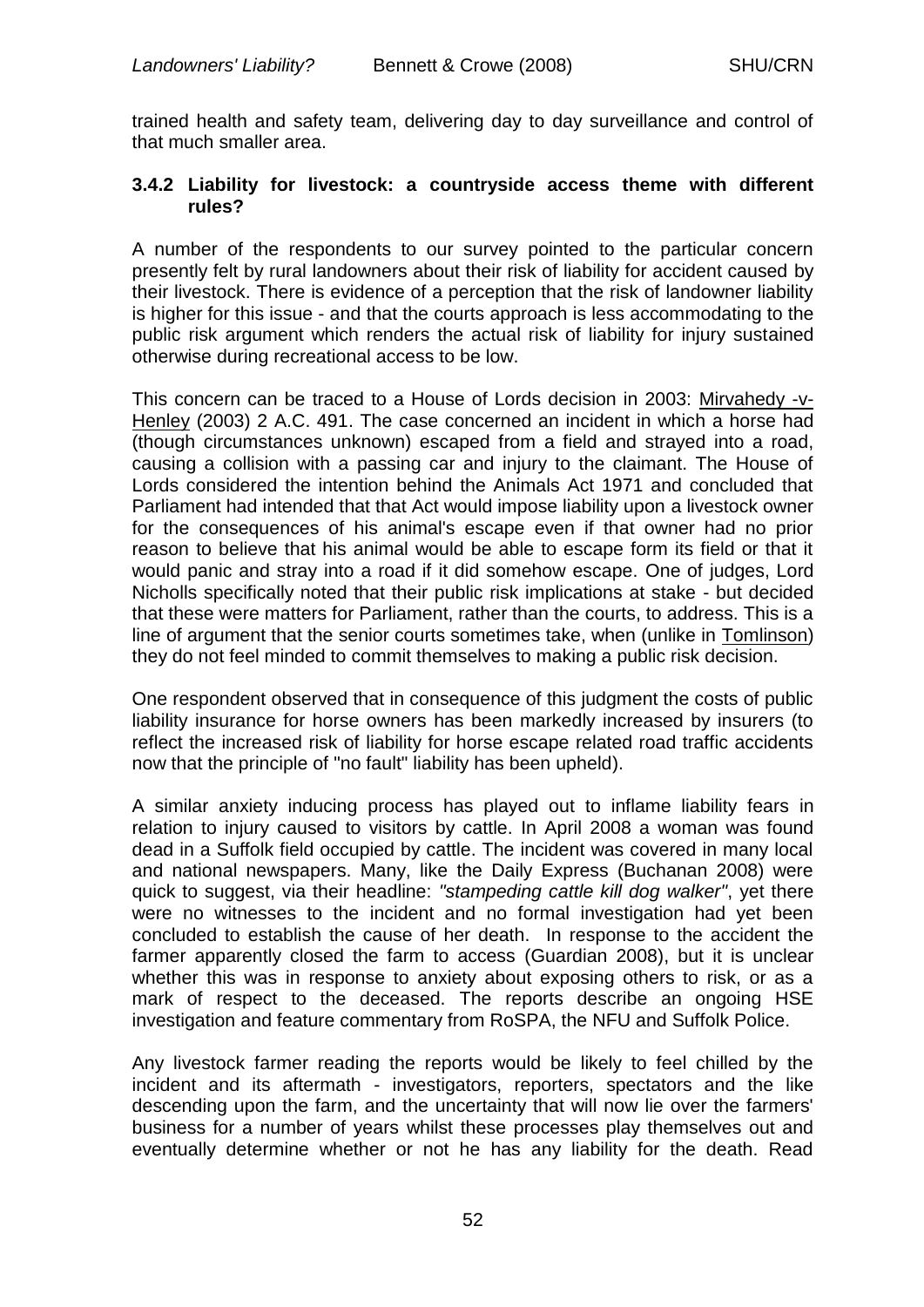alongside the judgments in Piccolo, or Mirvahedy he might have good reason to feel apprehensive about how matters will eventually turn out.

Details of a current compensation claim involving a walker claiming £1million in compensation for injuries suffered when she was allegedly attacked by cows is also circulating widely within the access and farming communities (Tibbetts 2008), adding to the anxiety.

Such stories are picked up by the general and specialist media. The role of the specialist media (e.g. the farming press) may be particularly important. The farming press will only report cases that are of concern to farmers. In that sense only "bad news" will ever be reported, reinforcing an impression that the liability risk is increasing.

However, stories that might be of greater reassurance to farmers may fail to reach as high a profile. For example, in a 2006 incident in West Wales involving an incident very similar to that reported in Suffolk in 2008 resulted in a coroner declaring at the inquest in to the walker's death:

*"It is clear that no blame can be attached to anyone over [the walker's] death, not the cattle, nor their owners."* (Tenby Today 2006)

Despite apparent evidence of crushing injuries to the victim's chest the coroner held that the cause of the victim's death was "means unknown".

It is notable that this case appeared to attract comparatively little media attention and that only the local paper (Tenby Today) reported the Coroner's comment that no blame could be attached to the cows or the farmer.

# **3.5 Where do people get their ideas from?**

People, whether as claimants, land managers, policy makers or judges all build their own impression of what their rights and responsibilities are at law. Few lay individuals ever receive any formal instruction in these matters. It is not surprising therefore that studies consistently show that many people have little understanding of how the law operates and/or how it balances competing interests like safety and recreational access.

This therefore begs the question - where do people get their ideas about law and liability from? - and how accurate are those ideas?

We examine commentators and researchers attempts to interpret what the public, policy makers and land managers believe the relationship between safety, access and liability to be in the next Chapter.

Before doing this we need to consider the extent to which the media can be singled out as the sole shaping force, and thereby blamed for teaching people an inaccurate, distorted view of the actual level of landowner liability risk.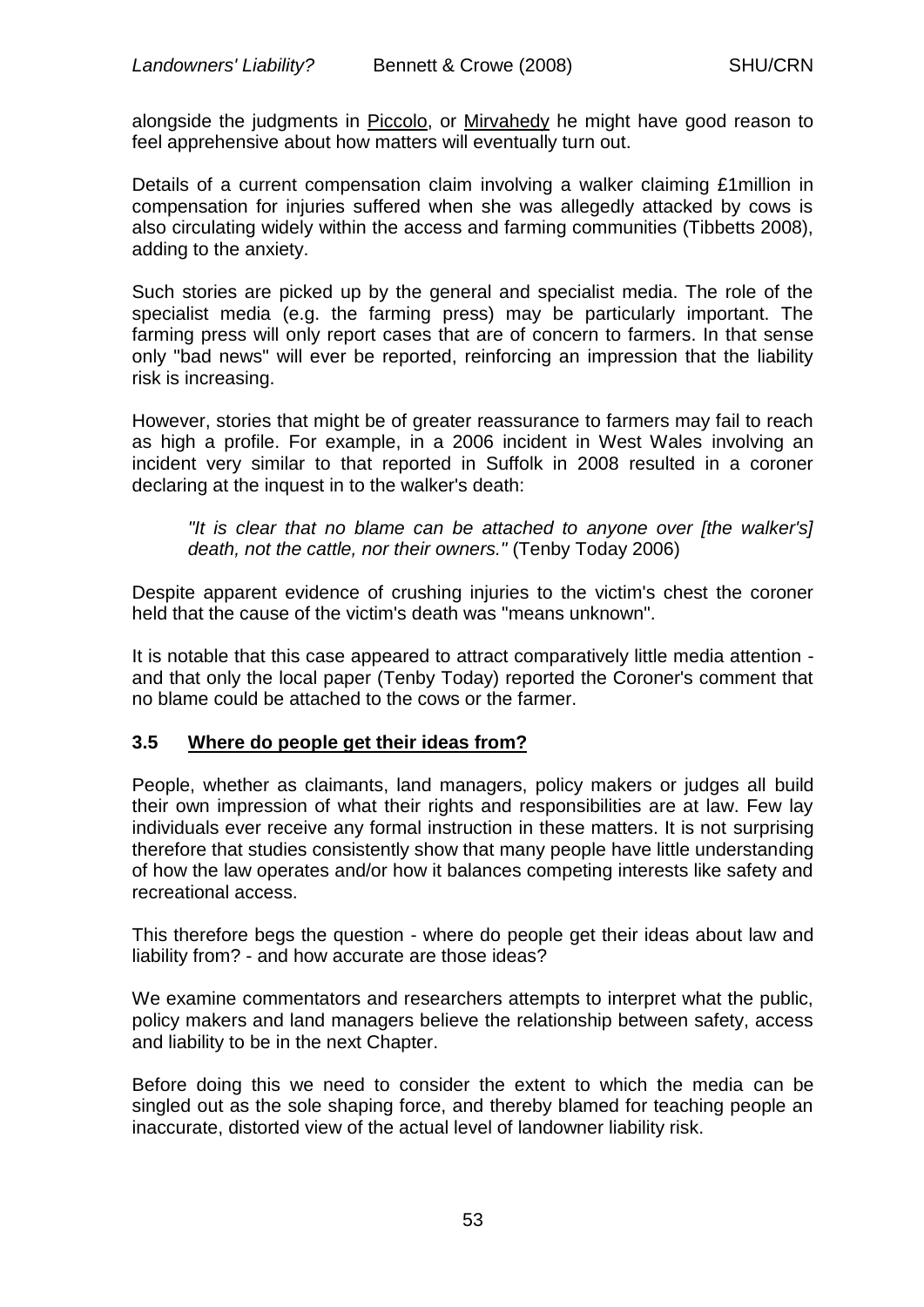Commentators are quick to put all the blame at the door of the media, and its campaigns against our litigious and risk adverse society (for example BRC 2006 and HSE 2008).

Criticism of pro-claimant judgements like those in Piccolo and (in the High Court's original judgment at least) Harris by media pundits can be vitriolic, and paint a very colourful impression of the perceived slide towards a compensation culture. For example, Utley (2007) writes (in the Daily Mail) of Mr Piccolo:

*"Mr Piccolo is a very large man, who judging by his appearance eats too much for his own good...no wonder he did himself so much damage when he took a tumble outside Bella Patel's flower shop...If the same thing had happened to you or me - or to anyone else who knows how to resist that fifth helping of treacle pudding - we would probably have suffered nothing more serious than a couple of bruises to our bottoms and our dignity...doesn't he think he might have survived his fall in slightly better shape if he had taken more care of his figure over the years?"* (Utley 2007)

Utley seems in particular to be fired up by the fact that Mr Piccolo was a City banker, and that the size of his compensation claim (£1.5million) was set to drive the owner's *"ravishingly beautiful"* flower shop out of business (her reported public liability insurance cover level of £800,000 being insufficient to meet in full the claim against her).

However, few risk communication researchers share a simplistic "cause and effect" relationship between sensational media reporting and the formation of fear of a litigious and risk adverse society in the minds of the reader or viewer. Recipients of media messages are rarely undefended empty vessels awaiting the import of opinions and perceptions.

O'Brien & Tabbush (2004) point to work on risk amplification commissioned by the HSE (Petts et al 2000) which found that:

*"media can only amplify perceptions of risk if they capture an existing public mood."* (O'Brien & Tabbush 2004, p11)

Petts et al found no evidence of a clear cause and effect relationship between media stories and public perception of risk issues. Whilst media influence was a factor that could influence how individuals receive, filter and compare information about risks, it was not the only influencing factor. Indeed, Petts et al note that often:

*"people preferred to draw on local resources - particularly direct personal experiences - to make their accounts of risk plausible to themselves and to others."* (O'Brien & Tabbush 2004, p11)

This echoes mass communication research carried out by Lazarsfeld and Katz (2005) in the 1950s. Their studies of the transmission of cultural information within a typical mid-western US town found that such information is channelled to the majority of any community via local respected peers. Through this so-called "Two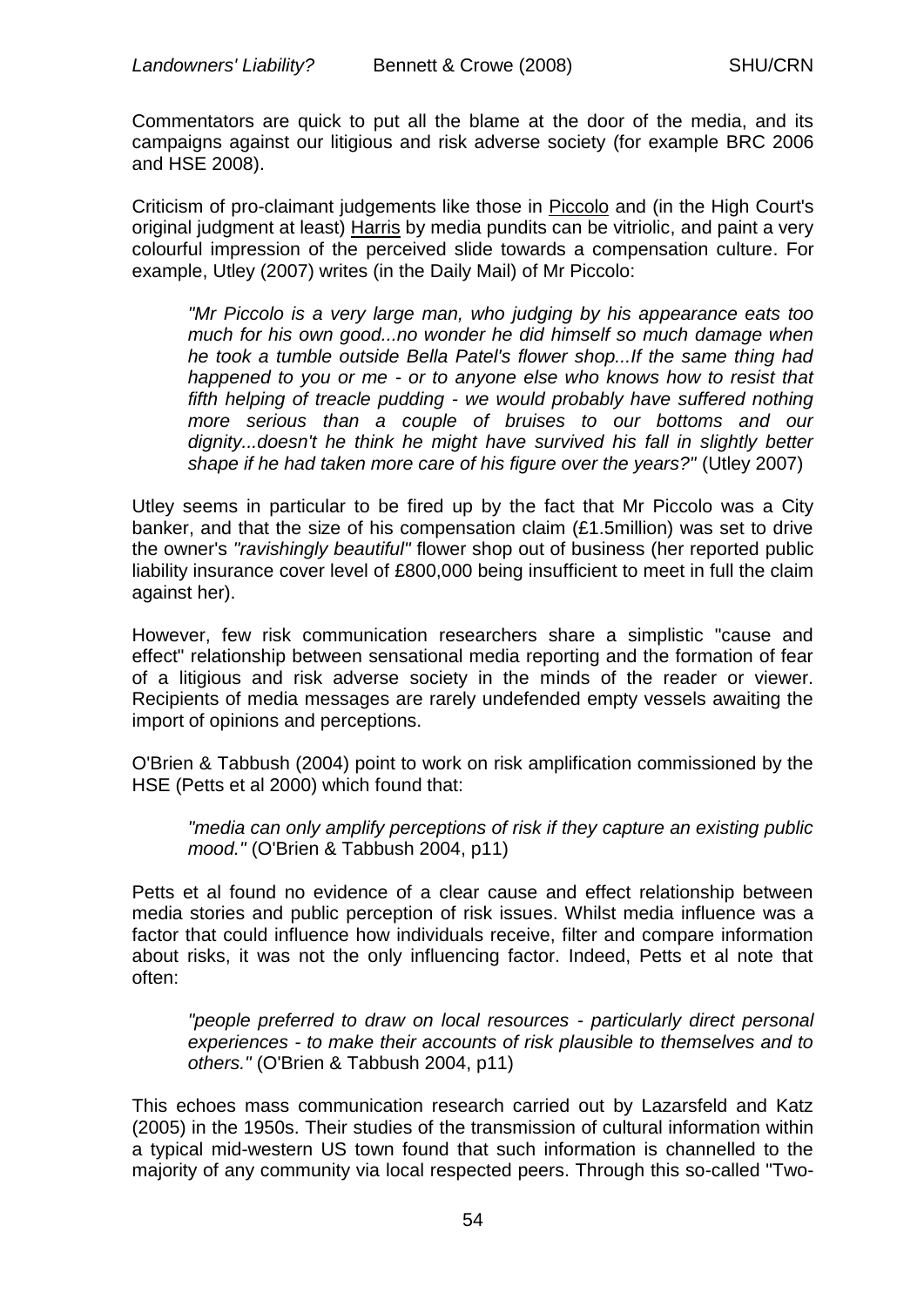step flow of communication" the message is mediated (i.e. diffused) within a community, with local meaning and interpretation (and an inevitable element of selectivity and "Chinese whispers" distortion) added along the way. In short, communities choose what they want to hear and construct their own meaning around it.

Furthermore the research of Wildavsky and Dake (1990) suggests that risk perception is socially determined - that, in effect, people choose what risks to worry about. In a study of attitudes toward the perception of technological risk Wildavsky and Dake found that:

*"cultural biases provide predictions of risk perceptions and risk-taking preferences that are more powerful than measures of knowledge and personality and at least as predictive as political orientation."* (p50)

Wildavsky & Dake point out that:

*"the great struggles over the perceived dangers of technology in our time are essentially about trust and distrust of societal institutions, that is about cultural conflict."* (p56)

and, for this reason, attempting to convince anxious communities that they have a misperception of the level of risk posed by any issue by pointing solely to "the facts" may not always achieve a significant change in that community's perception of the risk in question, because:

*"It is not only that "the facts" cannot by themselves convince doubters, but that behind one set of facts are always others relating to whether business and government can be trusted."* (p55)

We explore the issue of audience analysis further in the next section, and also return to this theme when considering the findings of our scoping study in Chapter 6 - specifically in relation to the different perceptions of landowner liability risk that appear to exist between some farming communities and Government agencies charged with pro-access responsibilities.

# **3.6 Rebuttal and perception adjustment**

It is not surprising that public agencies have in recent years sought to address "head-on" the apparent misperception amongst some landowners that their risk of liability is greater than those agencies' sober assessment of these matters (via legal analysis) finds the level of risk to actually be low.

It was reported above that the HSE has a specific campaign aimed at exposing (and neutralising) media reports that are likely to sustain an inflated perception of landowner liability risks and the HSE is not the only voice seeking to redress the balance and embed a more realistic perception, illustrations of "positive message sending" include the following: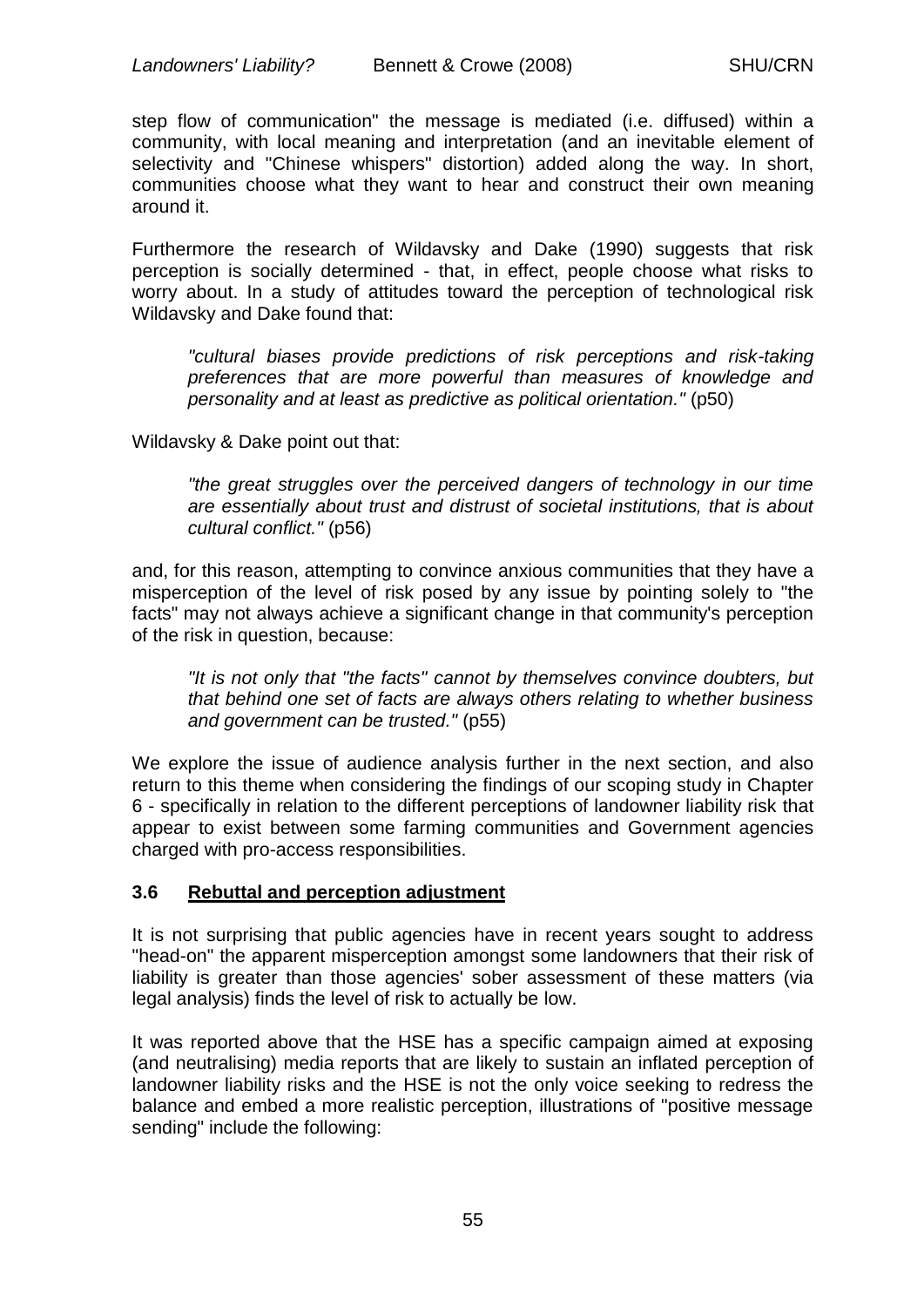Gordon Brysland (1995, p11), quoted by Barlow (1995) at climbing conference Escalade 95:

> *"There are no reported cases where either a land manager or an occupier has been held liable by a court for a climbing accident in Australia, the United States, Britain or New Zealand. Once this is appreciated, liability concerns cease to be a valid reason for denial of climbing access."*

 Department of the Environment (Northern Ireland) in its information leaflet on landowner liability (DOENI 2007, p2):

> *"There is in fact no known evidence that successful claims are being made in Northern Ireland against private landowners as a result of using permissive paths or otherwise allowing their land to be used for informal open-air recreation."*

• Scottish Natural Heritage in introductory website preamble to its quidance (SNH 2005a) states for Scotland in slightly more qualified tone:

> *"While it is often said that we live in litigious times, in practice very few liability cases relating to recreation and access ever get to court. From the few relevant cases in recent years, the majority have been found against the visitor, on the basis that they have to care for their own safety."* (SNH 2008)

Communicating the complexity of law and liability to lay audiences is never easy, and requires simplification and the presentation of the analysis in a positive tone that strips out lawyerly hedging and nods to the inherent uncertainty (and circumstance specific nature) of law.

During our scoping study we heard positive and appreciative comments about this guidance - but also a perception that when addressed to certain interest groups who view the world very differently (e.g. some small farmers) such guidance, even if written in clear lay language, may either fail to make an impact at all - or may potentially be alienating if the assertion (based on rational, objective assessment) that there is nothing to worry about simply does not chime with the message recipient's (subjective) "gut feel" about his predicament. In this regard Wildavsky & Dake's warning is worth restating:

*"It is not only that "the facts" cannot by themselves convince doubters, but that behind one set of facts are always others relating to whether business and government can be trusted."* (p55).

Such analysis and guidance is necessary - but for entrenched sectors of the landowner community it might not, alone, be sufficient to change liability risk perception.

It is perhaps with this in mind that there has additionally been a focus by UK Government agencies in recent years upon funding, supporting and promoting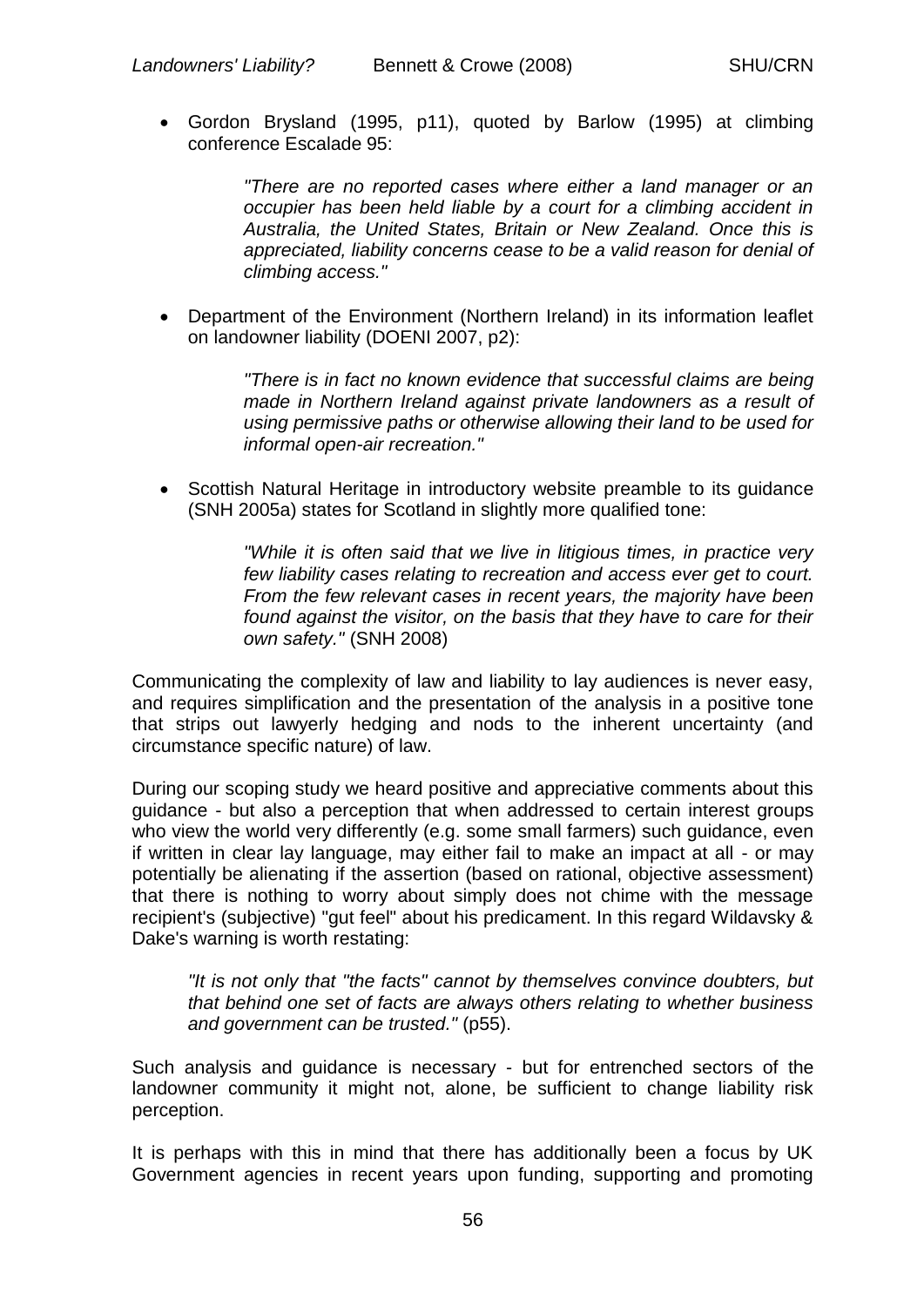access expertise within stakeholder bodies such as the National Farmers' Union Scotland.

The rise of the internet and public sector initiatives aimed at working at "message spreading" directly within stakeholder groups may go some way towards offering the prospect of greater cultural penetration of the "low risk" message. Drawing on studies of the successes and failures of public information campaigns Grossberg et al (1998, p313) suggest that campaigns are most likely to succeed where the intended audience has been clearly identified, and the message targeted specifically towards them.

Accordingly, targeted message sending may increase the prospects for successful message penetration - provided that the target communities are prepared to be receptive to, and to trust, those messages in the form and content intended by the sender. However, as regards communities that "don't want to hear", many audience researchers now emphasise that messages are received (or ignored) by "interpretive communities" (Fish, 1980). By this view audiences are not passive, they individually and/or collectively impose their own meanings upon the message that they have received, aligning it with their own pre-conceptions and world-view. Put simply, communities that don't want to hear "the good news" may readily find ways to (subconsciously) block it out or ignore it. Understanding how such mechanisms operate (where present) may enable greater penetration of an accurate risk perception of landowner liability risk.

To our knowledge, no studies have been carried out to establish the degree of penetration of such messages, how the target communities themselves interpret those messages, and whether their view on landowner liability is accordingly altered by presentation of such guidance and assistance. Audience research may help inform future targeted campaigns, particularly if (as suggested by some of our respondents) expressed concerns about safety liabilities may actually be indicative of deeper anxieties, and framed in informal and local ways that are not readily accessible by written guidance or reassuring pronouncements of senior judges, academics, politicians and other public policy figures.

Finally, it should also be acknowledged that the rise of the internet does not automatically mean that public information has a greater chance of reaching its target audience than in the era of Lazarsfeld and Katz's research. Whilst the internet can act positively to channel messages direct to those who may otherwise be in a physically remote (and possibly an unreceptive) local community, by its nature the internet can also function to promote a plurality of meaning and interpretation rather than perfecting the "accuracy" of transmission of the official message. The ability of the internet to give voice easily to every shade of opinion, to establish interpretive communities for those views and to blur the distinction between opinion and fact are areas of concern to commentators like Keen (2007), whilst the internet's potential to contaminate public information and awareness has been investigated as a matter of public policy concern by, for example, public health officials who have sought to map the "epidemiology of consumer health information on the Web" (Eysenbach et al 2002).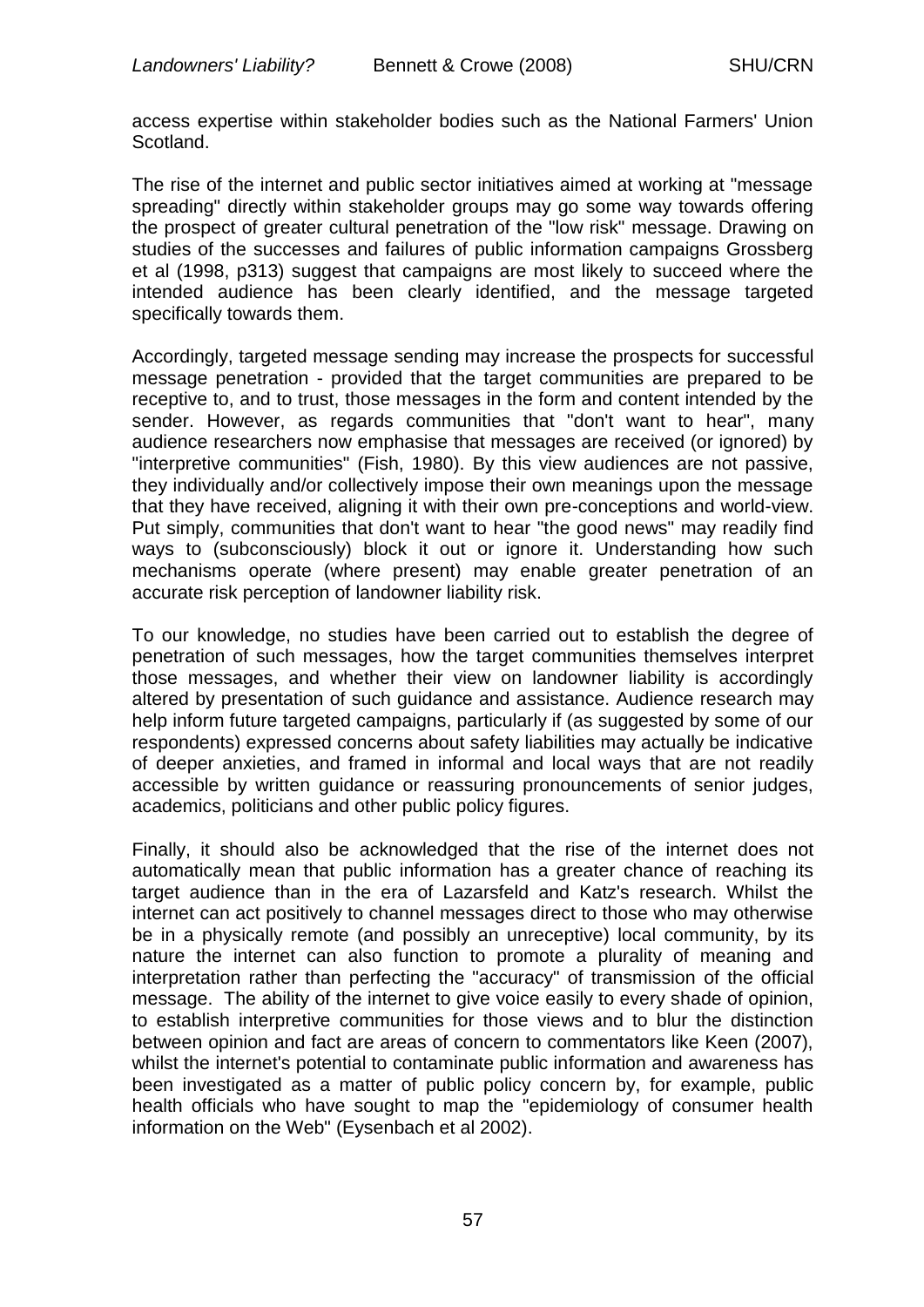## **4. THE POWER OF LIABILITY PERCEPTION**

The previous chapters have outlined the role of policy and perception in influencing behaviour. We have shown how a consensus for avoiding unnecessary risk aversion has emerged, and how this culture has started to have its impact on the senior courts and judges. We have also shown that the "trickle down" of this policy should not be assumed to be instantaneous or even ever 100% successful and that there are factors and variables that may prevent this message being applied and/or understood "at grass roots" level.

In this Chapter we look at the ways in which the more deeply embedded belief in an emergent "compensation culture" appears to work and persist.

### **4.1 The power of liability perception upon the public**

#### **4.1.1** *Claims consciousness* **- why do people claim?**

Whether a person would consider claiming compensation after an accident is likely, at least in part, to be influenced by the extent to which they are aware of a legal avenue of redress, and perceive that liability is imposed upon the landowner in relation to the circumstances of their accident. This "awareness" is known as "claims consciousness".

In this section we consider whether there is any evidence to substantiate a view that the public at large (or any section of it) is becoming more claims conscious.

Many studies have shown a deep level of ignorance about the law and legal processes across the lay population:

*"A clear message that emerges from the study is...the pervasive lack of the most rudimentary knowledge about legal rights and procedures for enforcing or defending rights."* (Genn 1999, p255)

and in particular, it appears that if the public have any image of the law at all, it is likely to be more framed by criminal rather than civil processes:

*"The evidence of qualitative interviews in [Genn's] study revealed a depth of ignorance about the legal system and a widespread inability to distinguish between criminal and civil courts. As a result of this confusion about the work of the courts, attitudes towards the judicial system are strongly influenced by media stories about criminal cases and televised representations of criminal trials. The assumption that "court" means a criminal court contributes to the reluctance voluntarily to become involved in court proceedings in order to enforce or defend civil claims. respondents' views of the legal system often conveyed a sense of alienation from the institutions and processes of the law..."* (Genn 1999, p247)

Those who perceive the rise of a "compensation culture" imply that society must be becoming more sophisticated in its lay understanding of law and legal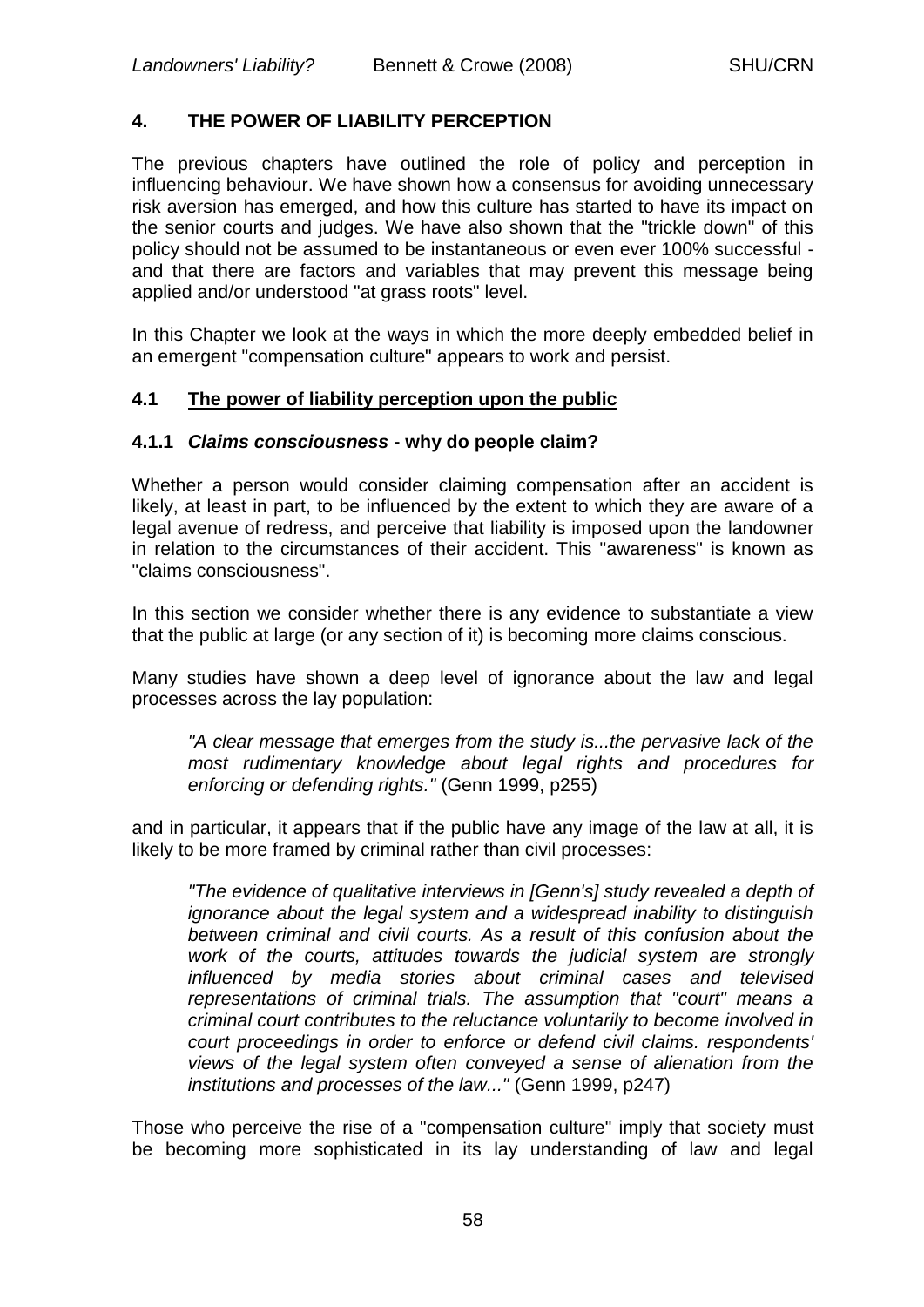processes, and perhaps also less repressed by traditional notions of deference and a sense of collaborative community spirit.

Furdei (1999) interprets the rise of a litigation culture as a sign of a more general decline in trust (and deference) in British society:

*"People who litigate are demonstrating their mistrust of their doctor, teacher, referee or nursery worker." (p32)*

He suggests also that the decline in the respect for traditional figures and systems of authority (e.g. politicians, clergy and professionals) means that aggrieved individuals will be less inclined to channel their grievance through a communal, ameliorative process (e.g, writing to their MP) and more likely to individualise their complaint - and accordingly to take "the matter into their own hands" (and launch a claim for compensation).

In contrast, similar factors lead Smith (as director of the lawyer's lobby group "Legal Action Group") to claim that the rise of litigation mindedness should be celebrated, on the basis that:

*"...high rates may well be a sign of an active citizenry, prepared to be vigilant as to their rights. Indeed, as economic and political forces reduce the scope for democratic decision-taking, we should expect rising levels of litigation."* (Smith 1997, pp 9 & 10)

Indeed, in the 1960s and 1970s a consensus emerged that the then prevailing civil litigation system was providing insufficient recourse for claimants - that there was "unmet legal need" (Harris et al 1984, p47). This view came to influence policy makers and was "embedded" by the 1990s: a core aim of the Woolf Reforms was aimed at improving this "access to justice".

There is therefore a tension remaining within Government policy. Whilst there is a rhetoric of challenging (any) "compensation culture" and curbing the excesses of risk aversion, Government policy remains committed to streamlining civil justice and removing barriers to access to justice. In this vein the UK Government announced in 2007 that it was considering raising the £1000 cap on the personal injury claims in the small claims court - and thereby opening up that relatively informal and "do it yourself" forum to higher value personal injury claims. The Law Society's reaction to this proposal was that it would result in an increase in claims, as potential claimants will be enticed to claim by claims handlers, and will not have the caution and wise counsel of professional legal representation to asses their claim (Caplan 2007; Rogers 2007).

There is therefore a fundamental difference of opinion amongst commentators about whether (if claims consciousness is increasing) it is a good or bad thing. Applying Smith's perspective the rise of claim farmers, CFAs and "no win, no fee" claims services can be seen as empowering, but to Furedi they are anything but: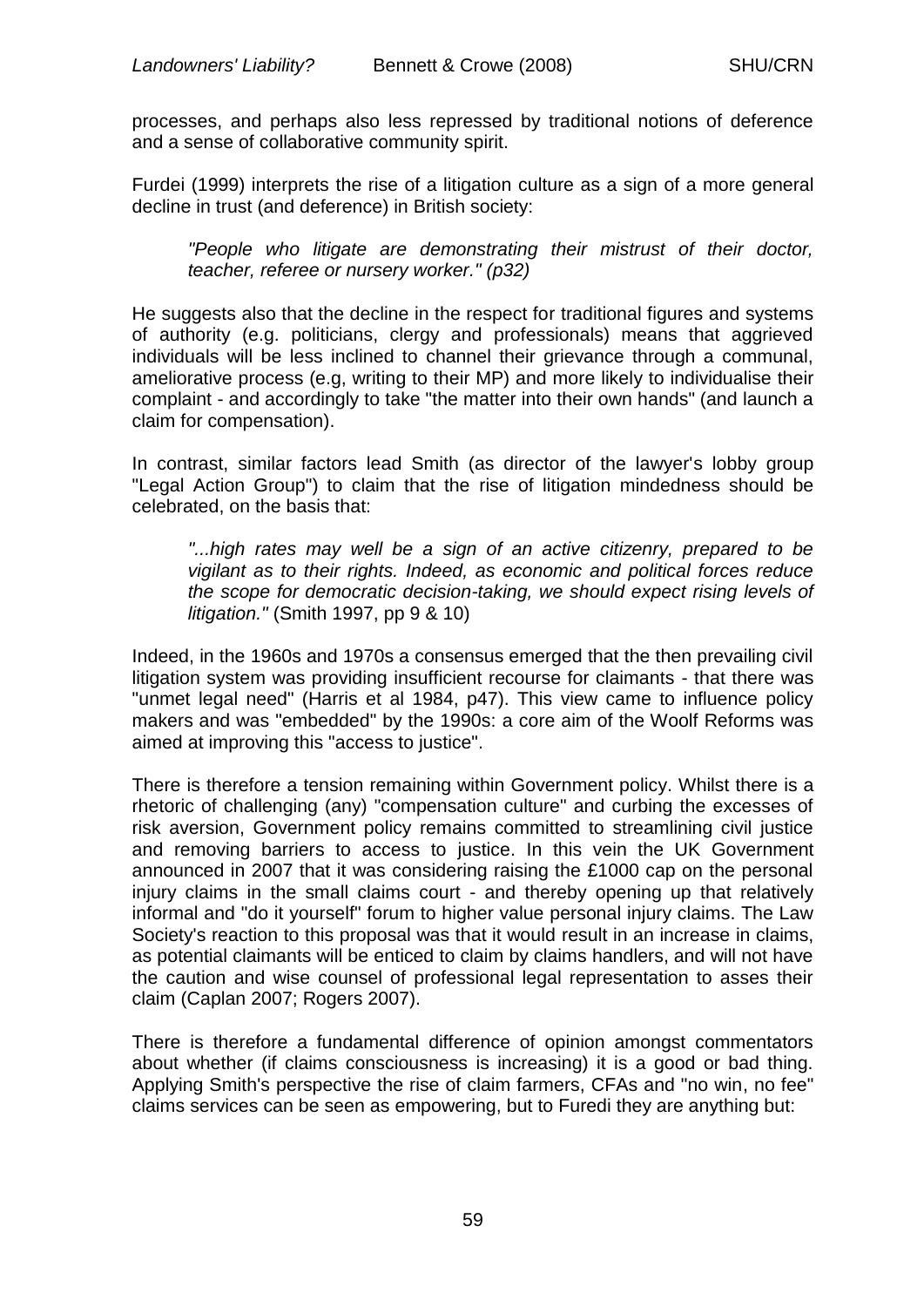*"Despite the claim of the legal professionals, litigation does not empower the individual. On the contrary, it places people in a dependent relationship to professional advisers"* (Furedi, 1999 pii)

Rowe (2005 p19) offers an interpretation of increased claims mentality derived from Psychoanalysis - she posits a contemporary psyche in which in which:

*"people find it impossible to accept that they live in a world where things happen by chance"*

and in which the desire to look for authority (or other external persons) to blame reflects a desire for contemporary adults to remain in a child like state where:

*"like all children they resent their parents interfering in their lives but at the same time they want to be certain that they are being looked after by their parents."* (Rowe 2005 p19)

However, for activist-commentators like Monbiot (2004) the spectre of "compensation culture":

*"is a convenient bogeyman, because it allows big business to associate its victims ... with scroungers and conmen. It also opens a new front in their perpetual war against regulation."*

Monbiot notes that:

*"compensation culture has usurped political correctness, welfare cheats, single mothers and new age travelers as the right"s new bogeyman-inchief""*

and in his view, those who oppose an emergent claims consciousness are seeking to discredit the basic right to gain compensation which *"is often the only protection we have".*

In a study written by the Citizens Advice Bureau (Sandbach 2004) entitled *"No Win, No Fee, No Chance"*, the CAB set out an analysis that argues that the arrival of CFAs (and the withdrawal of Civil Legal Aid) has actually put accident victims in a weaker position in litigation. The CAB argue that these changes have exposed accident victims to exploitation by Claims Management Companies and solicitors who are now structurally inclined to be more selective and ruthless about the cases that they choose to take on. In support of their argument the CAB point to evidence that the percentage of accident victims (based on RoSPA estimates) who actually proceed with a compensation claim has declined over the last 5 years (to 2004) to only 31%. They conclude that this figure shows the polar opposite of a compensation culture.

Indeed, even the Association of British Insurers shares the view that the personal injury compensation system is failing in that it: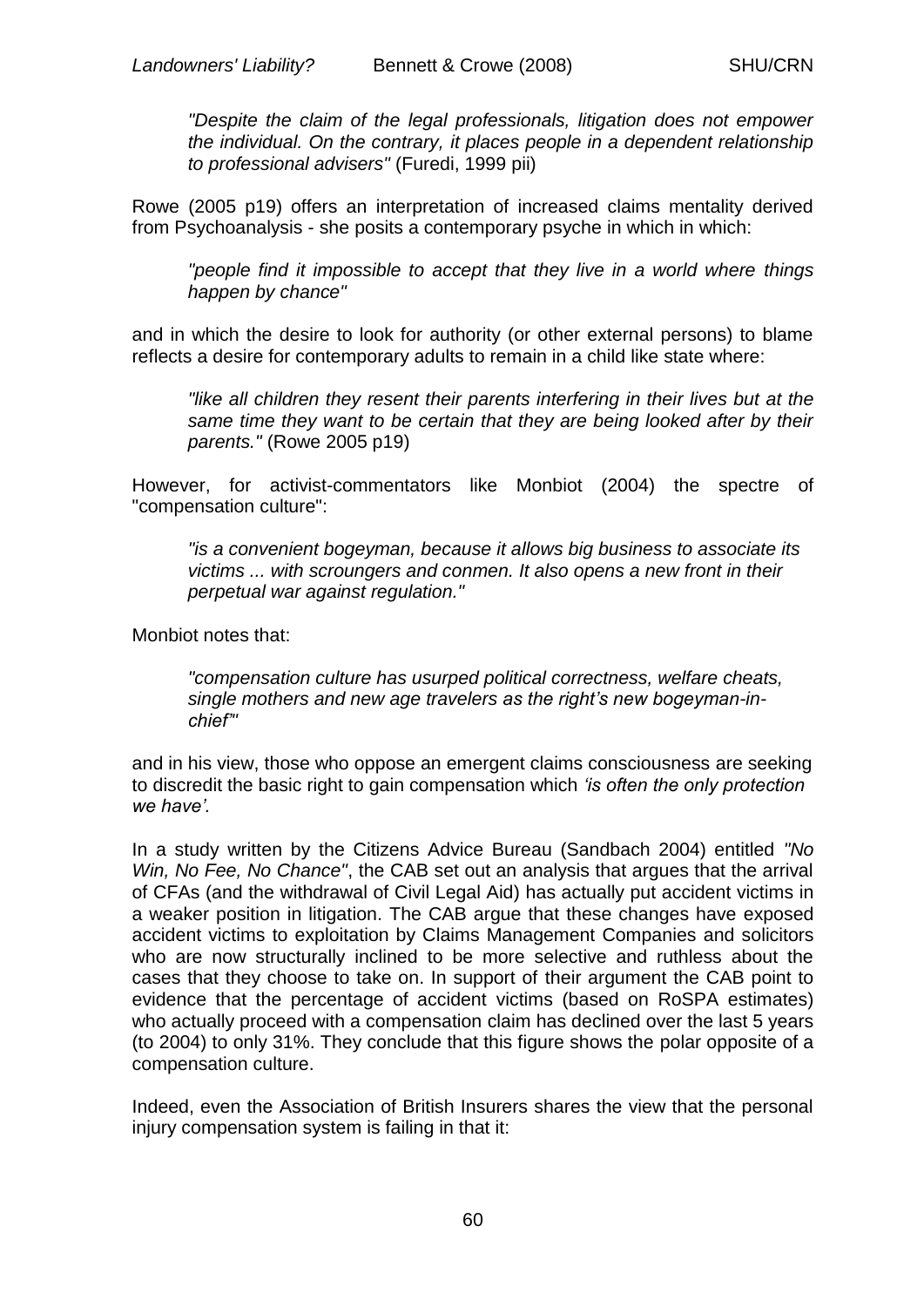*"takes too long to get compensation to claimants, the legal costs are too high, and it undermines rehabilitation."* (ABI 2008, p2).

### **4.1.2 Do all injured people claim?**

Studies of personal injury claim behaviours do not present a consistent interpretation of what motivates people to claim (or not to claim). The following key studies have been reviewed:

#### *1984 - Harris' study*

Harris et al (1984) conducted a compensation survey in 1976 - 1977, this identified a screened sample of 2,142 persons who had recently suffered injury or illness due to apparent accidents (and who therefore were potential personal injury claimants) and then revisited their sample population after 6 months to interview them on whether or not they had proceeded to claim compensation. The study addressed all forms of accident - but greater focus was placed upon work and road accidents than other accidents. The study found that accident victims under 16 or over 65 rarely made compensation claims (NB: this appears to conflict with the findings of the HSE 2007 study which found some evidence of a particular willingness to claim in amongst the under 24s and the over 65s).

Harris et al (1984) found that 90% of those who claimed had discussed their accident with another (lay) person before deciding to make a claim - and 70% of those who did eventually claim had been given the idea of claiming by the suggestion of another person. Harris et al (1984, p65) conclude:

"...for most people who did attempt to claim damages, the informal *discussions which took place before they sought formal legal advice were extremely important in providing or reinforcing the incentive to claim."*

Harris et al (1984, p53) found that people from manual and non-affluent backgrounds were the most common claimants (confounding their starting hypothesis that access to justice issues would have concentrated claim-making to the more affluent social groups).

Harris et al (1984) identified an absence of a claims consciousness as the primary factor that deterred people from making a claim - the world of law, claiming and gathering evidence and other procedural aspects (together with fear of costs) were all sufficiently alienating to deter a claim by those persons.

Harris et al (1984, p151) conclude from their study that claimants are not motivated to claim by a desire to attribute fault - but rather that:

*"the attribution of fault is a justification rather than a motive for seeking damages."*

By this view claimants decide to seek compensation, and then rationalise that decision by adding on (to the extent necessary) a notion that the person against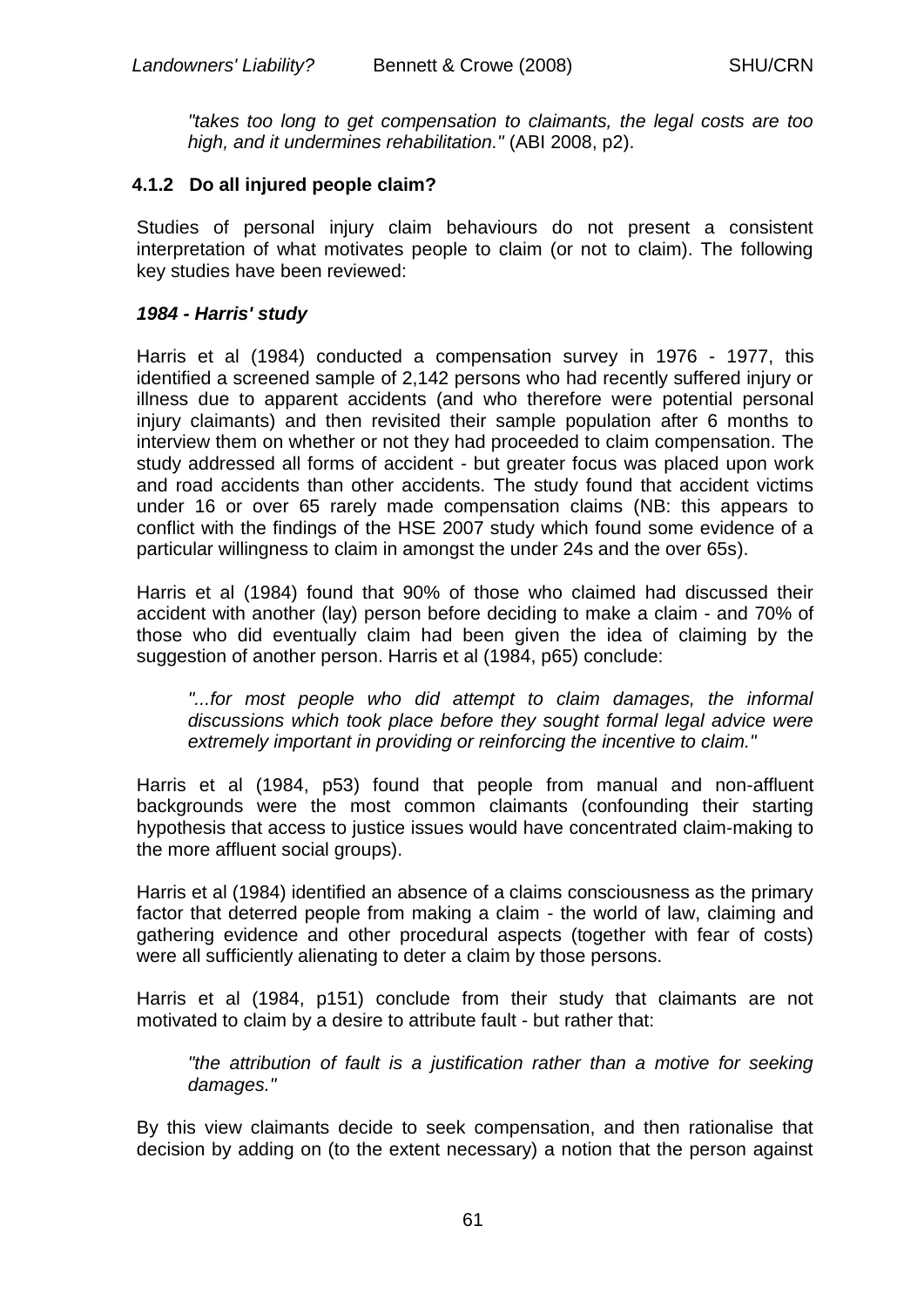whom they launch their claim has done wrong, is blameworthy or otherwise needs censure. This appears to contrast with the findings of HSE (2007) (see below).

Harris et al (1984, p153) suggest that the framing of an incident in terms of fault (and therefore a route to claim constructed in those terms) will be most likely to emerge in situations where there are clear normative rules about correct and incorrect behaviour. This helps to explain the preponderance of claims in road traffic and workplace scenarios. Here, people readily claim because there is an expectation of claims, a conventionality to claiming behaviours, but also a surrounding normative context that precipitates claims - for examples two insurers involved in a two part road traffic accident or a pending regulatory investigation in the context of a work accident. In such situations people may claim because they see it as an effective (or necessary) strategy to avoid a claim (or other blame or sanction) falling upon them.

Harris et al (1984, p159) remind us that a victim's perception and understanding of his own accident is not fixed - it is a fluid understanding, which may well change over time due to his own reflection and/or the way in which the incident comes to be defined and explored via subsequent examination by others. Here the recontextualisation of the incident by lay advisers, , legal advisers and thereafter by the inquiries of media, police, medical and insurer personnel all play their part in shaping how the victim understands (and accepts quietly or crusades against) his accident. Therefore how the landowner contributes to this contextualisation of the incident is important.

Clearly much has changed since the Harris et al study. In particular Claims Management Companies now exist to encourage and support initiation of claims (and to grow claims consciousness).

### *1995 - NCC study*

In 1995 the National Consumer Council interviewed over 8,000 randomly selected members of the public around the UK and investigated their experience (if any) of any civil dispute in the preceding 3 years. The study covered all forms of civil dispute - and therefore its findings were not targeted towards personal injury claims or motivations. Included amongst the study's notable general findings:

- the most commonly experienced civil disputes were injury claims and divorces;
- disputes (of any type) are a minority experience only 13% of the sample population had experience of a civil dispute;
- experience of disputes was spread fairly evenly throughout the sample population - with no clear variation for age, income, gender or region;
- 77% of the sample had sought professional or other outside help to sort out their dispute; and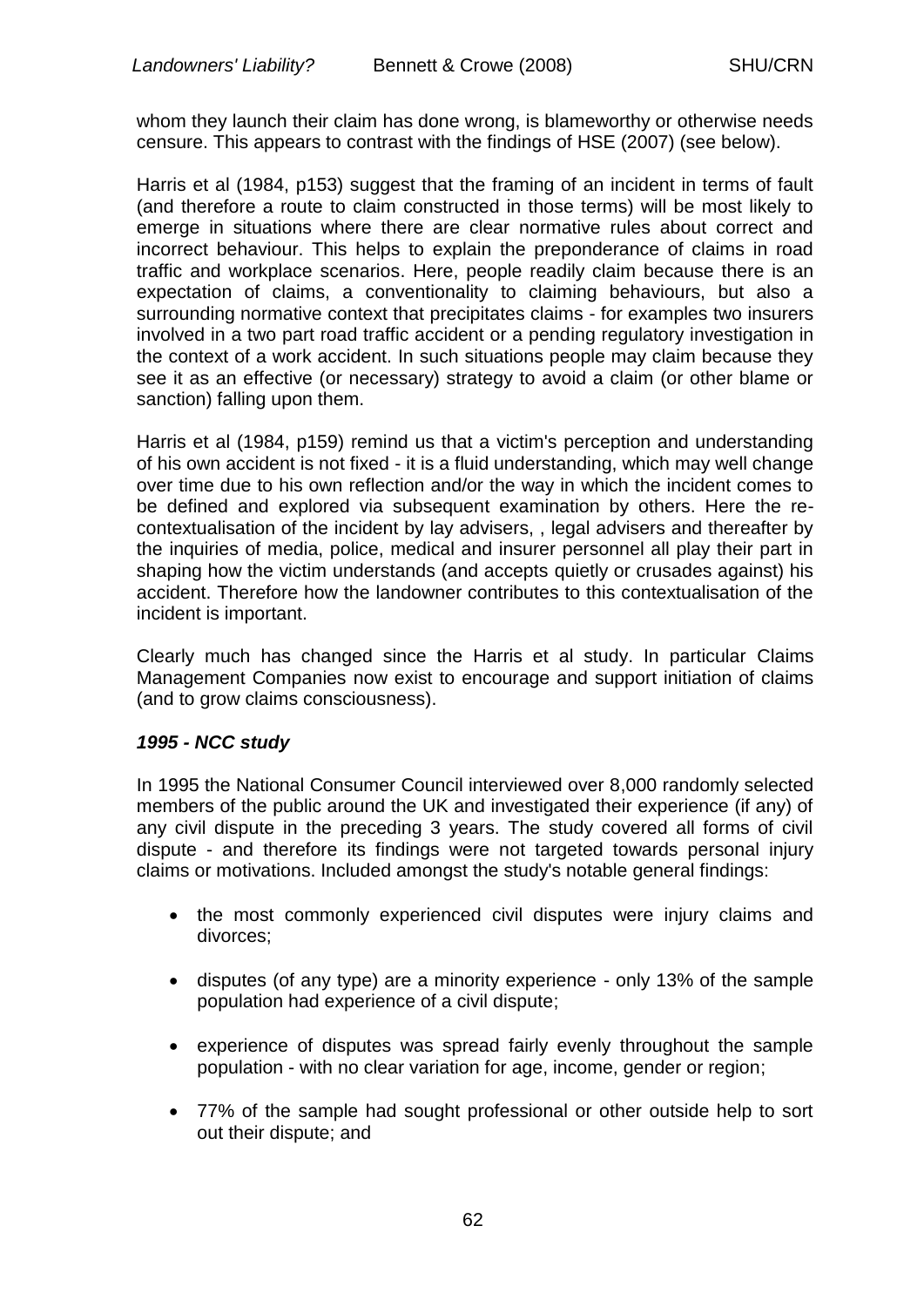• only 33% of the sample population claimed that financial compensation had been their primary motivation and that:

> *"...people involved in disputes about accident or injury and about problems at work were particularly likely to say preventing it happening to others was most important."* (NCC 1995, p10)

### *1996 - Genn's study*

Genn's study of a random sample of 4,000 people in England & Wales in 1996 and Scotland in 1997 (Genn 1999) sought to investigate how people in reality perceive and utilise the civil law to resolve disputes that they may encounter. detailed interviews were conducted with 1,000 respondents who revealed a manifest (non-trivial) legal need (for what Genn terms *"justiciable problems"*). Once again, the study was not restricted to personal injury claims, but the following relevant findings are reported:

- 9% of the 4,000 respondents had experienced an injury or illness which they attributed to an accident (7% if only those involving some degree of medical consultation are counted);
- 37% of those with experience of an accident related injury or illness decided to take no action (i.e. made no complaint or claim);
- most of those who took no action rationalised their decision on the basis that no one was to blame (56%), or that they regarded the incident as their own fault. Bureaucratic factors such as those encountered by Harris et al (1984) were also cited (e.g. complexity, time (3%), perceived non-existence of remedy (10%)), but Genn notes that very few respondents cited concerns about cost as their reason for not taking matters any further (only 1%);
- of the 63% who took matters further, the options selected were:
	- o 44% contacted the other side to discuss the problem
	- o 38% threatened and/or took legal action; and
- one in ten of the respondents (not just the personal injury respondents) sought advice first from a friend or relative.

Genn's conclusion about the pattern behaviour of accident victims is:

*"Accident victims appear either to do nothing, or take action with the benefit of advice, usually from a legal adviser."* (Genn 1999, p162)

From her study she finds little evidence of a sizable proportion of lay or "do it yourself" based response pattern to accidents (in contrast to Harris et al (1984)). It is notable that Genn was a core participant in the Harris et al (1984) study.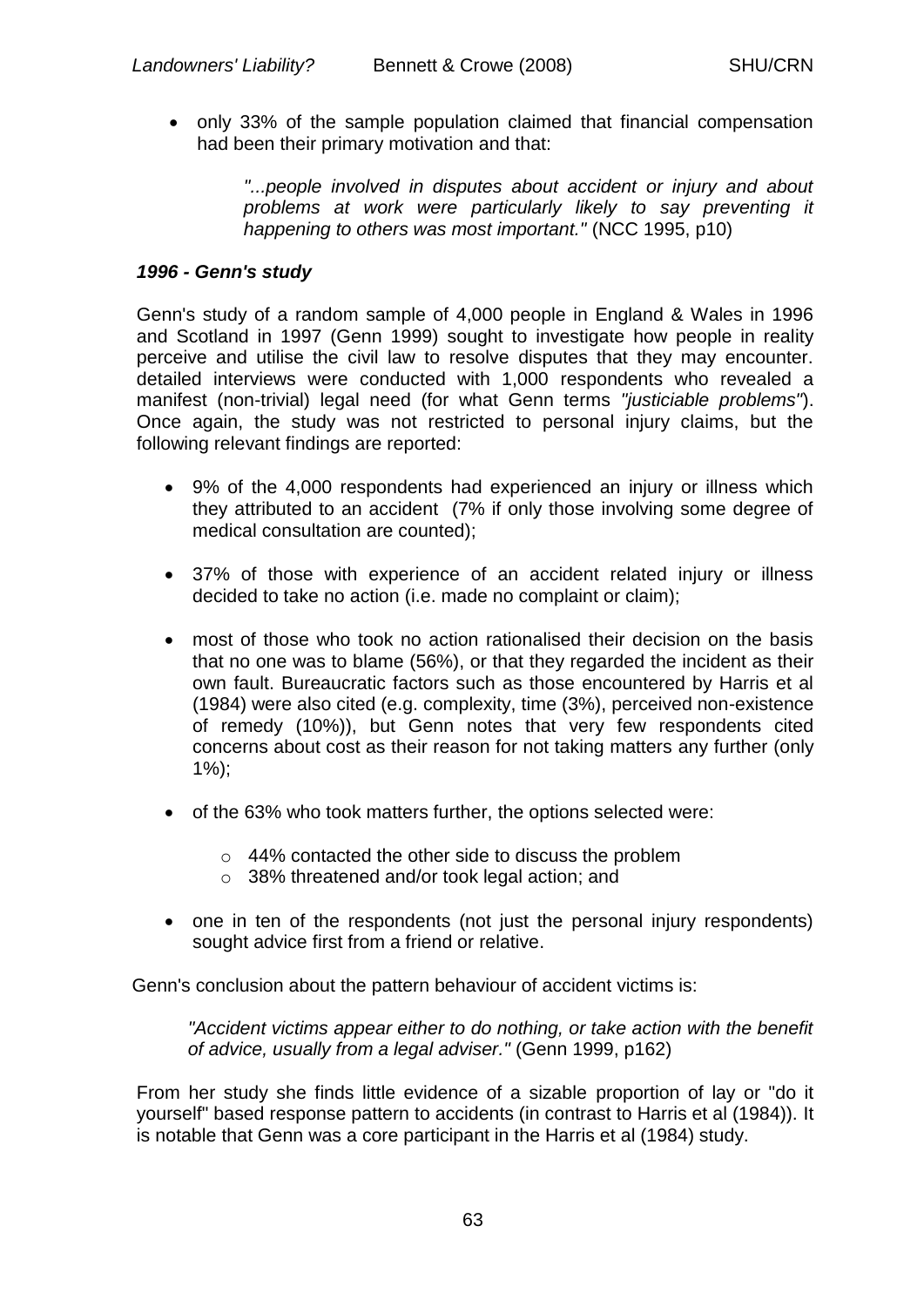Genn's findings also counter Harris et al's findings in relation to the motives for claiming in accident cases:

*"Not a single respondent experiencing accidental injury said that their primary motive in taking action was to receive an apology from the other side, despite the fact that this is often cited as a motivation for litigating."*  (Genn 1999, p185)

Genn's study found that only 6% of action takers cited a desire to prevent something happening again as their motivation (however Genn does note that these findings may have been skewed by the high number of work accidents and work related illnesses in the sample).

Genn concludes that there is a structural reluctance to bring claims:

*"There is a widespread perception that legal proceedings involve uncertainty, expense and potential long-term disturbance and that only the most serious matters could justify enduring those conditions. Were there to be a revolution in public dispute resolution processes - and this means more than tinkering with procedures and small claims limits - public enthusiasm for mobilising the courts might increase."* (Genn 1999, p254)

### *2007 - HSE Study*

A study of "slips and trips" claims by the Health & Safety Executive (HSE 2007) found some evidence that the public and employees are less inhibited about reporting accidents than they were 10 years ago, and they are more aware of their rights and less tolerant of situations that they perceive as "unfair treatment". However it also found that litigation is still not usually their first action. The primary need of many (potential) claimants is for an acknowledgement (and often an apology) for their injury. The HSE's study found that the public were most likely to instigate compensation claims against organisations that they perceive as remote from them (and the HSE study cites "local councils") in this regard.

Accordingly, the HSE's study findings suggest that those managing claims need to appreciate that organisations that adopt a combative, legalistic and (as perceived) "uncaring" attitude towards those who have been injured may by their stance attract rather than deter claims. Therefore care needs to be taken to distinguish between adopting a robust approach to identifying and resisting unmeritworthy claims and sensitively managing expectations regarding genuine accident victims.

Clearly these studies do not correspond in all respects. In comparing the Harris et al (1984), NCC (1995), Genn (1999) and HSE (2007) studies it is important to appreciate that they were each undertaken for different purposes (and reflecting different embedded policy agendas):

 **Harris et al (1984)** - why people do or not bring accident claims - the embedded policy agenda being part of an academic law movement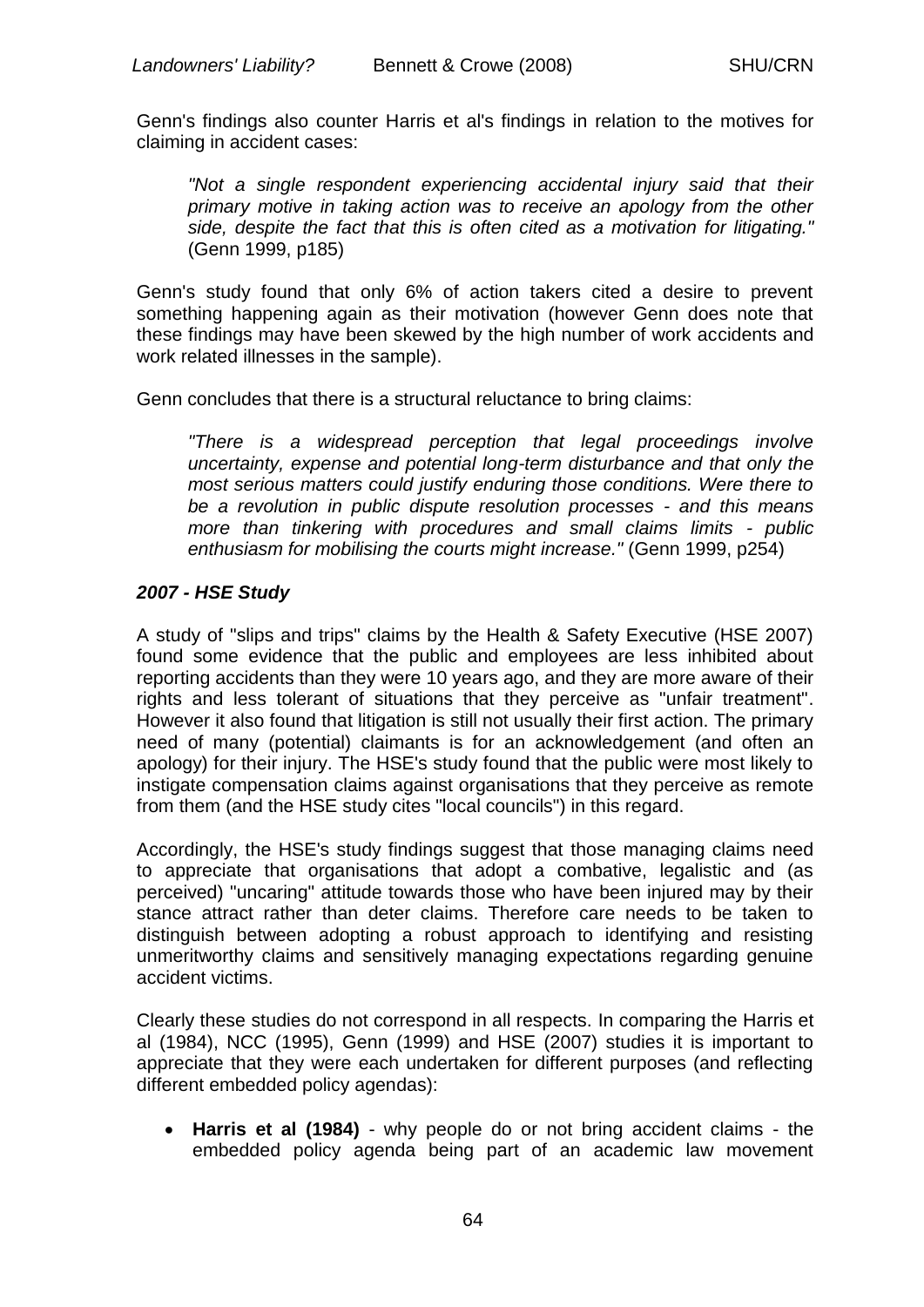favouring the introduction of a national "no-fault" based compensation system;

- **NCC (1995)** what people who encounter the civil justice system think about it, and how access to justice and claims consciousness could be improved, in particular via citizen advice bureaus;
- **Genn (1999)** whether people find the civil justice system helpful as a dispute resolving service - and how it might be enhanced to address unmet legal need and improve access to justice; and
- **HSE (2007)** what factors influence minor injury claims rates specifically, should the HSE regard the continued high level of "slips and trips" reporting as indicative of a failure of policy to reduce these accidents.

### **4.1.3 People are different - and have different risk tolerances**

It is also credible to conclude that a visitor's personal view of risk and responsibility will be an important factor in influencing what degree of safety provision he expects landowners to provide in the countryside and whether or not he would be likely to bring a claim in the event of suffering an accident during a visit.

Commentators such as Ball (1995) consider the public to be:

*"...fundamentally quite rational about safety and there is ample evidence that they recognise the need to trade safety considerations off against other factors including cost, convenience and so on, in reaching decisions about how resources should be allocated."*

Ball (2002) cites research studies pointing to the importance of children's own interpretation of their playground accidents - noting that 30% view them as avoidable if they had acted differently. Ball also highlights the apparent importance of parental risk-instruction styles, and the extent to which behavioral discipline that is not based upon explanation and development of risk self-appraisal and management will adversely affect behavior (and success) in use of playground equipment.

Backett - Milburn and Harden (2004) apply a social constructionist analysis in their study into how children and their families construct and negotiate risk, safety and danger. The social constructionist perspective seeks to identify how individuals build and evolve perspective through social interaction. Their study shows how:

*"risk, safety and danger are not fixed but shifting entities which are reconstituted and negotiated everyday through interaction in families."* (p430)

in short, that family attitudes and interactions influence the ways in which children learn about, perceive and address risk.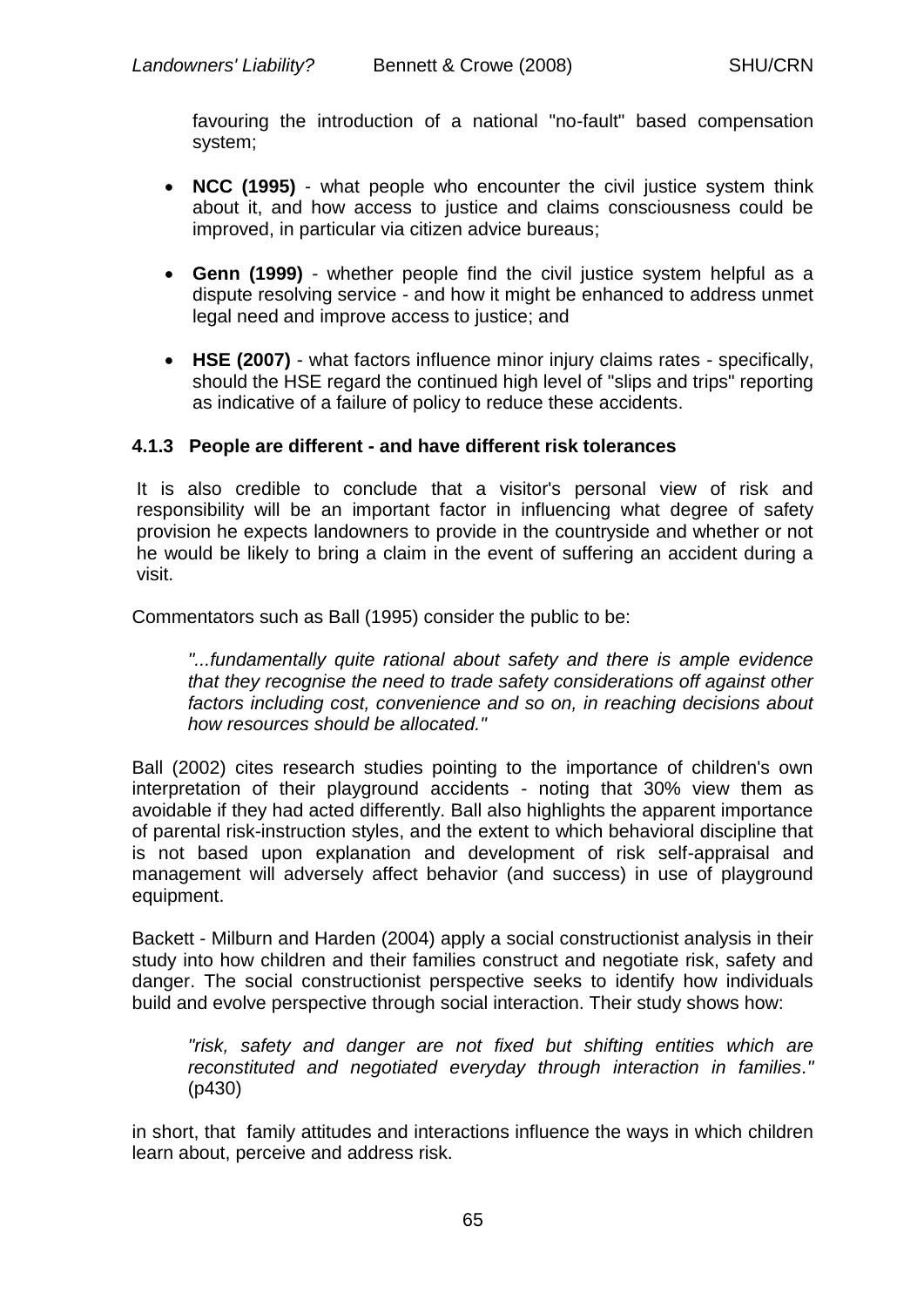But an increasing challenge may lie in the fact that children are becoming less likely to be growing up with an experience of outdoor play and the personal safety skills that would otherwise instil. Research by Madge (2006) shows that only 20% of children now play outside and in the spaces where they live - compared to 70% of adults surveyed who recalled playing in such places during their own childhood. Such persons, if and when they in later life are enticed to the countryside may be less capable of looking after themselves and/or may have a higher expectation for safety to be provided to them by the landowner than more "traditional" countryside recreation seekers.

Conversely, key dangerous outdoor pursuits organisations are very keen to publicly declare that they regard their sports as having inherent dangers which participants must take personal responsibility for example the International Mountain Bicycling Association (Burghardt 1996) and the British Mountaineering Council, whose Participation Statement (quoted in Barlow 1995) stated:

*"The BMC recognises that climbing and mountaineering are activities with danger of personal injury or death. Participants in these activities should be aware of and accept these risks and be responsible for their own actions and involvement."*

Rowe (2005) reminds us that people are individuals - and that each will interpret an environment uniquely, seeing different levels of risk, blame and responsibility. Those who seek to provide "reasonable" safety at a site are having to try to anticipate and address that multitude of different perceptions of the same place and those diverse orientations may not be reconcilable. Attempts at safety produce consequences (and potentially new risks for some or all visitors):

*"no matter how wisely and imaginatively designers and architects create a public space, each person who encounters that space will interpret it differently and consequently use it differently." (Rowe 2005, p13).*

In support of this contention Rowe quotes landscape architect Kathryn Gustafson, the designer of the Diana Memorial Fountain:

*"I feel we made a mistake in letting people walk in the water. I apologise for that. I thought people would picnic near the memorial, and run their hands through the water, think about their lives, think about Diana...[but] when it first opened, 5,000 people an hour came to see it. How could you anticipate that? How can you solve a problem like that quickly? The turf around the oval couldn't survive those numbers."* (Jeffries 2004)

Ms Gustafson also revealed to the Guardian that she had not anticipated that people would want to walk in the fountain, that visitors would allow their dogs to enter the water or that rubbish would be thrown into it.

In short, the place manager can only go so far to present a place that has been rendered "safe". The essential vagaries and uniqueness of human actors means that the possibility for danger, accident or otherwise unsatisfying experience of a premises or place will always remain as a possibility. Accordingly there will always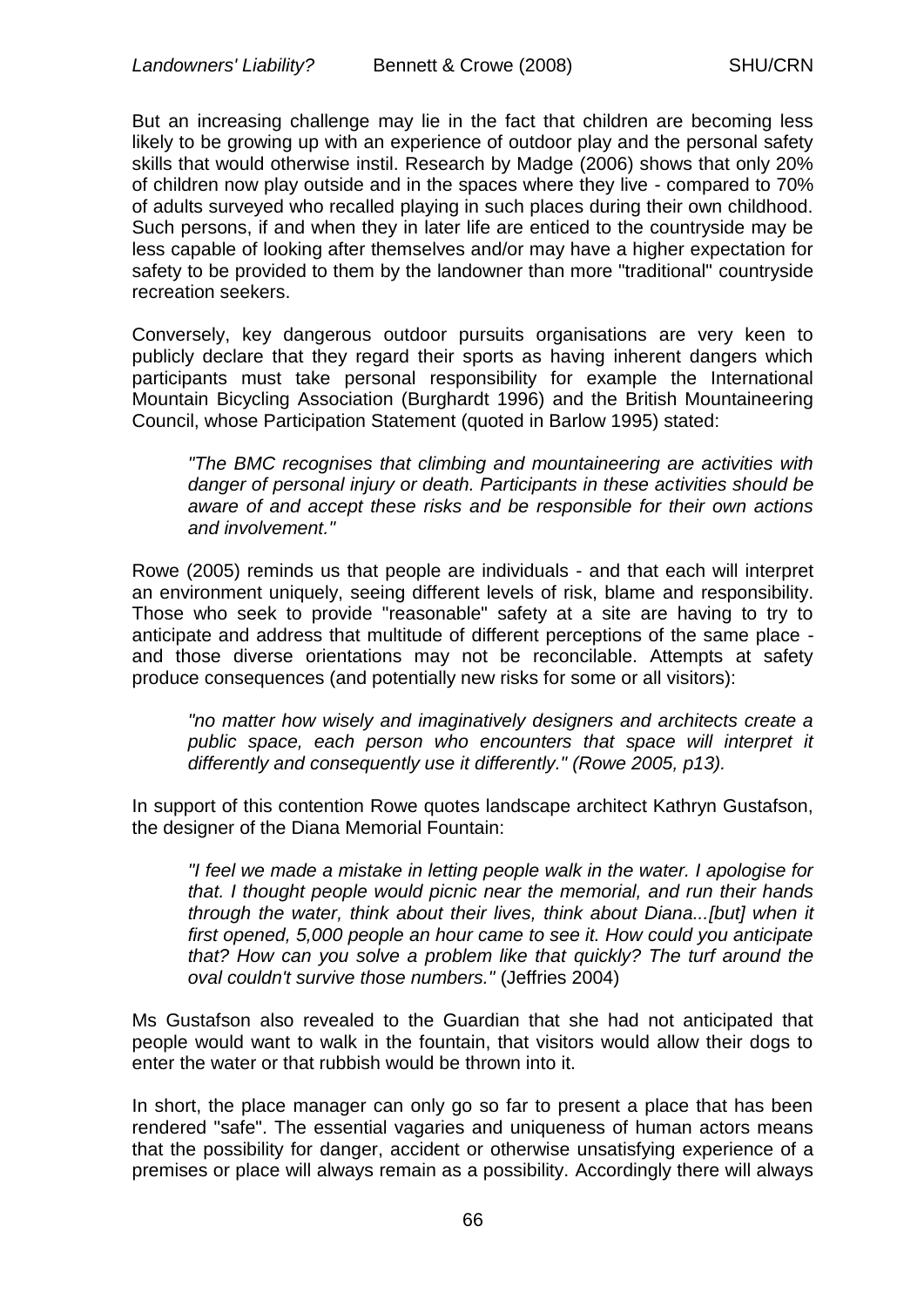be a risk that someone will take exception to the level of safety that was provided to them - and therefore the risk that a claim might be brought cannot be eliminated entirely.

#### **4.2 The power of liability perception upon policy makers**

As we have seen in Chapter 3, an anxiety about the perceived effect of the rise of a compensation culture and a risk adverse society has led to the emergence of a strong consensus amongst political and judicial figures aimed at (re) introducing clear messages of personal responsibility back into rules and discourse of landowner liability and countryside access.

In reflection of this we see calls for personal responsibility:

*"...the law also puts a duty on individuals to take reasonable care for their own safety, and reasonable steps to reduce the cost of any damage that others cause them."* (UK Government 2004)

*"when informed adults choose voluntarily to expose themselves to risk and/or take responsibility for managing risk and their behaviour does not harm others, the government should not intervene."* (BRC 2006, p31)

We see calls for greater adventure / risk tolerance:

The Better Regulation Commission recommended that Government policy should be re-oriented towards:

*"emphasis[ing] the importance of resilience, self-reliance, freedom, innovation and the spirit of adventure in today's society."* (BRC 2006, p38)

And we also see calls for more bullish defence to compensation claims:

*"while Government cannot determine the commercial pressures upon them, we want to encourage local authorities and their insurers to resist bad claims if they are made. Where state bodies are involved, we will do our bit to resist such claims, because not doing so only encourages more bad claims to be made."* (UK Government 2004)

2006 also saw the introduction of legislation to regulate Claims Management Companies and their advertising.

But such stances also include a call for balancing alongside longstanding drives towards *increasing* claims consciousness (in the form of "legal need") and procedural efficiencies:

*"If we want to stop, for example, local authorities closing down sensible activities because they unrealistically fear litigation then people need to be confident that the system is fair and that it will deliver proportionate dispute resolution."* (UK Government 2004)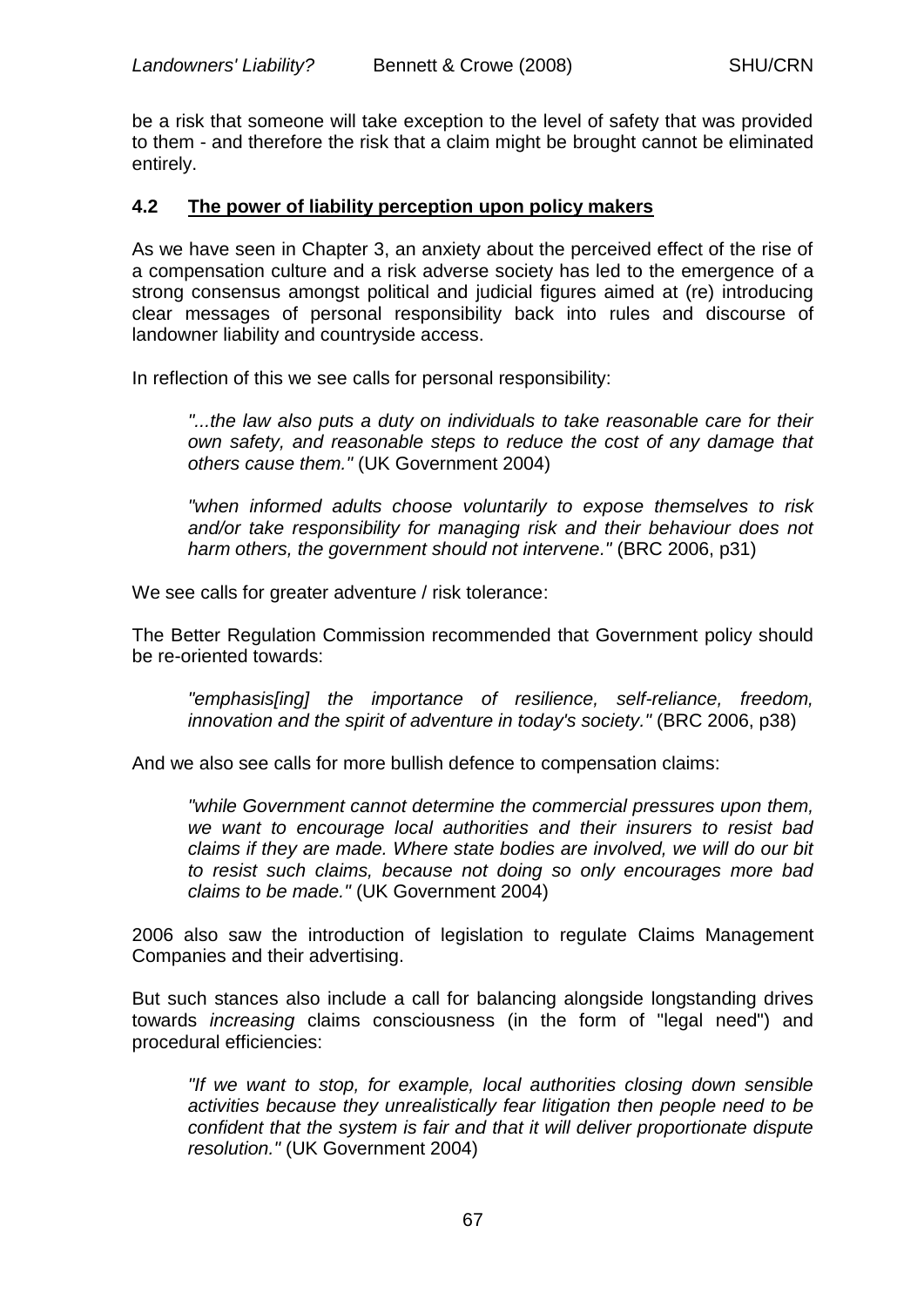Government policy is not (nor could it ever be) solely concerned now with averting people from litigation. As Rogers (2007) notes, the spirit of the Woolf Reforms lives on and in 2007 the UK Government consulted on procedural changes to the civil litigation process that, she reports, in some commentator's view could lead to a 40% increase in the number of small claims for accidents that are dealt with informally (either within the lower courts or nudged into settlement "out of court") via relaxed evidential and procedural requirements. The Government's primary aim remains the efficiency of the civil litigation system as a compensation and claim settling machine, rather than as a control gate to deter litigation or to rebuild a sense of personal responsibility, adventure and/or beneficial risk taking.

#### **4.3 The power of liability perception upon land owners and managers**

In this section we summarise the key alleged impacts of fear of landowner liability and the extent to which there is currently any evidence to support or refute such views.

### **4.3.1 An increase in the cost of public liability insurance?**

There is a perception that public liability insurance is becoming harder to obtain. This impression is itself utilised by some insurance brokers, for example to following website advert:

*"The subject of insurance for outdoor centres and outdoor professionals has been brought into sharp focus over recent years. High profile incidents and the growth of what some see as a litiginous [sic] society make the right choice of insurance cover a key item."* (Leisure Insure 2008)

The Better Regulation Commission (BRC 2006, p16) cites as a case study the experience of a charity, called "Cathedral Camps" which for 25 years had given young people to opportunity to help repair historic buildings. However, despite no volunteers having been injured throughout that period, the charity was forced to disband in 2006 due to escalating insurance costs.

Another unsubstantiated assertion is to be found in John Adam's contribution to CABE Space's 2005 publication on the impact of risk adverse culture upon urban environment design and management:

*"Mistrust also afflicts those who plan and maintain our streets. As escalating insurance premiums attest, they are fearful of personal injury claims caused as a result of the state of the street. Both those planning and maintaining the streets and those using them are becoming more risk adverse."* (Adams 2005, p38 - emphasis in original).

A study of the impact of the "compensation culture" on the voluntary sector (Gaskin 2005) reports that the British Trust for Conservation Volunteers (BTCV) was forced to suspend work by two thirds of its 2,600 volunteer groups after its liability insurer withdrew cover. This withdrawal was apparently due to the insurer discovering the full range of activities which the BTCV was involved in (and hence the different level of risk than the insurer had believed existed). In the aftermath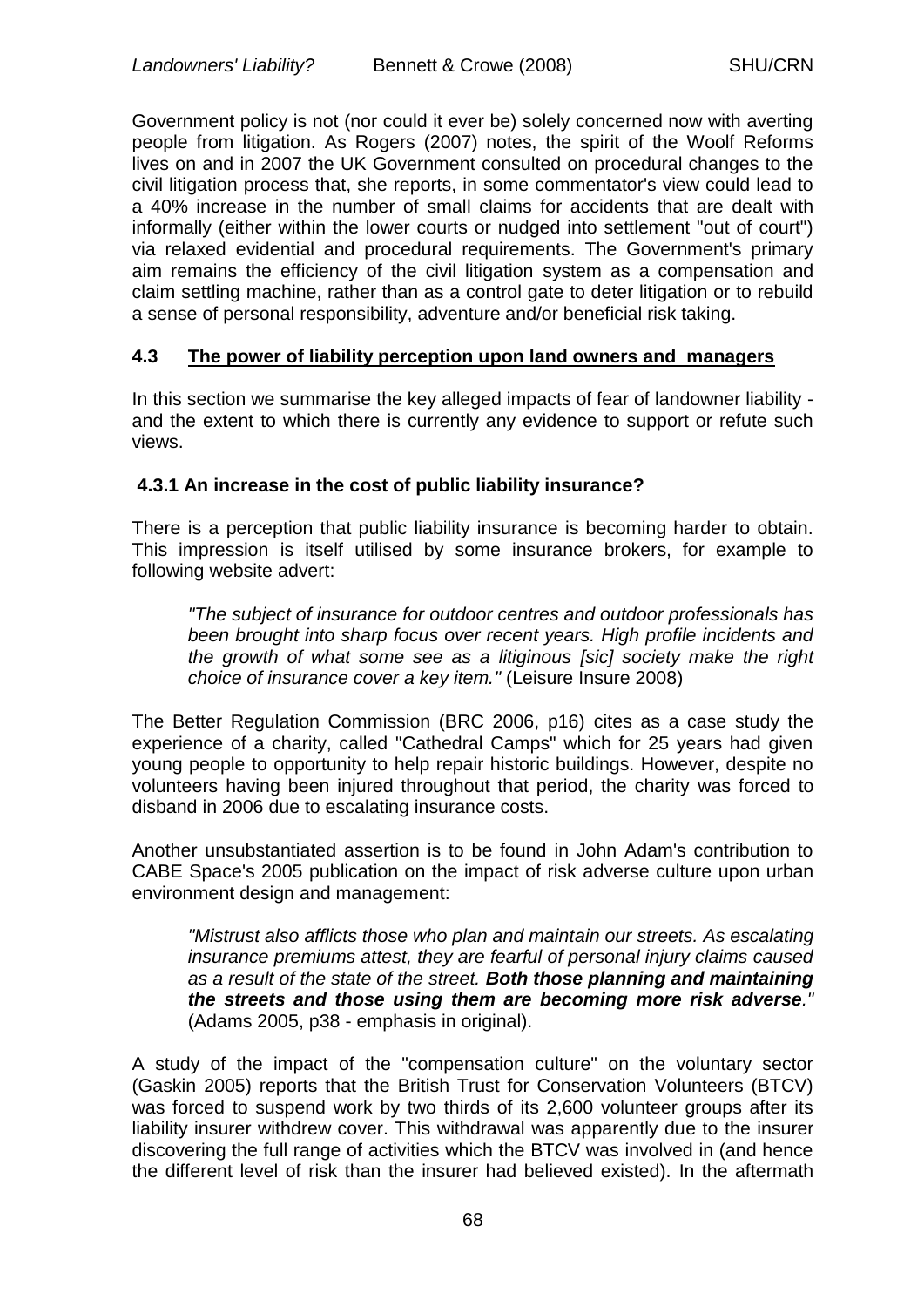BTCV estimate that between 20-25% of their groups closed, unable to meet the new premium levels offered by the new insurers. However this withdrawal appears to have been triggered by specific circumstances - a large public liability claim having been made against one of its groups (and the course designer and local council) following an accident on a BMX track in York (Gaskin nd & 2006).

However a study by Savills on behalf of Scottish Natural Heritage investigated the insurance industry's perception of risk in outdoor access (Savills 2008) and concluded that whilst there was evidence of a rise in public liability insurance premiums since 2000 this was an industry-wide phenomenon reflecting a combination of factors including the 11 September 2001 terrorist attacks, technical court ruling that altered regulatory requirements for how insurance companies maintain their reserve levels, escalating asbestosis and lower returns in insurers' investments around the world.

The rise in premiums had nothing to do with access legislation. Savills interviewed six insurance brokers in order to identify how policies are written and priced for the outdoor recreation market. Savills found that the liability market is reactive - policy terms and or premiums are only revised if claims evidence shows an increasing claim profile. No such profile had been observed by the underwriters, thus no specific attention has needed to be paid by them to whether (and if so how) public liability insurance cover is made available for outdoor activities. This underwriting approach was confirmed by the underwriter interviewed as part of our scoping study.

It will be recalled that we have reported earlier that there may be some evidence to suggest that public liability costs for equestrian insurance have increased at a higher rate than the general market due to concerns about the House of Lords judgement in the Mirvahedy case. Some anecdotal evidence of the impact of that case upon insurance levels in this sector is given in Sims (2007).

### **4.3.2 An increase in the cost of claims management?**

There is a common assertion that a rising level of claims is imposing an ever increasing administrative cost burden upon landowners. For example: the Better Regulation Task Force (BRTF 2004) asserts:

*"It is this perception [of the existence of a compensation culture] that causes the real problem: the fear of litigation impacts on behaviour and imposes burdens on organisations trying to handle claims".* (p3)

But the Task Force's report provides little concrete illustration of these impacts. Its only proof for the "cost of claims" is a single anecdotal (and unattributed) reference to:

*"One large council we spoke to estimated that this year it would spend over £2 million of its highways budget of nearly £22 million handling claims for compensation".* (p3)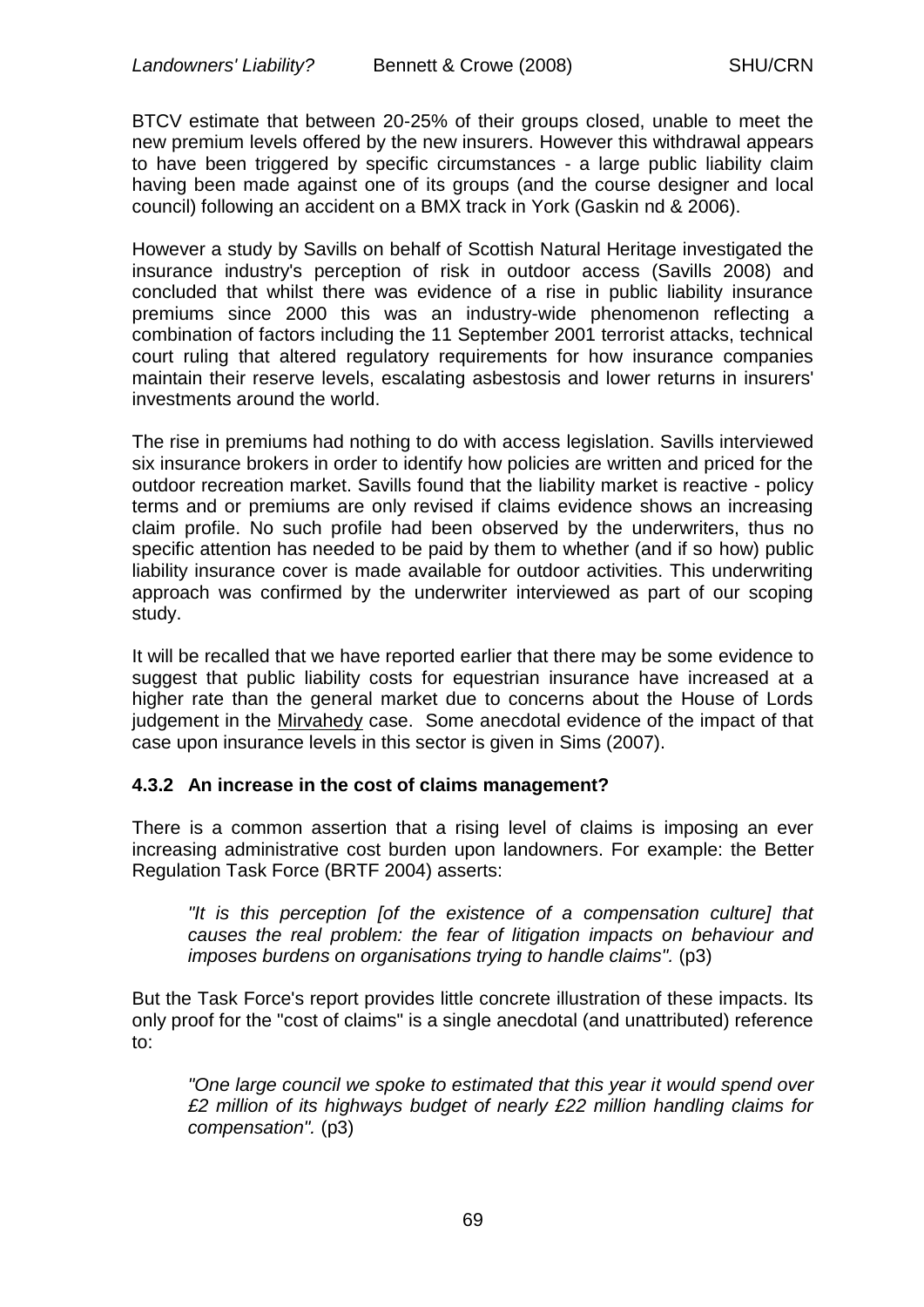The only evidence that we have found to substantiate this assertion is evidence from an LGA and Zurich (2004) survey which found that in response to the rising level of claims received following introduction of CFAs a third of local councils have felt it necessary to invest in modernising and enhancing their claims handling processes - and that this has been particularly evident (50%) in the North West of England (the region recording the highest growth rate in claims).

Because of its private nature (as discussed above in Chapter 2, section 2.4.5) there can be little direct insight into the extent to which out of court settlements form a large or small part of the experience and management of claims by landowners. All that we are able to say from our scoping survey is that the organisations surveyed considered that they had fairly robust stance in relation to claims - and were not motivated by a desire to keep claims out of court at all costs. However where liability appears clear then settlement of that claim without incurring the costs of formal litigation (to force the claimant to "prove their claim") would be a rational course of action even in an organisation that did not wish to be seen to be a "soft touch".

## **4.3.3 An increase in fraudulent claims?**

*"The number of people claiming against the [Trafford Centre Shopping complex] is negligible in comparison with the number of customers, but we are exasperated and amazed by some claims. They reflect the compensation culture which is fuelled by the advertising campaigns claiming "no win, no fee". Many claims are blatantly fraudulent."* Steve Bunce, Operations Director of the Trafford Centre (quoted in

Wainwright 2004).

The insurance industry has expressed concern about a rising level of fraudulent insurance claims - which may indicate a sign of something happening in the attitude of people towards litigation. The Association of British Insurers (ABI) claims that one in 11 claims in false, three times as many as in 2003 (with false household insurance claims accounting for over half of these) (BBC 2007). Insurers and local government claims departments have introduced sophisticated fraud detection systems. Fraudulent motor insurance claims are reported by the ABI to have risen 70% during the last three years (Channel 4, 2008), with evidence that this behaviour may rise as the credit crunch bites.

London Borough of Sutton is reported (LBS 2007) to have set up a 24 hour hotline on which the public can report fraudulent claimsters and also erected posters around its borough warning that fraudulent claims are a crime - fraudulent and exaggerated claims being thought to account for 30% or more of the claims made against it.

The case of Gordon Thomson (de Bruxelles 2007), a Plymouth man who was convicted in November 2007 of breaking his girlfriend's leg with a brick in an attempted insurance fraud marks (one would hope) only the eccentric extremity of fraudulent behaviour. Mr Thomson's girlfriend had seemingly consented to the injury - the plan apparently having been to submit a claim to the local council alleging that the injury had been caused by collapse of a council-owner wall. The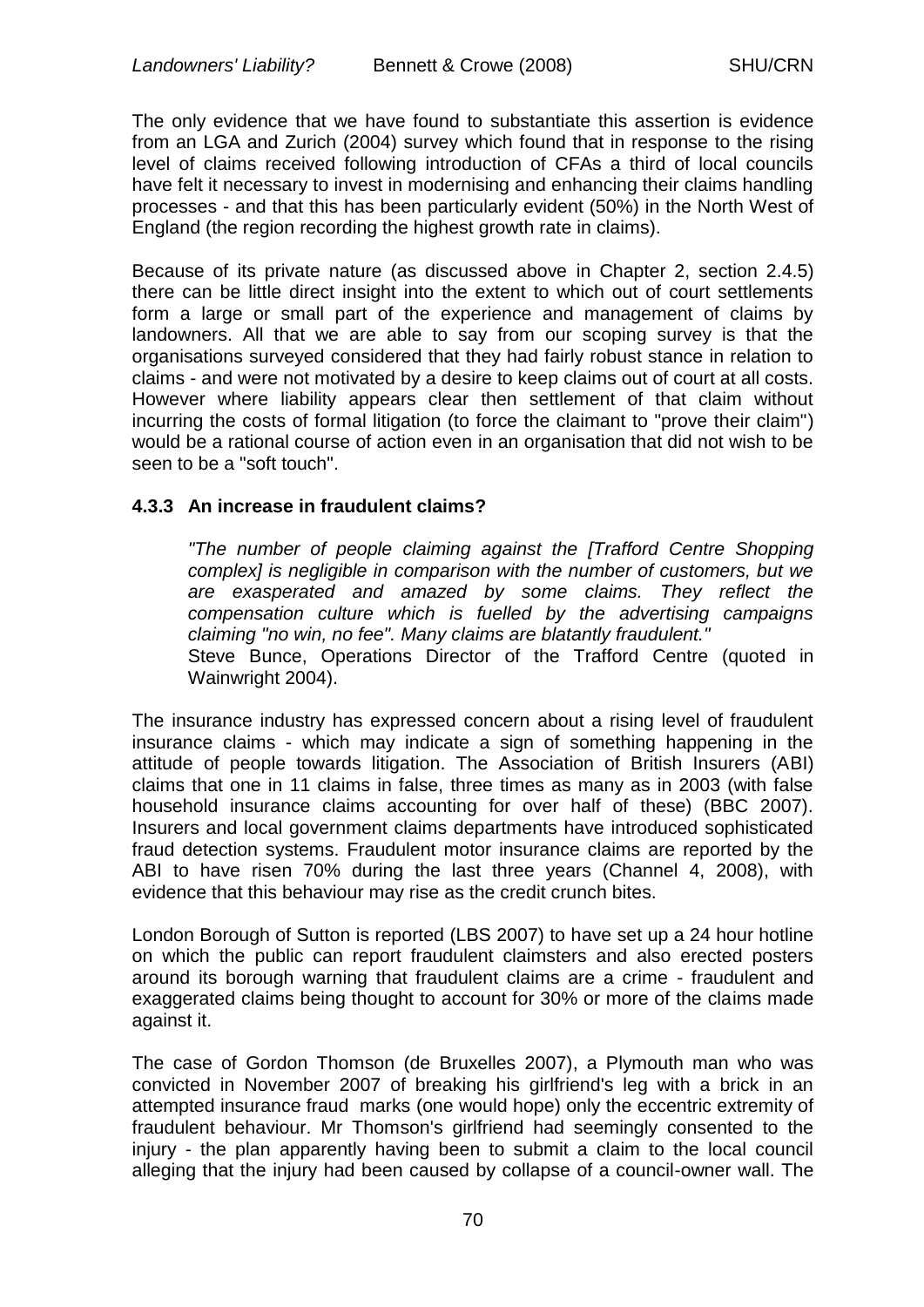fraud was discovered when police viewed a video of the incident on Mr Thomson's mobile phone whilst investigating an unrelated matter.

Save for the likes of Mr Thomson, and as one of our local government respondents noted during his telephone interview, faking claims of slips, trips or other physical injuries in the countryside must surely be a relatively difficult type of claim to undertake. As the ABI's own comments above would appear to show, claims fraud is likely to stay concentrated in household and motor insurance claims.

## **4.3.4 An increase in the cost of land management?**

A related claim is that the rise of a compensation culture sees public resources being diverted from public good to private gain or sheer waste:

*"The present system of litigation is arbitrary and unfair. It represents an unacknowledged tax on the British public and it deprives the public services of resources which could otherwise be used to improve the public services."*  (Furedi 1999 pii)

Ball (2002) in reviewing the impact of the setting of tougher surfacing standards for playgrounds quotes a Royal Society for the Prevention of Accidents spokesman (speaking in 1995):

*"In the UK the cost of surfacing has resulted in equipment being removed, playgrounds closed and only small amounts of items being purchased for new playgrounds - and all without much evidence that it is effective in reducing any accidents other than the extremely rare direct head fall."* (Ball 2002, section 7.5)

Landry (2005 p7) notes the way in which the rise in claims against highway authorities has led them not just to enhance their inspection and maintenance regimes - but also to adopt:

*"a culture of maintenance which is now conducted specifically with the avoidance of claims in mind."*

Landry cites the example of Leeds City Council as an authority which targets areas afflicted by claims clusters, singling these out for special attention.

Such a practice is reminiscent of "defensive medicine" - where medical judgment become distorted by (or at least subordinate to a primary focus in avoiding litigation).

The physical consequences of successive interventions into the environment in response and reaction to incidents is noted by Adams (2005) in his description of the proliferation of road markings and warnings signs, noting such scenes unplanned and organic accretion thus: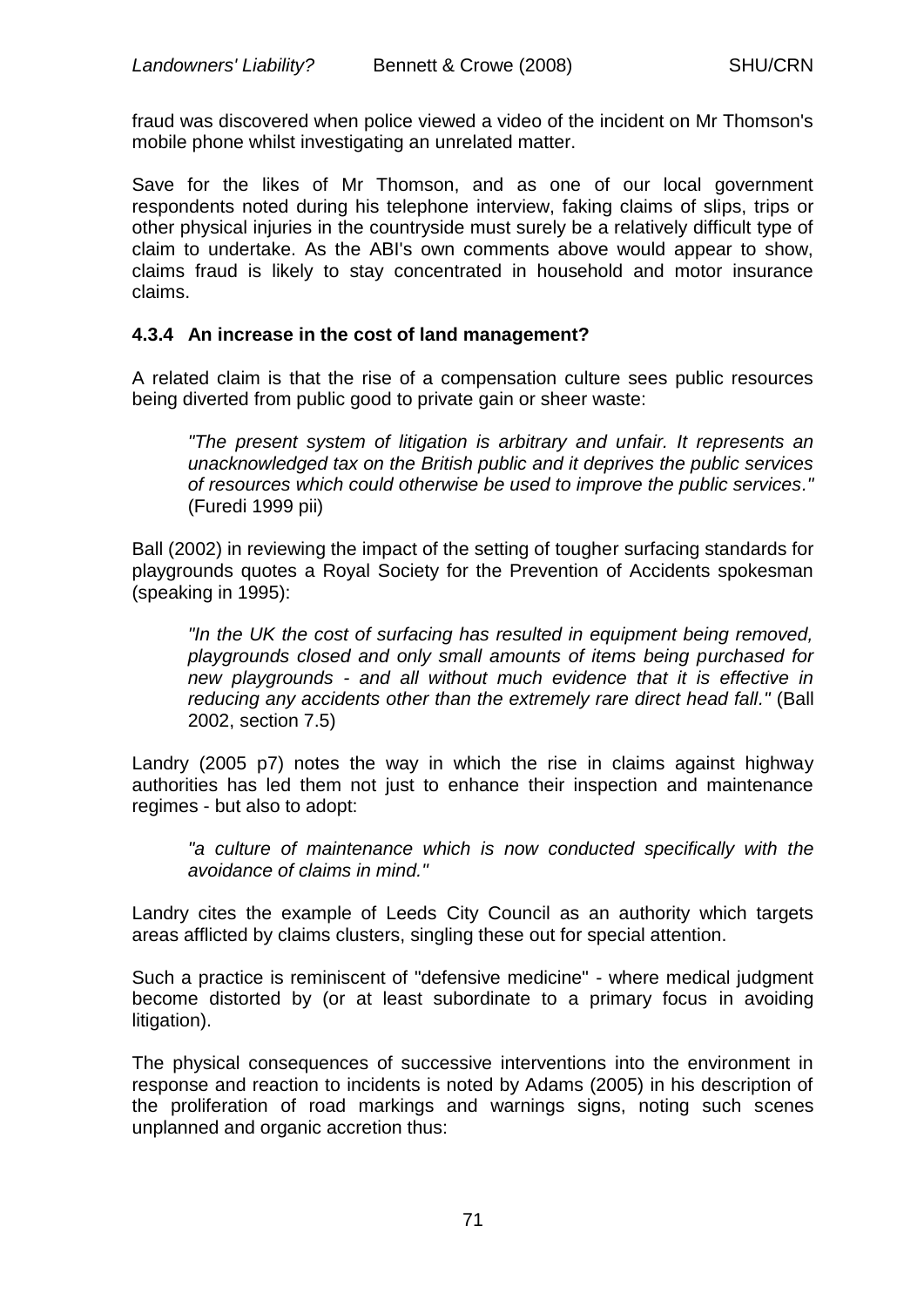*"[the]signs, signals, barriers and road markings are not the work of any single planner; they are the cumulative result of numbers of uncoordinated interventions...[and] the primary justification for almost all the clutter will be safety..."* (Adams 2005 p39)

Furthermore, this build-up of signage and other "safety" inspired street furniture may make actually reduce the safety of that area for blind and partially sighted persons who are then at risk of collision with these structures (CABE Space 2007 p36).

The conflict between defensive estate management and other priorities are illustrated well by recent developments in local authority management of cemeteries. In an unpublished study Gibbeson (2008) investigates the factors affecting five comparable local council's approach towards the management of memorial safety in municipal cemeteries. Following the fatal crushing of a six year old child in a Harrogate cemetery in 2000, many local burial authorities embarked upon programmes of "topple testing" of grave and other memorial structures, and as found by subsequent investigation:

*"Spurred on by concerns of public safety, many local authorities saw laying down as the immediate solution to the risk posed by unstable memorials. This work was often done without any consideration of degrees of risk or the effect on the public when scores or even hundreds of memorials were*  laid flat. The hurt was often compounded by failures of communication *before and during the testing process."* (CLAE 2006, p13).

Memorials that were at risk of toppling were either cordoned, laid flat, staked or internally doweled. Zealous (i.e. particularly risk adverse cemetery authorities) soon encountered a wave of local protest, and consequent unwanted media attention, for example the following headline from the Sun in September 2004 (CLAE 2006):

*"Desecrated. 372 tombstones felled...but not by louts...this time it's council morons."*

As reported by CLAE 2006, a number of complaints against burial authorities' remedial programmes were made to the Commission for Local Administration in England (the "Ombudsman"). In response the Ombudsman's report seeks to curb excessively risk-adverse reactions by burial authorities with the clear warning message to local authorities that:

*"Our main message is simple. In our view it should not be necessary for burial authorities to lay down grave memorials on any large scale."* (CLAE 2006, p3)

Gibbeson's investigation of current memorial safety management practices found that each Council surveyed had constructed its own individual perception of the significance of this "new" health and safety issue, and the extent of what needs to be done in response to it. In the face of an absence of national guidance on memorial safety standards Gibbeson found that four of the five local authorities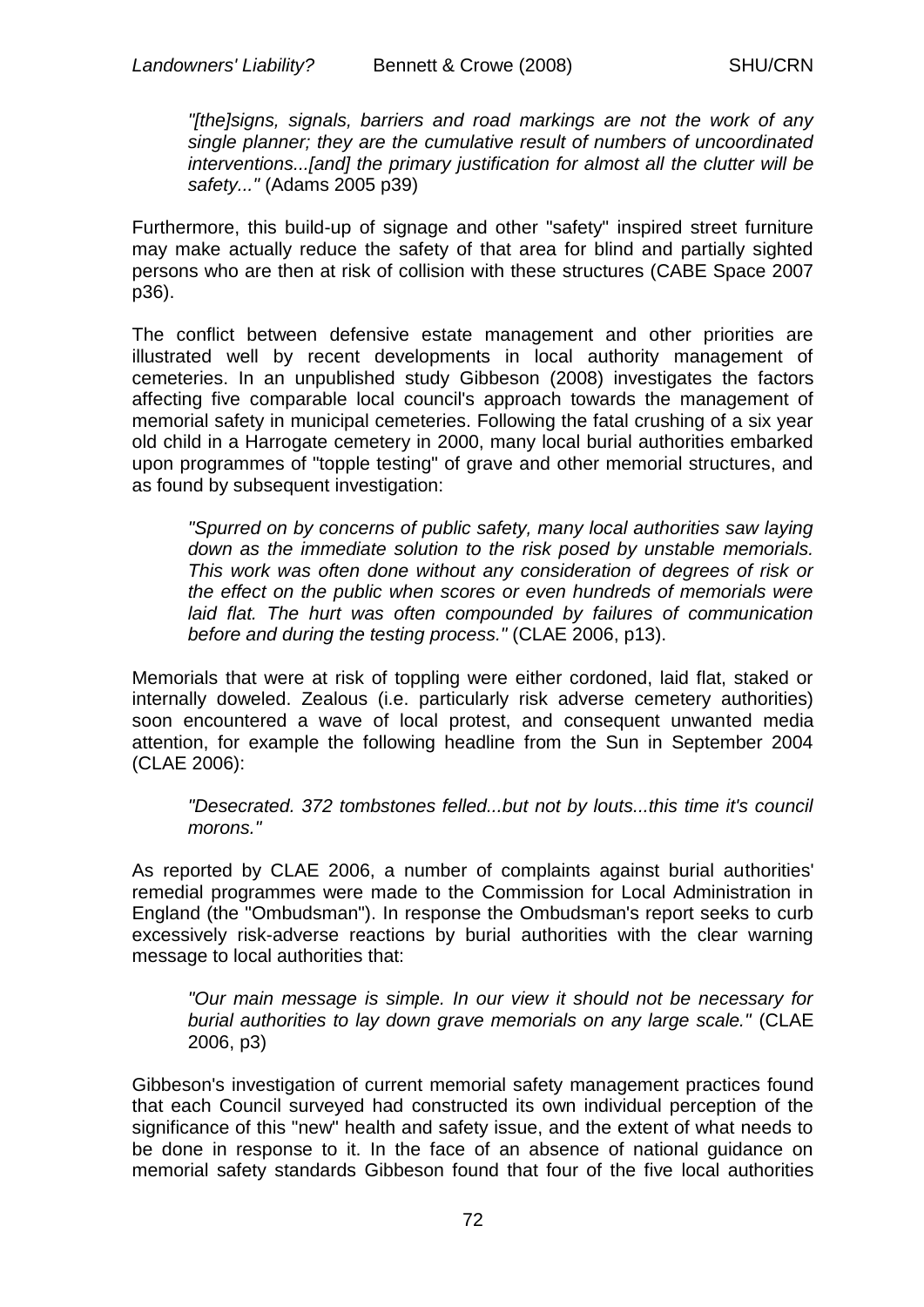adopted their own pragmatic stances - each finding their own unique balancing point around the competing issues of sensitivity / public relations, litigation avoidance and budgetary pressures.

However in Gibbeson's fifth local authority (which she does not name) a fear of litigation came to dominate over all other considerations. An aggressive policy of topple testing and staking / laying down was maintained - leading to significant and sustained local animosity and adverse publicity. Gibbeson's study found no single clear causal trigger for that local authority's extreme reaction, compared to the other comparable authorities who had (in various ways and degrees adopted a pragmatic and balance policy on memorial management). It would appear however that personal and organisational interpretations and cultures of risk and liability were more powerful in shaping the extent to which an aggressive remedial policy was employed - rather than any physical factors relating to the locality, the condition of cemetery as a whole or the level of risk actually presented by it.

## **4.3.5 Is access affected as a result of the fear of litigation?**

Commentators assert that fear of safety litigation drives landowners to choose to withdraw access to their land. Such assertions are easily stated (but rarely backed by concrete examples):

*"Some councils are so worried that they might be sued by parents of children injured "conkering", that they have implemented a policy of "tree management" to make horse-chestnut trees less accessible to children. Diminishing the childhood experience of playing is one adverse outcome of the institutionalisation of litigation avoidance."* (Furedi 1999, p31)

having made the general assertion, commentators then usually swiftly move on to address institutionalised forms of risk adverse behaviour - and what might be done about it. We return to the theme of access denial in the next Chapter.

In our telephone survey we only came across one instance of countryside access (to a footpath) being withdrawn for "health & safety reasons". This example was independently mentioned by two respondents - each of whom suggested that the path closure actually appeared to them to be motivated by a property dispute.

#### **4.4 What mature (public) risk management looks like**

#### **4.4.1 How to spot and tackle risk adverse cultures within organisations**

In its report (BRC 2006) the Better Regulation Commission sets out an analysis of risk adverse organisational culture within Central Government and proposes steps to reshape that culture. The analysis offered there can be applied also to private and public sector organisations who manage land.

The Commission's analysis suggests that organisations which have an exposure to public complaint or claim: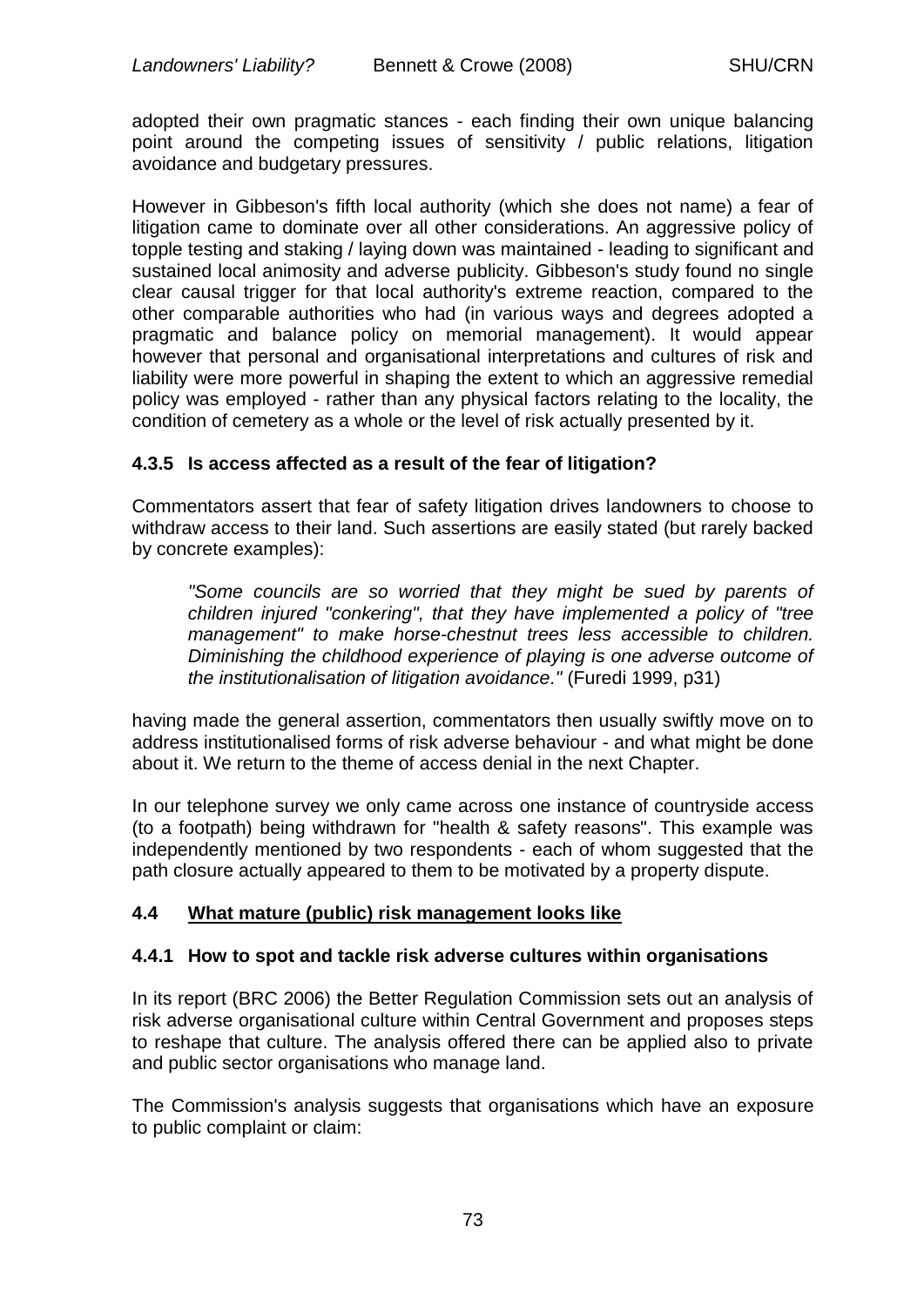*"have a strong cultural imperative, supported by formal and informal incentives...to seek to control all risks" (BRC 2006, p23).*

The Commission attributes such behaviour to the following organisational traits:

- that many policy setters have a legal background which instinctively inclines them to seek prohibition or rule setting solutions to problems rather than looking for more positive alternatives;
- a perceived need to respond decisively and swiftly to accidents and other unfortunate events - rather than taking no action;
- inadequate training for staff in managing and communicating risk;
- discomfort and/or lack of any experience in using scientific and economic data to undertake objective risk based analysis to determine whether prohibition or rule setting interventions are needed (or justifiable);
- failure to think through in advance the potential adverse "knock-on effects" that a regulatory intervention may have;
- perpetuating a mode of management that identifies the organisation as responsible for management of all risks - and one which appears to absolve the individual (user, visitor etc) of any personal responsibility to take care for their own safety; and
- failure to reward risk taking and/or endorsing risk adverse behaviour.

In regard to this final item the Commission was pleased to discover that Sir Gus O'Donnell, Head of the Home Civil Service is seeking to encourage civil servants to *"ask forgiveness not permission"* (BRC 2006, p25) and thereby break away from risk adverse and bureaucratic patterns of management by encouraging a culture of personal responsibility and controlled risk taking.

Groves (2006) notes that classic studies of risk perception show that a person's toleration of risk is suppressed by the following factors:

- Are they exposed to the risk without choice?
- Do they (feel they have) any control over the outcome?
- There is an uncertainty?
- Do they have any prior personal experience of the risk? is there fear of the unknown?

Conversely where the benefits of taking the risk are clear - and they benefit through taking that risk, people will be more risk tolerant.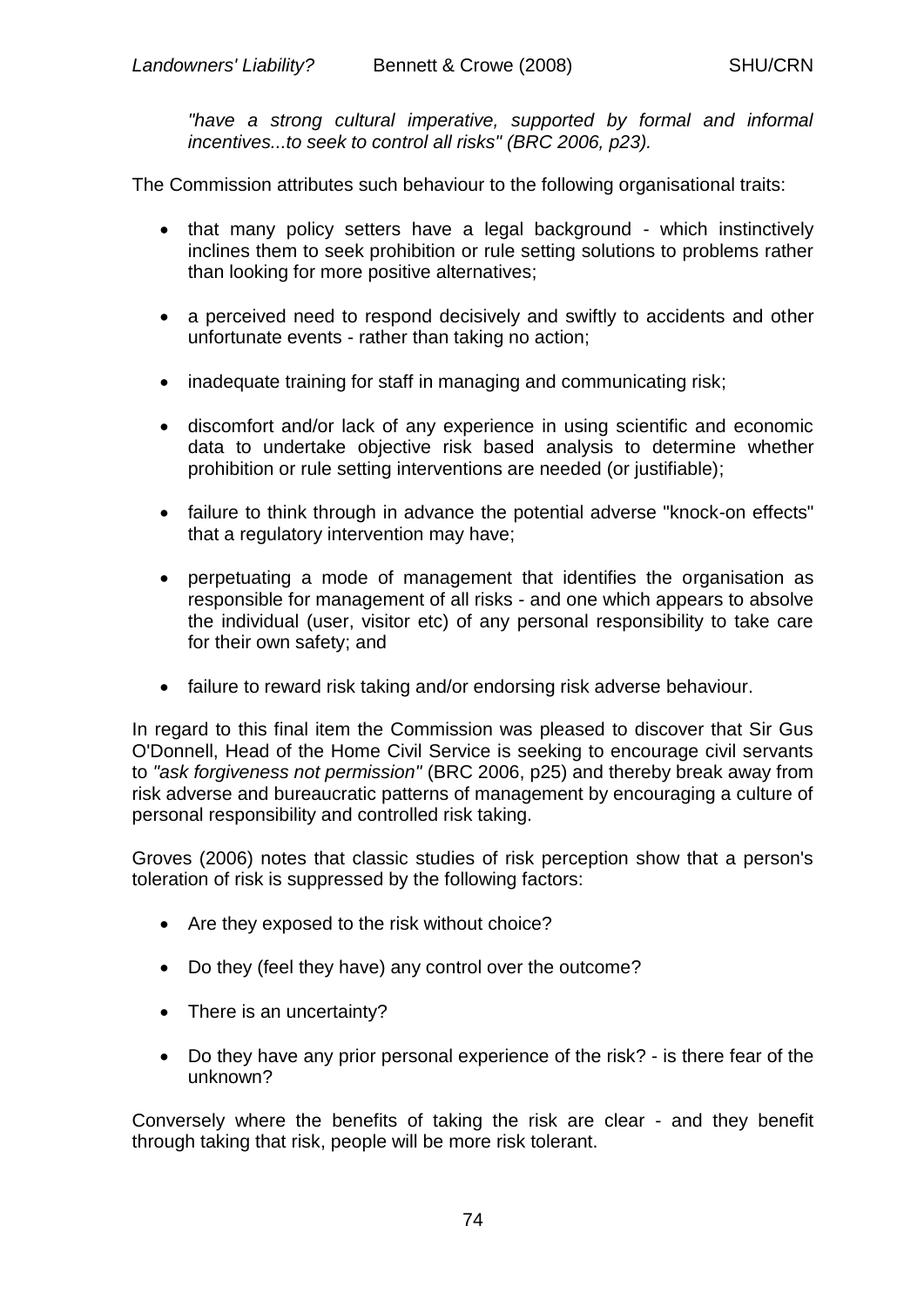Whilst Grove tables these factors in the context of explaining the variability of risk tolerance in *visitors* - the model can be directly applied to help understand why different types of landowners may well demonstrate markedly different levels of landowner liability risk tolerance.

Whilst large public agencies with access and recreation remits can intrinsically "see" the benefits to be gained by embracing the public risk consensus there is no incentive for the private landowner to see his circumstance in these terms. Instead, he may view himself as powerless in the face of an imposed risk (the visiting public), facing uncertainty about how to deal with that risk (in part due to the inherent uncertainty of the law) and being forced into an alien world that he has no prior experience of or taste for.

# **4.4.2 The impossibility of total safety**

We should also not rule out the role of simple misunderstanding of what is actually required in relation to visitor safety management. As the former Lord Chancellor put it:

*"risk-adverse behaviour does not just stem from fear of litigation. It can arise from people simply not understanding what they should do in terms of risk management."* - Lord Falconer (November 2005) (Falconer 2005)

Rowe (2005) from her Psychoanalytical perspective asserts that:

*"There can be no optimum balance of freedom and security in a public place because each person who uses that space will have a different view of what constitutes the right balance."* (Rowe 2005, p19)

She suggests that the best that can (and should) be aimed for is a middle position where no one type of personality will feel unduly constrained or unduly exposed to danger.

The question then arises: how should such places of (residual) danger be described?

Ball (2002) suggests that labelling playgrounds as "safe" is potentially misleading by their nature they cannot be made entirely risk free. He suggests that playgrounds could be rated in terms of their riskiness - enabling guardians to reach their own judgement upon the level of potential danger they are prepared to expose the children in their care to. However the communication of what each rating means could be a cumbersome (and ineffective - in terms of recipient understanding).

Jones (2007) notes the findings of a 2004 HSE study into the delivery of risk education in schools which appears to show that there is a basic lack of understanding about risk. The study found that that whilst teachers believed that they were teaching risk concepts effectively - in reality they were failing to distinguish between risk management and risk education. Accordingly equating risk education with risk management fails to project the positive and unavoidable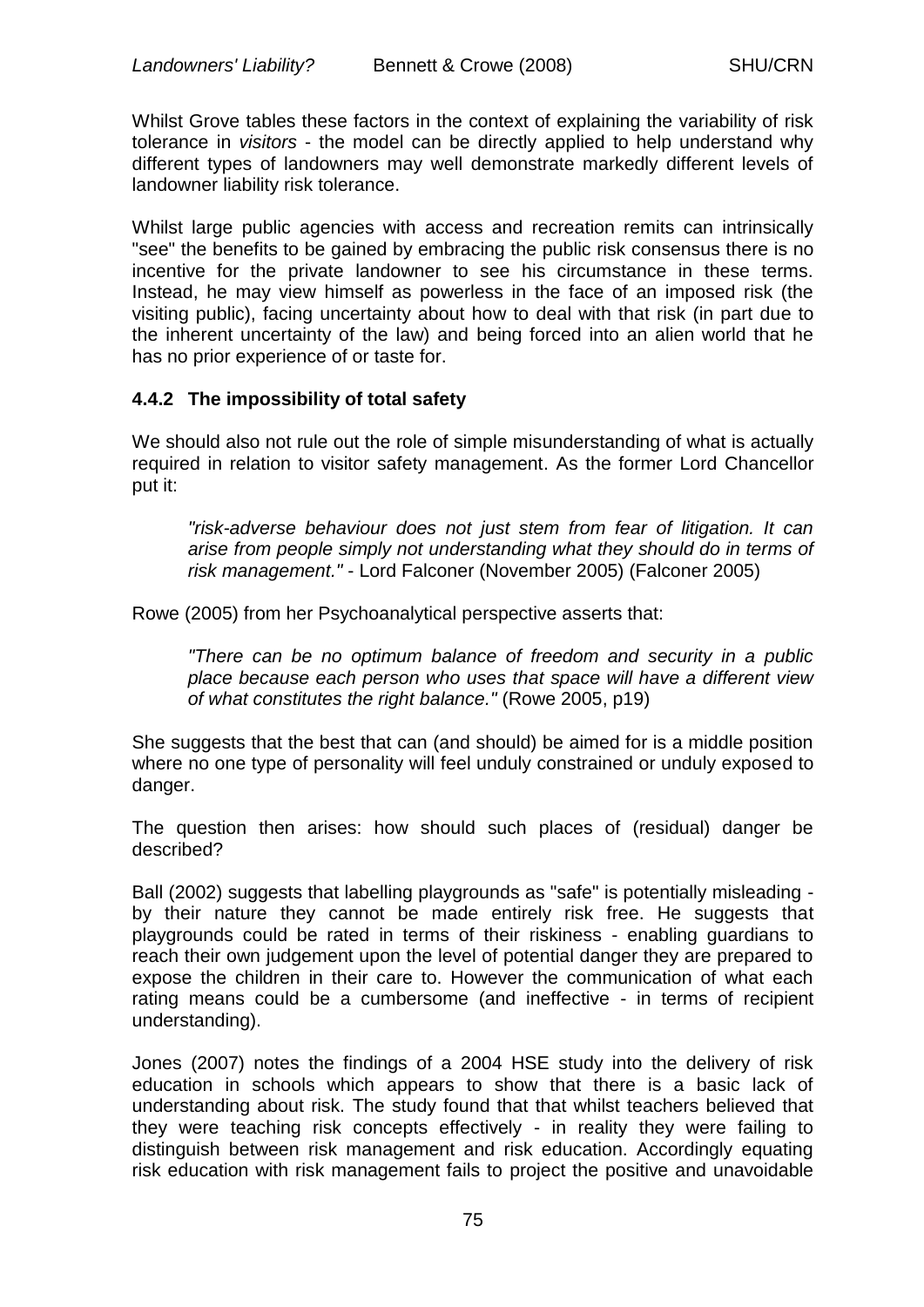dimension of risk, passing on to students instead the perception that risk can and must be eliminated via avoidance or other intervention.

By analogy, focus upon risk management, without a corresponding conversation about the "positive" (and unavoidable) nature of risk within land and place management organisations will deliver unnecessarily risk averse, defensive styles of land and place management.

## **4.4.3 Tree safety: a case study of public risk**

Recent heightened anxiety about tree safety is a good example of a public risk debate - it also illustrates many of the themes and processes outlined in this report.

As Haythornthwaite (2008) notes, there is no suggestion that trees have suddenly become more dangerous. But as a consequence of a few court cases anxiety about the potential for landowner liability for injury caused to the public has increased, and a public risk debate is needed in order to calibrate what is (and is not) the correct standard of care to be employed.

In Poll -v- Viscount Asquith of Morley (2006) EWMC 2251 - High Court, a private landowner was held liable for injuries sustained by a motorist crushed when a diseased tree fell onto a public highway. The Judge found the landowner liable on the basis that a landowner was negligent in not ensuring a regular inspection of its trees by a sufficiently competent person.

In 2007 a Greater London Assembly report (GLA 2007) noted that between 2002 and 2007 33 London Boroughs removed 30,000 street trees, 75% of these removals being for "health and safety reasons" (although in this context "health and safety" appears to include trees with evident damage and disease, it cannot be said that all such removals were an excessive, risk -averse reaction to abstract and overstated liability fears).

In the face of a perceived rise in the anxiety level about trees as a public risk issue, stakeholders have pressed for development of a consensus about what constitutes a "reasonable" level of tree safety inspection. A draft standard has been produced by the BSI British Standards (BSI 2008) and at the instigation of the Forestry Commission and others a "Tree Safety Group" was formed to represent tree owners and managers interests in that process. In May 2008 that group convened a 300 strong stakeholder conference to debate the issue in the spirit of *"non-defensive arboriculture"* (Fay 2008) and with the aim of setting standards that counter the perceived "ratchet effect" caused where standards are left to be set via court action and individual landowner uncertainty.

The conference testified to the diversity of lay and expert perspectives upon trees and their perceived social value, as Papastavrou (2008) notes:

*"one person's ancient hedgerow tree and a remnant of a former landscape is another person's misshapen tree with two trunks not worth saving: value judgements influence attitudes which in turn influence outcomes."*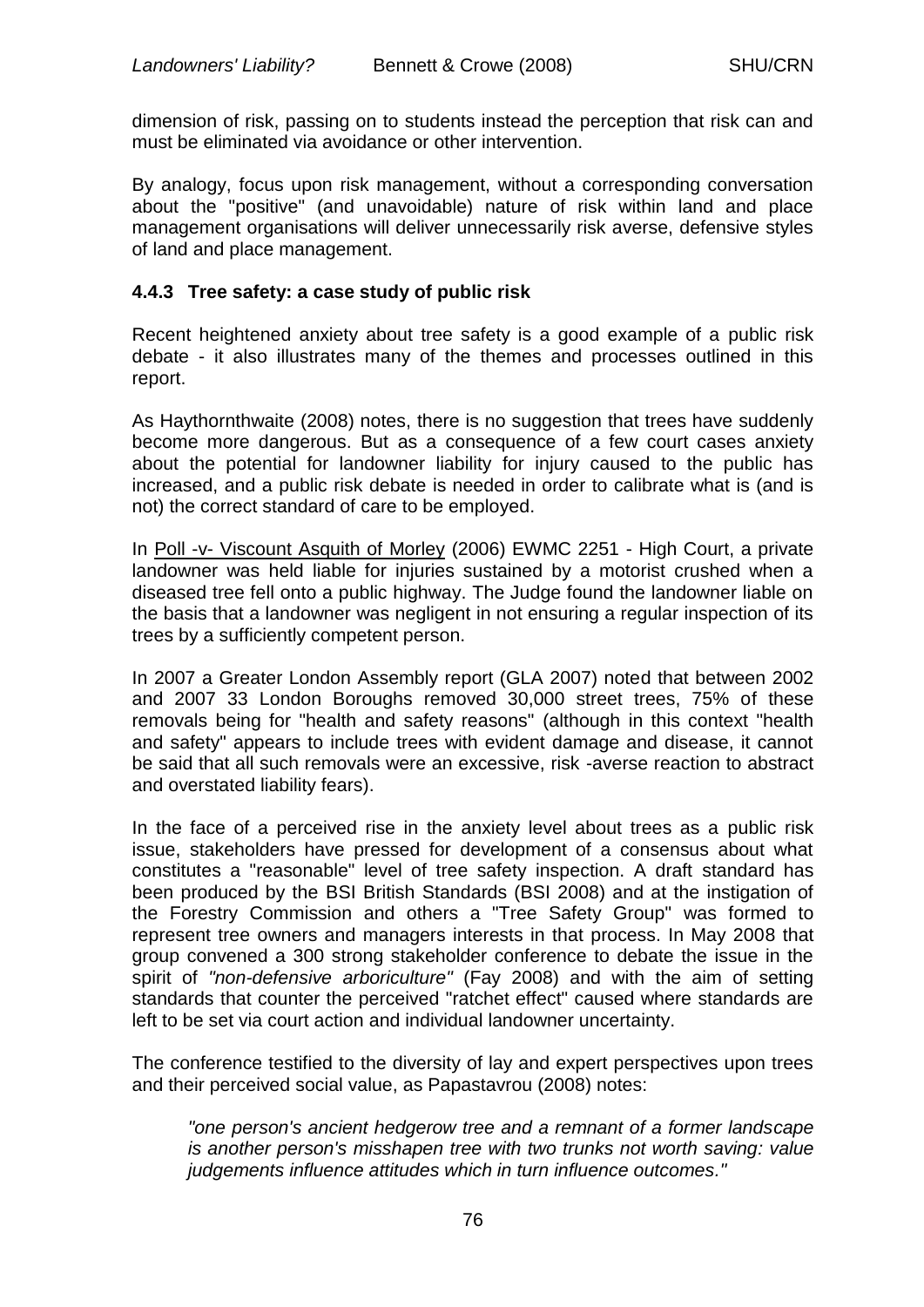Haythornthwaite (2008) notes however that the setting of a technical standard for inspections may not leave the matter entirely certain (and therefore reduce apprehension of liability to an appropriate level), the fixing of a legal "standard of care" is not an entirely rational and predictable process:

*"This requires the judiciary to accept the [BSI] standard. Evidence suggests that the judicial system has the capacity to throw into disarray a matter that has been settled for decades. The creation of a standard is unlikely to change this situation."* 

This leads us back to the issue of law's inherent uncertainty and unpredictability. This risk factor can be reduced (e.g. by taking the trouble to agree an industrywide standard) - but it can never be eliminated.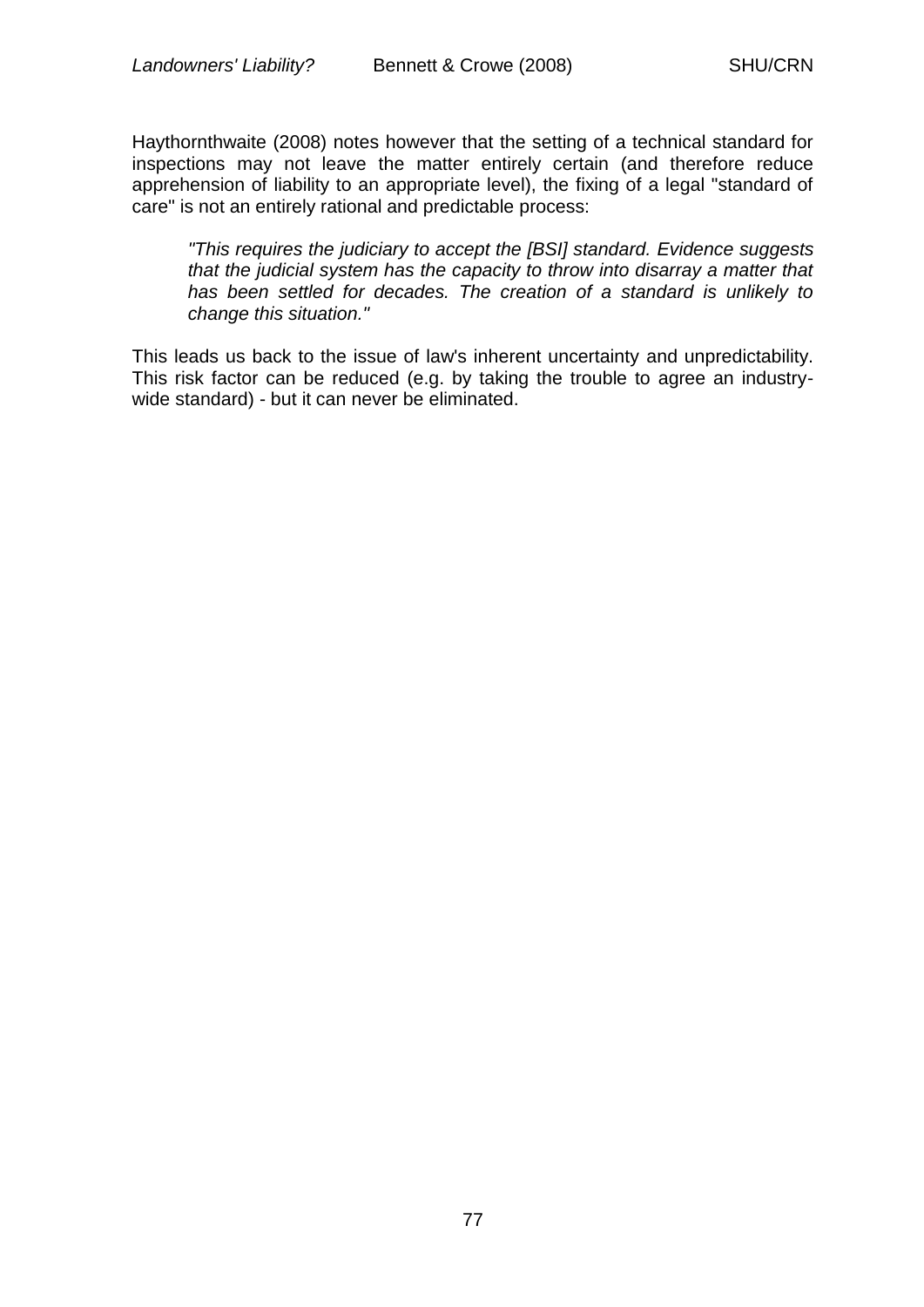## **5. WHAT EVIDENCE IS THERE OF AN EFFECT UPON ACCESS?**

## **5.1 The role of anecdotal evidence**

Finding reliable evidence of risk adverse behaviour is difficult.

As has been shown in the preceding Chapter, it appears a standard feature of this debate that impacts upon access and land management are evidenced only by reference to vague (and often untraceable) anecdotes.

Commentators would contribute more if they:

- provided more detail (it is easy to parody through simplification / generalisation); and
- identify the concrete origins (i.e. source) of their stories this is important lest commentators otherwise reproduce "urban myths" and add themselves to the amplification of anxiety that they criticise the media for.

The dangers of reliance upon anecdotal evidence is illustrated by the example of press reports in 2006 of Torbay Council's risk adverse stance on the planting of its signature "palm trees". The story (for example Savill (2006)) had it that the Council's Senior Urban Design and Landscape Officer had blocked the planting of these trees in pedestrian areas because:

*"as they have very sharp leaves, [they] need to be carefully sited in streetscapes, where they could cause injury to eyes/faces if inappropriately placed."* (Savill 2006)

In the local political spat that ensued, commentators lampooned their official's stance, either intentionally:

*"Torbay Council's elected mayor, said he did not think that there was any risk from palm trees unless "you were in the Caribbean and a great big pineapple fell on your head"."* (Savill 2006)

or unintentionally lampooned their official whilst trying to support him - by attempting to explain that such trees could be dangerous, a local Councillor drew an unfortunately colourful metaphor:

*"Its a bit like keeping tigers: they are beautiful to look at but you wouldn't want them wandering the streets."* (Savill 2006).

These sound bites reinforce the view of this story as an instance of the "nanny state" gone made. However buried away within the story are hints that the article was less clear cut than this. But only a careful reading would spot these more mundane signals. It is not that the press reports were inaccurate - but rather that it is the most salacious elements that stick in the mind of the reader. As part of our scoping survey for this report we traced and interviewed Mr Osborne, the Landscape Officer involved (he now works for Exeter City Council). He was able to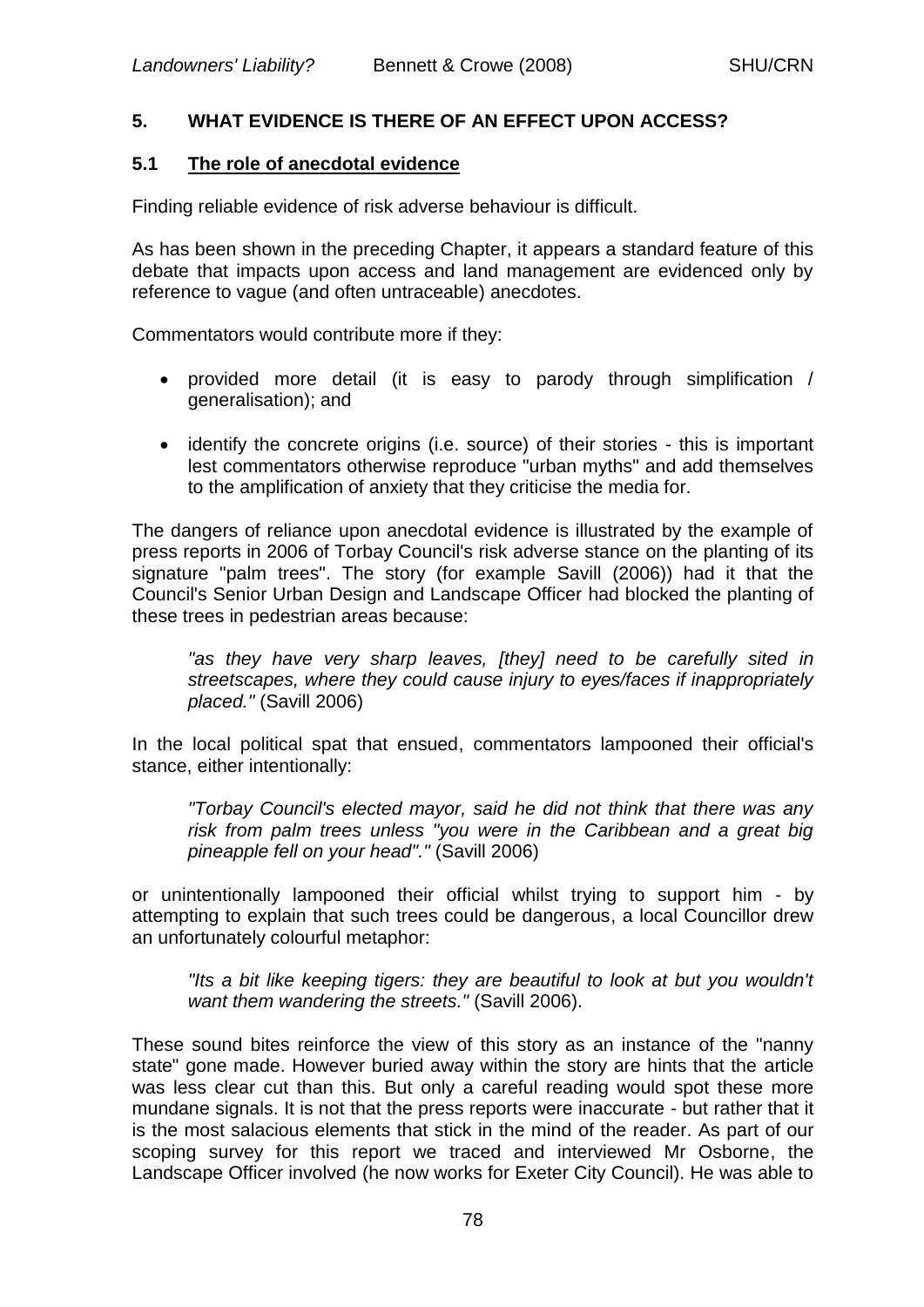explain that the story had its origins in a very specific local planting decision. His aversion to planting the palms, was part of a rational risk assessment. It was not inspired by a fear of litigation or a risk-averse culture within that Council. The decision related to the request for these palms to be planted at one specific shopping precinct location - one where there would have been a real risk of eye level contact between public and sharp fronds. As the article mentioned (but only subtly, and in passing) the Council had not stopped planting these trees at all locations, there was no general issue of policy imposed here. In Mr Osborne's view the national press had picked up on this story from the local press (where the clash of stakeholder views was of local political consequence) because of its colourful quotes, and had portrayed it within a new, wider context, that of a "nanny state" discourse.

Another national press story, concerning Swansea City Council, appears to say it all in its title -

*"150 year old Monkey puzzle tree facing chop because council says its needles are "like syringes."* (Hale 2008).

Once again the use of a rather emotive metaphor by a Council spokesman gives ready opportunity for ridicule of the Council's decision. But we suspect that there is more circumstance specific context to the Council's decision than the report reveals.

During our telephone survey a local government respondent illustrated the mutating effect of such reporting. As an example, he suggested that many stories that allege that Councils have banned conkers for "health and safety" reasons are either an urban myth - or that such bans have been instigated by some Councils but not for blanket "fear of litigation" reasons. Such decisions might more likely arise from a legitimate desire to control other undesirable behaviours that may relate to conkering: for example trespassing to obtain conkers, playground disputes over conkers or theft of conkers.

The use of anecdotal evidence needs to be treated with caution. But evidence does need to be found - otherwise a claimed link between fear of liability and curbing of use or land or access to it is merely an assertion, bordering on ideology or prejudice.

#### **5.2 Existing studies on landowners' attitudes to access**

There has been little research in the UK upon the role of fear of liability in shaping landowners' attitudes to access. The limited UK evidence that we have found suggests that fear of liability may be a much lesser influence than perceptions of privacy and control.

A study of woodland owners' attitudes to access in the South East of England by the University of Brighton for the Forestry Commission (2005) found that one third of private non-forestry business / owners felt that their woodlands were important for personal privacy, with over 75% of this group reporting a perceived "loss of control" if public access is allowed. These privacy and control issues showed more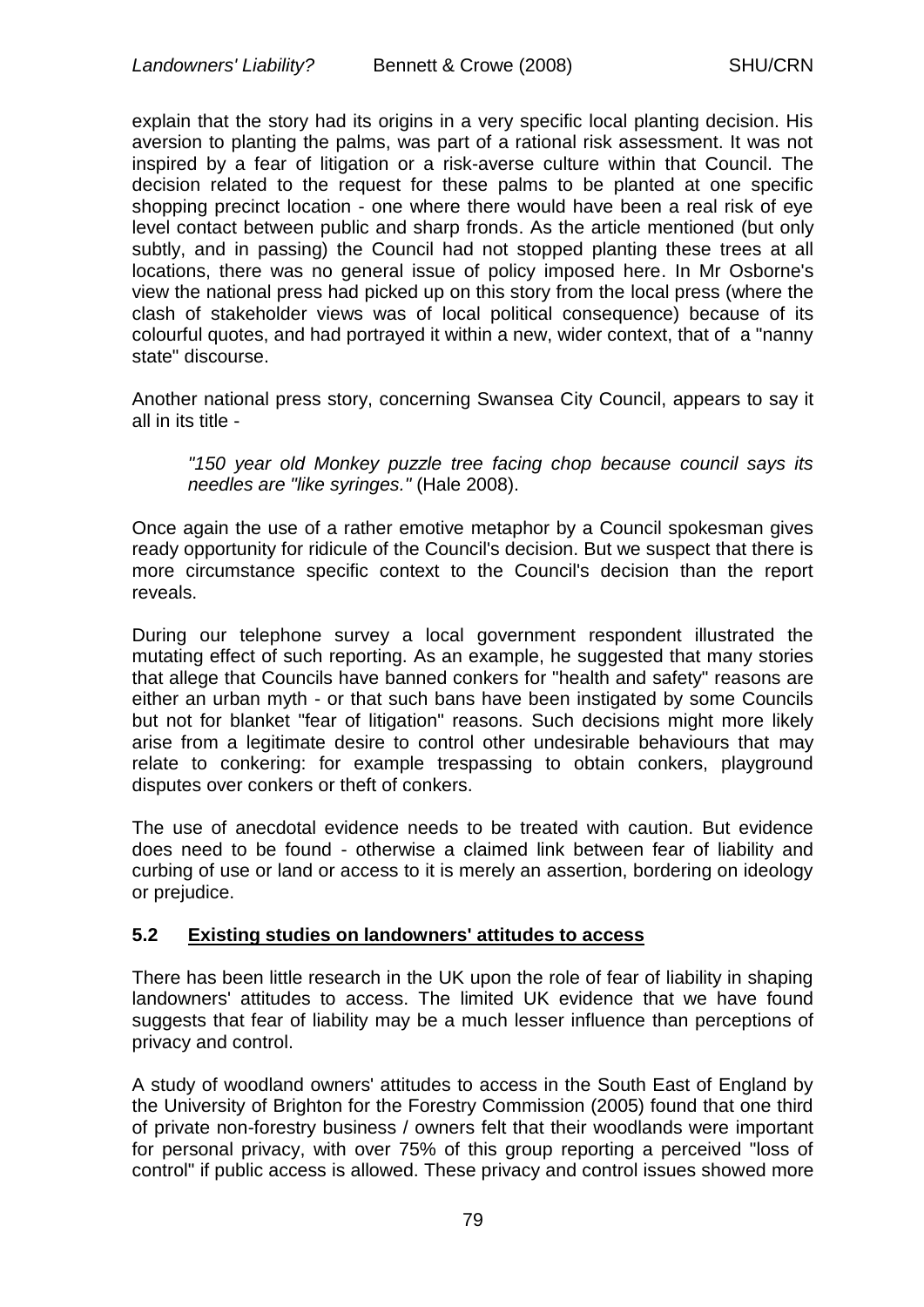strength of feeling than whether liability for visitors was perceived as a factor of significance. In this regard none of the respondents reported "insurance claims" as a "very severe" problem, with 77% of the respondents reporting "no problems" in relation to this factor.

Given the lack of UK studies on this alleged relationship between liability risk and recreational access to land issue we have looked for comparable studies in other countries.

#### **5.3 International perspectives and developments**

## **5.3.1 The limits of our international enquiry**

Within the constraints of this project it has not been possible to conduct an extensive investigation into perspectives and experiences of claims consciousness and fear of landowner liability outside the UK. In the following sub-sections we report on the limited research that we have undertaken in this regard. It has been confined to United States and New Zealand sources, and does not purport to be a comprehensive review. However we consider that reference to research and/or legal and policy experiences in these jurisdictions can be helpful illumination, given the broad cultural and common-law similarities with the UK jurisdictions.

# **5.3.2 The US experience**

There have been a number of US studies that have sought to investigate the role of landowners' fear of the risk of landowner liability as a deterrent to providing recreational access to their private rural land (e.g. Teasley et al (1997), Gentle et al (1999), Wright et al (2002) and Henderson (2007)). Pertinent findings of these studies are summarised below.

Whilst there are similarities in the legal systems in relation to the common law rules of negligence in the UK and the US states, there are also important differences that have been introduced, specifically in relation to recreational access and landowner liability which need to be appreciated when reviewing US access research.

As a conscious policy decision aimed at increasing the amount of recreational land open for access to the public, US Federal and State authorities have sought to create a policy and legal framework that has aimed to reduce (and render clearer) the scope of landowner liability. Over the last 30 years each of the US States has enacted its own bespoke version of a "Recreational Use Statute" (RUS). The aim of a RUS is to expressly modify common law principles, and to leave the landowner without liability in the event that he allows recreational access to his land and a visitor is subsequently harmed there. In short, no duty of care arises. Each State's RUS is different - and some are more restricted in their liability waiver than others. Some, for example, do not apply if the landowner is providing access in return for a fee. Most leave scope for a landowner to have liability in the event that it acts recklessly (i.e. fails to warn of a hidden danger of which it is aware).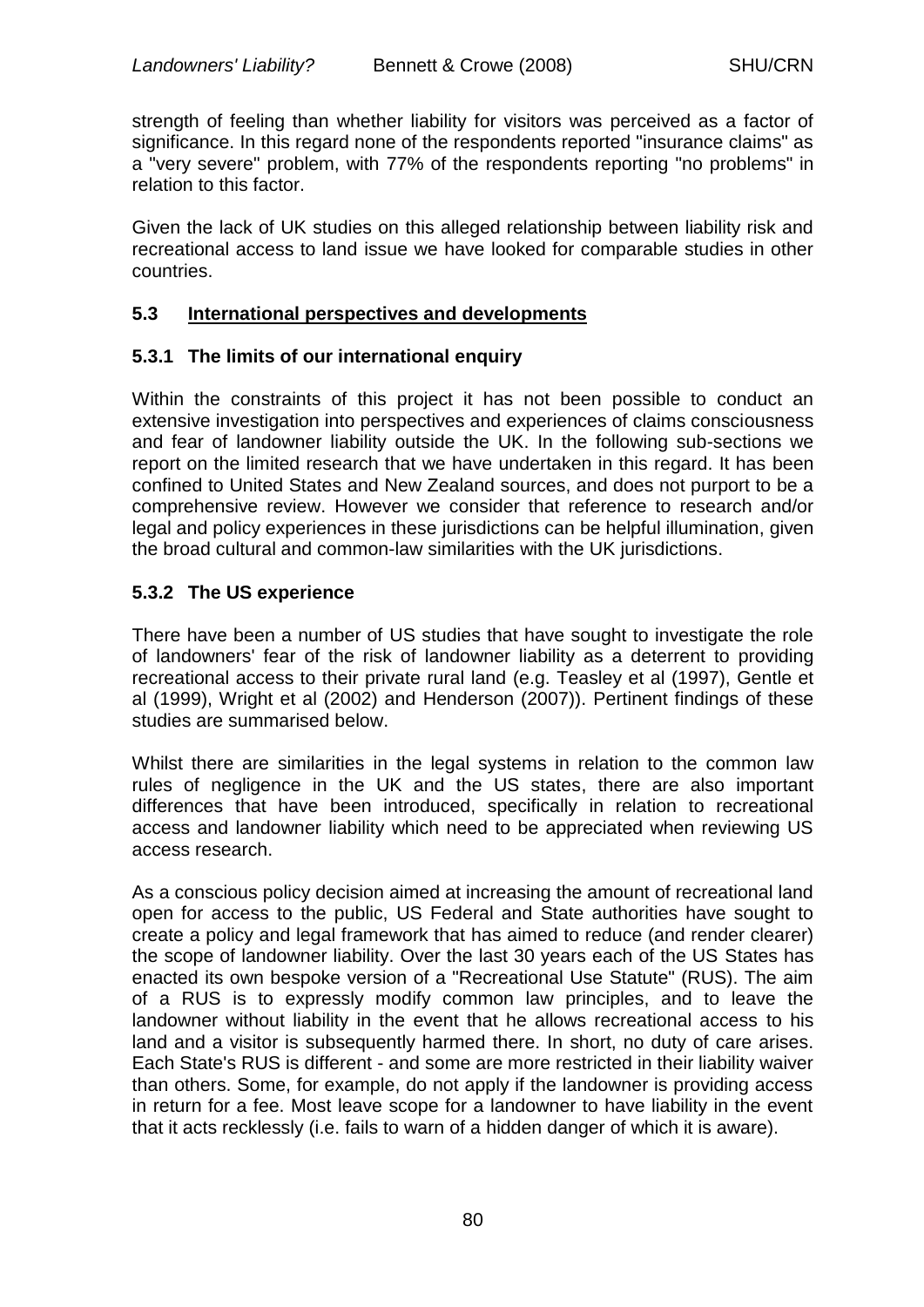However (as noted and endorsed by the International Mountain Bicycling Association (Burghardt 1996)) the intention behind RUS' is to stress "personal responsibility" for the activities that the visitors choose to engage in.

Unlike the UK position, US law does not impose liability upon landowners for accidents to trespassers.

The development of RUS was in part an attempt to reduce the amount of "posting" of land. "Posting" involves the affixing of signs, the effect of which is to deny access to the land, and give rise to a (minor) criminal offence if trespass occurs. Allen et al (1998, p3) explain that "posting" in West Virginia is defined as:

*"...maintaining signs along the property boundaries at no more than 500 foot intervals. Signs must be posted at every corner. Each sign must contain the words "NO TRESPASSING" in letters at least two inches high, and the name and address of the property owner or lessee."*

RUS means that the landowner need not engage in posting in order to reduce his liability risk. Prior to RUS being introduced, posting made it clear that land was "off limits" and that therefore any person entering it was a trespasser, and accordingly owed little or no duty of care by the landowner. However in most states RUS declare recreational users to be equivalent to trespassers (in terms of the duty of care owned to them).

Accordingly, in comparison to the generic vagueness of the UK law, the US liability framework (as modified via RUS' and "posting") presents in principle a much clearer and reassuring picture for landowners about the limits of landowner liability for visitor safety in the countryside.

However, the research findings appear to show that these legislative signals have failed to make much of an impact upon landowners, in terms of their perception of the level of landowner liability risk. As Wright et al (2002, p189) conclude:

*"Research indicates that landowners and a number of resource management professionals are not aware of the significant liability protection afforded by recreation-use statutes."*

In support of their view that RUS awareness was low amongst resource management professionals (by which they mean conservation and countryside managers) Wright et al cite a 2001 study that had found that only 29 of 50 State wildlife administrators who had been asked whether their States had legislation minimising landowner liability had been aware that their State did. Henderson (2007) quotes Kaiser & Wright's (1985) view that the RUSs have been "splendidly ineffective" in increasing public access to private lands. Henderson's own research findings found that over 75% of his sample of Lower Mississippi Delta landowners agreed with the statement "I am very concerned about the liability issues associated with allowing people on my land".

Henderson's study found that his respondents: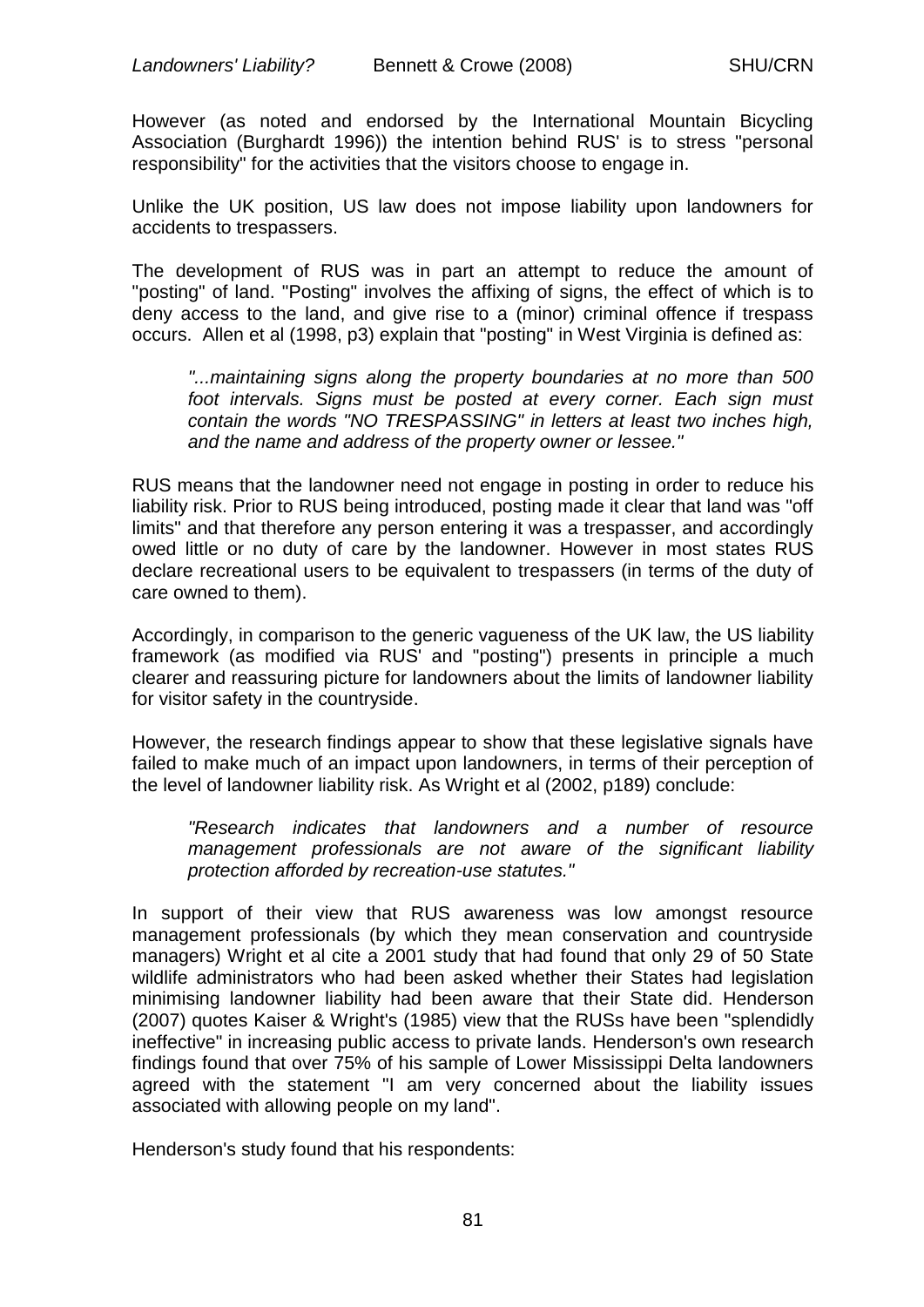*"...continually indicated that they are unsure about liability, insurance and legal issues associated with recreational use of their land."* (Henderson (2007) p34)

Henderson reports that less that 8% of his respondents knew it to be true that legislation (i.e. Louisiana's and Arkansas' RUSs):

*"...protect landowners from liability claims that may result from recreational use of their land so long as they do not charge a fee."* (p36)

Around 70% of his respondents were "unsure" of the correctness of this statement, and around 20% considered it to be false.

Wright et al (2002) point to the need for steps to be taken to raise this level of awareness and thereby to counter landowners' fears which appear to be based on a disproportionate perception of the level of liability risk that they would face if they were to open up their land to public access.

Wright et al (2002) examined the structure of each US State's RUS and each State's reported levels of landowner liability litigation (a total of 637 cases). Whilst they found wide variance in the number of cases arising per State (a distribution which did not always bare any relationship to the State's size, land ownership structures or the content of its RUS) Wright et al were unable to identify any clear trends in this data about what factors appear to influence landowner liability claims.

Gentle et al (1999) set out to examine whether the different political and cultural heritage of various US States influence landowners attitudes towards provision of access. Like Wright et al they find no clear patterns - other than a general finding that:

*"Landowners are much more comfortable with the use of their land by friends and family, rather than by strangers."* (Gentle et al (1999), p57)

Gentle et al (1999) (echoing conclusions also reached by Teasley et al (1997)) note that a history of *"unpleasant experiences with recreationists",* rather than socio-economic differences or differences between rural and urban fringe settings, were the most important influencing factor in landowners' decisions on whether or not to post their land.

Teasley et al (1997) find respondents giving a variety of reasons for posting many of which could be grouped under a collective heading of "keeping land private", with only 28% agreeing that their decision was in whole or in part "to protect me from lawsuits".

The inconclusive findings of these US studies would appear to bear out Brown et al's (1984) conclusion that it has been:

*"clearly shown that most landowner characteristics are poor predictors of posting behaviour."*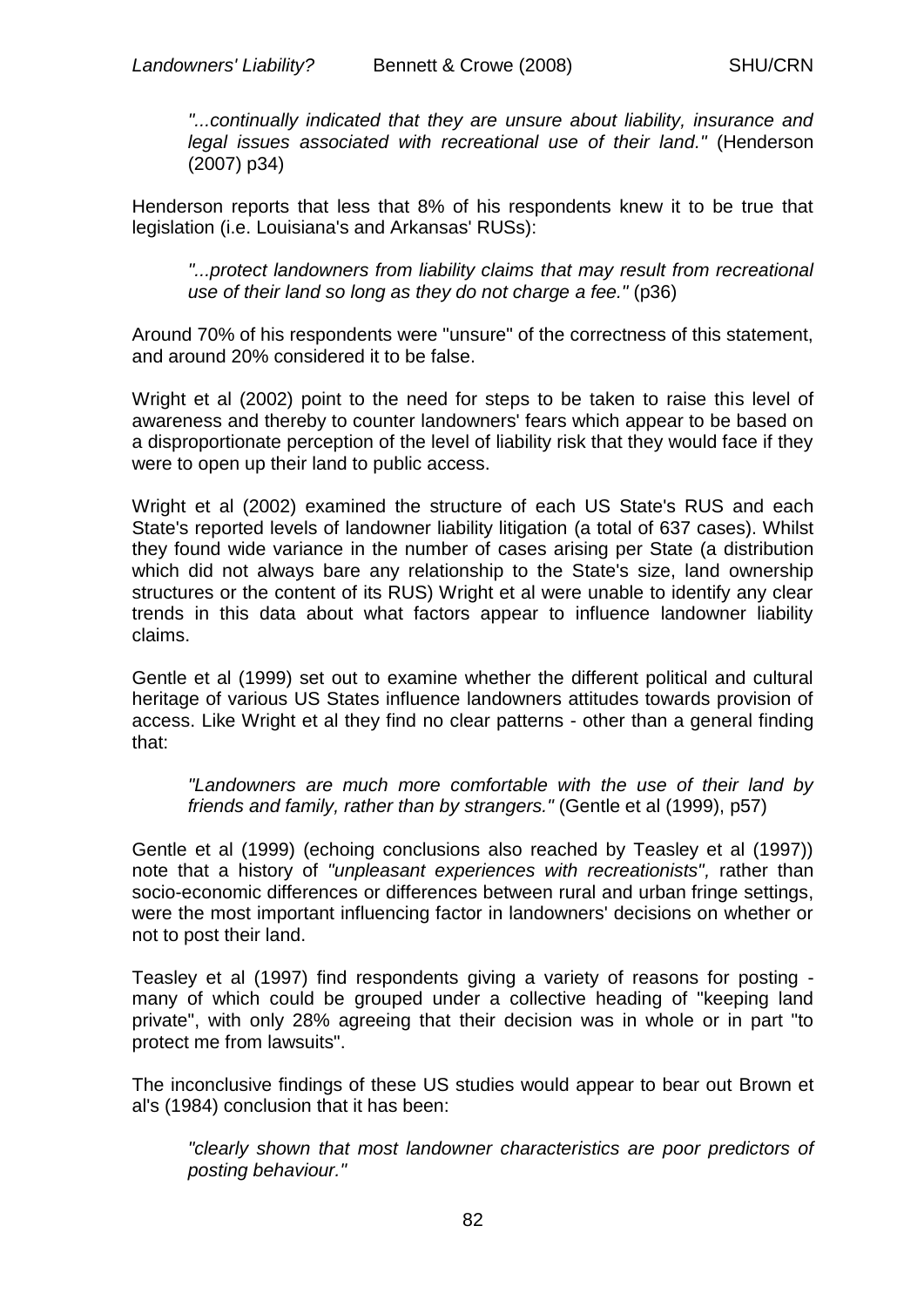Teasley et al's (1997, p80) study is based upon a review of data obtained by the (US) "National Private Landowners Survey" (NPLOS). NPLOS included enquiry into the methods by which landowners who lease their land for a fee (and therefore may in many States fall outside of RUS protection) choose to manage their risk. Their Table 40, setting out this data is reproduced below (with minor changes to Anglicize it), and whilst shows some North vs South divergence (and note also that none of the respondents felt confident enough to suggest that they had managed to remove all known hazards in the Rocky Mountains!):

| <b>Liability handling</b>  | <b>US overall</b> | <b>Regions</b> |              |                                  |  |
|----------------------------|-------------------|----------------|--------------|----------------------------------|--|
| technique                  |                   | <b>North</b>   | <b>South</b> | <b>Rocky</b><br><b>Mountains</b> |  |
| Landowner carries          | 44.1%             | 73.6%          | 36.0%        | 36.7%                            |  |
| insurance                  |                   |                |              |                                  |  |
| Tenant carries insurance   | 48.8%             | 53.5%          | 49.0%        | 25.1%                            |  |
| Tenant signs waiver        | 26.5%             | 27.2%          | 26.9%        | 17.1%                            |  |
| All known hazards          | 20.9%             | 18.6%          | 22.9%        | 0.0%                             |  |
| removed                    |                   |                |              |                                  |  |
| Do nothing about liability | 14.8%             | 5.3%           | 16.8%        | 25.1%                            |  |
| risk                       |                   |                |              |                                  |  |

A *"waive*r", is a written document that expressly records that the Tenant has irrevocably agreed to be responsible for his own safety at the premises, and will not hold the landowner accountable in any way if he suffers harm there. In most circumstances - but not all - a court will uphold a waiver as a clear indication of what the parties intended - and therefore whether or not any duty of care was created for the landowner in relation to the tenant.

Accordingly the US experience would appear to show:

- 1. That it is difficult to identify clear causal factors that differentiate levels of landowner liability anxiety;
- 2. Due to a widespread lack of understanding of the law, alteration of liability principles will not necessarily result in a change in landowner perception of the risk or alter his risk averse behaviour - unless each landowner actually "gets the message"; and
- 3. There is a disconnect between policy and "on the ground" experience. To change behaviour of landowners (as Wright et al (2002) note) landowners need to be made more knowledgeable about the reality of the level of risk they actually face, and field staff in public agencies who have direct contact with such landowners need, themselves, to have a clear and accurate understanding of the reality of the risk level actually faced. This is because those personnel (rather than legislators or HQ policy staff) will often be the contact points by which a lay impression of the liability risks is actually constructed (or reinforced) by the individual landowner.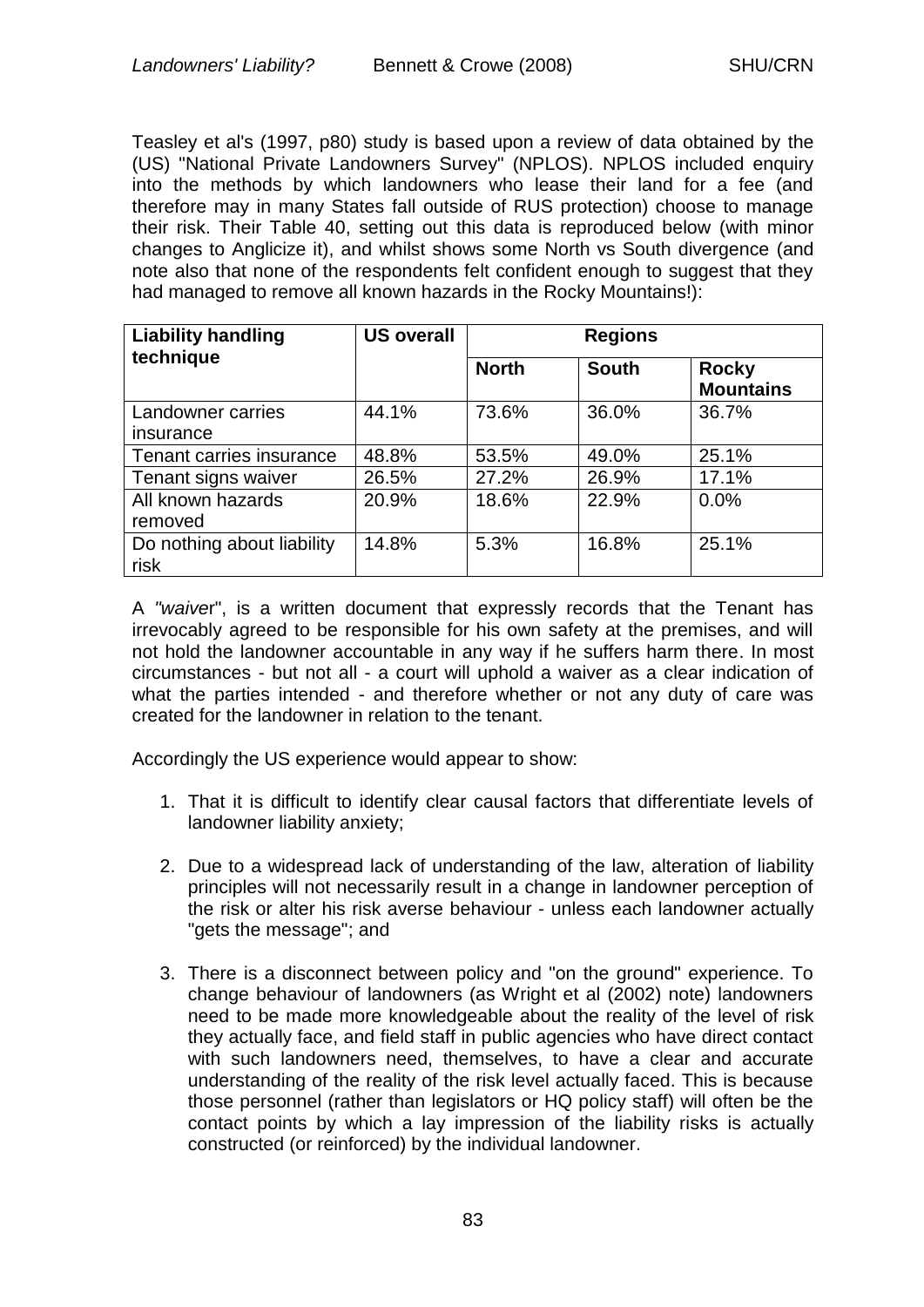These findings resonate with the (largely non-empirically based) viewpoints emerging in our consideration of the UK position within this report.

# **5.3.3 New Zealand**

McDonald (2004) (a countryside access campaigner) presents a detailed critique of arguments raised in September 2004 by Farmers Federated of New Zealand (a farmers group) in opposition to proposed extension of countryside access rights in New Zealand. Whilst McDonald's commentary is unverified, it is detailed and considered in tone.

It appears to shed familiar light onto the perception of landowners (in this case farmers) of the spectre of landowner liability. McDonald notes that despite provisions introduced in the Occupational Health & Safety in Employment Amendment Act 1998 to explicitly reassure farmers that they would not be liable for non-work related injuries to recreational users, the theme of fear of liability continues as a key theme of farmers' opposition to further proposed access legislation. McDonald (2004, p32) quotes from Federated Farmers' 2003 submission to the New Zealand Government's Land Access Ministerial Reference Group:

*"...Federated Farmers contends that in today's increasingly litigious society, it should not be unexpected that landowners will take a precautionary approach to exposing themselves to the risk of litigation: indeed it is a perfectly rational response...Federated Farmers agrees that a solution must be found to reducing landowner liabilities towards recreational users under health and safety legislation..."*

This persisting call for "something to be done" to reduce the perceived high risk of landowner liability, even after such steps have already been taken, has an echo in Henderson's (2007) study of US rural landowners in the Mississippi Delta - who indicated that around 20% of them would have been prepared to consider making their land available for recreational access provided the risk of liability was reduced (yet, as previously mentioned, over 90% of the sample group were either mistaken or unsure about what the current liability regime actually was).

#### **5.4 Fear of liability or fear of change?**

The US studies and the anecdotal example from New Zealand, suggest that expressed anxieties about landowner liability risk may amplify at times where the landowner community is experiencing the threat of change to access regimes (and/or other uncertainties). This suggests that liability anxiety risk may be a proxy for other fears - perhaps deeper anxieties which it is less publicly acceptable to voice (for example a fundamental preference for keeping their land private).

The landowner liability risk theme can be found in contemporary UK discourse on access, for example NFU (2008), whose Vice President, commenting in response to the UK Government's Marine Bill (and its proposal for a new right to roam within a "statutory coastal access corridor" within England) includes the view: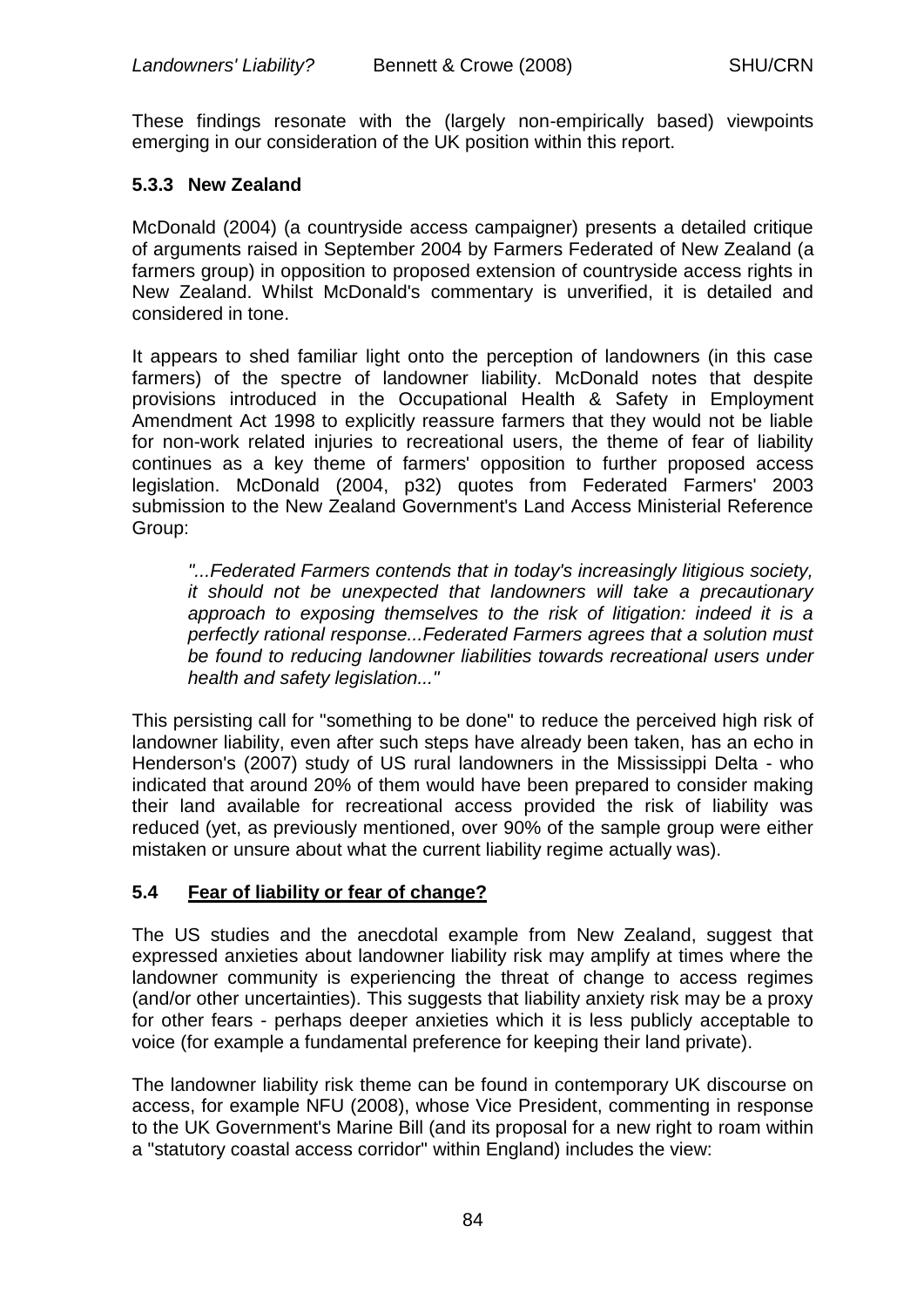*"...We cannot have access on the cheap, especially with cliffs and tides an ever present danger. Farmers also need assurance that farmer liability is also addressed or the project's success could be jeopardised."* 

In a similar vein the Historic Houses Association in its response to the UK Government's consultation on the Marine Bill (HHA 2007) stated:

*"It is essential that there is a workable liability regime which should remove liability for the occupier for non-natural as well as natural features, except in cases where the land manager has intentionally created a hazard."* (p4)

Research undertaken by the University of Brighton for the Forestry Commission (Forestry Commission 2005), undertaken in the run up to the introduction of the "right to roam" legislation in England & Wales showed that landowners of woodlands in the south east of England were concerned about public liability and rising insurance premiums - and that they wanted more information on the implications of improved public access upon liability and insurance.

The theme can also be found in access position papers published during the 1990s by the Country Landowners' Association (1996) and National Farmers Union (1998) (HoC 1999).

From the private landowners' perspective (drawing on our literature review and our scoping study) the wider fear may often be a fear of the unknown - an innate caution when faced with (in their view) yet another different layer of access legislation. The concern can be "how will all of the law and liability fit together"? New legislation (and new policy initiatives) are "untried and untested" at the point of their creation - and the landowners fear the costs and other detriments that they may suffer through the trail and error process of implementation. There is a concern that clarification of what the law actually requires will only emerge through unfortunate landowners getting drawn into litigation.

A number of respondents queried what benefit access has for private landowners who are not engaged in visitor related businesses. Those without a financial incentive to attract access may, given a free choice between opening up their land to greater access or maintaining the status quo, may choose the latter - as a safer, rational course in an uncertain environment.

Landowners whose businesses are not concerned with the benefits (to them) of the presence of the public may see the prospect of increased public access to their land, or proximity to it, as a threat to their ability to continue their current operations. Each of the following are fictionalised scenarios of anxiety drawn from the researchers' and the respondents' experience:

- I don't want the public near my site because they damage my crops / litter / flytip / worry my livestock / steal equipment;
- I don't want the public near my site because they use it for dangerous or antisocial activities;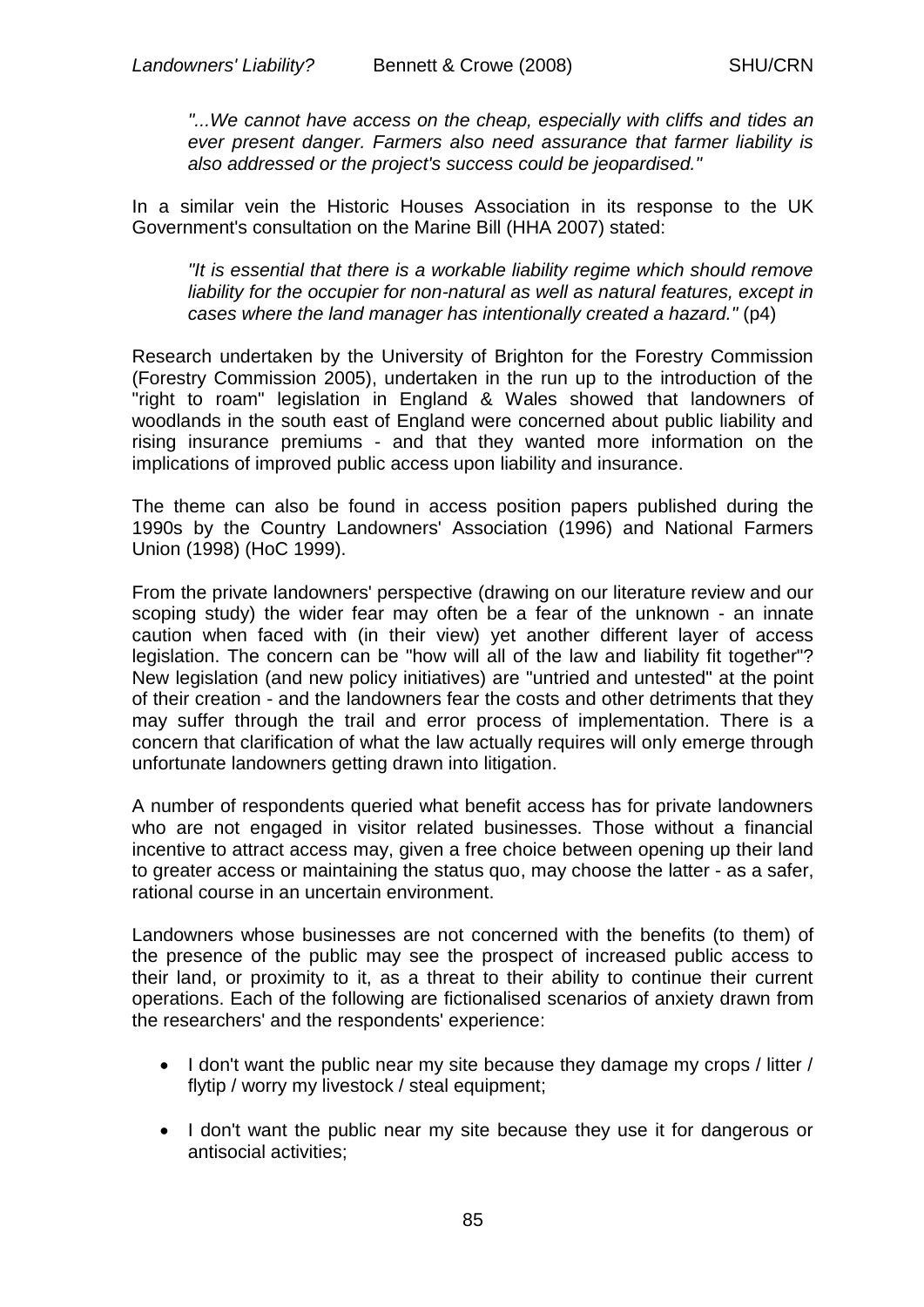- I don't want the public near my site because the presence of local walkers counts as human receptors which will mean that I will have to reduce the atmospheric pollution emitted from my nearby exhaust vents; and
- I don't want the public near my site because I have soil contamination there - if the local authority finds out that people regularly pass near my site I will have to remove that contamination. But if no-one comes to this area then there is no justifiable grounds on which I can be required to remove this material.

Each of the above may be a rational perception of the disadvantages of allowing access from the perspective of the private landowner. Whilst the first two may be very familiar to the access community, it is unlikely that the last two will have been encountered before in public dialogue on access matters. However, privately, such considerations can be significant issues for industrial owners of open land sites (and their lawyers and technical advisers).

The following are a random selection of "liability" related case studies featured in a CLA submission (CLA 2007) in response to the UK Government's consultation on the Marine Bill and proposed coastal access to be introduced in England & Wales (these are not fictionalised):

- **holiday cottage business featuring steep cliffs.** Concern that improved safety borne of privatisation of this cliff face would be lost - there having been three deaths within 20 years prior to taking site over and rendering it private land and excluding access to fishermen and climbers;
- **owner of boathouse.** Fear of liability for persons who might break-in and hurt themselves;
- **coastal farmland.** Concerned about safety as people have been killed on the beach due to landslips;
- **oysterbed owner.** Fear of liability for tree surveys and exacerbation of local "dogging" problem;
- **coastal defence owner.** Concerned about further expense through recreational damage and liability for injuries to visitors;
- **coastal holiday park.** Fear of loss of control over who may enter the park, e.g. paedophiles;
- **coastal farm.** Concern about possible liability if visitors should encounter unexploded ordnance; and
- **golf course.** Concern about liability to passers by from stray golf balls.

This sample gives an illustration of the diversity of rural landowners and the myriad ways in which anxiety about a change in access legislation may be expressed in, amongst other things, the language of safety and liability fears.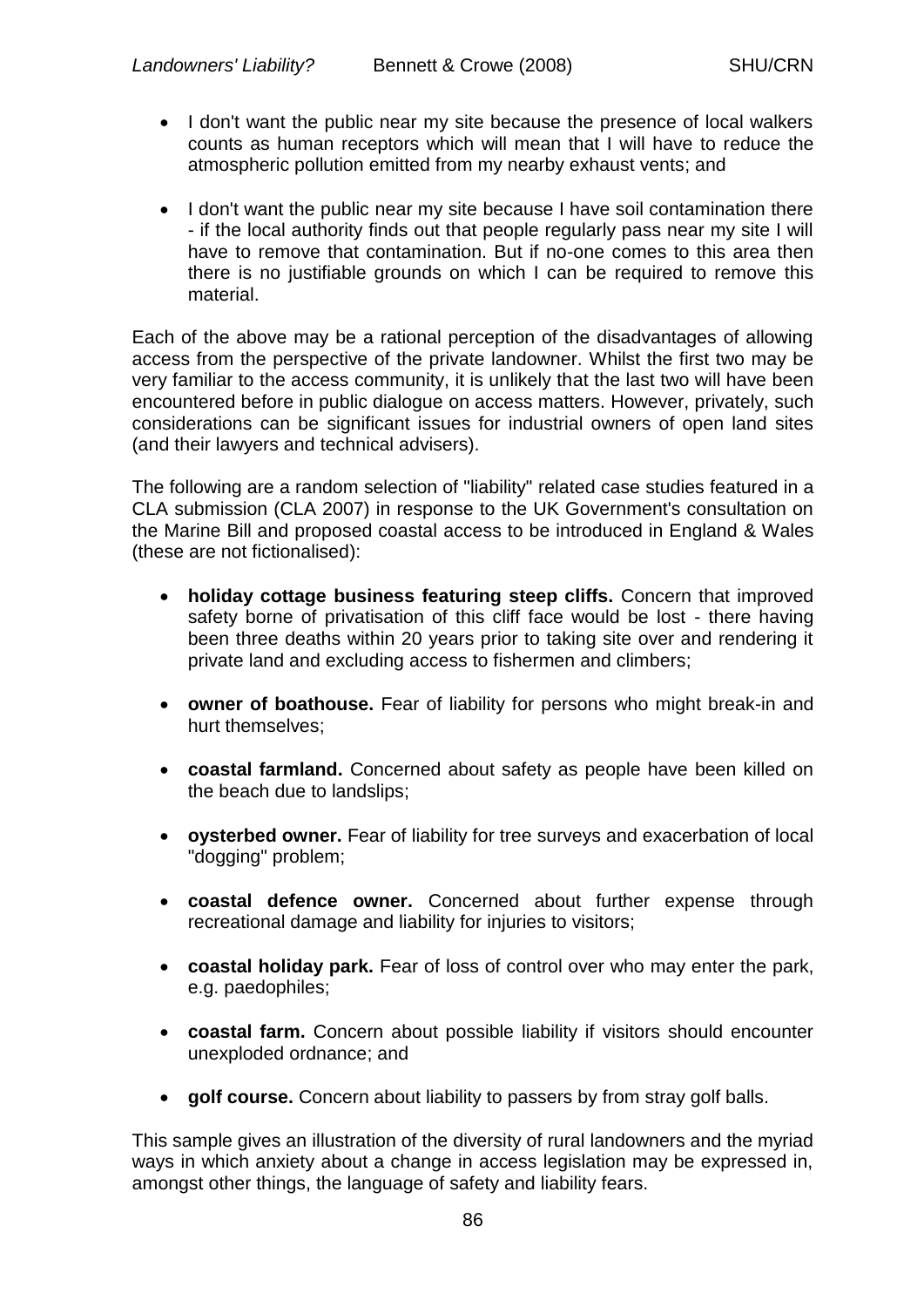## **6. THE STAKEHOLDER SCOPING SURVEY - EVIDENCE OF BARRIERS?**

#### **6.1 The stakeholder scoping study**

The telephone interviews conducted as part of this desk study reveal an anecdotal and impressionistic view of the extent to which landowner liability fears are currently impacting upon recreational access provision. Intentionally the survey group focused largely upon the community of large, access-remit, multi-site public agencies.

The survey group also focused towards the senior end of the management chain in each organisation, and notably there is a sizeable representation from access and health & safety managers: communities one would expect to be:

- knowledgeable about law and liability matters;
- distrustful of sensational media stories; and
- able from their roles to offer a broad perception of the influence of these issues upon their organisation.

These voices speak for themselves - there are limits to what can reliably be extrapolated from the small sample size. The interviewees also speak for themselves in the sense that they were encouraged to speak personally and candidly - and their views should not necessarily be taken as those of their employer.

We summarise below the reactions to each of the substantive questions put to the interviewees. The questions were:

- *"How significant is fear of safety litigation within your organisation?"*
- *"Where does this fear originate from? (internal / external?)"*
- *"How are decisions taken within your organisation about the level of public safety that needs to be provided?"*
- *"What effects on access provision has fear of safety litigation had on your organisation? (give examples)"*
- *"Are visitor accident claim rates on the increase? (in your organisation / in all organisations)"*
- *"What factors do you think influence whether the public will make a claim following an accident?"*
- *"Why do you think private landowners are reluctant to give access?"*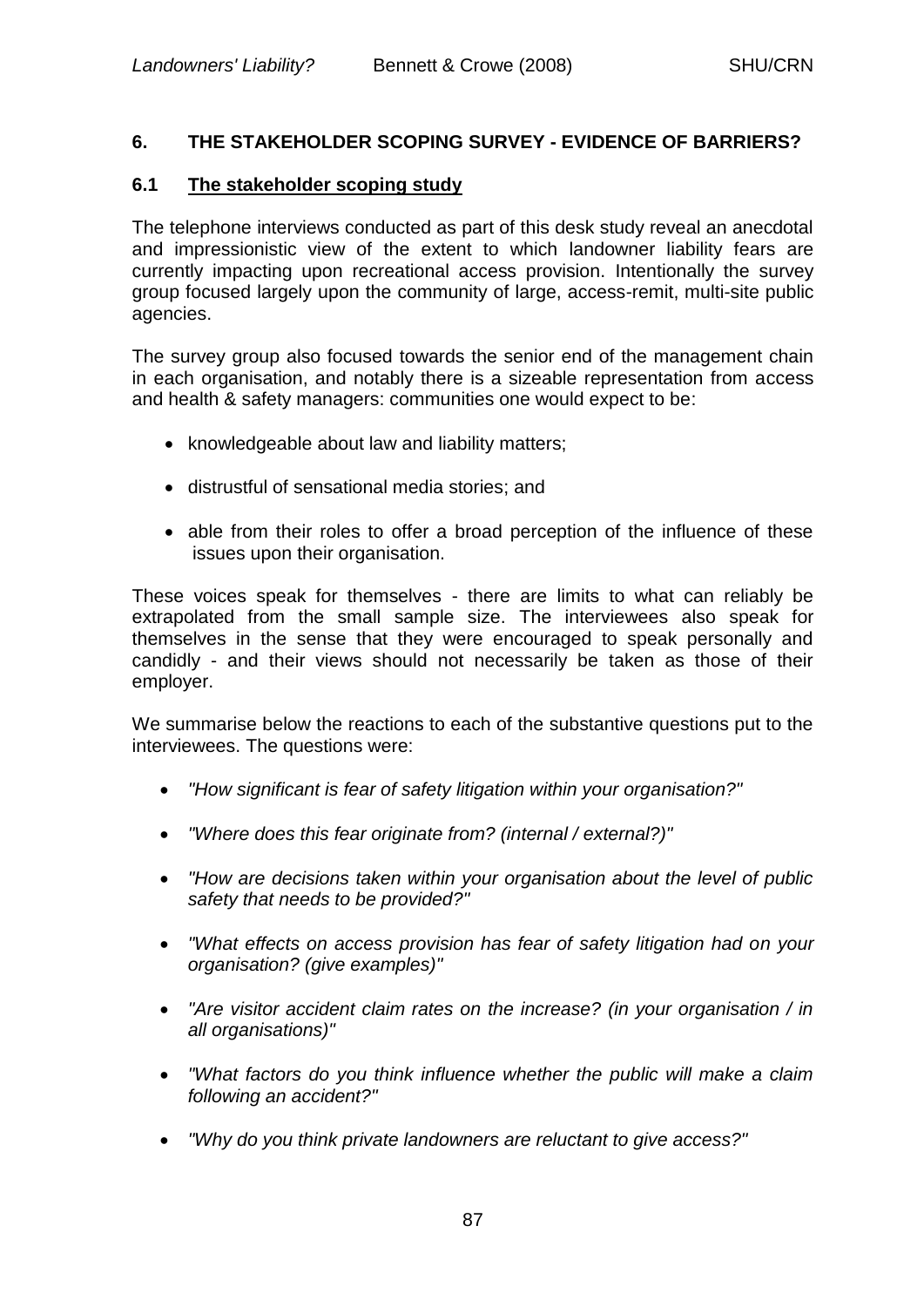In the next Chapter we draw together, and compare, the findings of the literature review and the scoping study.

The following table (Fig 1) identifies the core attributes of our telephone sample group.

# **6.2 Key findings from the scoping study**

## **6.2.1** *"How significant is fear of safety litigation within your organisation?"*

Many of the respondents challenged the use of the word "fear" in this question. They preferred to characterise visitor safety as an issue to be achieved, alongside other operational responsibilities. For most the awareness was of the importance of safety per se, only a minority considered that avoidance of safety litigation was a key shaping force to the management of their places and activities. This response was particularly characteristic of the senior health & safety managers and access managers in the sample group.

Some of the respondents acknowledged that an anxiety about potential liability (or more broadly adverse public relations impact) was an influence over some sitelevel managers. It was felt that this reflected their lesser familiarity with the realities of what the law actually requires and low visitor accident rates.

None of the organisations surveyed reported an embedded and recalcitrant collective risk adverse culture within any particular sector of their organisation. Risk aversion where encountered was an individual trait, signalling mis-perception of the actual risk posed. Where such anxieties arise they are responded to (if spotted) by the organisation's strategic health & safety (or sometimes) access managers and the local staff are reassured about the necessity and desirability of leaving an element of risk within the organisation's visitor access provision. It was reported that site level staff are most likely to exhibit anxieties when faced with unfamiliar proposed activities / initiatives. With reassurance and contextualisation of the actual risk levels staff will willingly alter their perception.

Few respondents referred specifically to legal concepts in outlining their understanding of liability risk (although a minority appeared quite sophisticated in their understanding). Most respondents alluded to civil liability as their interpretation of "liability risk". However respondents representing the experience of more regulated sectors, or those where there was direct organisational experience of safety related regulatory investigation or enforcement referred primarily to an anxiety about criminal liability. None of the (non-lawyer) respondents mentioned the Corporate Manslaughter and Corporate Homicide Act 2007.

One (large multi-site public agency with recreational access remit) illustrated graphically the chill effect that a regulatory investigation by the HSE can have upon the culture of safety management within an organisation. In response to an ongoing investigation by the HSE of a visitor fatality incident site (and attendant arrests of staff members) managers have become considerably more aware of their potential exposure to individual criminal liability.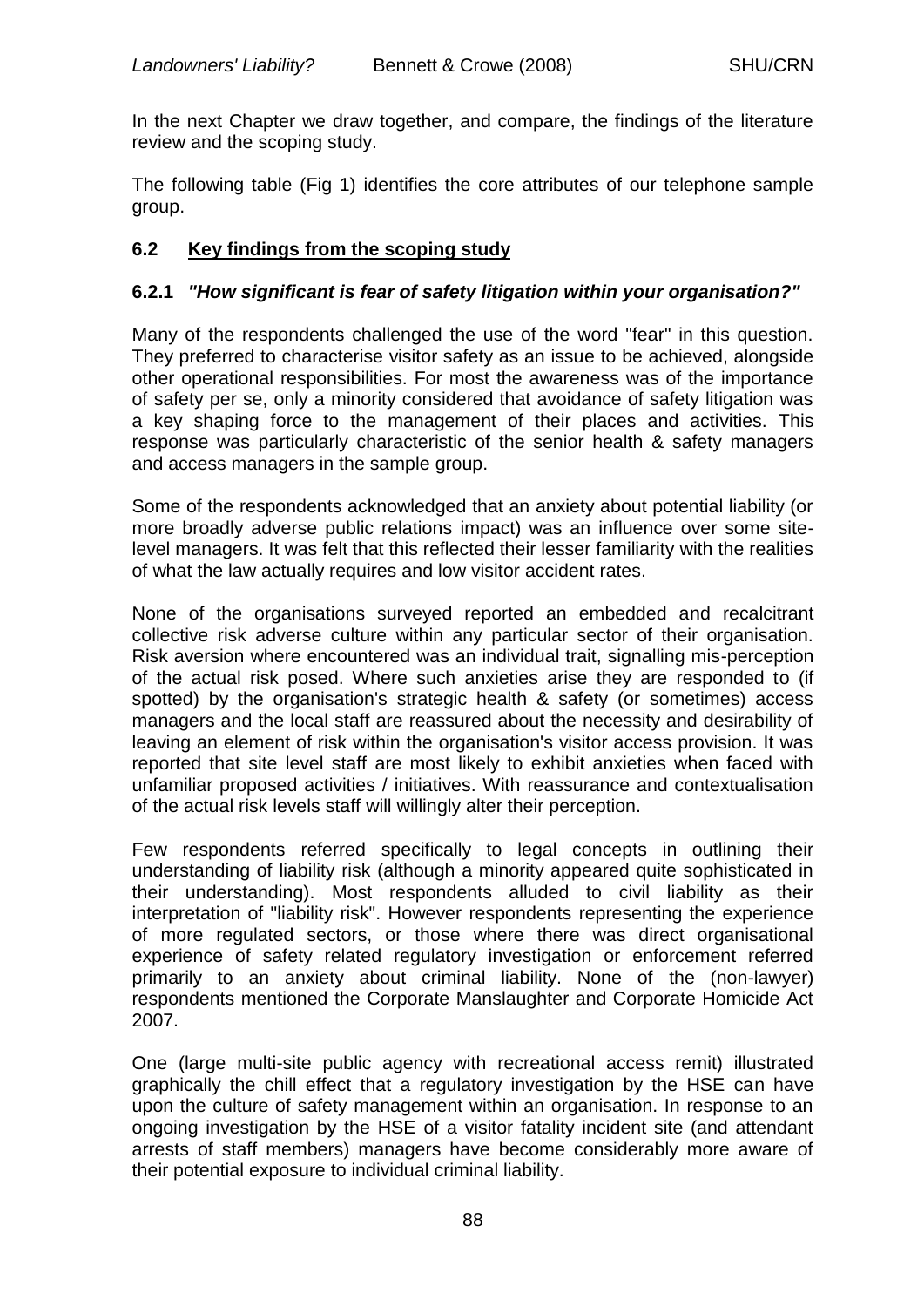# **Fig 1 - Scoping survey group composition**

| <b>Name</b>           | <b>Position</b>                                             | Organisation                                             | <b>Category</b>                | <b>Attributes</b>                                                                                      |
|-----------------------|-------------------------------------------------------------|----------------------------------------------------------|--------------------------------|--------------------------------------------------------------------------------------------------------|
| <b>Richard Brooks</b> | <b>Access &amp; Recreation</b><br><b>Officer</b>            | <b>Defence Estates</b>                                   | Access                         | GB remit - military land -<br>management of conflicting land uses                                      |
| <b>Rob Garner</b>     | Policy & Advice Officer,<br><b>Recreation &amp; Access</b>  | <b>Scottish Natural Heritage</b>                         | Access                         | Scotland - access law and policy                                                                       |
| Paddy Harrop          | <b>Recreation &amp; Public</b><br>Affairs Manager           | <b>Forestry Commission</b>                               | Access                         | England remit - forestry                                                                               |
| Mike McClure          | <b>Countryside Recreation</b><br><b>Development Officer</b> | Sport Northern Ireland                                   | Access                         | Northern Ireland remit - sport and<br>recreation policy                                                |
| <b>Andy Maginnis</b>  | <b>Acting Countryside</b><br>Manager                        | <b>Worcestershire County</b><br>Council                  | Access                         | England (Midlands) - recreation<br>policy and operational management<br>- Local Government Association |
| <b>Chris Marsh</b>    | <b>Recreation Policy &amp;</b><br><b>Process Adviser</b>    | <b>Environment Agency</b>                                | Access                         | England & Wales - flood defence<br>infrastructure - Visitor Safety in the<br><b>Countryside Group</b>  |
| <b>Richard Owen</b>   | <b>Access Management</b><br>Adviser                         | <b>Countryside Council for</b><br>Wales                  | Access                         | Wales - access law and policy -<br><b>CRoW</b> implementation                                          |
| Anne Gray             | <b>Access Officer</b>                                       | Scottish Rural Property &<br><b>Business Association</b> | Access / Private<br>Landowners | Scotland - rural landowner<br>perspective                                                              |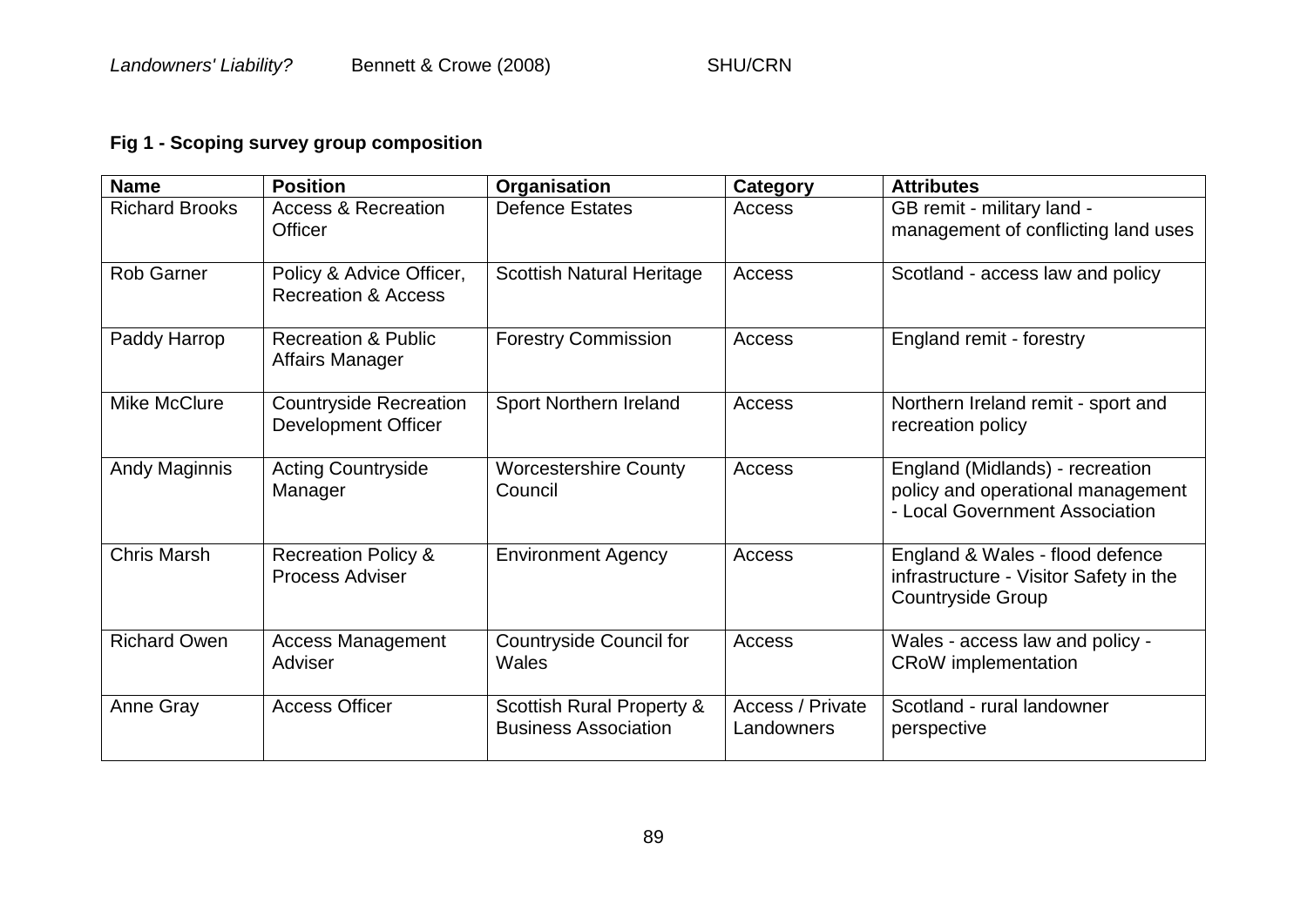| <b>Name</b>                       | <b>Position</b>                                                               | Organisation                                      | Category                       | <b>Attributes</b>                                                          |
|-----------------------------------|-------------------------------------------------------------------------------|---------------------------------------------------|--------------------------------|----------------------------------------------------------------------------|
| Sue Hilder                        | <b>Access Officer</b>                                                         | <b>National Farmers Union -</b><br>Scotland       | Access / Private<br>Landowners | Scotland - farming perspective                                             |
| <b>Andrew Shirley</b>             | <b>National Access Adviser</b>                                                | <b>Country Land &amp; Business</b><br>Association | Access / Private<br>Landowners | England - rural landowner<br>perspective                                   |
| <b>Jason Rankin</b><br>(by email) | UFU representative on<br>NI Countryside Access &<br><b>Recreation Network</b> | <b>Ulster Farmers' Union</b>                      | Access / Private<br>Landowners | Northern Ireland - farming<br>perspective on access issues                 |
| John Corden                       | Head of Health, Safety<br>and Resilience                                      | Southern Water                                    | Health & Safety                | South Eastern England - reservoirs -<br><b>National Water Safety Forum</b> |
| Anne Gillan                       | Health & Safety Officer                                                       | <b>National Trust Northern</b><br>Ireland         | Health & Safety                | Northern Ireland - heritage<br>landscape and risk management               |
| Nikki Kemmery                     | Health & Safety<br>Manager                                                    | Yorkshire Water plc                               | Health & Safety                | Yorkshire, England - reservoirs -<br>Water UK                              |
| <b>Emily Ramsay</b>               | Health & Safety Officer                                                       | <b>Forestry Commission</b>                        | Health & Safety                | GB remit - forestry                                                        |
| Peter Wade                        | <b>Visitor Safety Manager</b>                                                 | <b>British Waterways</b>                          | Health & Safety                | GB remit - inland waterways                                                |
| Alan Streather                    | <b>Liability Underwriter</b>                                                  | <b>NFU Mutual</b>                                 | <b>Insurer</b>                 | Specialist agricultural insurance<br>underwriter                           |
| Lukas Rootman                     | <b>Senior Associate</b>                                                       | Nabarro LLP (Solicitors)                          | Lawyers                        | England & Wales - health & safety<br>litigation                            |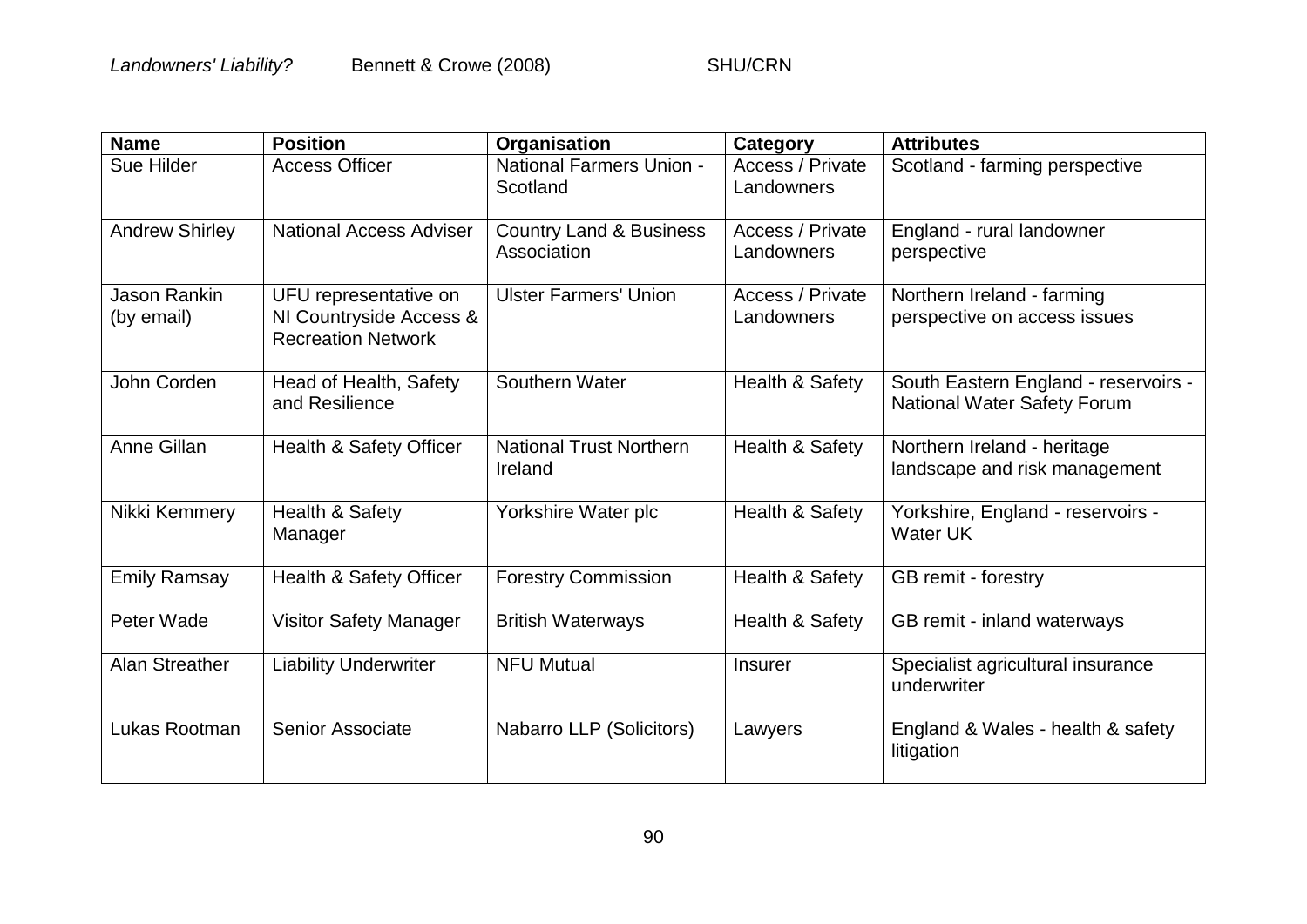| <b>Name</b>         | <b>Position</b>                                         | Organisation                 | Category            | <b>Attributes</b>                                                                                        |
|---------------------|---------------------------------------------------------|------------------------------|---------------------|----------------------------------------------------------------------------------------------------------|
| Graeme<br>MacKenzie | <b>Risk &amp; Business</b><br><b>Continuity Manager</b> | <b>Dundee City Council</b>   | Local<br>Government | Eastern Scotland - municipal risk<br>management - Association of Local<br><b>Authority Risk Managers</b> |
| Paul Osborne        | Environmental<br><b>Improvement Officer</b>             | <b>Exeter City Council</b>   | Local<br>Government | Ex Torbay Council Senior Urban<br>Design and Landscape Officer                                           |
| Roger<br>Whitehouse | <b>Head Park Warden</b>                                 | <b>Hawkstone Park</b>        | Visitor attraction  | Shropshire, England - heritage<br>landscape and risk management                                          |
| <b>Andrew Upton</b> | Director of Conservation                                | <b>Ulster Wildlife Trust</b> | Visitor attraction  | Northern Ireland - conservation and<br>access - nature reserves                                          |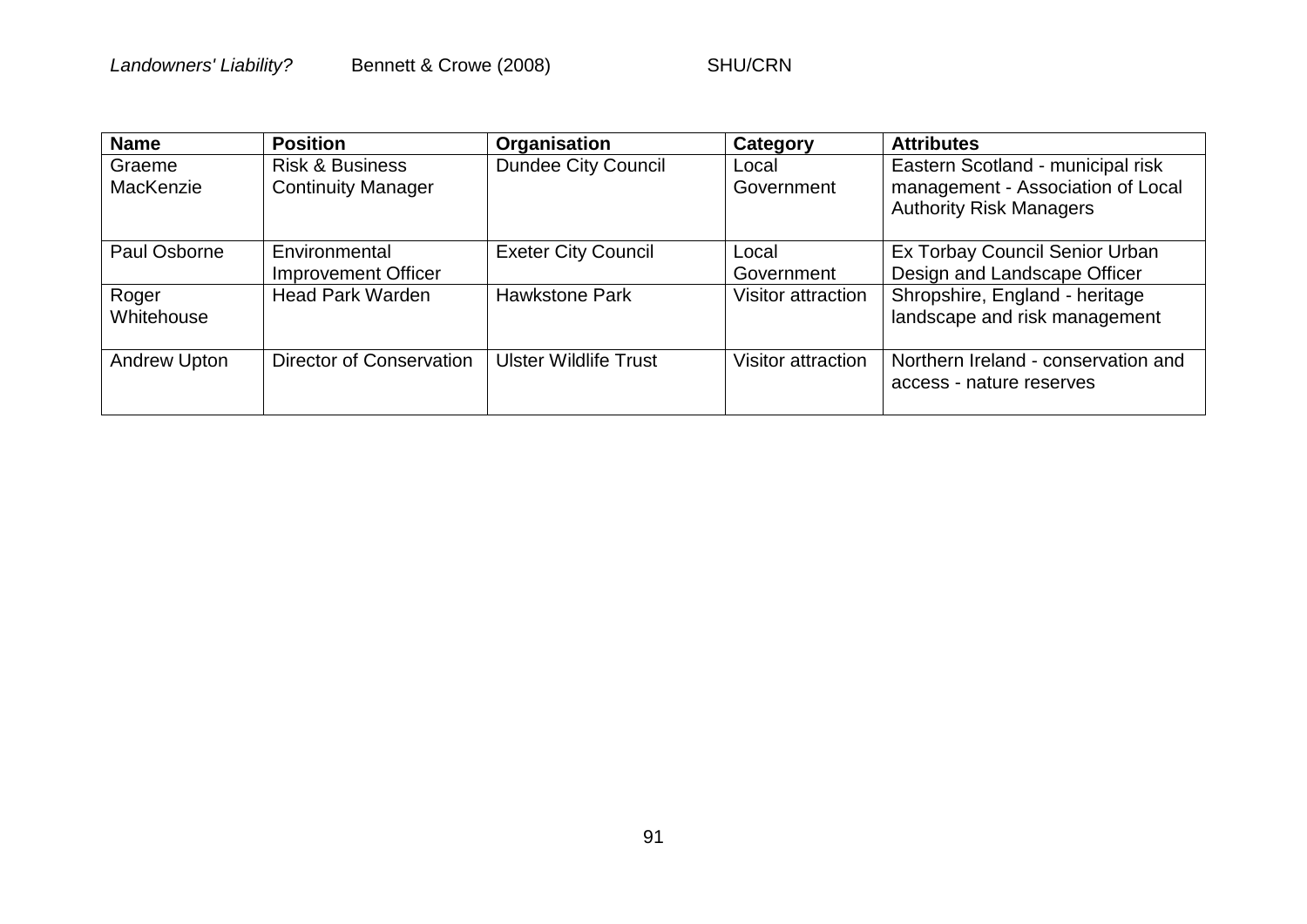# **6.2.2** *"Where does this fear originate from? (internal / external?)"*

There was a general perception amongst respondents that society in general has become more litigious and that members of the public may now be more minded to claim in situations of loss or injury (and/or to concoct spurious claims). However none of the respondents reported that their own organisation appeared to be suffering a notable escalation in criminal or civil litigation.

Many of the respondents were self-insured (i.e. do not hold public liability insurance policies) and therefore did not have relationships with liability insurers to take into account.

However, of those organisations which do carry public liability insurance cover, the role of insurers in relation to influencing a "fear" of safety litigation was not considered to be significant. Most respondents who expressed an opinion felt that the fairly small value of visitor safety related claims meant that all or most of the burden of these would be met by the organisation rather than its insurer. There was a correspondence between all respondents (including the insurance underwriter and local authority insurance manager) in a view that visitor safety claim rates are not a cause of concern for insurers - and therefore insurers are not seeking to intervene in access provision issues. One respondent suggested that occupational accident rates were considered to be much more significant in the setting of insurance premiums.

Many respondents pointed to sensational media reports as a source of misperception about liability risks but few seemed aware of the HSE's "myth busting" initiative. A number of respondents pointed to the fact that whilst sensational claims might be reported, the final outcome of these cases is rarely publicised. Were such outcomes to be publicised then the public (and fellow managers) would come to see that the vast majority of cases do not succeed - and that the law on visitor safety is pragmatic and stable. There was also frustration that these cases focus upon a small minority of "exceptional" cases, rather than depicting the (less colourful) reality of the majority of "average" cases and how they are actually dealt with by the courts.

A number of respondents stated that the risk of being reported in the media for "excessive health & safety" was considerably greater than being reported in the media in the event of an accident if a marginal risk was left unaddressed.

#### **6.2.3** *"How are decisions taken within your organisation about the level of public safety that needs to be provided?"*

The majority of the respondents represented large multi-site public sector agencies in which a centralised and systems-driven approach to management was embedded. Accordingly it was no great surprise to find evidence of a pro-active, rational, evidence-based approach to risk assessment and management within those organisations, or that there was awareness of health & safety legislation and HSE guidance.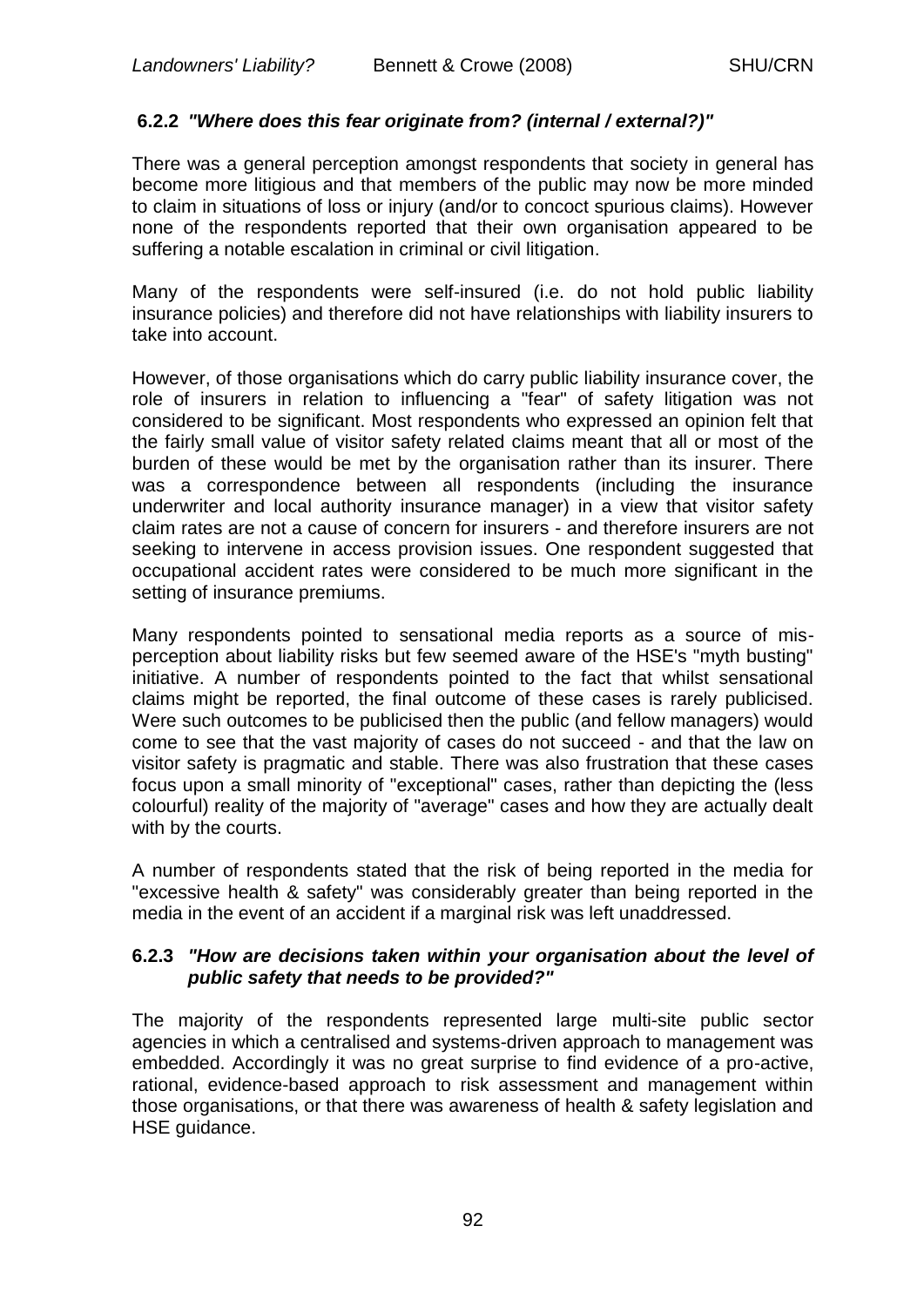Decisions about the required level of safety provision in these organisations are taken as part of a considered, deliberative and documented process. A degree of cost-benefit calculation is evident (reflecting the balancing required within "public risk" between risk - access and sustainable expenditure).

Of particular note was the importance of peer networks in helping to form common understandings of what should be taken as "reasonable" level of safety. A number of formalised peer networks such as the Visitor Safety in the Countryside Group, the Water Safety Forum and the Tree Safety Group were identified. Such groupings appear to have had a particularly formative influence upon the "benchmarking" of safety standards - and to have contributed to a palpable sense of reassurance amongst the respondents. It was clear that on occasion such groupings have proved to be a valuable defence mechanism to their members faced with (in their view) over zealous enforcement action by local level regulators. In particular it was clear that the VSCG's "Managing Visitor Safety in the Countryside" guidance, via its Risk Control Matrix (VSCG 2005, p13), has been instrumental in encouraging these organisations to set different levels of safety provision (versus reliance upon visitor "personal responsibility") in accordance with the concept of a differential spectrum running in stepped stages of provision between the extremities of "urban" and "wild" terrain. This concept draws on approaches developed in North America, a model that Grove (2006) describes as the "Recreation Opportunity Spectrum".

In contrast to these structured and rational arrangements for safety standard setting amongst the respondents from large (and/or access remit) organisations the representatives of private landowners suggested that the perception of what the law requires is not shaped in the same way for their communities. Instead such organisations will rarely have visitor safety as their primary concern. They may have some experience of the complexity of occupational health & safety law and/or or enforcement action within that context. They will characteristically be smaller, owner-operated businesses, often with a single site operation (e.g. a farm). These respondents suggested that the world-view of such persons will be markedly different from the systematic public bodies. They will be characterised by a reactive approach to management of their affairs, not be document driven, locally focussed (possibly parochial in outlook), and innately suspicious of change and intrusion. Such organisations will struggle to "make sense" of what the law requires of them, and will be susceptible to the informal spread of myths and misperceptions about the risks entailed in offering (or being forced to provide) access to their land. Instead of drawing upon sector-wide standard forming (and defence) networks such landowners will build their picture of what is required by (in the words of one respondent) "conversations in the pub, stories in the media or chats with neighbours over the farm yard gate" or view the world purely through an agricultural focus, taking their news (and perhaps some of their views) from the small (fairly) closed circle of the farming press and its regular industry commentators.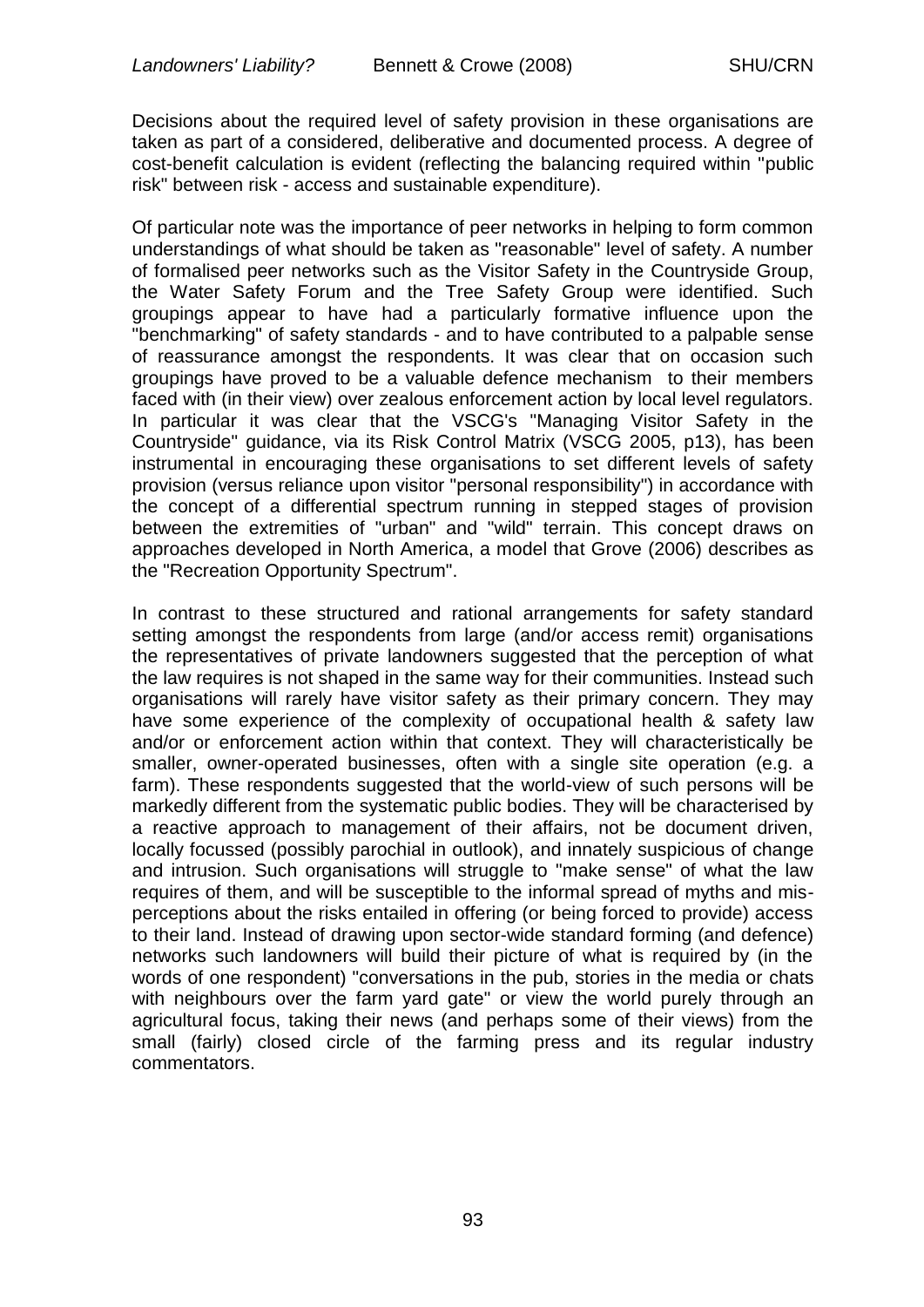## **6.2.4** *"What effects on access provision has fear of safety litigation had on your organisation? (give examples)"*

The respondents were able to point to few actual instances in which a fear of safety litigation has prompted a change to access provision.

One respondent mentioned a blanket prohibition upon swimming in its water bodies - even though it would have been happy to regard the risk level as tolerable for such access to be given to organised and responsible groups. However a blanket ban for all was maintained on the grounds that differential rules between classes of users would have sent a confusing message. However the concern here appeared to be more about effective risk communication than litigation avoidance.

One respondent stated the view that given the nature of countryside land, attempting to remove risk by withdrawing access would rarely be effective (fences or other boundary structures would soon be overcome).

Some respondents pointed to instances of over-zealous safety signage by local site managers - and many of these respondents pointed out that such instances of "rogue" signage would be challenged by them. There was a concern amongst the health & safety and access managers that allowing unnecessary signage to proliferate at local level would both spoil the recreational experience of the visitor and undermine the policy line that groups like the VCSG are seeking to maintain against the feared "ratcheting" of reasonable safety provision standards.

A couple of respondents pointed to the role of byelaws as a mechanism available to them to set (and enforce via fine and/or exclusion) visitor behaviour at their sites. This was described as a long process, but appropriate as a (visitor) standard setting technique. Clearly, few organisations will have direct access to such techniques.

## **6.2.5** *"Are visitor accident claim rates on the increase? (in your organisation / in all organisations)"*

None of the respondents reported a significant rise in visitor accident claim rates indeed many respondents were able to recall only a few (<5) claims across their organisation during the last 5 years.

The two visitor attraction respondents each reported no claims.

In many instances the respondents were not themselves directly involved with claims management - but most formed their impression on the basis that their role in the organisation (i.e. as health & safety or access manager) would lead to such matters being drawn to their attention if visitor accident claims levels became of any significance to their claims managing colleagues or their insurers.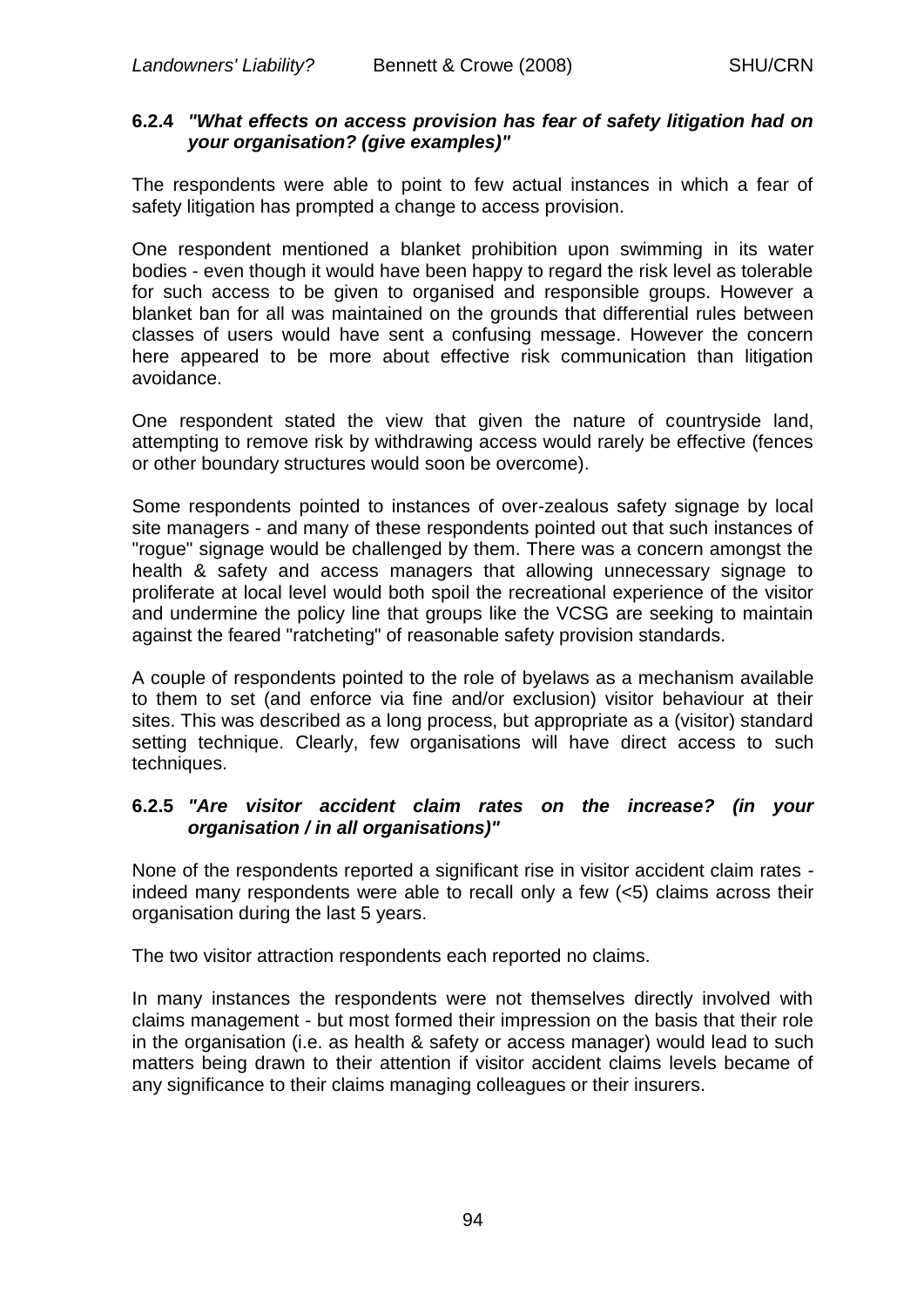#### **6.2.6** *"What factors do you think influence whether the public will make a claim following an accident?"*

This question asked the respondents to comment upon matters which they were not in all cases directly concerned with. However the most commonly identified factors were:

- **how the (potential) claimant was dealt with during and after the accident** - the implication being that someone who has a bad impression of how they were dealt with would be more likely to claim;
- the seriousness of the injury sustained whilst most accidents sustained in the countryside would be of the minor, "slips and trips" variety - there was a general view that claims would be more likely in relation to serious injuries, particularly where the victim's livelihood had been affected; and
- how the victim sees the world most respondents suggested that claim behaviour would be affected by an individual's personality and their world view. Those who are "rights minded" may be more likely to claim than someone with a strong resignation to "fate".

The following additional factors were also mentioned by some of the respondents:

- **differential expectations of safety**  here the suggestion was that some people may have a higher expectation for safety provision by landowners than others, and this may have a relationship to levels of familiarity with the countryside in general;
- **levels of claims consciousness** opinion was mixed about which sections of the community might be expected to have the greatest levels of claims consciousness. Some suggested that highly educated people would better understand the redress available to them, whilst others suggested that claiming might be more prevalent amongst the poor, with "no win, no fee" as a driving force;
- **the identity of the landowner**  some respondents expressed the view that large public sector bodies and utility companies would be more likely to receive claims, as they will be perceived as "able to afford it" - but that people might be more reluctant to claim against smaller organisations; and
- **the blameworthiness of the accident -** only two respondents specifically mentioned factors of fault and causation. Here the suggestion was that a claim may be more likely if an injured person attributes his injury to a clear failing (e.g. lack of maintenance to a structure) by the landowner.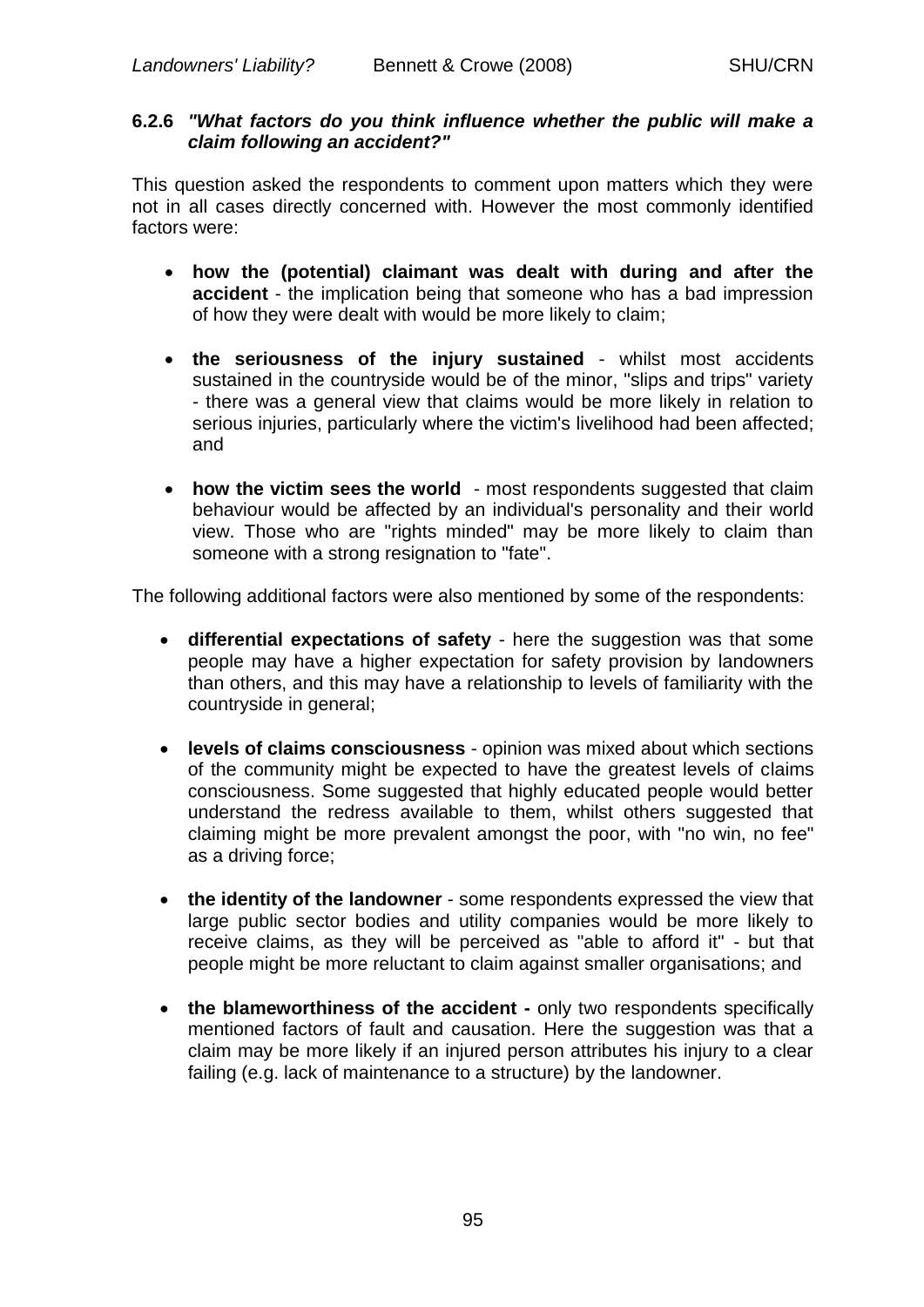## **6.2.7** *"Why do you think private landowners are reluctant to give access?"*

The majority of the scoping survey sample group were large, pro-access landowners. A minority of bodies representing small and/or private landowners were included.

Accordingly, in responding to this question, most of the respondents were giving their perception of how others (i.e. private landowners) perceive the issue of landowner liability.

A variety of factors were suggested by various respondents:

- **Fear of liability** most respondents considered that an anxiety about liability was a sincerely held belief, and one that could have a powerful effect on landowner attitudes to access;
- **Safety as an excuse for something else** however many respondents felt that the language of safety was an acceptable way of voicing broader anxieties that might not be publicly palatable. In short, that anxiety about liability is a proxy for a fear of further extension of access legislation, the actual issue being a core resentment of statutory intrusion and control over their own land;
- **Fear of the unknown and uncontrollable** the allusion here was to a general mindset (described earlier) that rural landowners, and particularly farmers, may have a different way of forming their understanding of access and liability issues - and that for them a fear of change and/or fear of the public could be very tangible, and influential over engagement with access issues;
- **Ignorance of the law -** a relative lack of sophistication in understanding principles of law and liability (and processes by which such understandings are constructed) could also significantly affect private landowners' perspectives. This ignorance may be present not just in the landowners themselves but also in the local intermediaries from who they receive their (formal and informal) advice (NB: in our experience interviewing the Access Officers of both NFU Scotland or SRPBA we found them to be very knowledgeable and practically focussed upon translating access and legal discourse for the illumination of their members);
- **Disruption of core business -** there are circumstances in which clear physical and practical detriment to the private landowners' primary use of his land. The loss of livestock (both as a monetary issue and an accident hazard) through gates not being closed and heavy pedestrian trafficking affecting crops or land rehabilitation being two examples that we were referred to by respondents;
- **Distance from the public risk consensus** compared to the public agencies and utilities with recreational access as part of their policy remit, private landowners have no particular direct benefit to be reaped from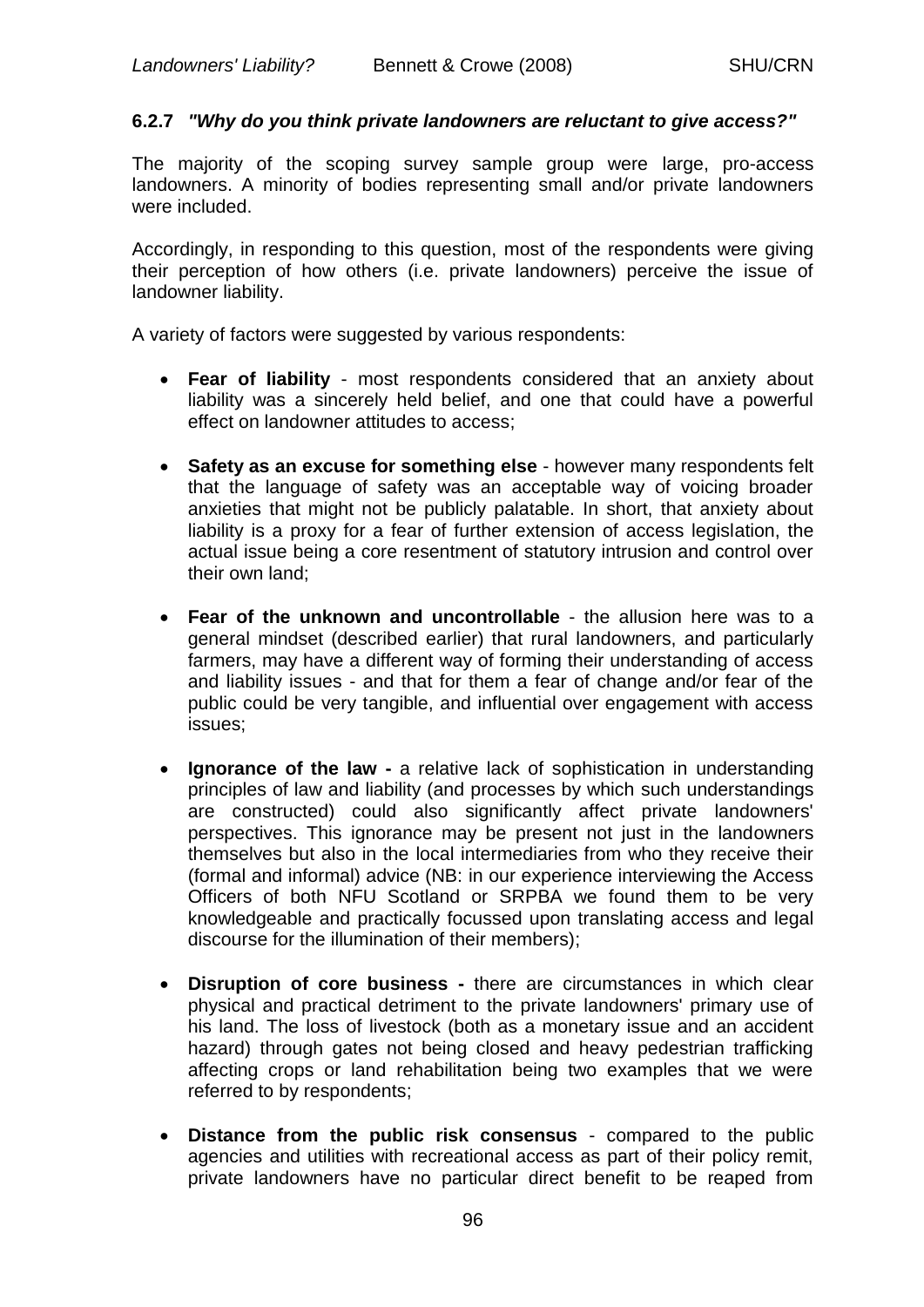embracing a tolerable amount of risk. Therefore even a small perceived risk has no counterbalancing benefit or gain to offset it. Private landowners are likely to be particularly remote from the emerging public risk policy consensus. Their concept of risk management will be framed by their more direct experience of occupational safety (i.e. farmyard machinery) and will therefore frame safety as an absolute (because, as we have seen, occupational safety cases are far less forgiving of residual risk); and

 **Relative vulnerability to a single incident** - finally, a number of respondents pointed to the difference of perception between public sector managers who can view risk across a broad portfolio / community of users and who therefore express risk in terms of probability and the perception of risk by a private landowner who may have one site, in which the totality of his assets are invested. From this private landowner's perspective just one accident could suffice to wipe out his business. He may not be comforted by arguments of probability - particularly if he has some notion of the uncertainty of law and liability processes.

#### **6.3 Did the study show any differences between England & Wales, Scotland and Northern Ireland?**

The respondents were selected to give a spread across each of England, Wales, Scotland and Northern Ireland.

Divergence of perspective was found (non-statistically) to be more significant between the relative size of landowner / scale of access than in relation to any evident difference of liability or access regime between the four UK jurisdictions.

It was clear however that respondents in Scotland were particularly focussed upon working through the fundamental structural changes introduced by the Scottish land reform and "right of responsible access" legislation. It was clear speaking with Scottish respondents that widespread debate had been engaged in recent memory regarding both prospects for widening access and the potential for a detrimental effect on landowners in terms of a feared rise in landowner liability and/or insurance premiums.

The tone encountered for England & Wales was less pronounced - that the access rights now provided south of the border were of a less order of magnitude and fear-factor - but with signs that the issue was re-emerging given the current consultation on the Marine Bill's proposed new coastal access for England & Wales.

It was clear that Northern Ireland has the most active debate about occupiers' liability, particularly in the context of National Park consultations, and therefore it was no great surprise to detect that private landowners' stated anxieties about landowner liability were currently at their strongest in that jurisdiction. Drawing upon the US and New Zealand research summarised in an earlier chapter, and the recent experience of policy development in the other UK jurisdictions, it is not a surprise to see such anxieties currently emerging in Northern Ireland.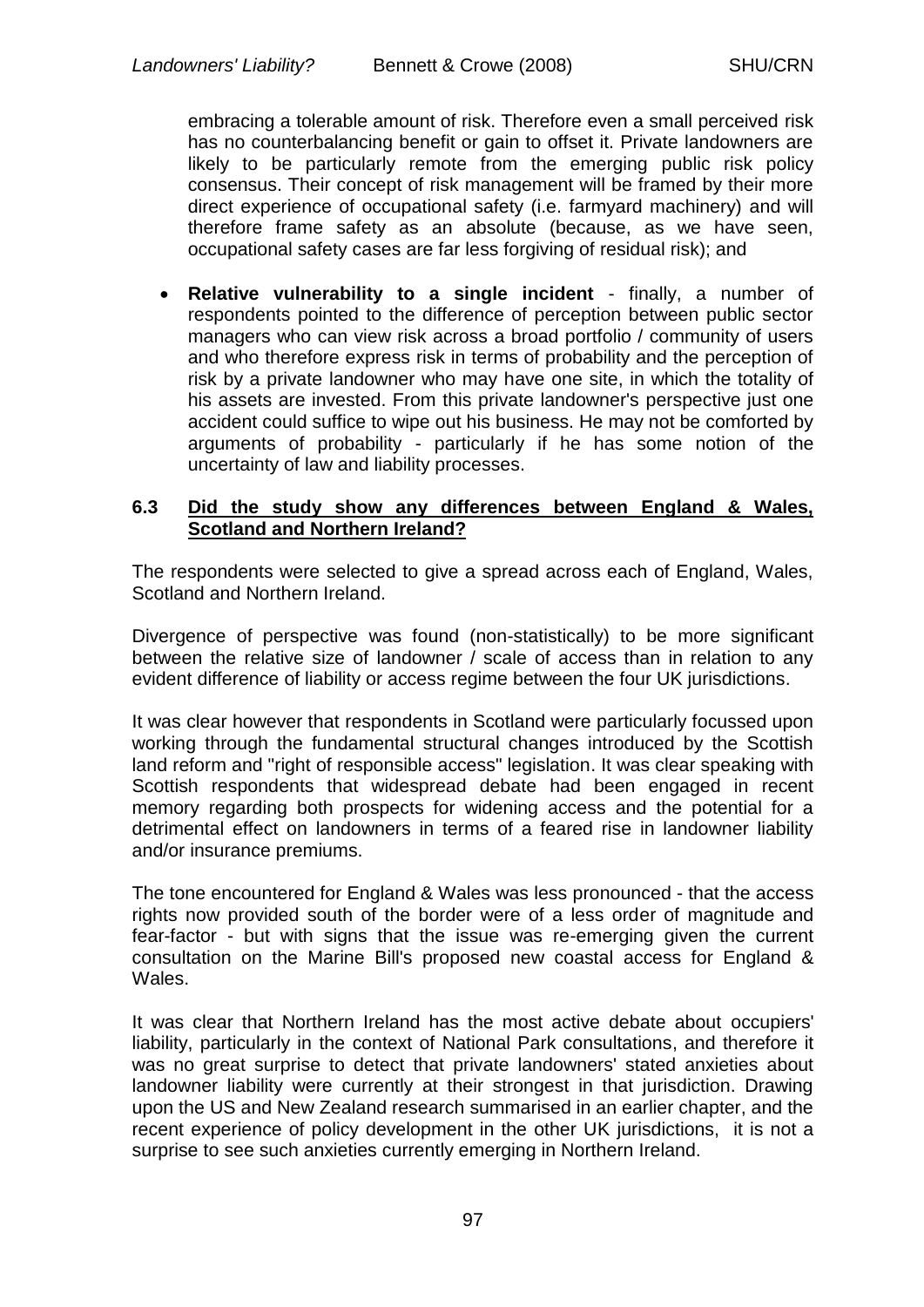#### **7. CONCLUSION AND RECOMMENDATIONS FOR FURTHER RESEARCH**

## **7.1 Conclusions**

The opinions and perceptions garnered through the scoping study in many respects support the findings developed in earlier Chapters from the literature review.

However, the scoping study does appear to indicate that public agencies and utilities with access remits do not appear to be suffering "fear" of landowner liability - and there is little evidence from the scoping study to substantiate the assertions made by commentators that a fear of liability is curbing the provision of access to *these* organisations' land (or otherwise affecting their approach to risk).

But there is some, indirectly reported, evidence that private landowners may be more susceptible to such fear, and that this may fundamentally spring from a different view of their land, the public and what the law requires. The fear would appear to be greatest in small farmers and industrial, highly regulated, industrial landowners. In part this perception may be formed by sensational media reports of extreme cases, and in part by a deep lack of understanding in society as a whole (outside professional health & safety and access managerial circles) about how the balance can be struck between safety and (beneficial) risk (i.e. matters of public risk). For the small farmer the public may appear an alien threat (with no corresponding benefit) whilst to the industrial landowner incursion by recreational visitors may be seen as a risk of regulatory censure or liability should "the public" be found to be exposed to the risks inherent in that land use.

It may be said that local authorities represent something of a "half way house" between these to polarities. Local authorities appear more vulnerable to a fear of litigation than centralised, access remit, national agencies. However local authorities appear more aware of safety management than smaller private landowners and more aware of their responsibilities to provide recreational facilities and services to the public. The diversity of local authority management structures however appear (following Gibbeson 2008) to construct differing levels of vulnerability to fear of landowner liability, and accordingly differing levels of risk adverse response to the perceived risks. We consider that investigations to build upon the type of work undertaken by Gibbeson (2008) would improve understanding of the factors that may prompt individual local authorities to adopt extreme readings of risk in relation to places or activities regarding by their peers as "reasonably safe".

In the next section we suggest further research which could seek to directly investigate the extent, nature and significance of private landowner liability fears given that this scoping study was not able, directly, to investigate that community.

Our scoping study focussed primarily upon the perceptions and practices of large public sector bodies. The perceptions and practices of private sector landowners were dealt with indirectly, via enquiry of representative farming and rural business associations. With one exception, we did not directly investigate individual private landowners' perceptions. However our study found some indirect evidence to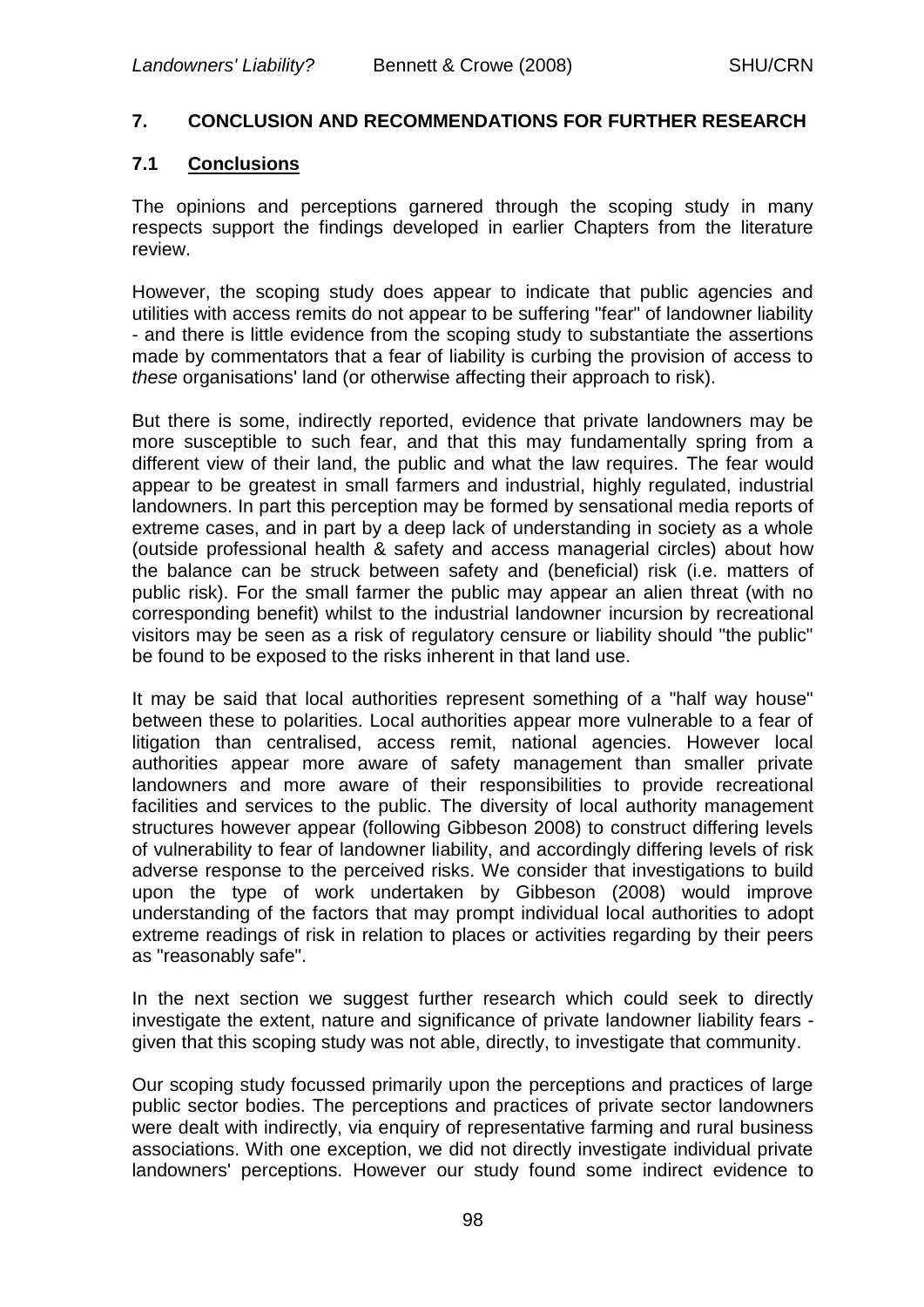suggest that, in contrast to our survey group, private landowners (who do not have an access-remit or a professional safety management culture and who have less direct experience of legal and public policy processes) may be considerably more vulnerable to an over-stated risk perception of landowner liability risk. We have offered views in this report on why a difference in risk perception might be present - but on current evidence we can neither prove, nor disprove, the existence of such a distinction in the UK. Given the absence of any pre-existing studies on this, we recommend that whether such a heightened risk-anxiety exists amongst private landowners (or distinct communities within that wide class) requires specific investigation. Such future analysis would also need to examine whether any heightened anxiety (if any) in such communities actually results in greater denial or withdrawal of recreational access to their land.

Understanding how these communities form and articulate their perceptions of liability risk is, we believe, crucial to determining how best to engage with and address any entrenched landowner liability anxieties. Impressive work has been done by a number of public agencies to produce lay guides aimed at reassuring private landowners that the access and liability regimes do not intend or threaten an increase in actual liability risk. Access advisory posts within key stakeholder bodies have also received public funding from bodies such as Scottish Natural Heritage with the aim of working within communities of private landowners to raise awareness of the real (low) level of landowner liability risk. However, to our knowledge, no studies have been carried out to establish the degree of penetration of such messages, how the communities themselves interpret those messages, and whether their view on landowner liability is accordingly altered by presentation of such guidance and assistance. Audience research may help inform future targeted campaigns, particularly if (as suggested by some of our respondents) expressed concerns about safety liabilities may actually be indicative of deeper anxieties, and framed in informal and local ways that are not readily accessible by written guidance or reassuring pronouncements of senior judges, academics, politicians and other public policy figures.

We also set out proposals for research into factors affecting why visitors do or don't claim compensation - should it be felt desirable to understand why visitor claim rates appear to remain consistently low.

Finally, we suggest that further research into the management of relevant claims, organisational responses to apparent trends in litigation law, and the culture of risk management within local authorities would address perceptions of difficulties in this area.

The Countryside Recreation Network agencies will wish to prioritise these various research studies following further discussion.

We also have specific recommendations concerning the detailed research design for each study, but this would more properly be explained through any future tendering process.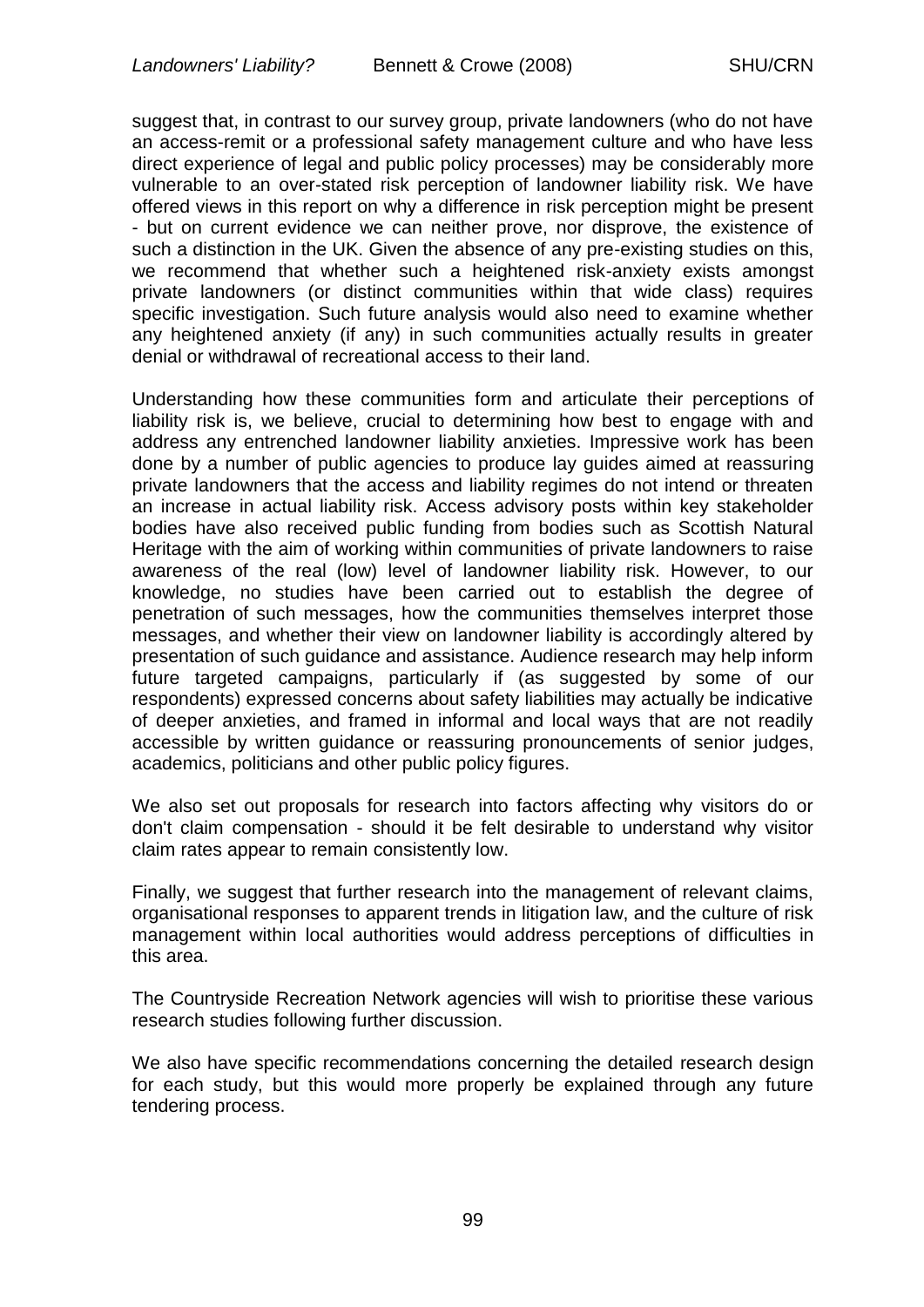## **7.2 Design for further research - private landowners**

#### **7.2.1 Our recommended focus**

We recommend that the attitudes of private landowners are investigated through a focussed qualitative programme of investigation. The emphasis should be upon quality rather than quantity: with an emphasis upon drilling "deep" into the attitudes of a selection of landowners (broadly stratified by type and location).

The investigation should enquire into the perception of landowner liability amongst private landowners, and specifically:

- Whether private landowners fear landowner liability;
- How they perceive visitors expectations of safety and "claims consciousness";
- What private landowners actually think and do in response to those views;
- Where they get those perceptions from; and
- How landowners respond when informed that the risk is less than they (may) think that it is.

An understanding of these factors could then inform future strategies for addressing anxieties and misperceptions of the risk in the wider community that the respondents represent.

#### **7.2.2 Methodology**

We recommend that the proposed methodology would involve a focus group method across both the national jurisdictions and relevant land management types.

Each focus group would be convened through collaboration with appropriate landowner / recreational interest groups. Ideally the focus groups would coincide with pre-arranged meetings of those groups (e.g. regional forums). This would maximise participation rates.

We appreciate that such co-operation from landowner interest groups cannot be taken as a given. There would be caution - and it would be important to explain that whilst the survey aims ultimately to adjust misperceptions of the risk of liability, the survey process would respect the sincerity and (for the respondent) rationality of their perception of these issues.

Collaboration would not be forthcoming if it is felt that the role of the survey is to come and preach to the respondents and show that them that their beliefs are wrong or "ignorant".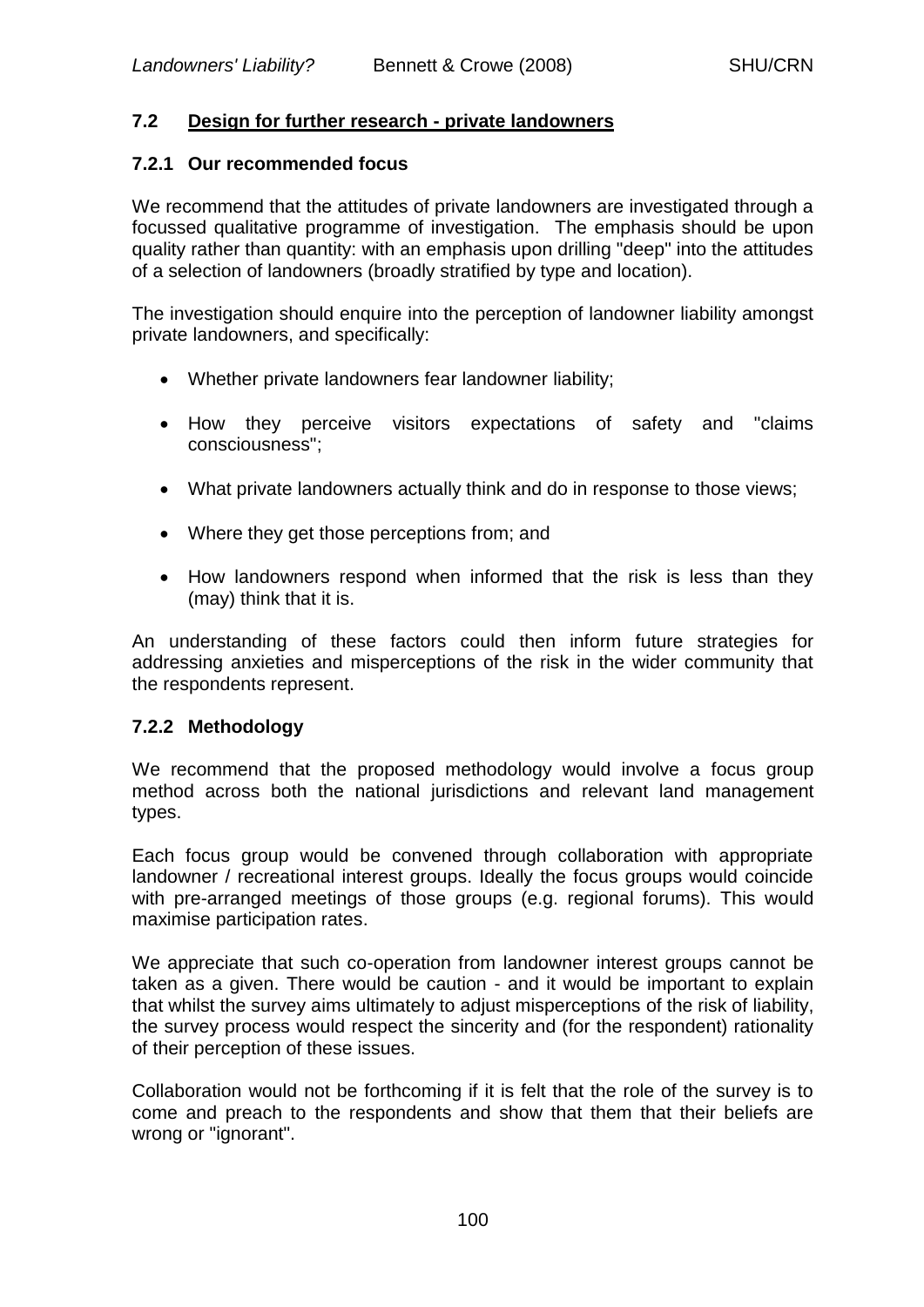Through the different focus of each interest group, each focus group could also represent a particular theme focus (in addition to a geographical / topographical focus). For example - experience of recreational access generally, coastal access issues, perceptions of rural intermediaries (e.g. RICS), etc.

Each focus group would be run on the following semi-structured discussion basis and would seek to enquire into the:

- extent to which fear of liability is a significant factor influencing attitudes to access;
- what "picture" of law and liability the respondents have to support (or eliminate) that "fear";
- what perception they have of visitor's expectations of safety in the countryside and what factors influence visitors' decisions on whether or not to bring a claim in the event of an accident;
- where and how they have constructed that picture and perception; and
- how resistant to change of that picture and perception they are (and why).

# **7.2.3 Alternatives**

An alternative approach would be to identify a geographically and orientation stratified sample of landowners and to contact each by postal questionnaire and/or telephone interview - asking structured questions about how they perceive liability risk.

However previous studies of farmers' attitudes (e.g. Forestry Commission 2005) have found very low response rates to postal questionnaires. We consider that due to the sensitivities that the target respondents appear to have about access related research the best prospects for a good response rate (and quality data) lies in working collaboratively within the interest groups and building rapport and reassurance of the sincerity of the researchers (and project sponsors) via "face to face" interaction.

We also favour a focus group approach given our hypothesis that expressed concerns about landowner liability may actually be a proxy for something that respondents may be less willing to articulate without the encouragement, probing and peer support of a kind created by a focus group environment.

# **7.3 Design for further research - why people do or don't claim**

# **7.3.1 Is investigation of visitor's perceptions required?**

Given that countryside visitor accident claim rates appear to be low and not rising as reported by the scoping study, and as appears consistent with more general accident and claims statistics, we are unsure whether the project sponsors will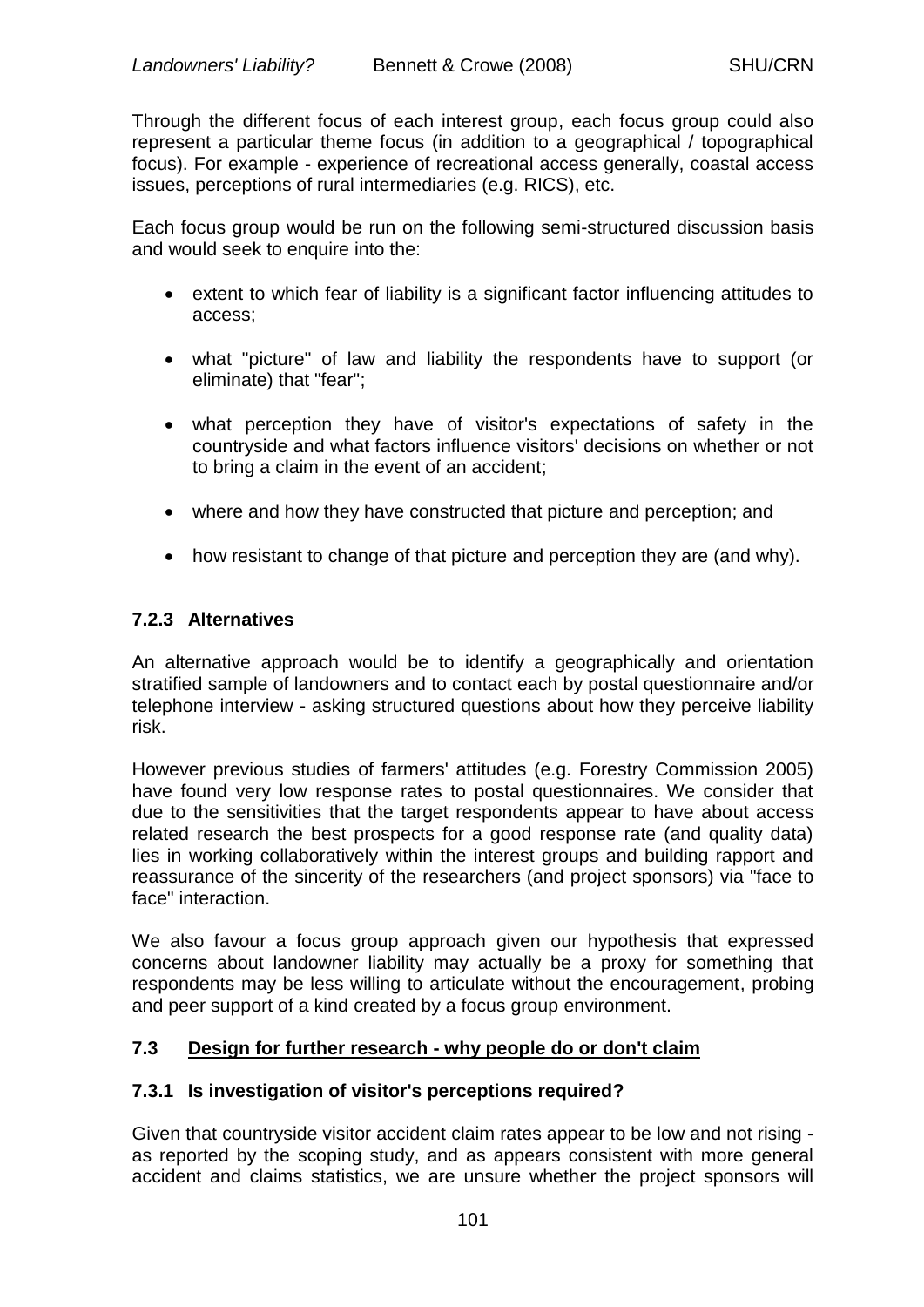wish to undertake further investigation of visitor perception of safety and liability issues in countryside access.

However, to do so could be a valuable avenue of enquiry - as if it were the case that visitors have a low expectation of safety provision by the landowner (and a low likelihood of claiming) then this may provide further evidence by which the misperception of the risk of liability can be addressed.

## **7.3.2 The focus of the research**

We consider that for consistency (and convenience) a similar investigation approach to that profiled above for private landowners could be used for visitors.

This would have as its focus understanding how visitors perceive law and liability in relation to visitor safety in the countryside. A focus group and/or face to face interview approach could be employed as explained above.

## **7.3.3 Methodology**

We would recommend targeting visitors to a variety of countryside locations and inviting them to participate by direct approach. To enhance the cross-comparison effect between landowners and visitors we would recommend that the visitor respondents are interviewed at locations within the geographical territory of the landowner focus groups.

We would recommend that one visitor focus group or six individual interviews are conducted at each location with an attempt (but appropriate to the small sample size and the nature of usage at each local) to get a broad socio-economic coverage from the selection of the respondents.

A postal questionnaire is an alternative option - but we believe this would lack the dynamic insights that face to face interview contact using the "four cases" technique would enable. Also direct comparison between the landowner and visitor studies would not then be possible.

#### **7.4 Design for further research - public sector**

#### **7.4.1 Our recommended focus**

We recommend that the attitudes of local authority, NGO and public agencies open land and recreation managers are investigated through a focussed qualitative programme of investigation. The emphasis should again be upon quality rather than quantity: with an emphasis upon drilling "deep" into the attitudes of a small number of local authority "teams" through a case study approach.

The research would explore two avenues of inquiry.

First, through selected case studies, the research would seek to identify current trends in claims, and the approach of each selected organisation to the handling and management of claims (for example - who takes responsibility for claims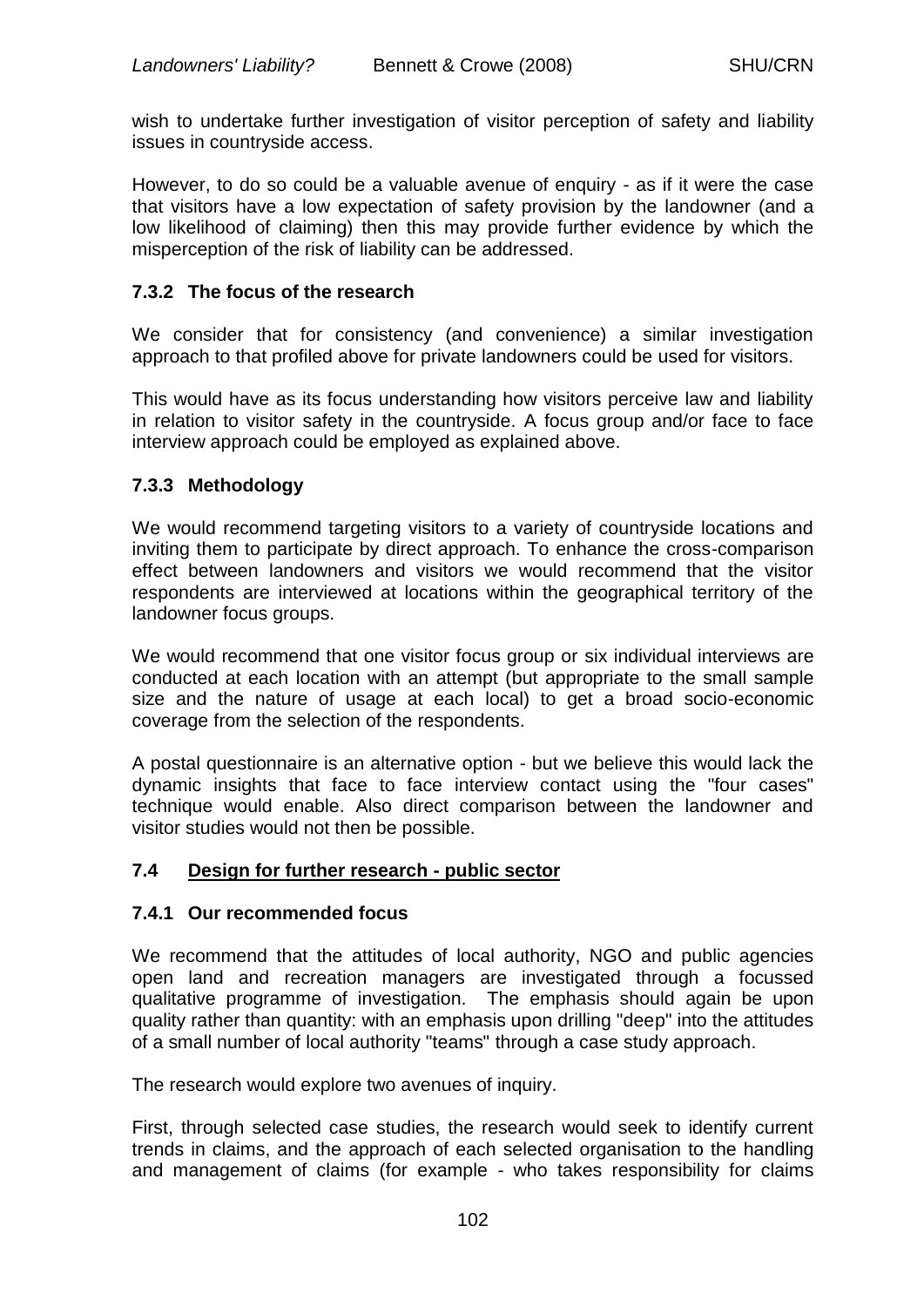management, where does the decision-making power reside concerning procedures, how many claims are `settled out of court`, etc.).

Secondly, the investigation should enquire into the perception of landowner liability amongst "front line" open land managers and recreation officers and specifically:

- Whether private landowners fear landowner liability;
- How they perceive visitors expectations of safety and "claims" consciousness";
- What they actually think and do in response to those views;
- Where they get those perceptions from; and
- How they respond when informed that the risk is less than they (may) think that it is.

An understanding of these factors could then inform future strategies for addressing anxieties and misperceptions of the risk in the wider community that the respondents represent.

This study should specifically seek to investigate the factors that influence anxiety levels within certain individuals and their organisations about landowner liability.

## **7.4.2 Methodology**

We recommend that the approach taken to identifying and investigating these respondents should be more flexible than that proposed for the private landowner and visitor investigations. We hope that we have shown within this report that taking time to "dig" behind the headlines uncovers more prosaic processes by which decisions are in fact taken about matters of safety, access and liability management.

Accordingly this part of the future study should identify, and then "dig" into, six reported stories of local authorities acting in a risk adverse manner in relation to an access or similar safety related theme. The Swansea monkey puzzle tree report would be an example of the type of story to be targeted.

This approach may sound abstract - but it is actually an eminently practical and pragmatic methodology. It reflects the standard event-investigation process of inquiry which an investigative journalist, regulator or lawyer would employ in order to build an understanding of how a number of people, each by their own individual action or thought, collectively contributed to an event occurring.

The challenge with this method is not its (by one view) abstract nature in seeking to map layers and interactions of meaning within an organisation, but rather the natural aversion that a "grass roots" council officer might have about discussing his perception and judgements with an outsider.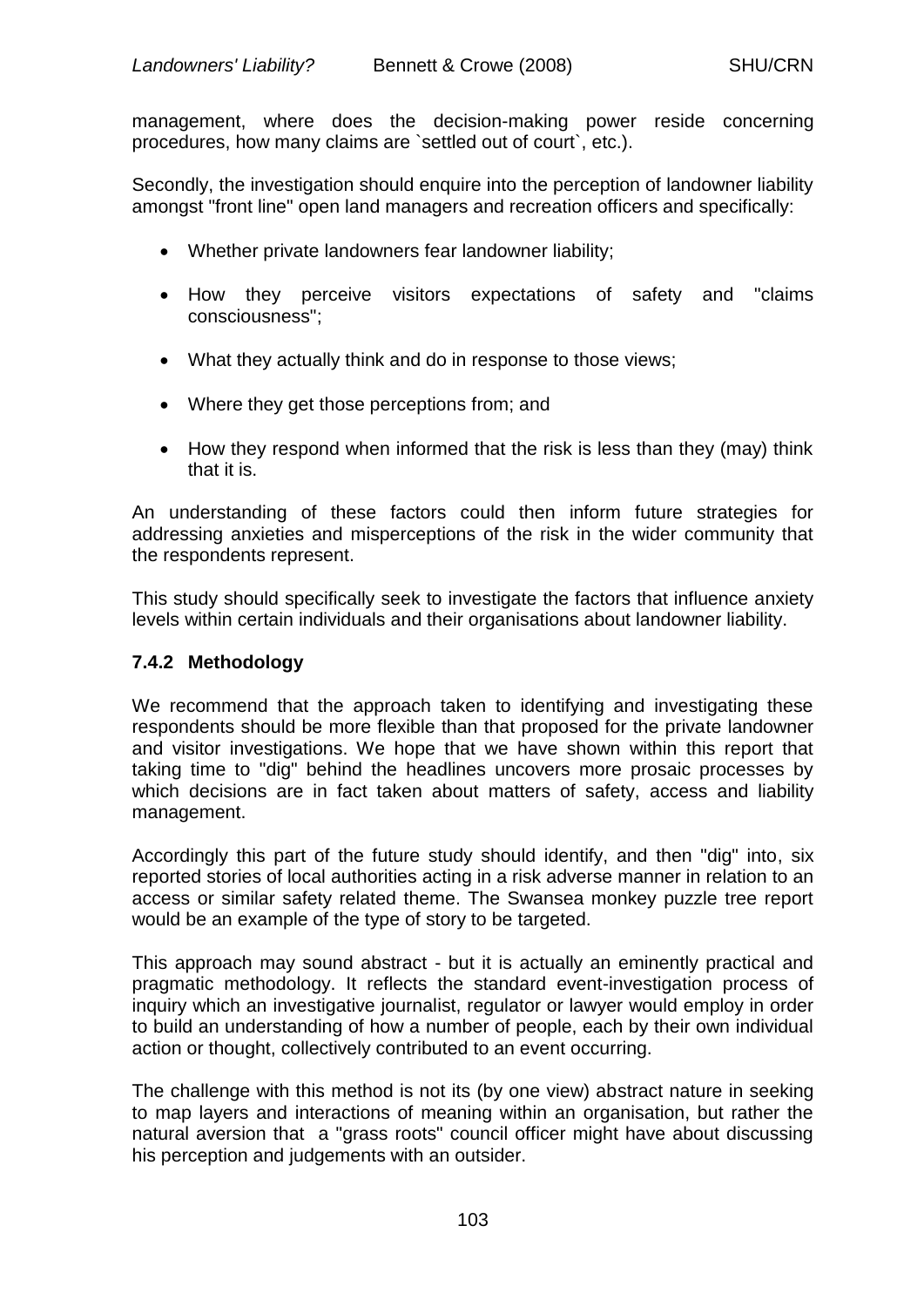We consider this to be a challenge which can be managed by working with the Local Government Association and the Countryside Management Association.

## **7.4.3 Alternatives**

An alternative approach would be to identify a geographically and orientation stratified sample of land managers and recreation officers and to contact each by postal questionnaire and/or telephone interview - asking structured questions about how they perceive liability risk.

However we consider that this would fail to give the in depth insight that a casestudy approach would entail.

## **7.5 Follow up research**

Given the large number of stakeholder bodies that have a perspective upon access and liability issues it is likely that the findings of the field research (and the passage of time) will require that some primary policy and legal sources will need to be reviewed as part of the analysis of the private landowner survey work. In particular, direct review of consultation responses on access issues by bodies representing private rural landowners is recommended.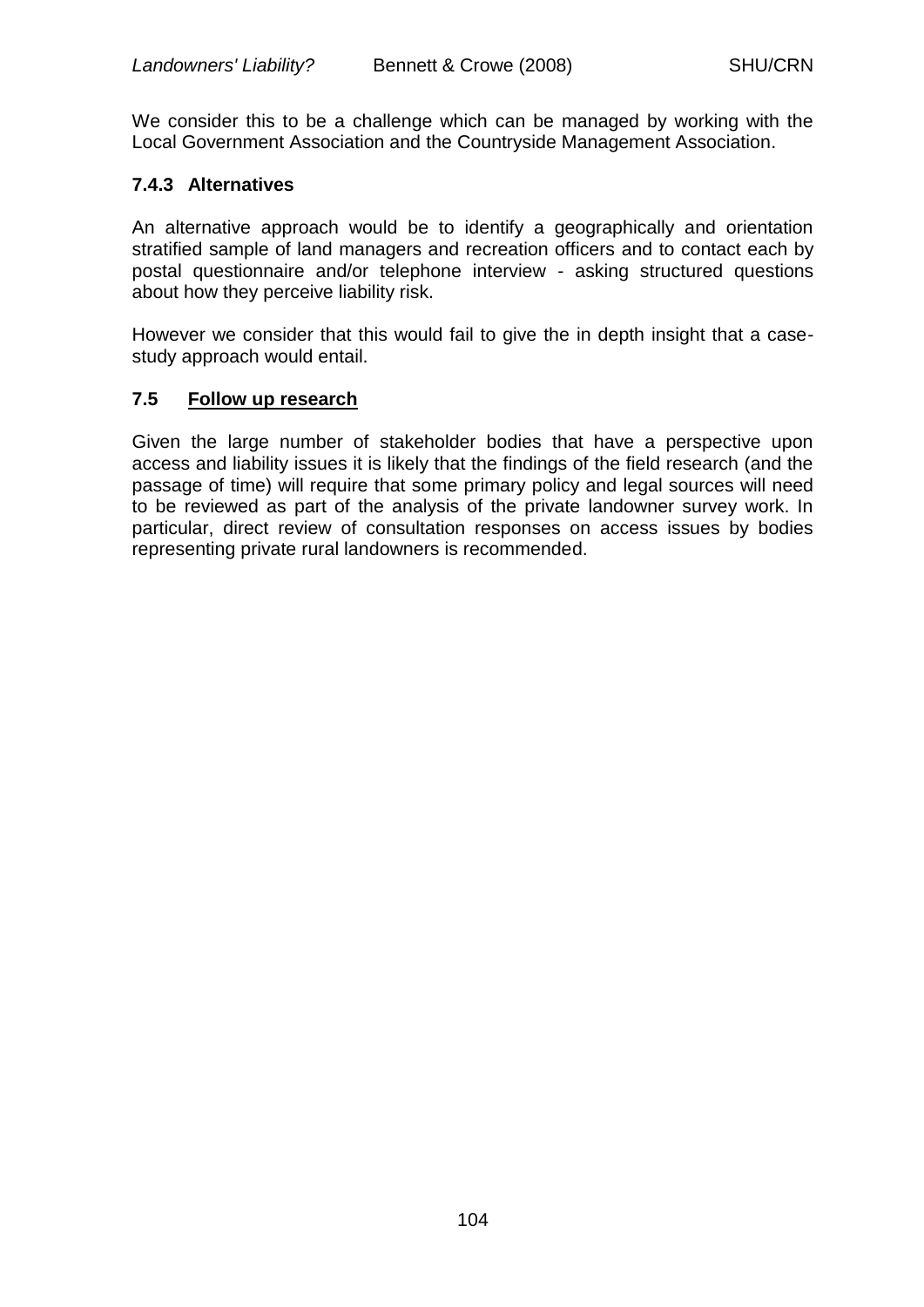# **BIBLIOGRAPHY**

ABI (2008) Association of British Industry *"Adding insult to injury: the need for reform of the personal injury compensation system"* London: ABI

ALLEN, Thomas J. SMITH, Dennis K. Ferrise, Anthony (1998) *"Real property: rural landowners' liability and posting of land (R.D. Publication No 725)"*  Morgantown, West Virginia: West Virginia University Extension Service

ADAMS, John (2005) "Streets and the culture of risk aversion" in CABE Space's publication *"What are we scared of? The value of risk in designing public space"*

BACKETT-MILLBURN, Kathryn & HARDEN, Jeni (2004) "How children and their families construct and negotiate risk, safety and danger" in *"Childhood"* Vol 11 pp 429 - 447

BALL, David (1995) "In search of a balanced approach to visitor safety" *Countryside Recreation Network News* Vol 3 No 3, November 1995

BALL, David (2002) *"Playgrounds - risks, benefits and choices"* HSE Contract Research Report 426/2002

BARLOW, Jeremy (1995) "Taking risks, safely" in *Countryside Recreation Network News*, Vol 3 No 3, November 1995

BAUMAN, Zigmunt (2006) *"Liquid Fear"* Cambridge: Polity Press

BBC (2007) *"Fraudulent insurance claims rise"* BBC News (newsvote.bbc.co.uk) 18 October 2007 (accessed 27 July 2008)

BECK, Ulrich (1992) *"The Risk Society: towards a new modernity"* London - Sage

BERR(2008) Department for Business, Enterprise and Regulatory Reform "Risk and Regulation Advisory Council" webpage (accessed 8 July 2008) <http://www.berr.gov.uk/about/economics-statistics/rrac/index.html>

BLAIR, Tony (2000) letter of support for the Campaign of Adventure's founding symposium "A question of balance - risk and adventure in society" held at the Royal Geographical Society in November 2000 (quoted in Campaign for Adventure 2006)

BLAIR, Tony (2005) *"Common sense culture, not compensation culture"* Prime Minister's speech delivered at University College London on 26 May 2005.

BRC (2006) Better Regulation Commission *"Risk, Responsibility and Regulation - Whose risk is it anyway?"* October 2006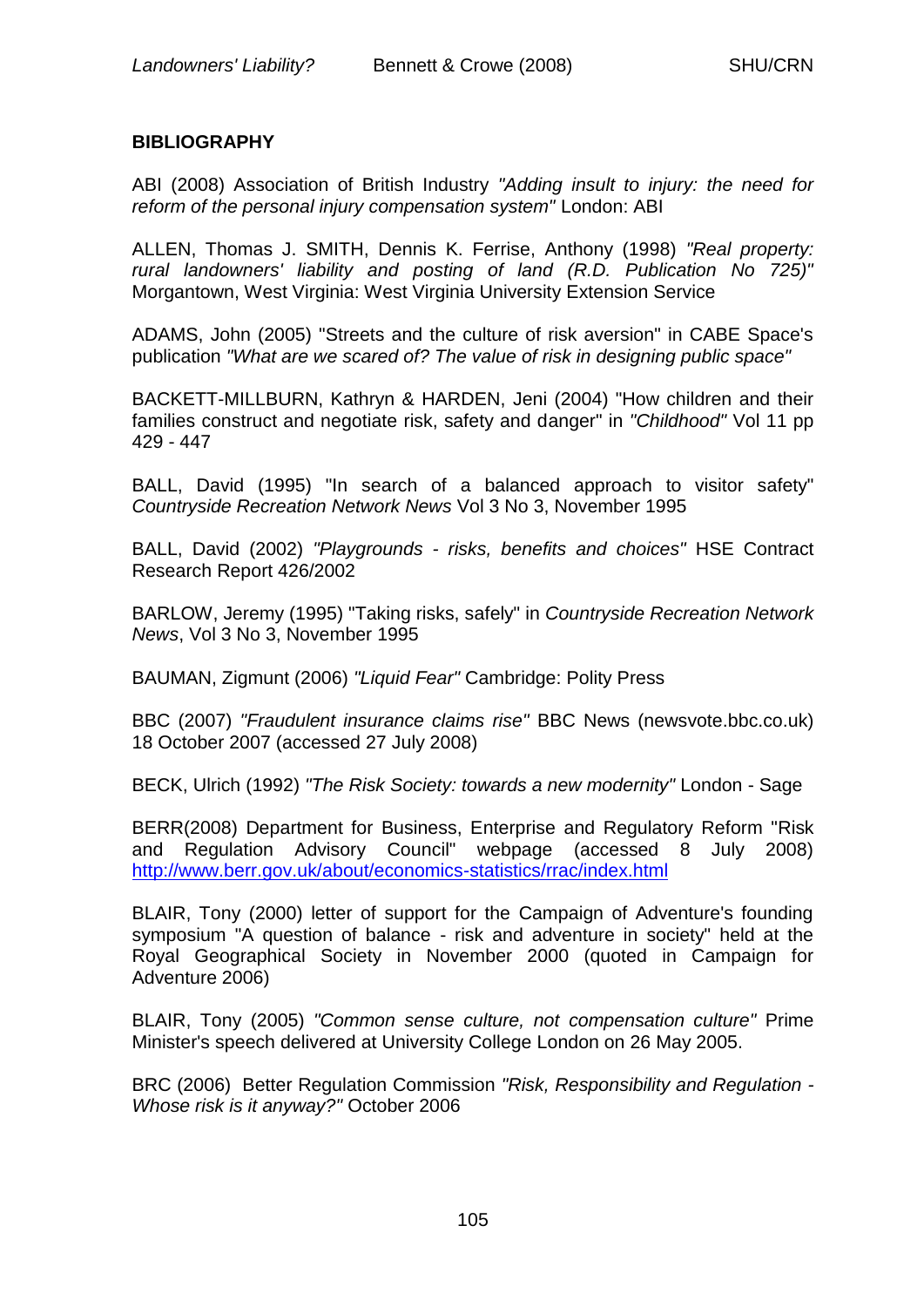BRC (2007) Better Regulation Commission Press Release BRC07/01 *"Government backs the Better Regulation Commission's call for a more radical approach to risk"* issued 23 January 2007

BRC (2008) Better Regulation Commission *"Public risk - the next frontier of Better Regulation"* London: Better Regulation Commission

BROWN, J.L., DECKER, D.J., KELLY, J.W. (1984) "Access to private lands, for hunting in New York: 1963-1980" *Wildlife Society Bulletin*, 12, 344-349

BRTF (2004) Business Regulation Task Force *"Better Routes to Redress"*, May 2004

BRYSLAND, Gordon (1995) "Taking Risks, Safely" in *Countryside Recreation Network News* Vol.3, No. 3 November 1995

BSI (2008) BSI British Standards *"BS 8516 recommendations for tree safety inspection - draft for public comment (May 2008)"* London: BSI

BUCHANAN, Polly (2008) "Stampeding Cattle Kill Dog Walker" London: *Daily Express* 30 April 2008

BURGHARDT, Tina (1996) *"Landowner Liability"* on-line article published by the International Mountain Biking Association, (accessed 10 July 2008) available at: [www.imba.com/resources/trail\\_issues/land\\_liability.html](http://www.imba.com/resources/trail_issues/land_liability.html)

BURGESS, Jacqui (1995) *"Growing in confidence: understanding people's perceptions of urban fringe woodlands"* Northampton: Countryside Commission

CABE Space (2007) *"Living with risk - Promoting better public space design"*  London - CABE

CAMPAIGN FOR ADVENTURE (2006) quotes taken from [www.campaignforadventure.org](http://www.campaignforadventure.org/) (accessed 24 June 2008)

CAPLAN, Andrew (2007) *"Woolf ten years on: has it worked?"* speech to Association of Local Authority Risk Managers (ALARM), 6/7 November 2007; London: Law Society for England & Wales

CHANNEL 4 (2008) *"Fraud motor insurance claims soar"* [\(www.channel4.co.uk\)](http://www.channel4.co.uk/) (accessed 27 July 2008)

CLA (1996) Country Landowners Association *"Access 2000: countryside recreation and access into the next millennium"* London: CLA

CLAE (2006) The Commission for Local Administration in England *"Special Report - Memorial safety in local authority cemeteries"* March 2006 LONDON: CLAE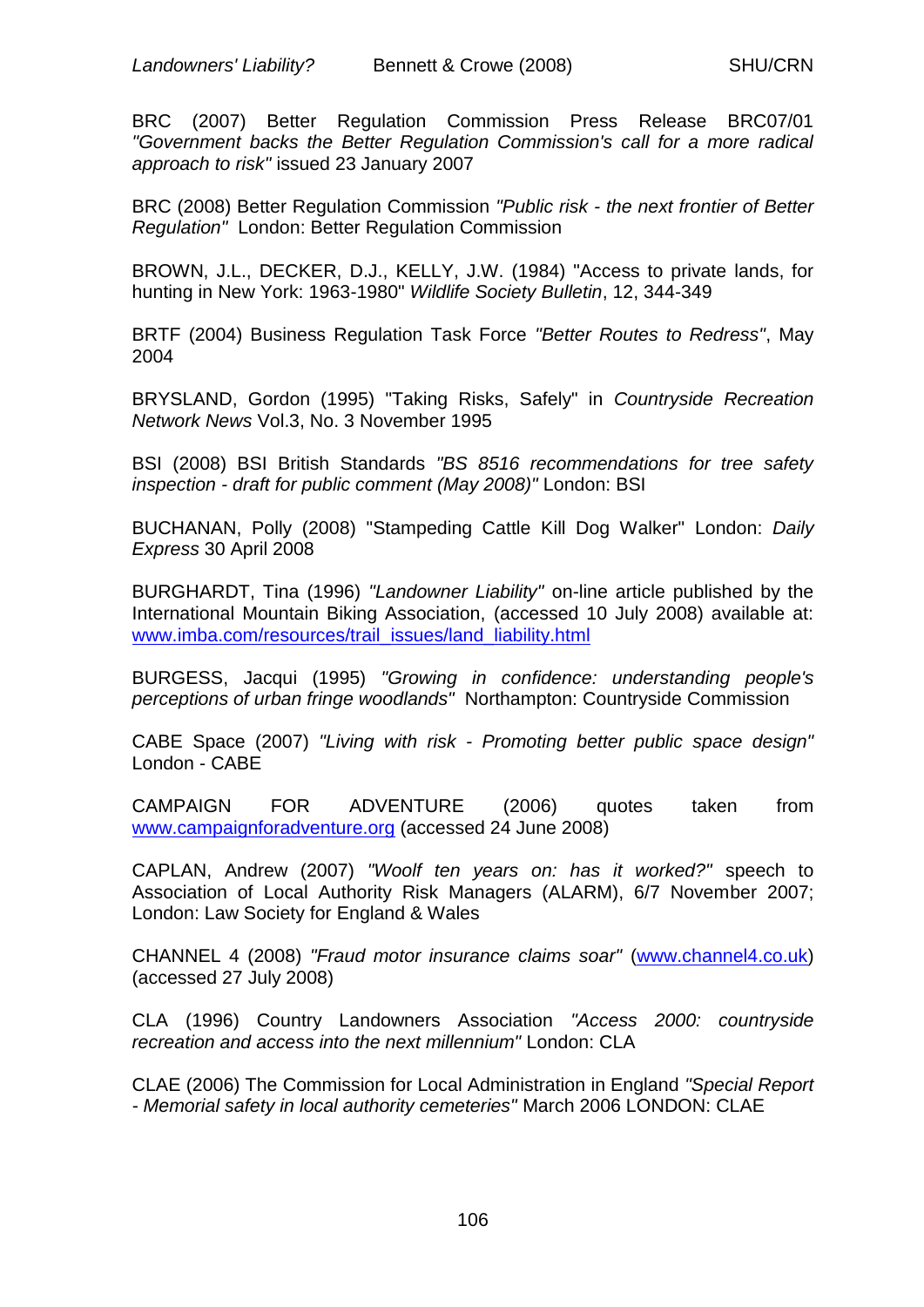CLA (2007) Country Land and Business Association *"Response to the DEFRA consultation on proposals to improve access to the English coats"* submission dated 11 September 2007

CRANE, Peter (2006) *"Atiyah's Accidents, Compensation and the Law"* 7th Ed Cambridge - Cambridge University Press

DE BRUXELLES, Simon (2007) *"Man broke girlfriend's leg in damages fraud"* The Times 21 November 2007

DOENI (2007) Department of the Environment - Northern Ireland *"Occupiers' Liability Law in the context of access to the countryside in Northern Ireland - Information Leaflet"*

EHSNI (2006) *"A guide to public rights of way and access to the countryside guidance notes on the law, practices and procedures in Northern Ireland"* (also known as "the Red Book") Lisburn: Environment & Heritage Service Northern Ireland

EYSENBACH, Gunter; POWELL, John; KUSS, Oliver; SA, Eun-Ryoung (2002) "Empirical Studies Assessing the Quality of Health Information for Consumers on the World Wide Web - A Systematic Review" *Journal of the American Medical Association* Vol. 287 No. 20, May 22, 2002

ELF (2005) Environmental Law Foundation *"Outdoor activities and the compensation culture"* ELF: London

FALCONER, Lord (2005) *"Risk and redress: preventing a Compensation Culture"* a speech delivered to the Commercial Bar Association, London on 17 November 2005

FAY, Neville (2008) "An inclusive approach to non-defensive tree risk consensus" in "*Tree Management for Public Safety - Towards an Industry Statement"* London: Tree Safety Group

FISH, Stanley (1980) *Is There a Text in This Class? The Authority of Interpretive Communities*. Cambridge, MA: Harvard University Press

FORESTRY COMMISSION (2005) *"Woodland owners' attitudes to public access provision in South-East England - Information Note"* Edinburgh: Forestry **Commission** 

FOX, Alasdair (2005) "Let the access taker beware" *The Journal* (March 2005) Edinburgh: The Law Society of Scotland

FULBROOK, Julian (2005) *"Outdoor Activities, Negligence and the Law"* Ashgate Publishing Ltd: Aldershot

FUREDI, Frank (1997) *"Culture of Fear: risk-taking and the morality of low expectation"* London - Cassell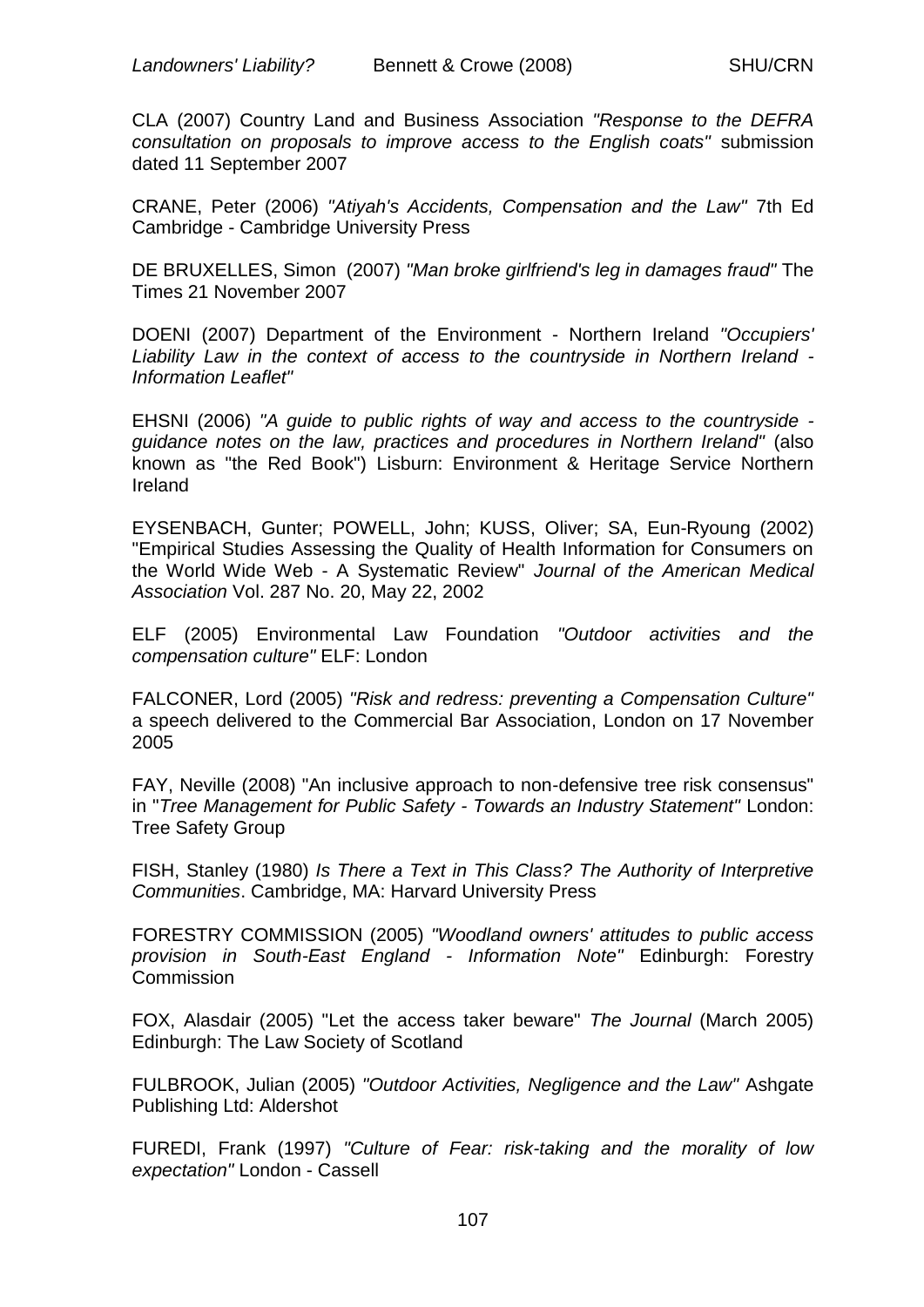FUREDI, Frank (1999) *"Courting Mistrust - the hidden growth of a culture of litigation in Britain"* London: Centre for Policy Studies

GASKIN, Katherine (2005) *"Getting a grip - risk, risk management and volunteering - a review of the literature"* London: Volunteering England / Institute for Volunteering Research

GASKIN, Katherine (2006) *"Cautionary tales - case studies of risk management in volunteer-involving organisations"* London: Volunteering England / Institute for Volunteering Research

GASKIN, Katherine (nd) *"Risk toolkit - How to take care of risk in volunteering - A guide for organisations"* London: Volunteering England / Institute for Volunteering Research

GARNER, Richard (2005) "Schools should teach pupils more about risk-taking than rights, CBI chief says" London: *The Independent*, 3 May 2005

GENN, Hazel (1999) *"Paths to Justice: what people do and think about going to law"*, Oxford: Oxford University Press

GENTLE, Paul; BERGSTROM, John; CORDELL, Ken; TEASLEY, Jeff (1999) "Private landowner attitudes concerning public access for outdoor recreation: cultural and political factors in the United States" in *Journal of Hospitality & Leisure Marketing,* Vol 6(1) 1999

GIBBESON, Carolyn (2008) *"Grave concern?: A study of the relative influence of fear of litigation and other factors upon acceptable practice in memorial safety management at municipal cemeteries"* unpublished MSc Dissertation: Sheffield Hallam University

GLA (2007) Greater London Assembly *"Chainsaw Massacre: A review of London's Street Trees"* London: Greater London Assembly

GROSSBERG, Lawrence; WARTELLA, Ellen & WHITNEY, D.Charles (1998) *"Media Making: Mass Media in a popular culture"* London: Sage

GROVES, Fiona (2006) "Health & Safety Management at Multiple Use Sites" (in *"Countryside Visitor Safety - 2006 Seminar Proceedings of the Countryside Recreation Network"* Countryside Recreation Network: Sheffield

GUARDIAN (2008) "Woman killed in cattle stampede "suffered heart attack"" London: *The Guardian* 30 April 2008

HANSARD (2006) Compensation Bill - UK Parliament Standing Committee Debate (Standing Committee E) 22 June 2006

HALE, Beth (2008) "150 year old Monkey puzzle tree facing chop because council says its needles are "like syringes"" London: *Daily Mail*, 24 May 2008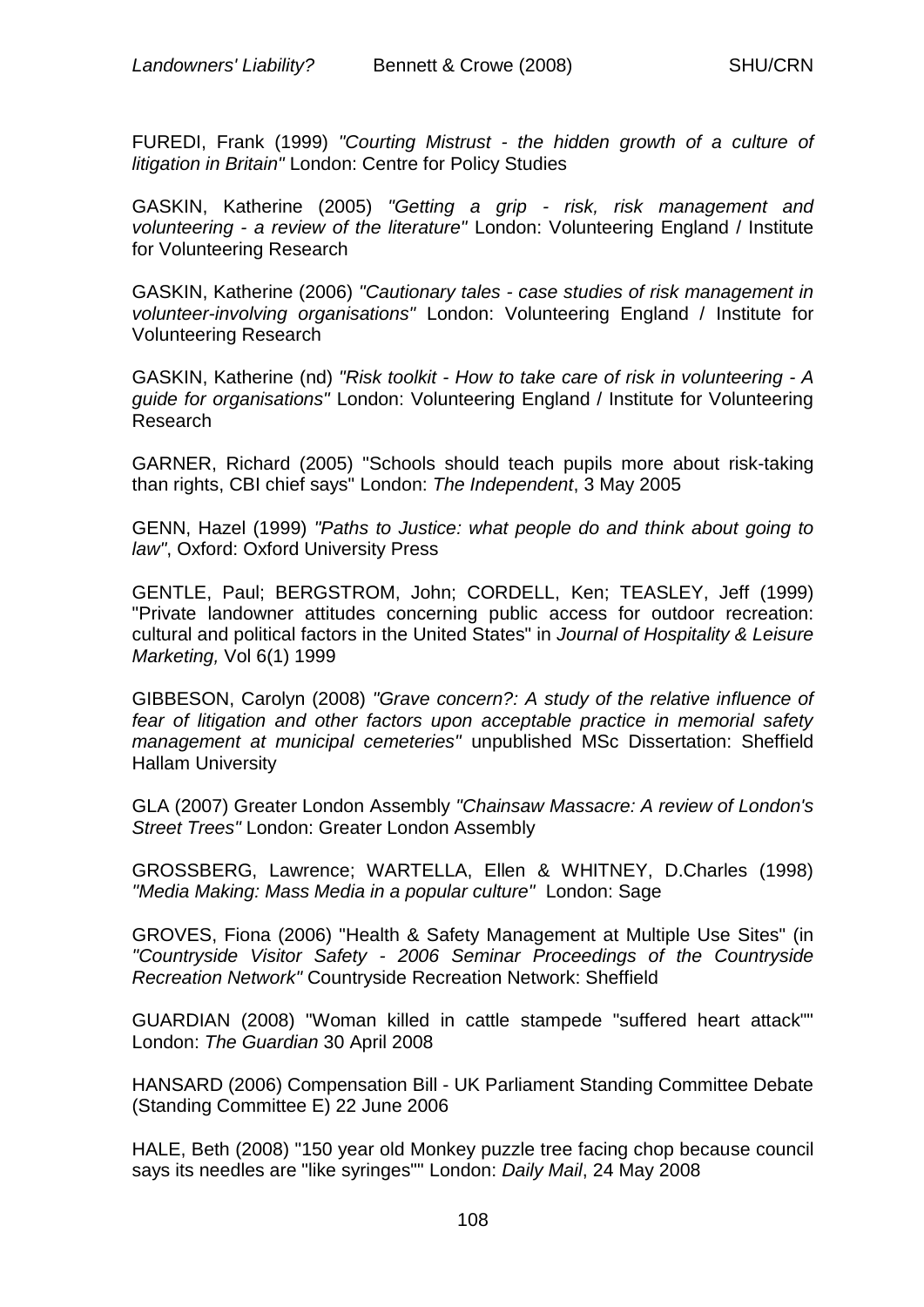HARRIS, Donald & Others (1984) *"Compensation and Support of Illness and Injury"* Oxford: Oxford University Press

HAWKSTONE (2008) "The Hawkstone Park Follies" from Hawkstone Park & Follies Website: [www.hawkstone.co.uk](http://www.hawkstone.co.uk/) (accessed 13 July 2008)

HAWORTH, Steve (2004) Foreword to O'BRIEN, Liz & TABBUSH, Paul *"Accessibility of woodlands and natural spaces - addressing crime and safety issues"*, Social Research Group - Forest Research: Farnham

HAYTHORNTHWAITE, Rick (2008) "A Government perspective - Current thinking about risk regulation" in "*Tree Management for Public Safety - Towards an Industry Statement"* London: Tree Safety Group

HENDERSON, James E. (2007) *"Liability, Institutions, and Determinants of Landowner Access Policies for Fee Based recreation on Private Lands"* (PhD Dissertation) Baton Rouge, USA: Louisiana State University

HoC (1999) House of Commons Library *"Right to Roam Bill - Bill 16 of 1998-99: (Research Paper 99/23"* London: House of Commons Library

HSC (2006) Health & Safety Commission *"Get a life, says HSC"* Press release dated 22 August 2006

HSE (2006) Health & Safety Executive *"HSC tells health and safety pedants to get a life"* Press release dated 22 August 2006

HSE (2007) Health & Safety Executive *"Exploration of the affect of litigation culture on the attribution and reporting of slip and trip accidents"*, Research Report: RR552 April 2007 Buxton: Health & Safety Laboratory

HSE (2008) Health & Safety Executive *"Myth: health and safety law banned hanging baskets - April 2008"* HSE "myths" website (accessed 22 July 2008): <http://www.hse.gov.uk/myth/apr08.htm>

JEFFRIES, Stuart (2004) ""Regret" over Diana fountain" London: *The Guardian*, 12 October 2004

JOHNSON, Rachel (2008) "Damned are the bouncing castles" London: *The Sunday Times* 11 May 2008

JOHNSTON, Samuel (2000) Diary entry 25 July 1774 in *"Samuel Johnston: the Major Works"* (ed GREENE, Donald) Oxford: Oxford University Press

JONES, Sir Digby (2007) *"Cotton wool kids - releasing the potential for children to take risks and innovate"* HTI Issues Paper 7, Coventry: HTI (Heads, Teachers and Industry)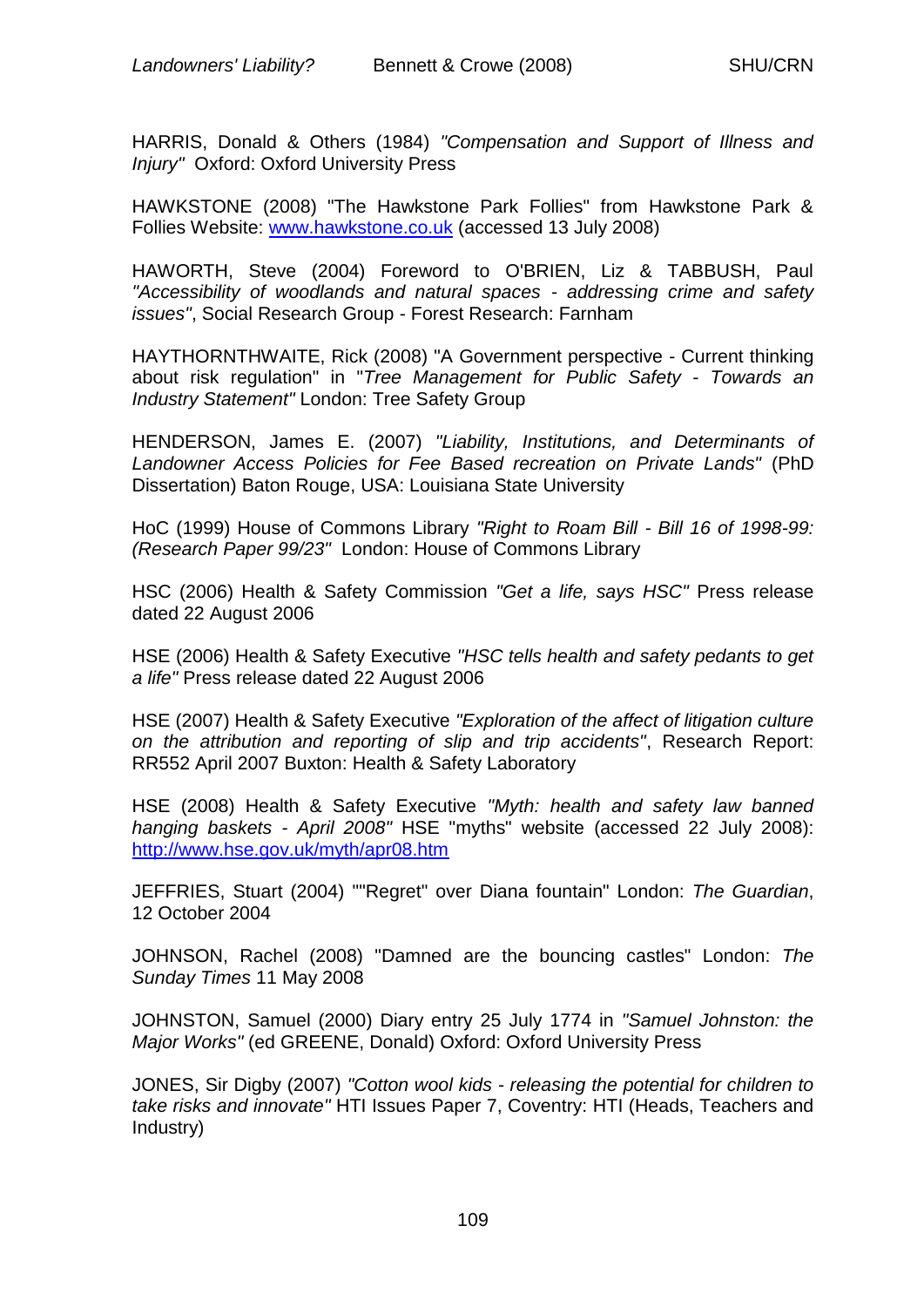KAISER, R., and WRIGHT, B. (1985) "Recreational access to private land: beyond the liability hurdle" *Journal of Soil and Water Conservation* 40: 478-485

KATZ, Elihu & LAZARSFELD, Paul F. (2005) "*Personal Influence: the part played by people in the flow of mass communications"* Transaction Publishers: Piscataway, NJ

KEEN, Andrew (2007) *"The cult of the amateur: how today's internet is killing our culture and assaulting our economy"* London, Nicholas Brealey Publishing.

LANDRY, Charles (2005) "Risk and the creation of liveable cities" in CABE Space's publication *"What are we scared of? The value of risk in designing public space"*

LBS (2007) London Borough of Sutton *"Crackdown on insurance fraudsters"* (LBS Press release dated 16 January 2007) at: [www.sutton.gov.uk](http://www.sutton.gov.uk/) (accessed 27 July 2008)

LEISURE INSURE (2008) Advert on outdoor activity website: [www.bluedome.co.uk/insurance/article1.html](http://www.bluedome.co.uk/insurance/article1.html) (accessed 15 July 2008)

LGA & ZURICH (2004) Local Government Association and Zurich Municipal *"Suing the Council - helping the citizen or harming the community? - a summary of a survey of local authorities on conditional fee arrangements"*, February 2004

MACNAGHTEN, Phil (1995) "Public attitudes to countryside leisure: a case study on ambivalence" *Journal of Rural Studies* Vol. 11 No.2 pp 1355-147

McDONALD, Pete (2004) *"Walking access across private land: Behind the sound bites"* self-published internet essay (accessed 8 July 2008) available at: *<http://homepages.paradise.net.nz/petemcd/bts/bts.htm>*

MADGE, Nicola (2006) "*Children These Days"* Cambridge: Polity Press

MARSH, Chris (2006) Chairman's Introduction in *"Countryside Visitor Safety - 2006 Seminar Proceedings of the Countryside Recreation Network"* Countryside Recreation Network: Sheffield

MEESON, Louise (2008) *"*Claims news - Lawyers warn of fallout from £1m inflatable ruling" London: *Post Magazine* 15 May 2008

MILLWARD BROWN (2006) *"Effects of advertising in respect of compensation claims for personal injuries - report on quantitative and qualitative research conducted for the Department for Constitutional Affairs",* March 2006

MONBIOT, George (2004) "The risks of killing - compensation culture is a myth" London: *The Guardian* 16 November 2004

NCC (1995) National Consumer Council *"Seeking Civil Justice - A survey of people's needs and experiences"* London: National Consumer Council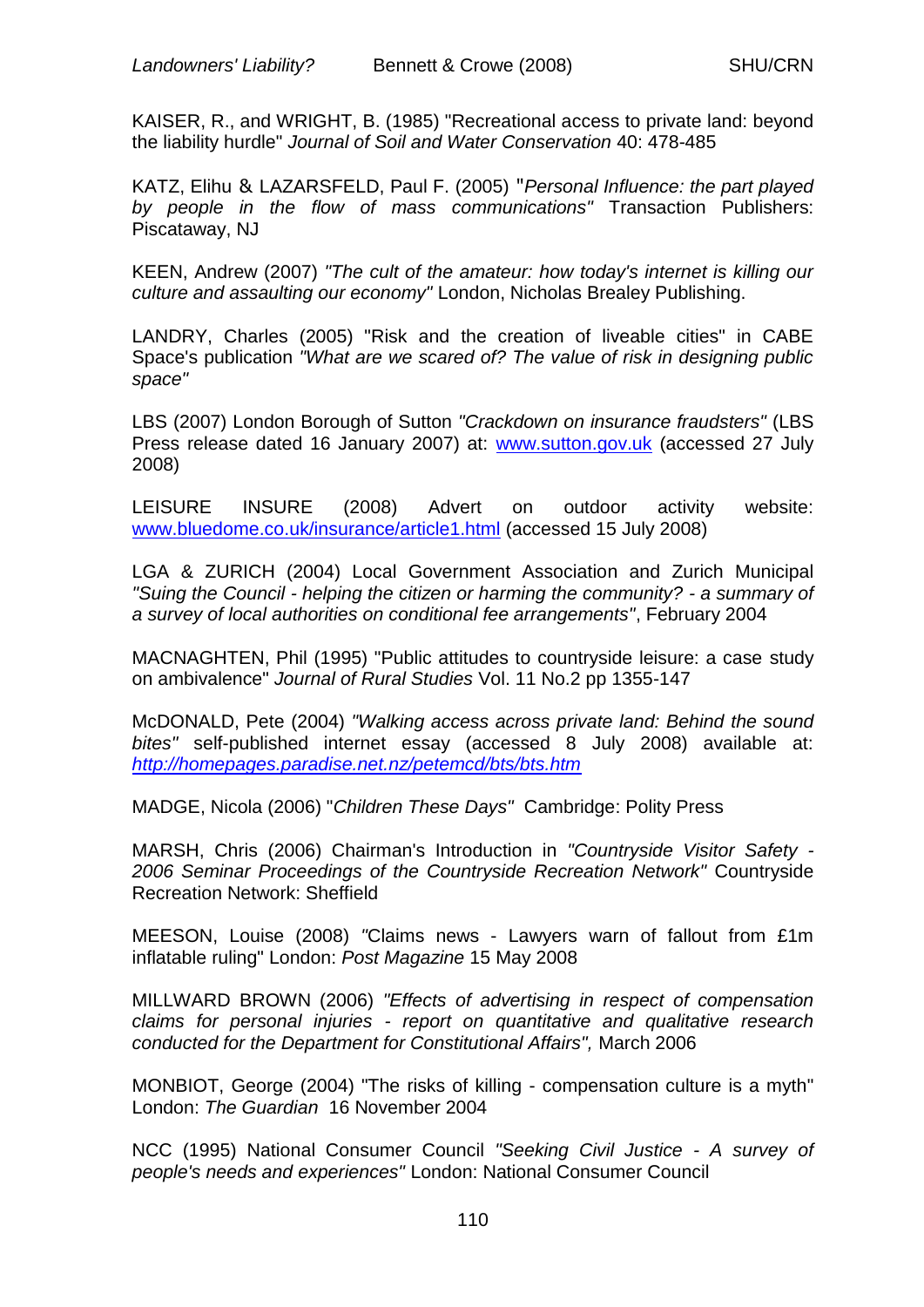NFU (1998) National Farmers Union *"Access to open countryside in England and Wales"* London: NFU

NFU (2008) National Farmers Union letter sent by NFU Vice President Paul Temple to BBC Countryfile Magazine, dated 7 April 2008. Source: [www.nfuonline.com/x26702.xml](http://www.nfuonline.com/x26702.xml) (accessed 10 June 2008)

O'BRIEN, Liz & TABBUSH, Paul *"Accessibility of woodlands and natural spaces addressing crime and safety issues"*, Social Research Group - Forest Research: Farnham

PAPASTAVROU, Vassili (2008) "Bristol Street Trees" in "*Tree Management for Public Safety - Towards an Industry Statement"* London: Tree Safety Group

PARLIAMENT (2006) House of Lords Select Committee on Economic Affairs *"Government Policy on the Management of Risk",* report published 7 June 2006

PEARSON, Lord (1978) "Report of the Royal Commission on Civil Liability and Compensation for Personal Injury" Cmnd 7054, 1978, 3 vols

PETTS, J; HORLICK-JONES, T; MURDOCH, G; HARGREAVES, D; McLACHLAN, S. and LOFTSTED, R. (2000) *"Social amplification of risk: the media and the public - Report of Workshop, University of Birmingham"*. Sudbury, Suffolk: Health & Safety Executive

PROBERT, Chris (2006) "Case law" in *"Countryside Visitor Safety - 2006 Seminar Proceedings of the Countryside Recreation Network"* Countryside Recreation Network: Sheffield

PSF (2004) Play Safety Forum *"Children's Play Council Policy Position: Risk and challenge in children"s play"*: www.ncb.org.uk

ROGERS, Lois (2007) "The end of risk?" in London: *New Statesman*, 26 July 2007

ROWE, Dorothy (2005) "The assessment of risk is a very personal matter" in CABE Space's publication *"What are we scared of? The value of risk in designing public space"*

SANDBACH, James (2004) *"No win, no fee, no chance"* London: Citizens Advice Bureau

SAVILL, Richard (2006) "Palm tree ahead danger" *Daily Telegraph* (12 June 2006)

SAVILLS (2008) *"Access to the outdoors - the insurance industry's perception of risk"* Scottish Natural Heritage Commissioned Report No. 275 (ROAME No R05AA604/1) Scottish Natural Heritage: Inverness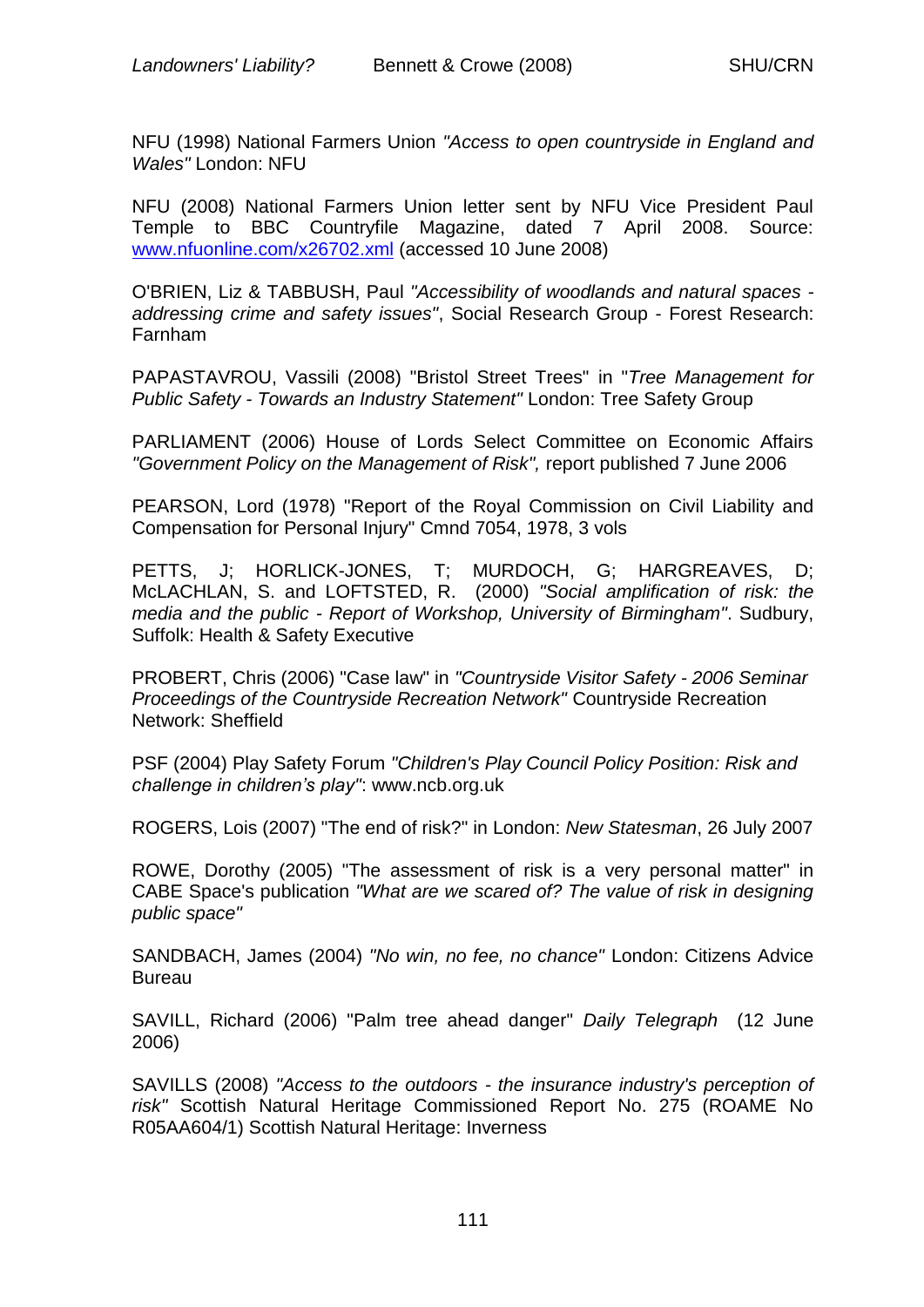SIMS, Paul (2007) "Insurance bills kill off riding schools" London: *Daily Mail* 3 April 2007

SKIPPER, Harold D. & KWON, W.Jean (2008) *"Risk Management and Insurance: Perspectives in a Global Economy"* Oxford: Blackwell Publishing Ltd

SMITH, Roger (1997) *"Justice: Redressing The Balance"* London: Legal Action **Group** 

SNH (2005a) Scottish National Heritage *"A Brief Guide to Occupiers' Legal Liabilities in Scotland in relation to Public Outdoor Access"* Perth: Scottish National **Heritage** 

SNH (2005b) Scottish Natural Heritage *"Scottish Outdoor Access Code"*  Edinburgh: SNH

SNH (2008) Scottish Natural Heritage - webpage entitled "Liability" on [www.outdooraccess-scotland.com](http://www.outdooraccess-scotland.com/) (accessed 27 July 2008)

TEASLEY, R. Jeff; BERGSTROM, John C., CORDELL, H. Ken, ZARNOCH, Stanley, J., GENTLE, Paul (1997) *"The use of private lands in the US for outdoor recreation: results of a nationwide survey"* Athens, GA: University of Georgia

TENBY TODAY (2006) "Walker may have been trampled by cows" Tenby: *Tenby Today* 27 January 2006

THRIFT, Julia (2005) Foreword to CABE Space's publication *"What are we scared of? The value of risk in designing public space"*

TIBBETTS, Graham (2008) "Woman trampled by cows sues farmer for £1 million damages" London: *Daily Telegraph* 25 June 2008

UK GOVERNMENT (2004) *"Tackling the Compensation Culture - Government Response to the Better Regulation Task Force Report: "Better Routes for Redress"",* dated 10 November 2004

UK GOVERNMENT (2007) *"Staying Safe: consultation"*

UK GOVERNMENT (2008) *"Staying Safe Action Plan"*

UTLEY, Tom (2007) "A killer petal fells a very big banker and it's common sense that is the victim" *Daily Mail*, 20 July 2007

WAINWRIGHT, Martin (2004) *"Shopping Centre hit by dubious legal claims"* The Guardian, 14 May 2004

WILDAVSKY, Aaron & DAKE, Karl (1990) "Theories of risk perception: who fears what and why?" *Daedalus* Fall 1990; 119, 4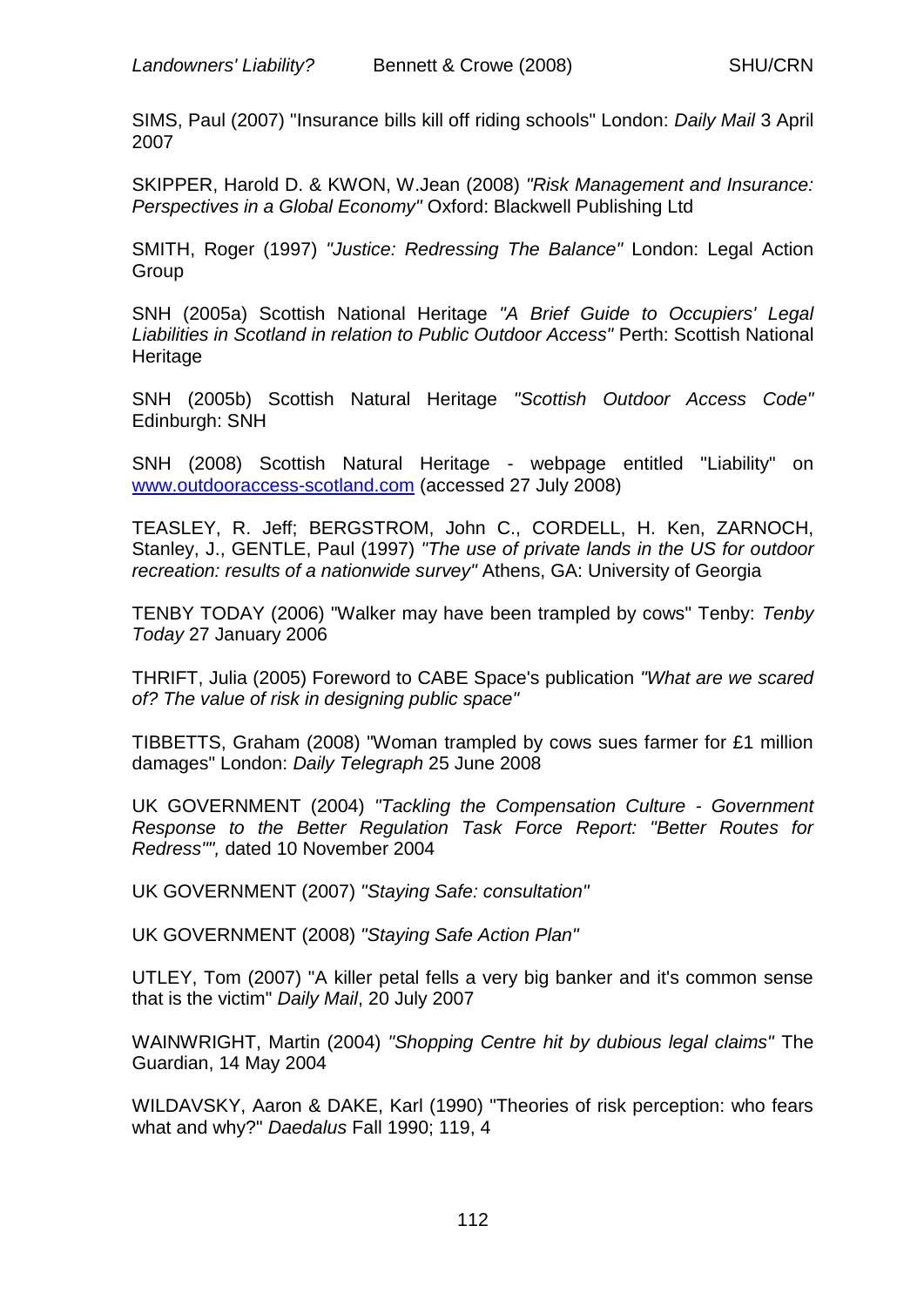WILLETTS, David (2007) *"Its time to give children back their childhood"* a speech delivered to the Conservative Party's Annual Conference, Blackpool on 1 October 2007

WRIGHT, B.A, KAISER, R.A., NICHOLLS (2002) "Rural landowner liability for recreational injuries: Myths, perceptions, and realities" in *Journal of Soil and Water Conservation* (2002) Vol 57 No.3